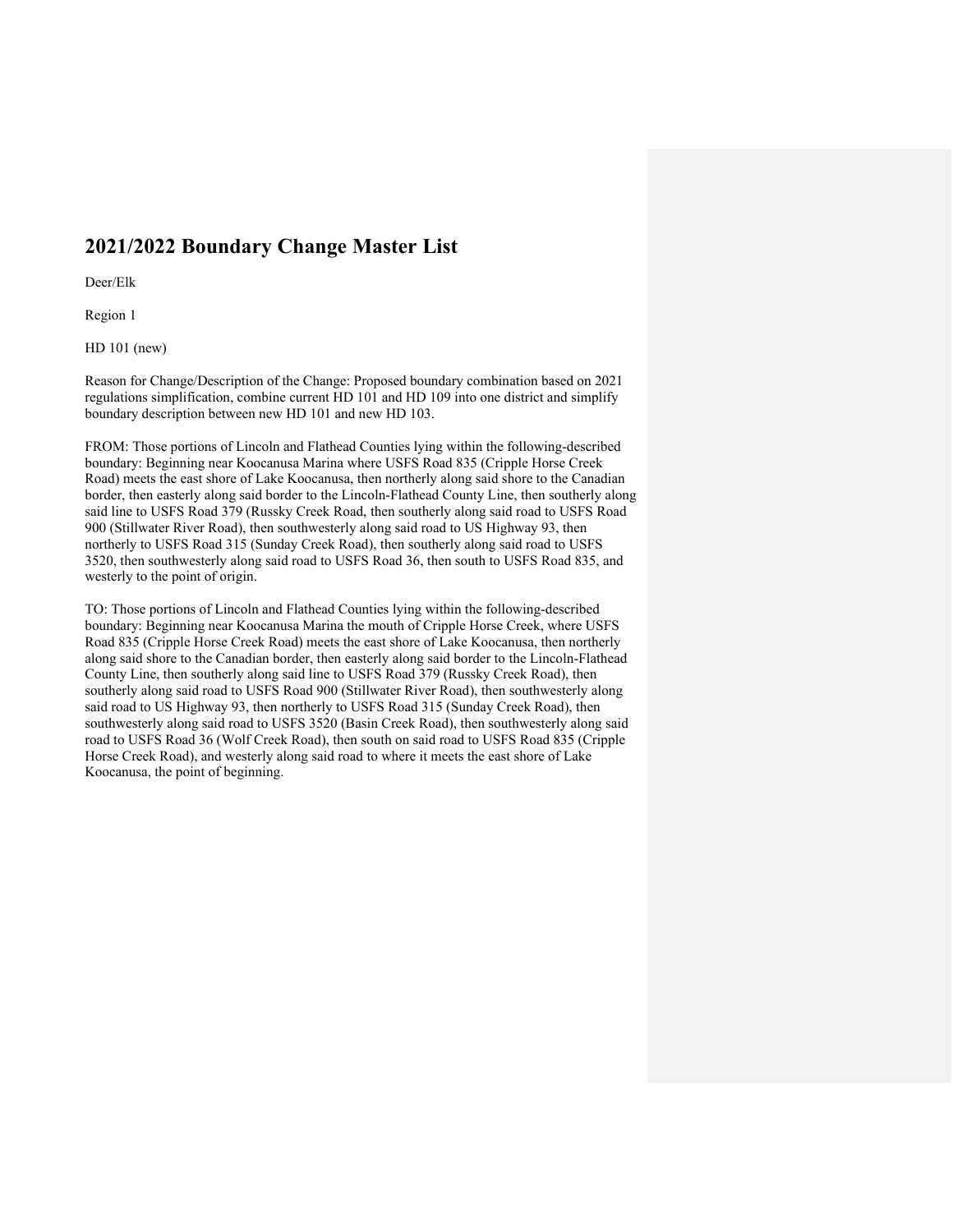### HD 102 (eliminate)

Reason for Change/Description of the Change: Combine HD 102 and HD 103 into one district.

REMOVE: Those portions of Lincoln and Flathead counties lying within the followingdescribed boundary: Beginning on the Flathead National Forest Boundary at Spring Creek Campground on US Highway 93, then in a southerly and westerly direction along said boundary to the divide between Sunday and Martin Creeks, Tepee Mtn, Sanders Mtn, and Grubb Mtn to USFS Road 6799 (Elbow Creek Road), then southerly along said road to County Road 543 (Little Bitterroot Lake/Pleasant Valley Road), then southerly along said road to US Highway 2, then easterly along said route to junction with West Spring Creek Road, then north on said road to Farm-to-Market Road, then north on said road to junction of US Highway 93, then along US Highway 93 to the Flathead National Forest boundary at the Spring Creek Campground, the point of beginning.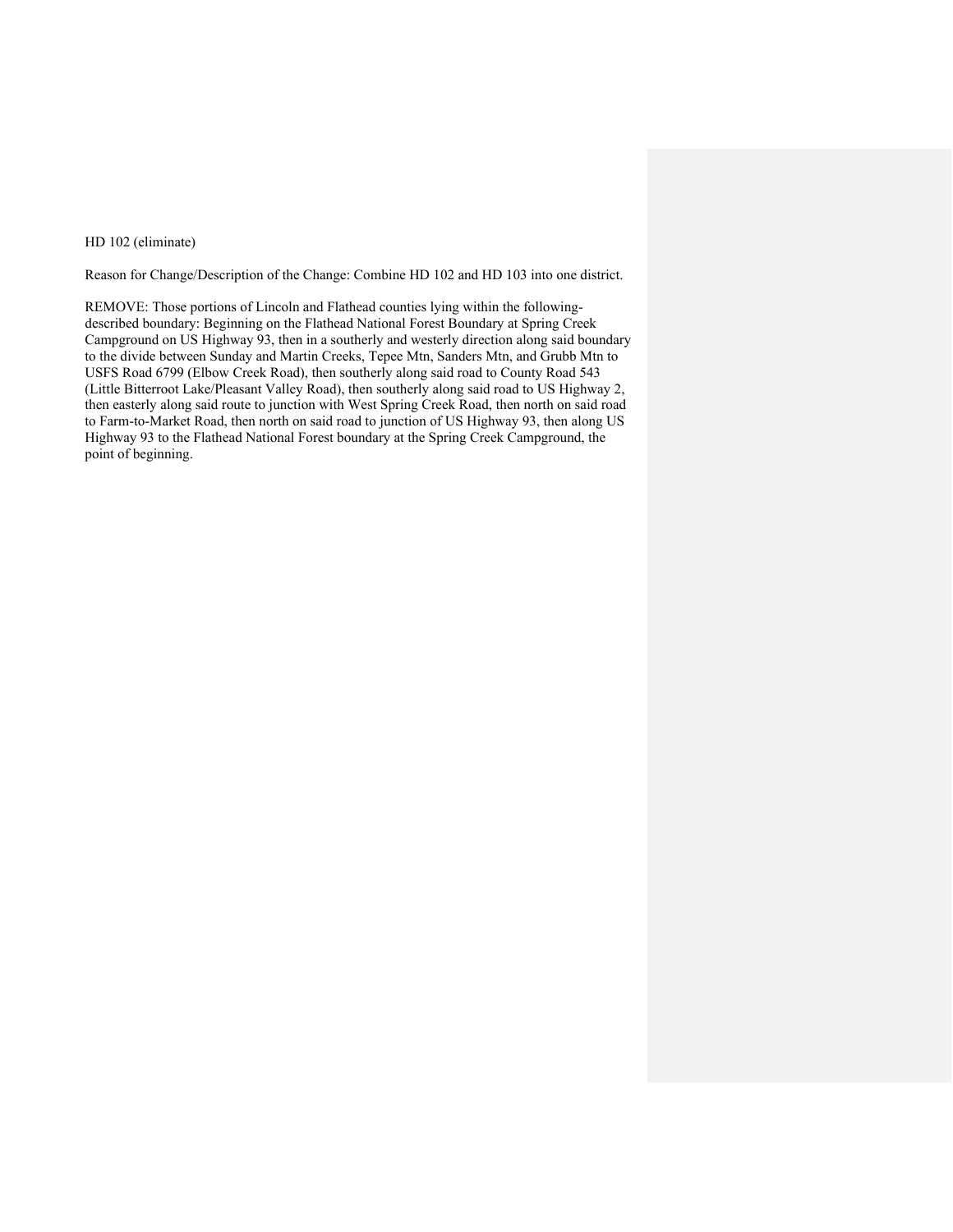### HD 103 (new)

Reason for Change/Description of the Change: Proposed as part of the 2021 Regulations Simplification, combine HD 102 and HD 103 into one district.

FROM: Those portions of Lincoln and Flathead Counties lying within the following-described boundary: Beginning where State Route 37 crosses the south shore of the Kootenai River at Libby, then southerly along said route to US Highway 2 in Libby, then southerly and easterly along said highway to Marion and USFS Road 543 (Little Bitterroot Lake Road), then northwesterly along said road to the junction of West Spring Creek Roads, then north on said road to Farm-to-Market Road, then north on said road to the junction of US Hwy 93, then along US Hwy 93 to the USFS Road 315 Sunday Creek Road, and follow said road to the junction with Basin Creek. At said junction with Basin Creek Road, stay southerly along USFS Road 3520, along the south side of Sunday Creek until the road crosses Sunday Creek. At said creek crossing, continue southerly and westerly until you cross Twin Meadows Creek and follow ridge southerly. At junction with USFS Road 5302, continue northerly on Road 3520 along Twin Meadows Creek to the junction with USFS Road 36, Wolf Creek Road. Continue southerly on USFS Road 36 Wolf Creek Road until the intersection with USFS Road 835, Cripple Horse Road. Follow USFS Road 835, Cripple Horse Road westerly along said road to the mouth of Cripple Horse Creek and the east shoreline of Lake Koocanusa, then southerly along said shoreline to Libby Dam and the east shoreline of the Kootenai River, then south and west along said shoreline to State Route 37 Bridge at Libby, the point of beginning.

TO: Those portions of Lincoln and Flathead Counties lying within the following-described boundary: Beginning where State Route 37 crosses the south shore of the Kootenai River at Libby, then southerly along said route to US Highway 2 in Libby, then southerly and easterly along said highway to the junction of West Spring Creek Road, then north on said road to Farmto-Market Road, then north on said road to the junction of US Hwy 93, then north along US Hwy 93 to USFS Road 315 (Sunday Creek Road), then southwesterly along said road to USFS Road 3520 (Basin Creek Road), then southwesterly along said road to USFS Road 36 (Wolf Creek Road), then south on said road to USFS Road 835 (Cripple Horse Road), then westerly along said road to where it meets the east shore of Lake Koocanusa, near the mouth of Cripple Horse Creek, then southerly along said shore to Libby Dam and the east shore of the Kootenai River, then south and west along said shore to State Route 37 Bridge at Libby, the point of beginning.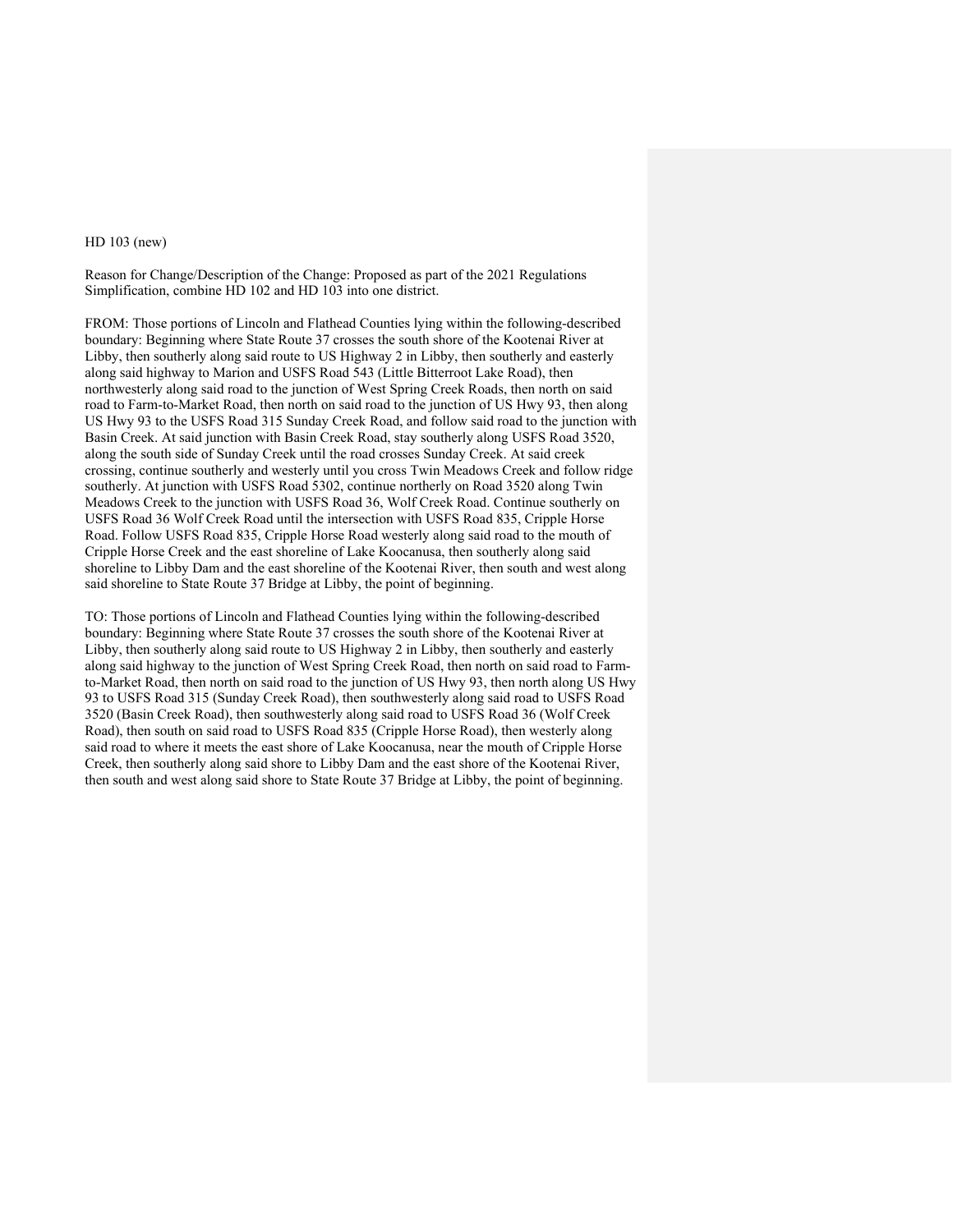# HD 109 (eliminate)

Reason for Change/Description of the Change: Combine HD 101 and 109 into one district.

REMOVE: That portion of Lincoln County lying within the following-described boundary: Beginning at the junction of the USFS Road 900 (Stillwater River Road) and US Highway 93, then northerly along said highway to the Canadian border, then easterly along said border to the Lincoln-Flathead County Line, then southerly along said line to Russky Creek Road 379, then southerly along said road to the USFS Road 900 (Stillwater River Road), then southwesterly along said road to US Highway 93, the point of beginning.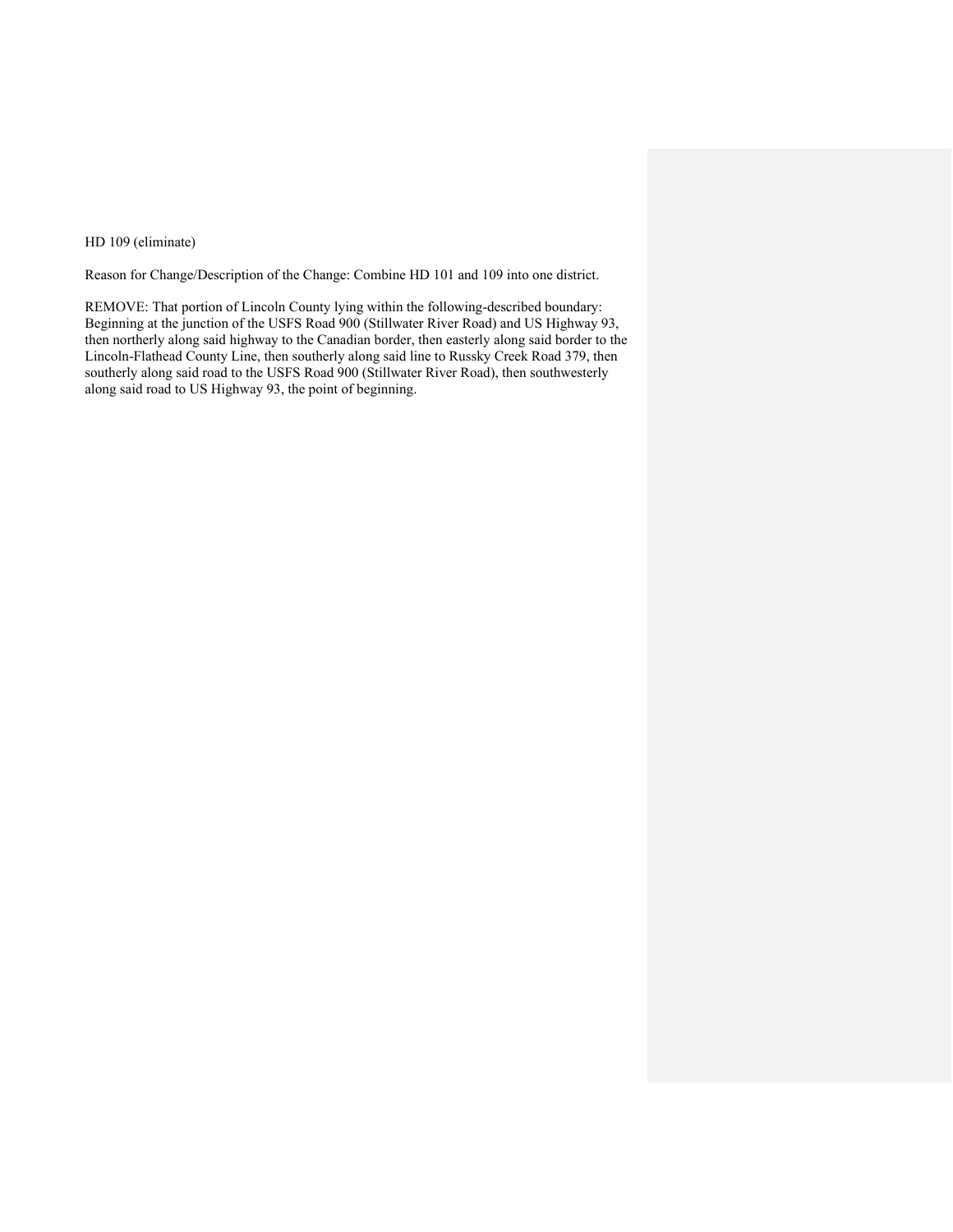#### HD 121-and HD 200 (new)

Reason for Change/Description of the Change: Boundary clarification. USFS Trail 635 used in legal description does not exist and can only be found on historic USGS maps. This creates an issue for defining a legal description and is a source of confusion for the public on where the boundary is. Redefining the boundary to follow Sievers Ridge to its termination with Mosquito Creek road allows for a clearer definition with minimal changes to bounding districts.

FROM: That portion of Sanders County lying within the following-described boundary: Beginning where the Sanders-Lincoln County line intersects the Idaho border, then south and southeasterly along said border to the Kootenai-Lolo National Forest boundary in Section 34, T22N, R32W, then easterly along said boundary through Emma Peak, Helwick Peak and Mosquito Peak to USFS Trail 635, then easterly along said trail to the Mosquito Creek Road, then easterly along said road to State Route 200, then southeasterly along said route through Thompson Falls to the Thompson Falls River Bridge, then northeasterly up the Thompson River to USFS Trail 433, then northerly up said trail to Marmot Peak, then westerly along said trail to Mt. Headley and USFS Trail 528, then northerly up said trail to the Vermillion River Divide, then northerly along said divide to the Sanders-Lincoln County Line in Section 19, T25N, R28W, then westerly along said county line to the Idaho border, the point of beginning.

TO: That portion of Sanders County lying within the following-described boundary: Beginning where the Sanders-Lincoln County line intersects the Idaho border, then south and southeasterly along said border to the Kootenai-Lolo National Forest boundary in Section 34, T22N, R32W, then easterly along said boundary through Emma Peak, Helwick Peak and Mosquito Peak, then easterly along said boundary on Sievers Ridge, then continuing easterly along said ridge leaving the Kootenai-Lolo National Forest boundary, then continuing easterly along Sievers Ridge to its termination at the junction with the Mosquito Creek Road in Section 22, T22N, R30W, then easterly along said road to State Route 200, then southeasterly along said route through Thompson Falls to the Thompson Falls River Bridge, then northeasterly up the Thompson River to USFS Trail 433, then northerly up said trail to Marmot Peak, then westerly along said trail to Mt. Headley and USFS Trail 528, then northerly up said trail to the Vermillion River Divide, then northerly along said divide to the Sanders-Lincoln County Line in Section 19, T25N, R28W, then westerly along said county line to the Idaho border, the point of beginning.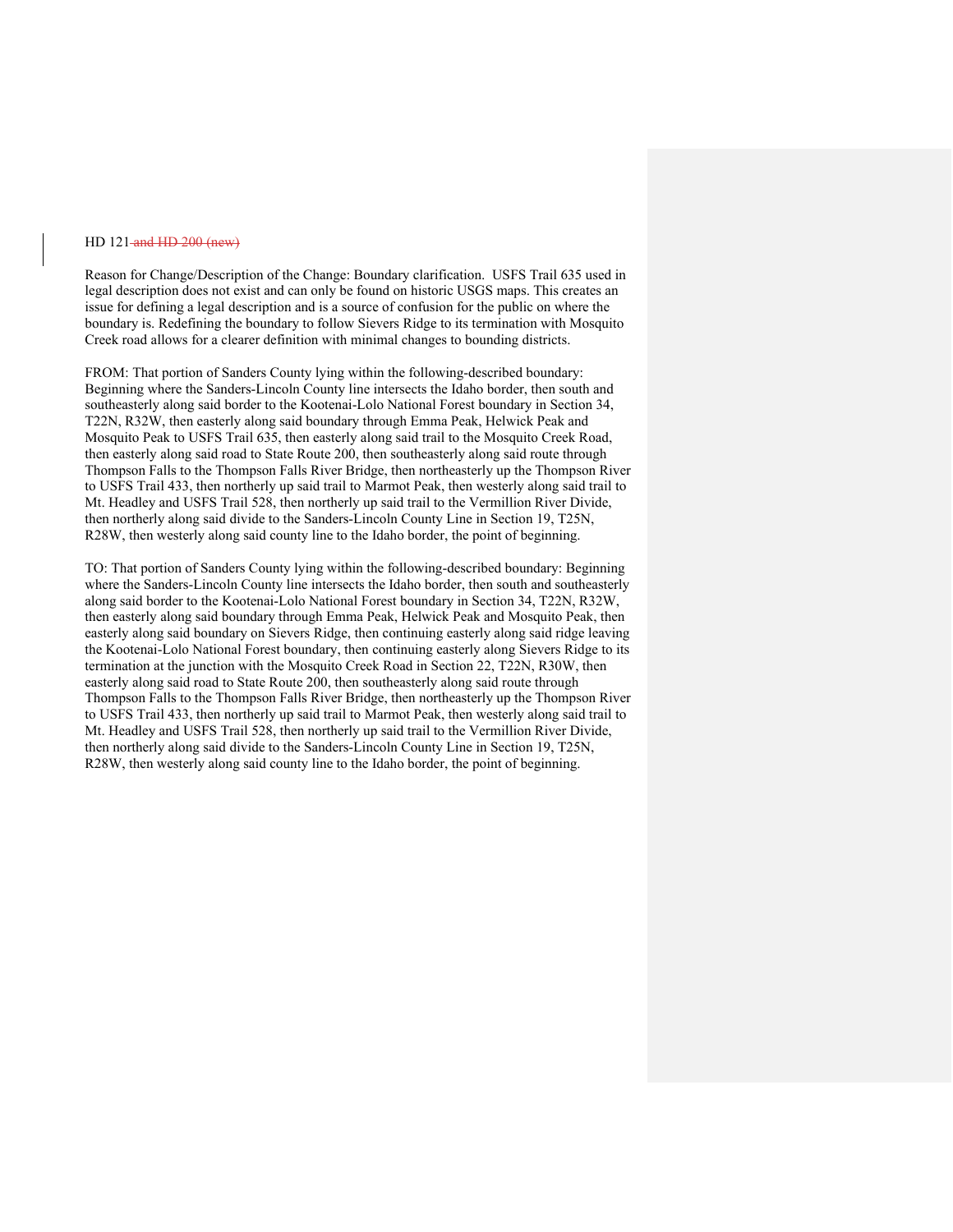#### HD 123 (eliminate)

Reason for Change/Description of the Change: Boundary clarification. USFS Trail 635 used in legal description does not exist and can only be found on historic USGS maps. This creates an issue for defining a legal description and is a source of confusion for the public on where the boundary is. Redefining the boundary to follow Sievers Ridge to its termination with Mosquito Creek road allows for a clearer definition with minimal changes to bounding districts.

FROM:Reason for Change/Description of the Change: Combine HD 123, HD 124 and HD 200 into one district.

REMOVE: That portion of Sanders County lying within the following-described boundary: Beginning where State Route 200 meets the Mosquito Creek Road, then westerly along said road at USFS Trail 635, then westerly along said trail to Mosquito Peak, then westerly from said peak through the Helwick, Emma, Beaver Peak divide to the Montana-Idaho border in Section 34, T22N, R23W, then southerly along said border to the Sanders-Mineral County line, then easterly along said line to Greenwood Hill and the junction of USFS Trail 398, then northerly on said trail to Penrose Peak, then northerly from said peak along the Penrose-Cherry Peak divide to the junction of USFS Trail 1130, then northerly along said trail to Eddy Mountain, then northerly from said mountain along the Outlaw Lake Trail to Outlaw Creek, then northerly down said creek to the Clark Fork River, then westerly along the northern shore of said river to the Thompson River, then up said river to the Thompson River Bridge and State Route 200, then westerly along said route through Thompson Falls to the Mosquito Creek Road, the point of beginning.

TO: That portion of Sanders County lying within the following-described boundary: Beginning where State Route 200 meets the Mosquito Creek Road, then westerly along said road for 1.38 miles to the intersection of Sievers Ridge in Section 22, T22N, R30W, then westerly up said ridge to the Kootenai-Lolo National forest Boundary, then westerly along said boundary to Mosquito Peak, then westerly from said peak through the Helwick, Emma, Beaver Peak divide to the Montana-Idaho border in Section 34, T22N, R23W, then southerly along said border to the Sanders-Mineral County line, then easterly along said line to Greenwood Hill and the junction of USFS Trail 398, then northerly on said trail to Penrose Peak, then northerly from said peak along the Penrose-Cherry Peak divide to the junction of USFS Trail 1130, then northerly along said trail to Eddy Mountain, then northerly from said mountain along the Outlaw Lake Trail to Outlaw Creek, then northerly down said creek to the Clark Fork River, then westerly along the northern shore of said river to the Thompson River, then up said river to the Thompson River Bridge and State Route 200, then westerly along said route through Thompson Falls to the Mosquito Creek Road, the point of beginning.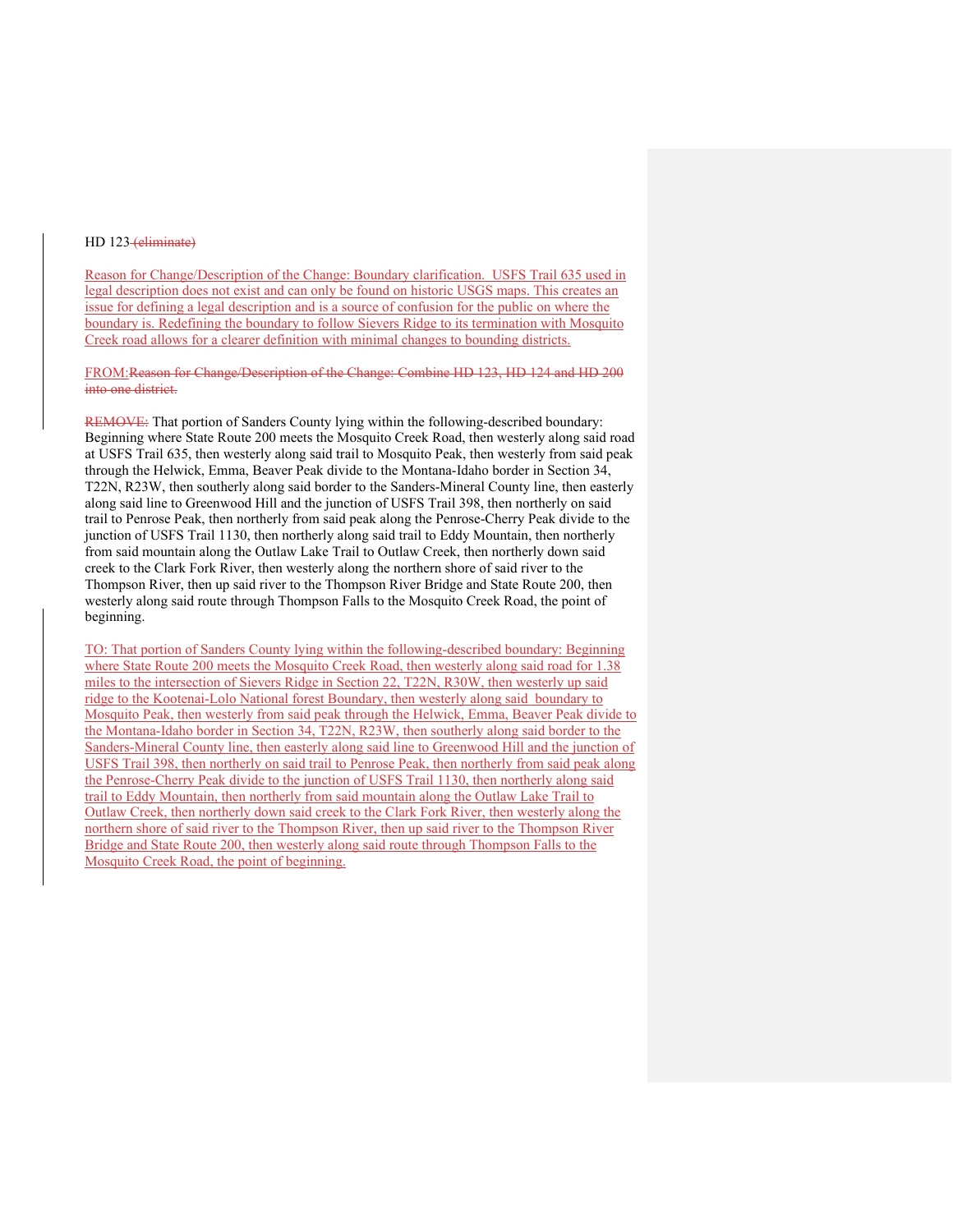#### HD 124 (eliminate)

Reason for Change/Description of the Change: Combine HD 123, HD 124 and HD 200 into one district.

REMOVE: That portion of Sanders County lying within the following-described boundary: Beginning at the confluence of the Flathead River and the Clark Fork River, then southwesterly up said river to USFS Trail 1714, then northerly along said trail to USFS Road 7592, then north and westerly along said road to USFS Trail 404, then westerly along said trail through Combest Peak to the Sanders-Mineral County line, then westerly along said line to Greenwood Hill and the junction of USFS Trail 398, then northerly on said trail to Penrose Peak, then northerly from said peak along the Penrose-Cherry Peak divide to the junction of USFS Trail 1130, then northerly along said trail to Eddy Mountain, then northerly from said mountain along the Outlaw Lake Trail to Outlaw Creek, then northerly down said creek to the Clark Fork River, the easterly along the northern shore of the Clark Fork River to the confluence of the Flathead River and the Clark Fork River, the point of beginning.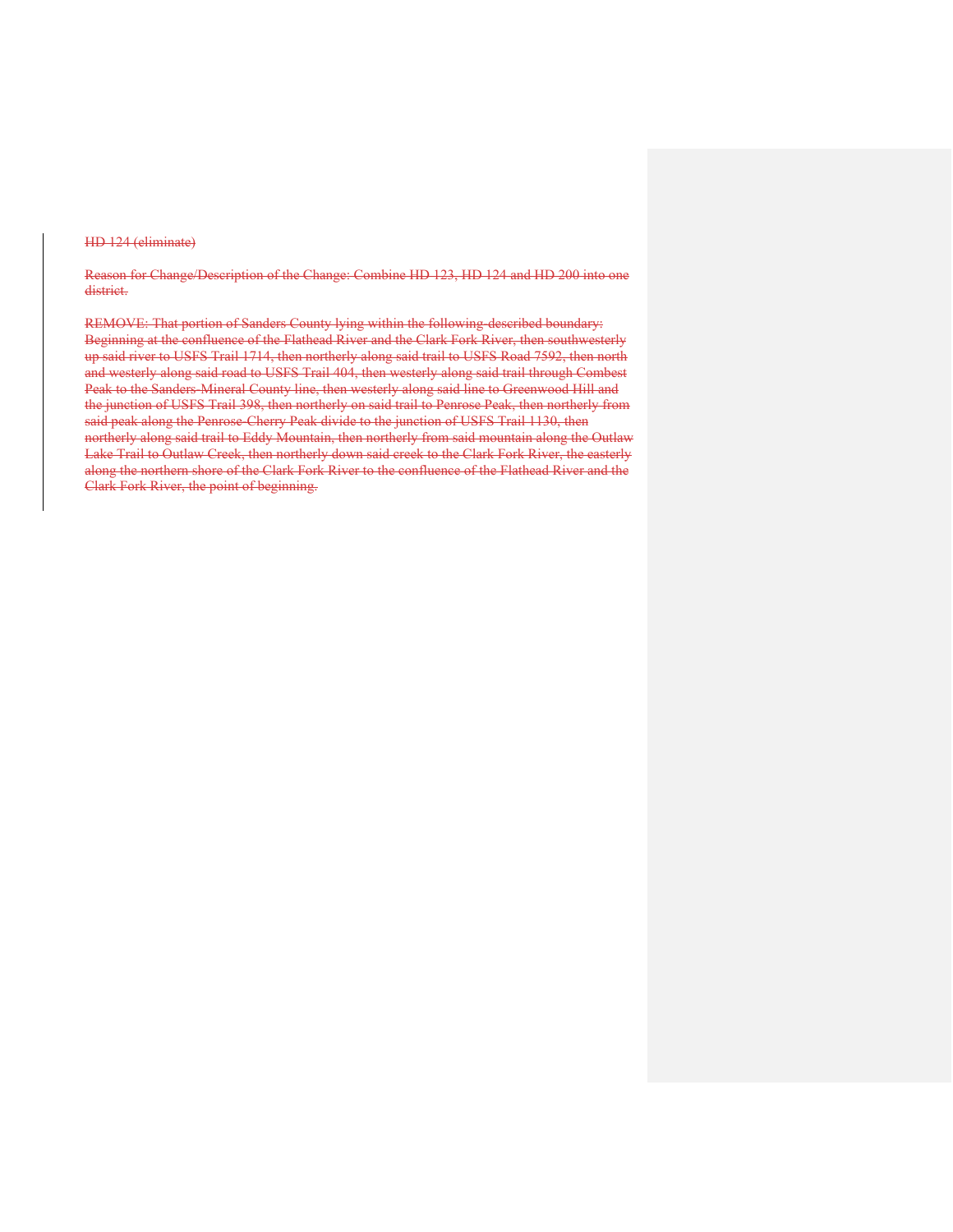#### Region 2

#### HD 200 (new)

Reason for Change/Description of the Change: To simplify regulations by reducing number of hunting districts, combine HD 123, HD 124 and HD 200 into one district and clarify boundary between new HD 200 and HD 121.

FROM: Those portions of Mineral and Sanders Counties lying within the following-described boundary: Beginning at St. Regis, then in a northwesterly direction along Interstate 90 to the Montana-Idaho border, then northerly along said border to the Mineral-Sanders County Line, then in an easterly and southerly direction along said county line (C-C Divide) to USFS Trail 404 near Combest Peak, then easterly on said trail to the Miller Creek Loop USFS Road 7592, then easterly on said road to its junction with USFS Trail 1714, then southerly on said trail to the Clark Fork River, then upstream to Interstate 90 bridge at St. Regis, the point of beginning.

TO: Those portions of Mineral and Sanders Counties lying within the following-described boundary: Beginning at St. Regis, then in a northwesterly direction along Interstate 90 to the Montana-Idaho border, then northerly along said border to the intersection of the Cabinet and Thompson Falls Ranger District Boundaries, then easterly along said boundary to Mosquito Peak, then easterly along said boundary on Sievers Ridge, then continuing easterly along said ridge leaving the Kootenai-Lolo National Forest boundary, then continuing easterly along Sievers Ridge to its termination at the junction with the Mosquito Creek Road in Section 22, T22N, R30W, then easterly along said road to State Route 200, then southeasterly along said highway to the Thompson River Bridge, then south along the Thompson River it its junction with the Clark Fork River, then easterly along said river to its junction with the Flathead River, then upstream along the Clark Fork River to the Interstate 90 bridge at St. Regis, the point of beginning.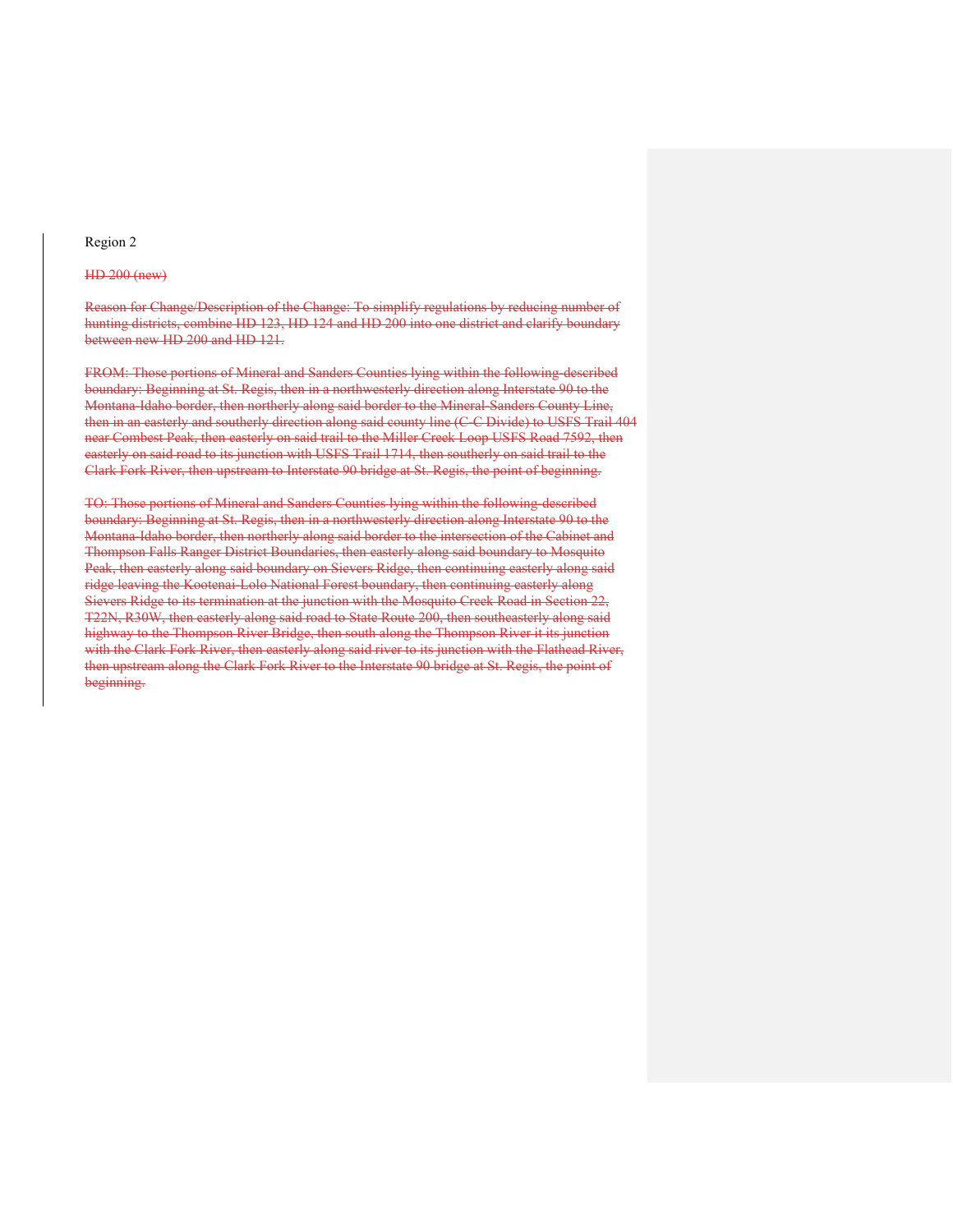Portion of HD 200 Mullan Gulch Area

Reason for Change/Description of the Change:

REMOVE: That portion of Mineral County lying within the following-described boundary: Beginning in St. Regis at the junction of Interstate 90 and Montana State Highway 135, then northeasterly on State Route 135 to USFS Road 4227 (the Mayo Gulch Road), then northwesterly along Mayo Gulch Road to USFS Trail 218, then northwesterly along said trail to USFS Road 3800 (Camel's Hump Road), then to Lookout and USFS Road 3800, then southwesterly on said road to the Old Mullan Road, then westerly on the Old Mullan Road to Twelvemile Creek Road and USFS Road 352, then southwesterly on the Old Mullan Road/Twelvemile Creek Road to the Henderson Exit of Interstate 90, then southeasterly on Interstate 90 to St. Regis and junction with State Route 135, the point of beginning.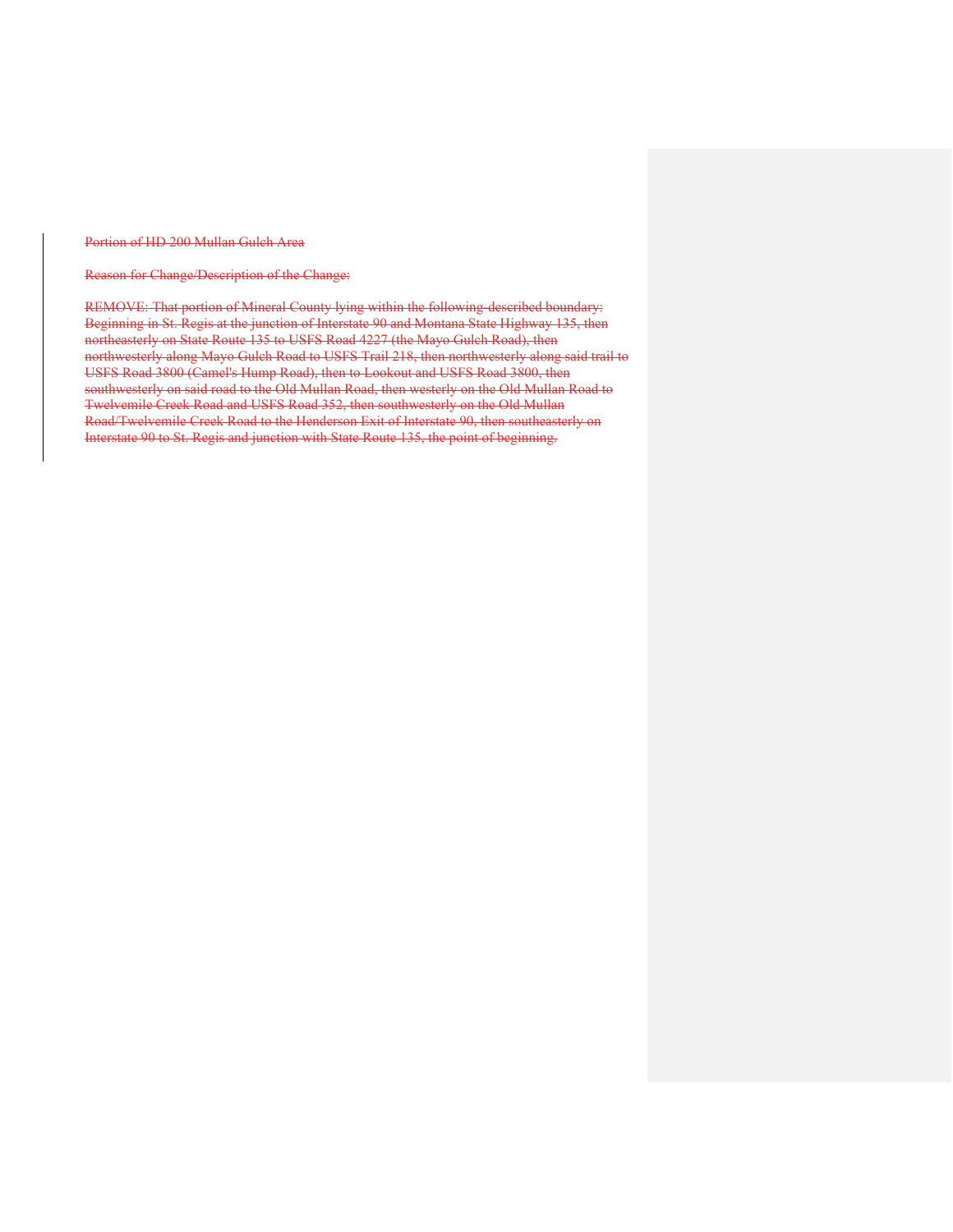Reason for Change/Description of the Change: Statewide direction to simplify regulations by reducing number of hunting districts. Within this larger boundary change there is also a very minor adjustment in the wording around what used to be described as Harpers Bridge, which was not a definable feature on the map. The description has been changed to a more definable boundary from Big Flat road to Deep Creek to the Clark Fork.

FROM: Those portions of Mineral, Missoula and Sanders Counties lying within the followingdescribed boundary: Beginning at the Flathead Indian Reservation Boundary near Evaro, then south along US Highway 93 to its junction with Interstate 90, then northwesterly along said route to the first bridge over Clark Fork River west of Frenchtown (second bridge east of Alberton), then northwest along Clark Fork River to St. Regis, then easterly along said river downstream to Cascade Campground, then south along USFS Trail 242 to Ninemile-Seigel Creek Divide (Sanders-Mineral County Line), then easterly along said divide crossing Seigel Pass to the Flathead Indian Reservation Boundary, then south easterly along said reservation boundary and divide to Evaro, the point of beginning.

TO: Those portions of Mineral, Missoula and Sanders Counties lying within the followingdescribed boundary: Beginning at the Flathead Indian Reservation Boundary near Evaro, then easterly and northeasterly along said boundary to the Rattlesnake Wilderness boundary near Gold Creek, then southerly along said boundary to the Rattlesnake National Recreation Area boundary, then following said boundary southerly past Sheep Mountain to the intersection with Wisherd Ridge, then following said ridge southeasterly to Lockwood Point, then following Tamarack Creek southeasterly to where it joins US Highway 200, then west along said highway to its junction with Interstate 90, then northwesterly along said interstate to the Clark Fork River, then easterly along the south side of said river to Deep Creek, then west up said creek to County Route 30 (Big Flat road), then southerly along said road to its junction with US Highway 93, then south along said highway to the junction with Carlton Lake Road, then west along said road to Old U.S. Highway 93, then briefly north along said highway to Carlton Creek, then west along said creek to Carlton Lake Trail No. 326, then northeasterly along said trail to the Lolo and Bitterroot National Forest Boundary,, then southerly along said boundary to the Idaho border, then north and northeasterly along said border to the junction with the Elk Meadows Road (FS 451), then north along said road to the junction with the West Fork Butte Road (FS 37), then northerly along said road to the junction with Highway 12, then east along said road to the intersection with County Road 489 (Petty Creek - Grave Creek Road), then north along said road to the junction with the Clark Fork River, then downstream along the Clark Fork River to Cascade Campground, then south along USFS Trail 242 to Ninemile-Siegel Creek Divide (Sanders-Mineral County Line), then easterly along said divide crossing Siegel Pass to the Flathead Indian Reservation Boundary, then southeasterly along said reservation boundary and divide to Evaro, the point of beginning.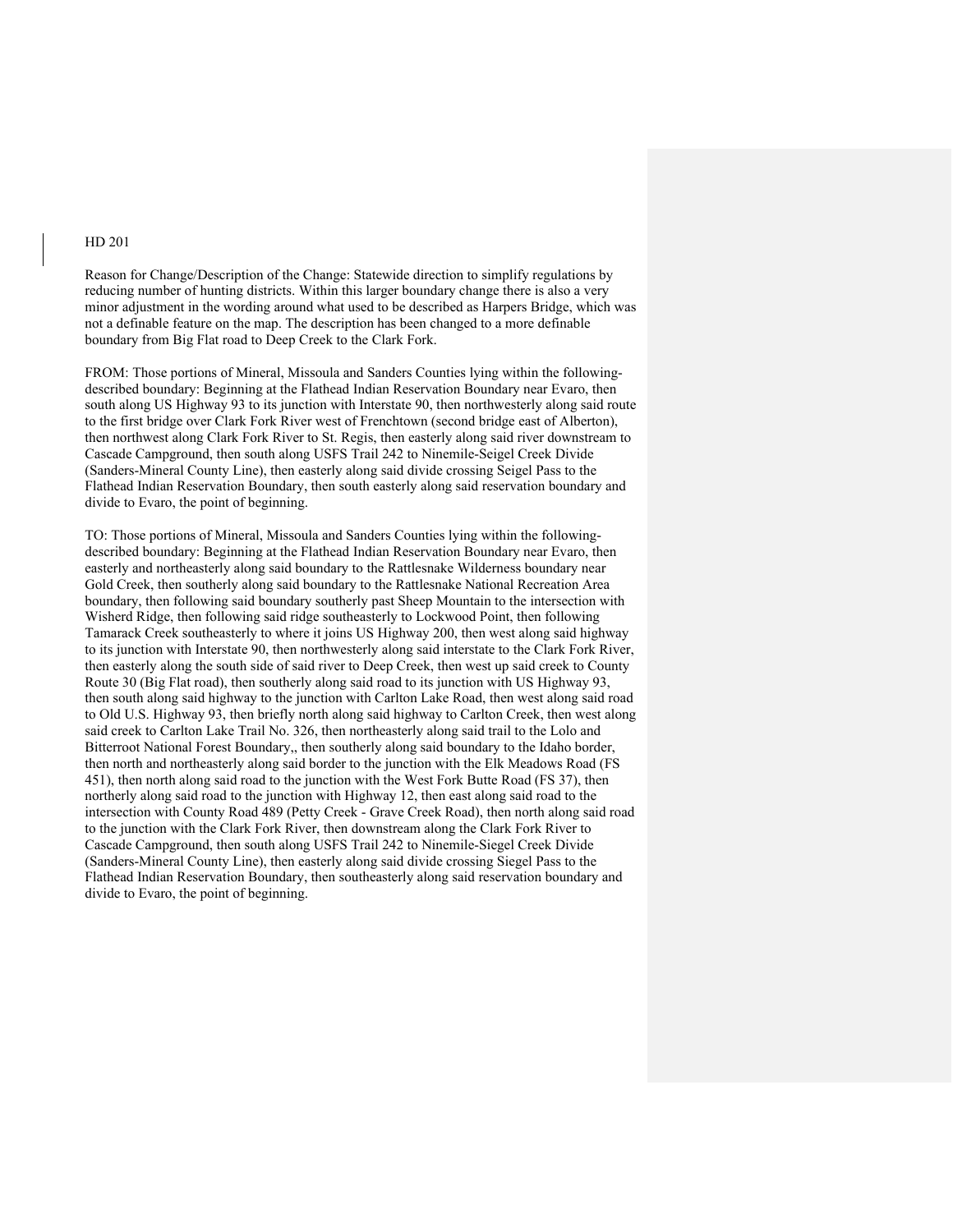Reason for Change/Description of the Change: Statewide direction to simplify regulations by reducing number of hunting districts

FROM: Those portions of Missoula and Mineral Counties lying within the following-described boundary: Beginning at Superior, then south east along the west and south side of the Clark Fork River to Fish Creek, then east along said creek to USFS Road 344, then east along said road to USFS Road 343, then south along said road to the Lolo Creek-Fish Creek Divide, then south along USFS Road 343 to US Highway 12, then west along said highway to the Montana-Idaho border (Lolo Pass), then northwest along said border to Lookout Pass, then east on Interstate 90 to St. Regis and the Clark Fork River, then southeast along the Clark Fork River to Superior, the point of beginning.

TO: Those portions of Missoula and Mineral Counties lying within the following-described boundary: Beginning at Superior, then south east along the west and south side of the Clark Fork River to County Road 489 (Petty Creek - Grave Creek Road), then south along said road to Highway 12, then west along Highway 12 to the West Fork Butte road (FS 37), then southerly and southeasterly along said road to Elk Meadows road (FS 451), then south along said road to the Idaho border, then westerly and northwesterly along said border to Lookout Pass, then east on Interstate 90 to St. Regis and the Clark Fork River, then southeast along the Clark Fork River to Superior, the point of beginning.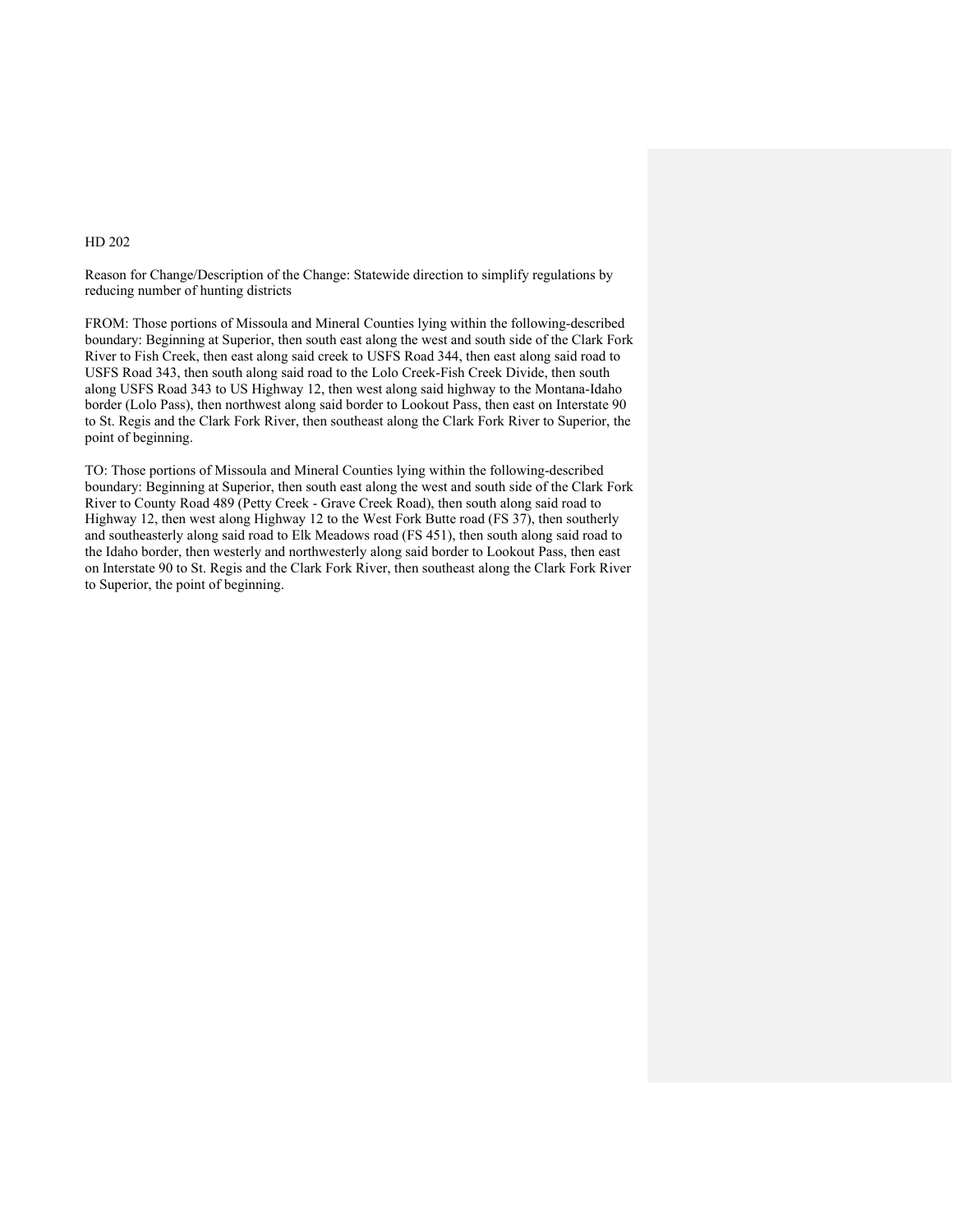Reason for Change/Description of the Change: Regulations simplification.

REMOVE: Those portions of Missoula and Mineral Counties lying within the followingdescribed boundary: Beginning at Lolo, then westerly along US Highway 12 to USFS Road 343 (Fish Creek Road), then north along said road to USFS Road 344 then west along said road to Fish Creek, then west along said creek to the Clark Fork River, then east along the west and south side of said river to the second bridge on Interstate 90 east of Alberton (first bridge west of Frenchtown), then easterly along the west and south side of said river to the old Harpers Bridge and County Road 30 (Big Flat Road), then southerly along said road to its junction with the Blue Mountain Road, then south along said road to its junction with US Highway 93, then south along said highway to Lolo, the point of beginning.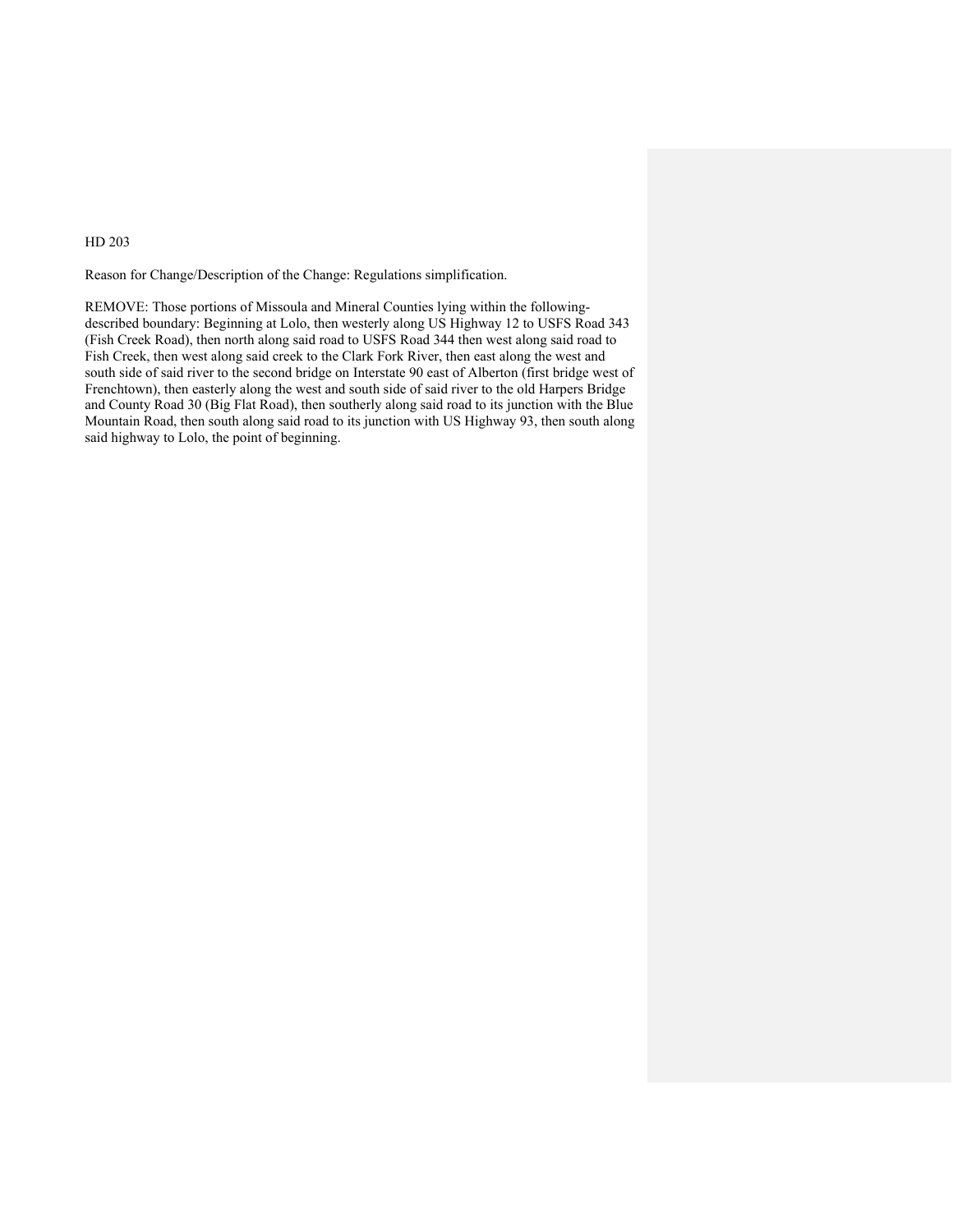Portion of HD 203 East

Reason for Change/Description of the Change: Regulations simplification.

REMOVE: That portion of Missoula County lying within the following described boundary: Beginning at Lolo, then westerly along US Highway 12 to County Road 489 (Grave Creek and Petty Creek Roads), then north along said road to the Clark Fork River, then east along the west and south side of said river to the second bridge on Interstate 90 east of Alberton (first bridge west of Frenchtown), then easterly along the west and south side of said river to the old Harpers Bridge and County Road 30 (Big Flat Road), then southerly along said road to its junction with the Blue Mountain Road, then south along said road to its junction with US Highway 93, then south along said highway to Lolo, the point of beginning.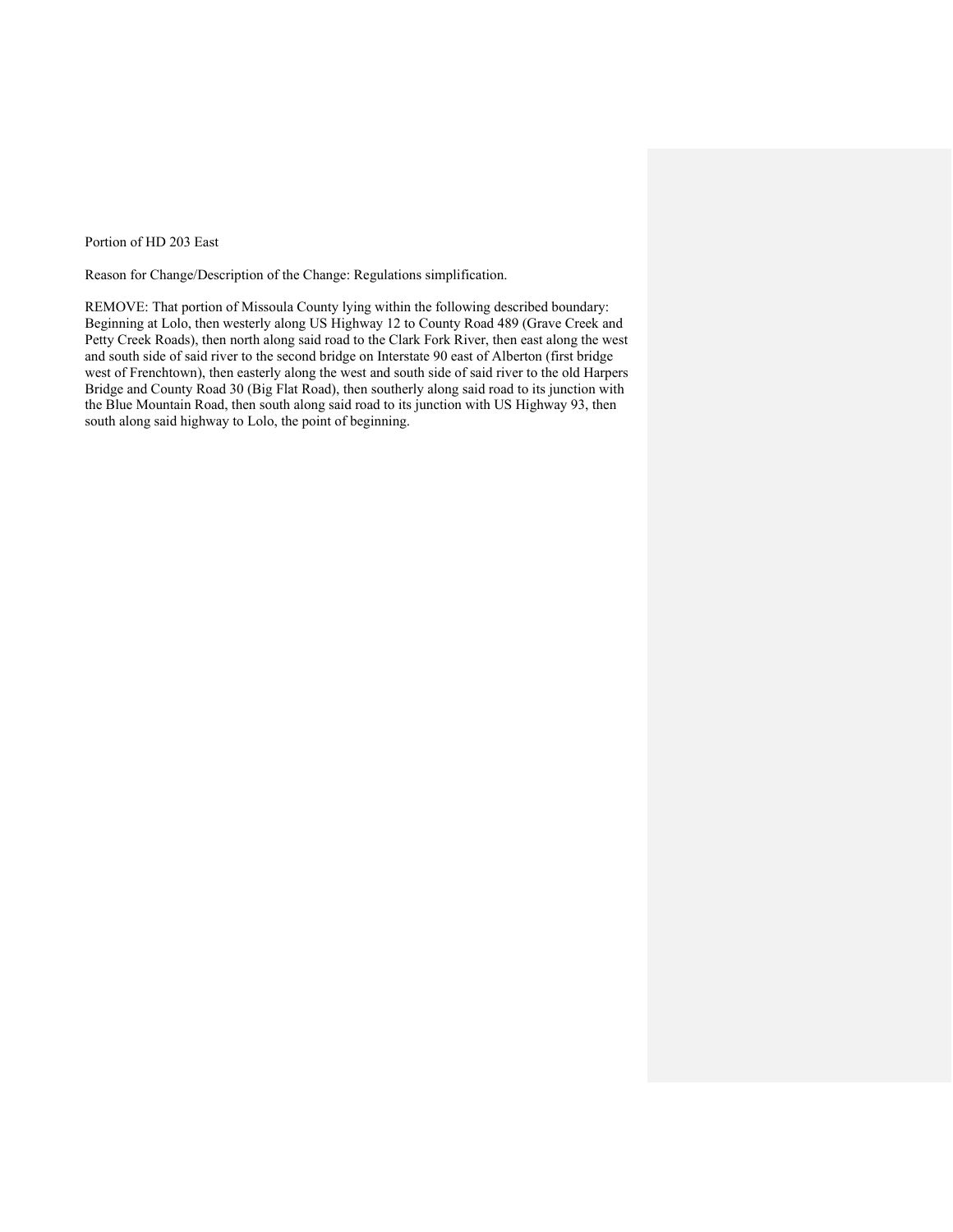Reason for Change/Description of the Change: Regulations simplification. Exclude Lolo drainage from 240 and add into 201, which has more similar ecosystem/wildlife populations.

FROM: Those portions of Missoula and Ravalli Counties lying within the following described boundary: Beginning at Lolo at the junction of US Highway 12 and US Highway 93, then south on said highway to its junction with Bowman Road (County Road 5800) near the river bridge north of Hamilton, then west along said road to its junction with Ricketts Road (County Road 6200), then southerly along said road to its junction with County Road 531, then southerly along said road (West Bridge Road west to Westside Road, then south) to the Roaring Lion Road, then east along said road to its junction with US Highway 93, then south along said highway to its junction with the Conner Cutoff Road (Road 9830) south of Conner, then west along said road to its junction with the West Fork Bitterroot Road, then southwest on said road to its junction with Trapper Creek, then northwest and west up said creek to the Montana-Idaho border, then northward along said border to US Highway 12 at Lolo Pass, then easterly along said highway to its junction with US Highway 93 at Lolo, the point of beginning.

TO: Those portions of Missoula and Ravalli Counties lying within the following described boundary: Beginning at the intersection of Carlton Creek Road and US Highway 93 north of Florence, then south along said highway to its junction with Bowman Road (County Road 5800) near the river bridge north of Hamilton, then west along said road to its junction with Ricketts Road (County Road 6200), then southerly along said road to its junction with County Road 531, then southerly along said road (West Bridge Road west to Westside Road, then south) to the Roaring Lion Road, then east along said road to its junction with US Highway 93, then south along said highway to its junction with the Conner Cutoff Road (Road 9830) south of Conner, then west along said road to its junction with the West Fork Bitterroot Road, then southwest on said road to its junction with Trapper Creek, then northwest and west up said creek to the Montana-Idaho border, then north along said border to the Lolo-Bitterroot National Forest boundary (the ridge to Bass Peak, which separates the South Fork Lolo Creek drainage and Bitterroot River drainages), then northeast along said boundary to the Carlton Lake Trail No. 326, then south along said trail to Carlton Creek, then east along said creek to Old US Highway 93, then briefly south along said highway to Carlton Creek Road, then east along said road to U.S. Highway 93, the point of beginning.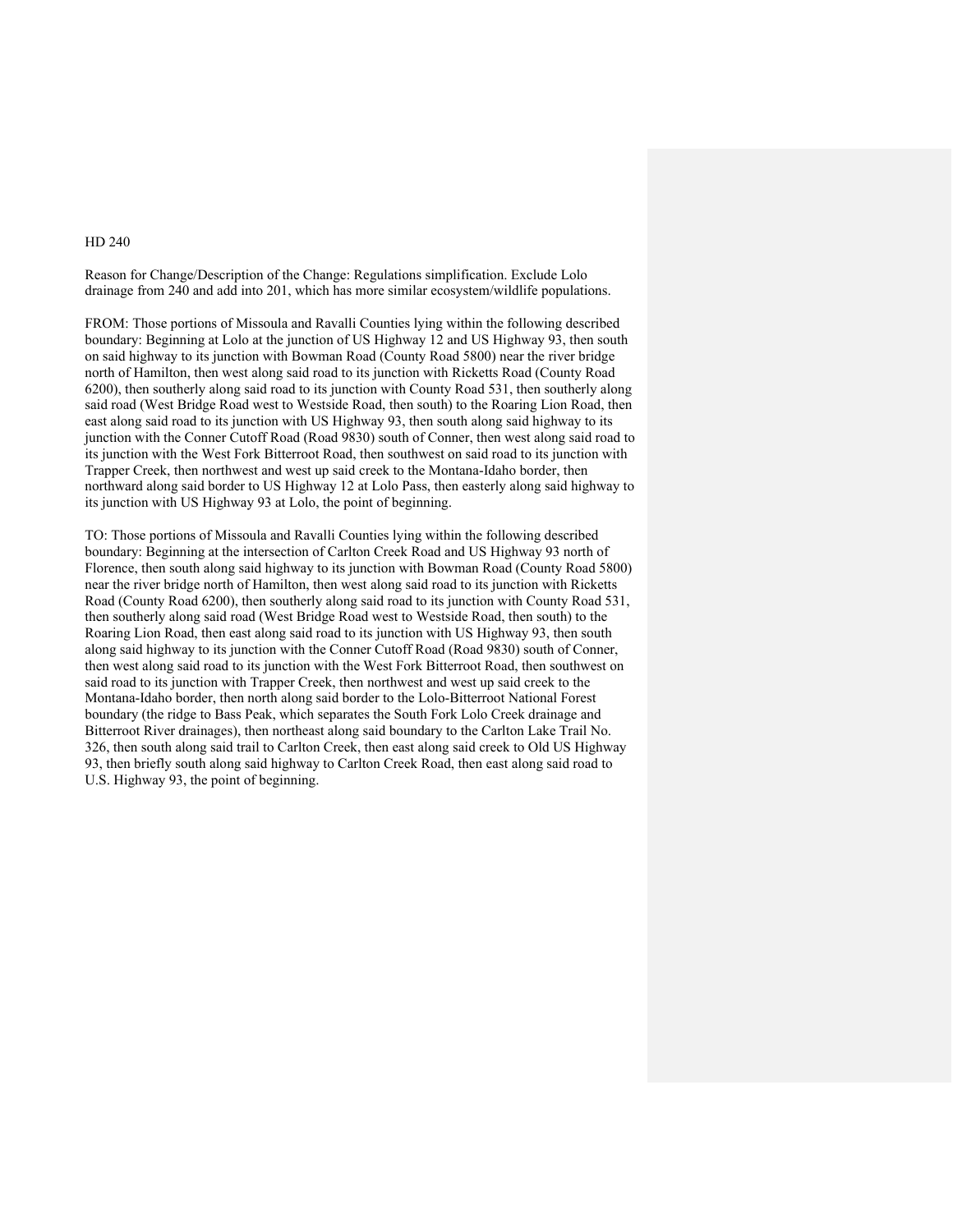Reason for Change/Description of the Change: To align with same adjustment in HD 201.

FROM: Those portions of Missoula and Ravalli Counties lying within the following-described boundary: Beginning at Lolo, then north on US Highway 93 to the Blue Mountain Road, then west and northerly along said road to Big Flat Road (Missoula County Route 30), then northerly along said road to Harper's Bridge, then westerly down the west shoreline of said river to the first Interstate 90 bridge west of the Ninemile Interchange, then easterly along Interstate 90 to its intersection with US Highway 93 at Missoula, then southerly along said route to the Miller Creek Road, then south on said road to the Trails End Road, then southerly and westerly on said road to Oral Zumwalt Way, then follow a line directly West to the easternmost bank of the Bitterroot River, then south along said bank to its junction with Woodchuck Creek, then east along said creek to the Lower Woodchuck/Eightmile Creek Road, then south along said road to its junction with the eastside Highway (State Routes 203, 268, and 269), then south on said highway to its junction with US Highway 93 at Hamilton, then south on said highway to its junction with Skalkaho Highway (State Route 38), then south along said route to its junction with Sleeping Child Road (State Route 501), then south along said route to its junction with Old Darby Road (County Road 87), then south along said road to its junction with US Highway 93 at Como, then north along said highway to its junction with the Roaring Lion Road, then west along said road to its junction with Westside Road (County Road 531), then northerly along said road (north to West Bridge Road, then east) to its junction with Ricketts Road (County Road 6200), then northerly along said road to its junction with Bowman Road (County Road 5800), then east along said road to its junction with US Highway 93 near the river bridge north of Hamilton, then north along said highway to Lolo, the point of beginning.

TO: Those portions of Missoula and Ravalli Counties lying within the following-described boundary: Beginning at Lolo, then north on US Highway 93 to the Blue Mountain Road, then west and northerly along said road to Big Flat Road (Missoula County Route 30), then northerly along said road to Deep Creek, then east along said creek to the Clark Fork River, then westerly along the south shore of said river to the first Interstate 90 bridge west of the Ninemile Interchange, then easterly along Interstate 90 to its intersection with US Highway 93 at Missoula, then southerly along said route to the Miller Creek Road, then south on said road to the Trails End Road, then southerly and westerly on said road to Oral Zumwalt Way, then follow a line directly West to the easternmost bank of the Bitterroot River, then south along said bank to its junction with Woodchuck Creek, then east along said creek to the Lower Woodchuck/Eightmile Creek Road, then south along said road to its junction with the eastside Highway (State Routes 203, 268, and 269), then south on said highway to its junction with US Highway 93 at Hamilton, then south on said highway to its junction with Skalkaho Highway (State Route 38), then south along said route to its junction with Sleeping Child Road (State Route 501), then south along said route to its junction with Old Darby Road (County Road 87), then south along said road to its junction with US Highway 93 at Como, then north along said highway to its junction with the Roaring Lion Road, then west along said road to its junction with Westside Road (County Road 531), then northerly along said road (north to West Bridge Road, then east) to its junction with Ricketts Road (County Road 6200), then northerly along said road to its junction with Bowman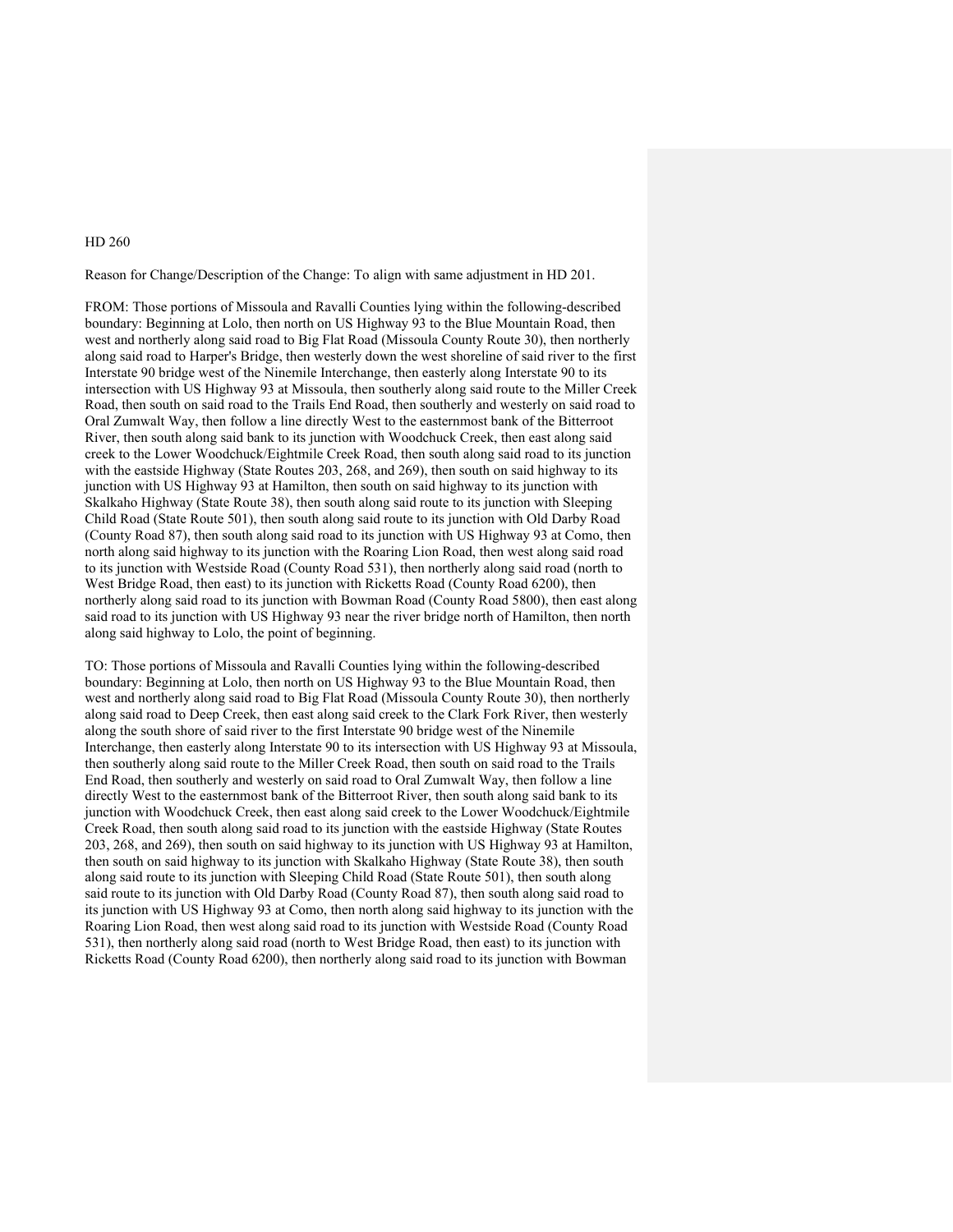Road (County Road 5800), then east along said road to its junction with US Highway 93 near the river bridge north of Hamilton, then north along said highway to Lolo, the point of beginning.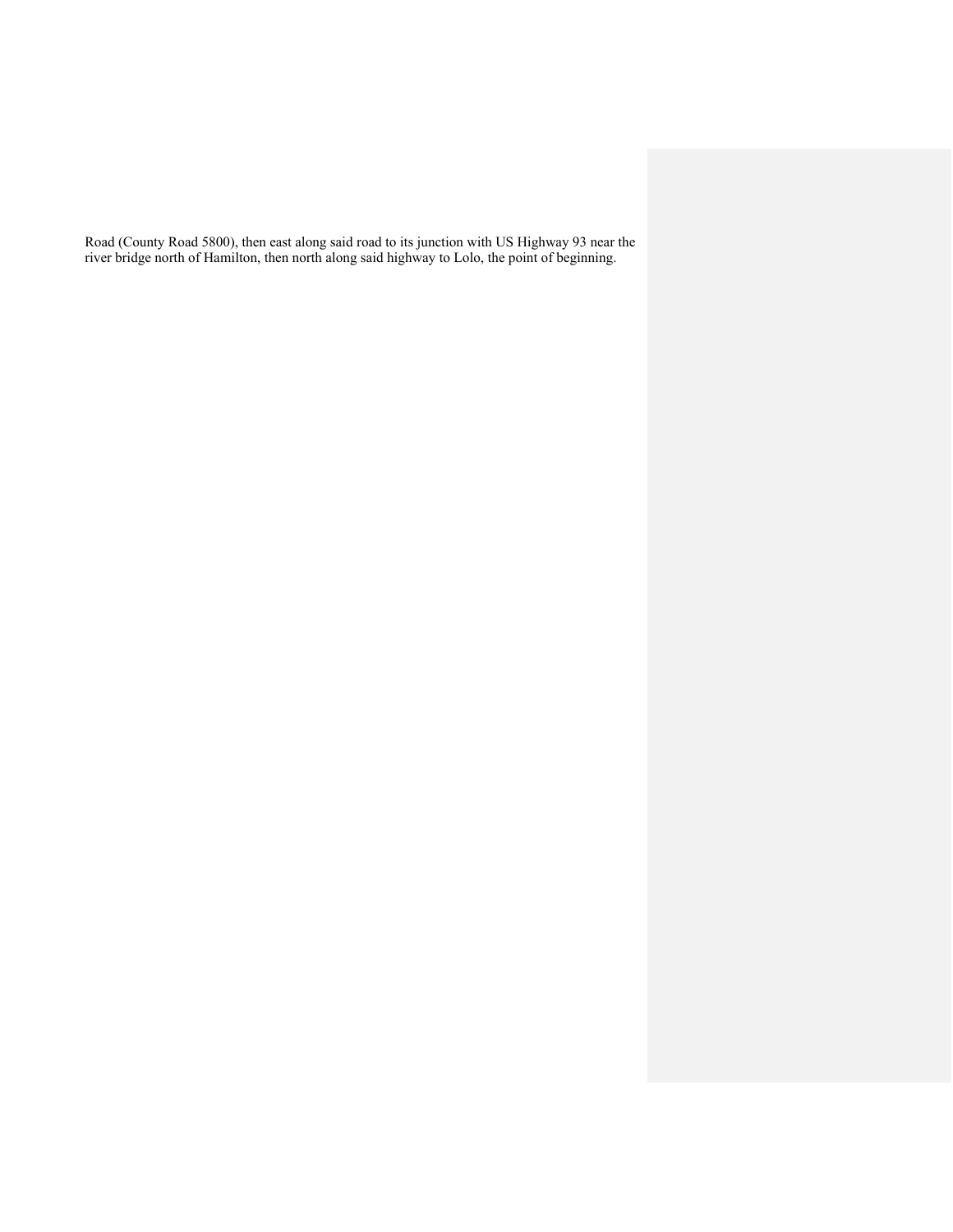Reason for Change/Description of the Change: Create larger district and standardize hunting regulations across new district 281.

FROM: Those portions of Powell and Lewis and Clark Counties lying within the following described boundary: Beginning at Rogers Pass onState Route 200, then southwest on said route to the Landers Fork River Bridge, then northeasterly up Landers Fork to its intersection with the Great Falls to Ovando powerline, then westerly along said powerline to its intersection with the Beaver Creek Road, then southerly along said road to State Route 200, then west along said route to Monture Creek Road 89, then north on said road to the Monture Creek Campground, then north on Monture Creek Trail 27 to Falls Creek Trail 16, then easterly along said trail through Camp Pass to Lake Creek Trail 61 near Lake Otatsy, then southeasterly along said trail to the North Fork Blackfoot Trailhead, then north on North Fork Blackfoot Trail 32 to the Scapegoat Wilderness Boundary, then southeast along said boundary to Arrastra Mountain, then northeasterly along Scapegoat Wilderness Boundary to Red Mountain, then northeasterly on Red Mountain-Ringeye Creek Trail 423 to its junction with Webb Lake Trail 481, then east along said trail to its junction with Heart Lake-Bighorn Creek Trail 478 near Heart Lake, then north along said trail to Landers Fork River, then southeasterly along said river to Falls Creek (of the Landers Fork River), then northeasterly along said creek to the Continental Divide, the southeast along said divide to Rogers Pass, the point of beginning.

TO: Those portions of Powell and Lewis and Clark Counties lying within the following described boundary: Beginning at Rogers Pass on State Route 200, then southwest on said route to the Landers Fork River Bridge, then southwesterly along the Landers Fork River to its confluence with the Blackfoot River, then westerly down said river to the section line between Sections 20 and 21, (T14N, R8W), then southerly along said line to the southeast corner of Section 20, then westerly along the southern boundary of Sections 20 and 19 to its intersection with the Stemple Pass-Poorman Creek Road, then south and southeast on said road to McClellen Gulch southwest corner of Section 16 (T13N, R8W), then south along said gulch to its junction with Jefferson Creek Road in the southwest corner of Section 32 (T13N, R9W) (USFS road #1834), then west and south along said road to its junction with the US Forest Service ownership boundary, then generally west to its junction with Nevada-Ogden Road, then north to its intersection with State Route 200, then west along said route to Monture Creek Road 89, then north on said road to the Monture Creek Campground, then north on Monture Creek Trail 27 to Falls Creek Trail 16, then easterly along said trail through Camp Pass to Lake Creek Trail 61 near Lake Otatsy, then southeasterly along said trail to the North Fork Blackfoot Trailhead, then north on North Fork Blackfoot Trail 32 to the Scapegoat Wilderness Boundary, then southeast along said boundary to Arrastra Mountain, then northeasterly along Scapegoat Wilderness Boundary to Red Mountain, then northeasterly on Red Mountain-Ringeye Creek Trail 423 to its junction with Webb Lake Trail 481, then east along said trail to its junction with Heart Lake-Bighorn Creek Trail 478 near Heart Lake, then north along said trail to Landers Fork River, then southeasterly along said river to Falls Creek (of the Landers Fork River), then northeasterly along said creek to the Continental Divide, the southeast along said divide to Rogers Pass, the point of beginning.

**Formatted:** Space Before: Auto, After: Auto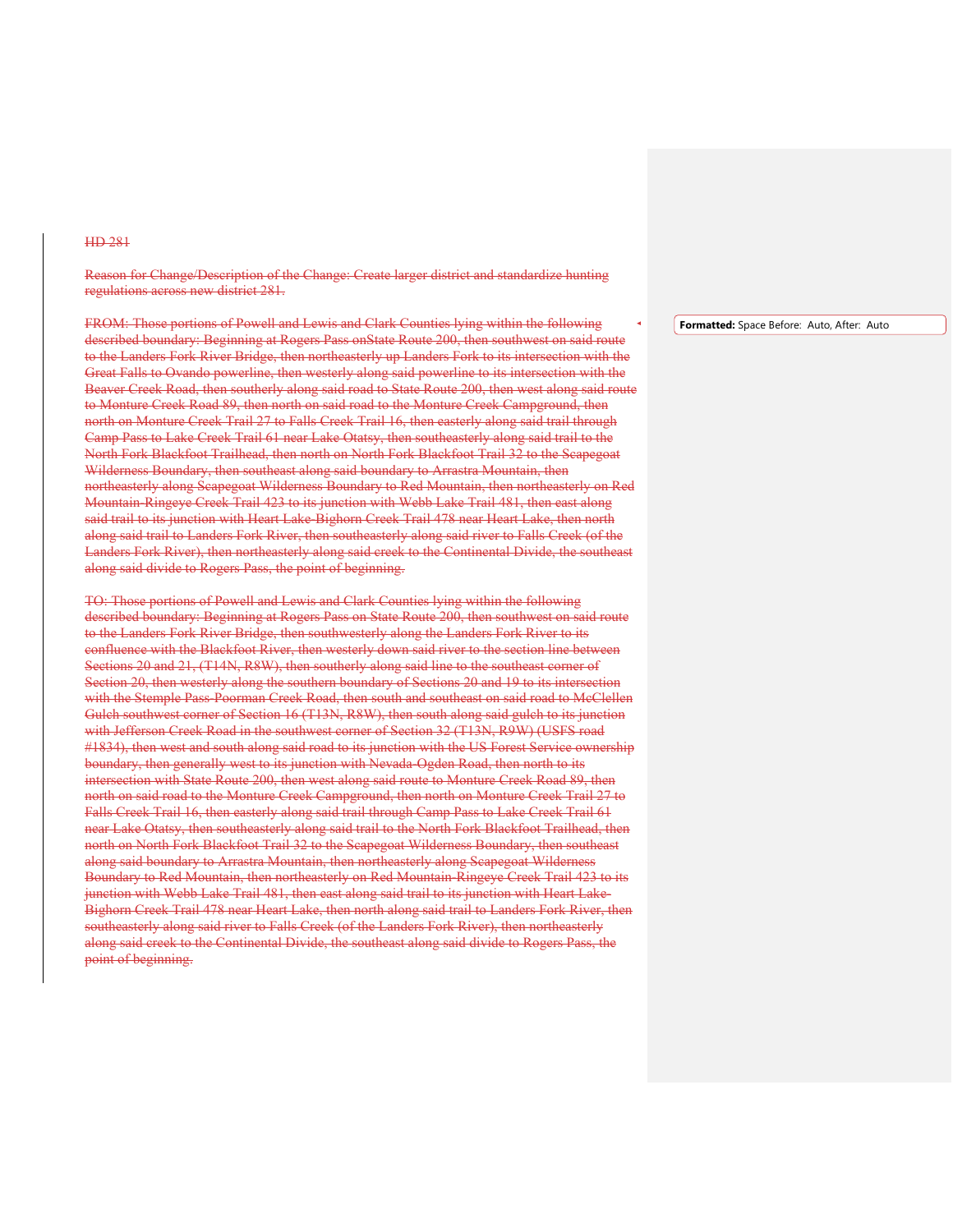Reason for Change/Description of the Change: Regulations simplification.

REMOVE: That portion of Missoula County lying within the following described boundary: Beginning at Missoula, then northwest along Interstate 90 to US Highway 93, then north on said highway to the Flathead Indian Reservation boundary near Evaro, then northeast along said boundary to the Gold Creek-Boles Creek divide Section 11 NE 1/4, T15N, R17W, then southeast along said divide to Gold Creek Peak, then northeast along the Boles Creek-Belmont Creek divide to Game Ridge, then southeast along said ridge (Clearwater-Blackfoot Divide) to Blanchard Pt., then northeast and southeast along Blanchard-Woodchuck Divide to State Route 200, Section 8 NW 1/4, T14N, R14W, then west along said route to its junction with Interstate 90 near Milltown, then west along said interstate to Missoula, the point of beginning.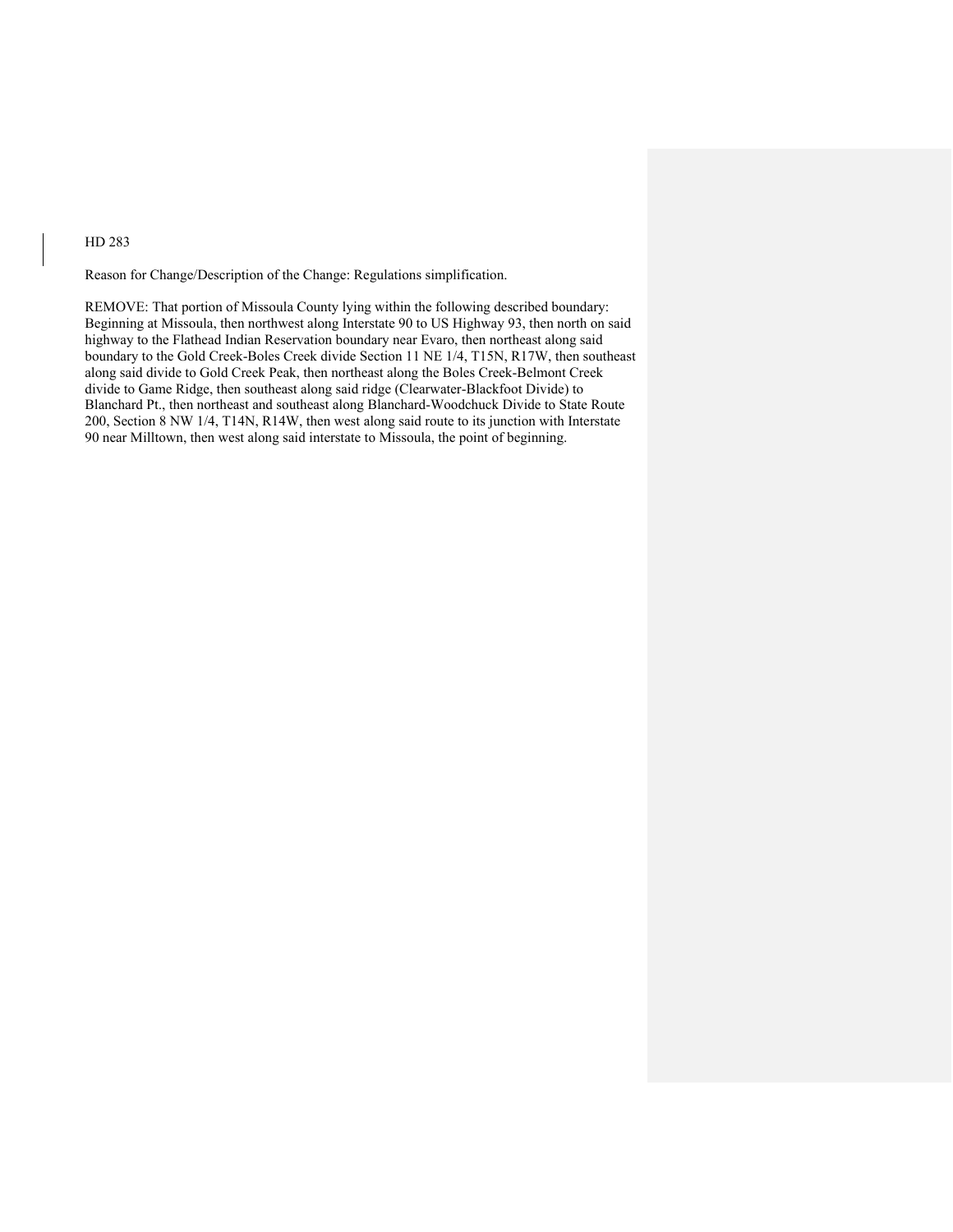Portion of HD 283 Rattlesnake Wilderness

Reason for Change/Description of the Change: Regulations simplification.

REMOVE: That portion of Missoula County lying within the following described boundary: Beginning at the junction of USFS Road 2120 (Mineral Peak Road) and the Rattlesnake Wilderness Boundary in Section 5, T14N, R17W, then westerly/southwesterly along said road to Forest Service Trail 511, then southerly along said trail to its junction with Trail 514, then westerly along said trail to its junction with USFS Road 99 (Rattlesnake Road), then southwesterly along said road to its junction with the South Zone Boundary (no firearms zone), then northwesterly along said zone boundary to the northwestern corner of Section 14, T13N, R19W and the Rattlesnake Wilderness Boundary, then northerly along said Wilderness Boundary to its junction with the Flathead Indian Reservation Boundary, then easterly along said boundary to the hydrologic divide between Gold Creek and Rattlesnake Creek (west of Gold Creek Lake), then southeasterly along said divide to the junction with Trail 504, then southerly along said trail to its junction with USFS Road 99 (Rattlesnake Road), then southerly along said road to its junction with Trail 52, then easterly along said trail to the Rattlesnake Wilderness Boundary, then southeasterly along said boundary to Forest Road 2120 (Mineral Peak Road) in Section 5, T14N, R17W, the point of beginning.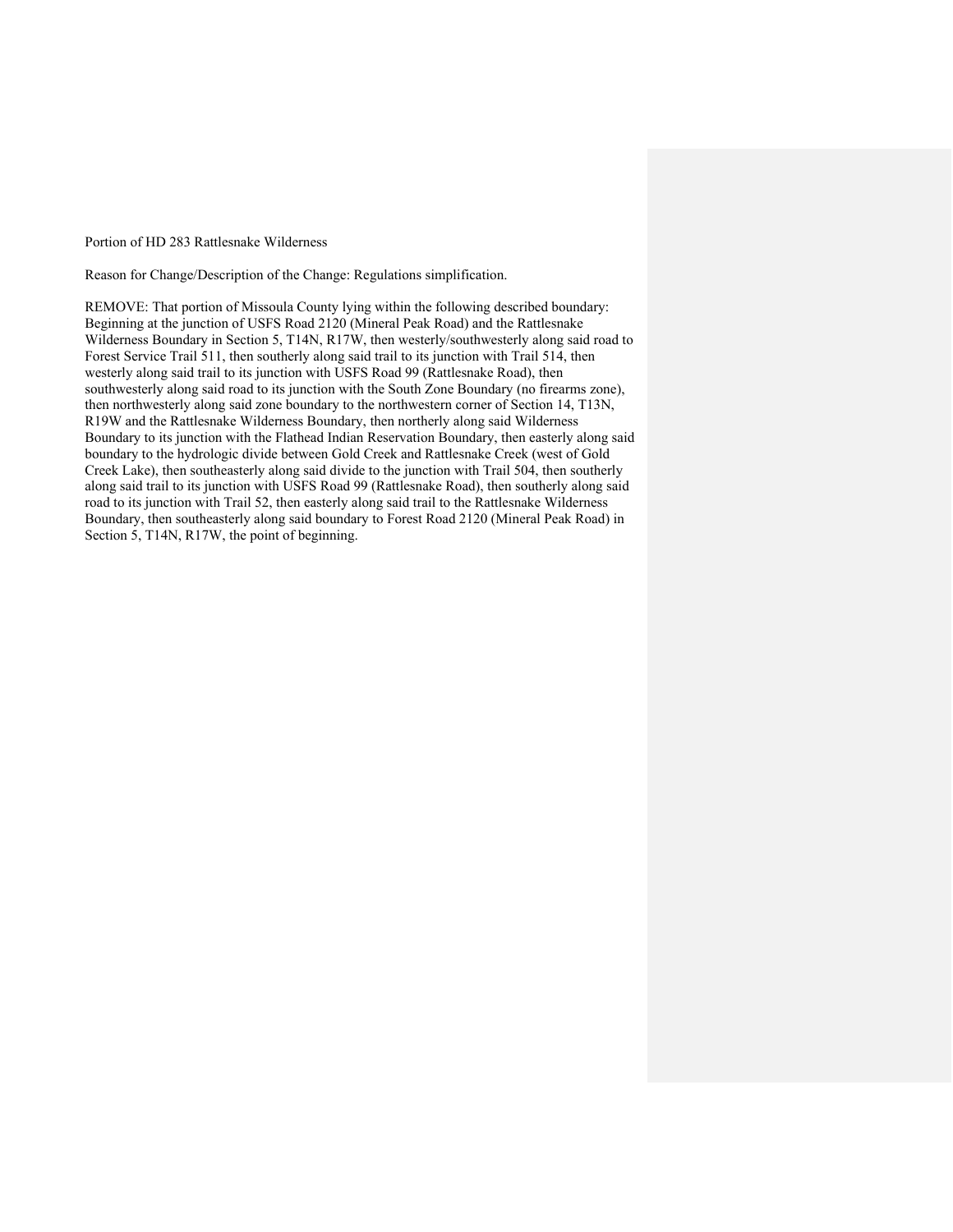Portion of HD 283 West of Rattlesnake Creek & Rattlesnake Wilderness/Recreation Area

Reason for Change/Description of the Change: Regulations simplification.

REMOVE: Those portions of Missoula County lying within the following described boundary: Beginning in Missoula where Rattlesnake Creek crosses Interstate 90, then northwest along said interstate to US Highway 93, then north on said highway to the Flathead Indian Reservation boundary near Evaro, then northeast along said boundary to the Rattlesnake Wilderness boundary, then south on said boundary to the South Zone boundary (no firearms zone), then west and southerly along said boundary to Rattlesnake Creek, then southwesterly along said Creek to Interstate 90, the point of beginning.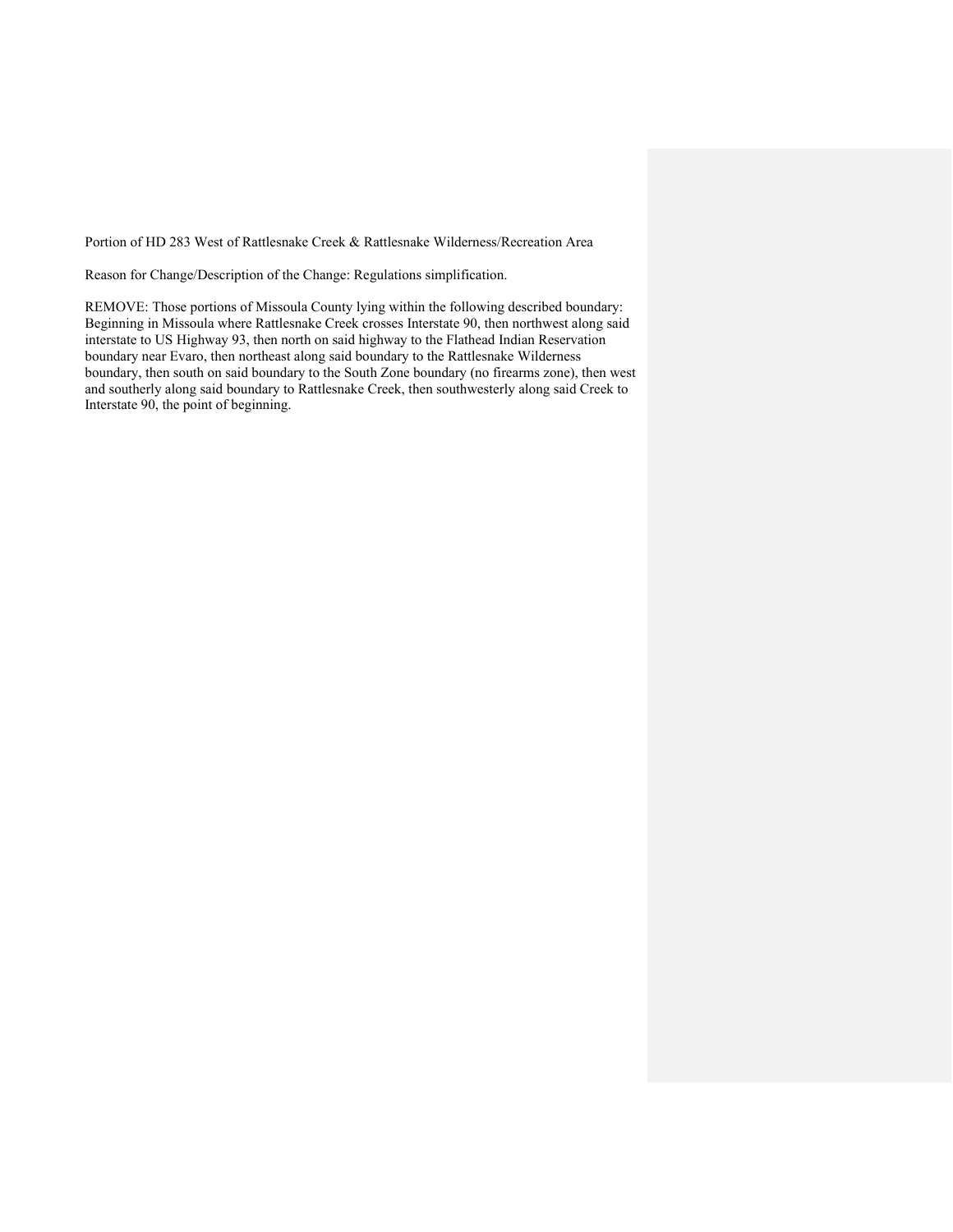Reason for Change/Description of the Change: Regulations simplification.

REMOVE: That portion of Lewis and Clark County lying within the following-described boundary: Beginning at State Route 200 at its intersection with the section line between Sections 28 and 29, T14N, R9W, then easterly up State Route 200 to its intersection with the Beaver Creek Road, then northerly along said road to its intersection with the Great Falls to Ovando powerline, then easterly along said powerline to its intersection with the Landers Fork of the Blackfoot River, then southwesterly down the Landers Fork to its confluence with the Blackfoot River, then westerly down said river to the section line between Sections 20 and 21, T14N, R8W, then southerly along said line to the southeast corner of Section 20, then westerly along the southern boundary of Sections 20 and 19 to its intersection with the Stemple Pass-Poorman Creek Road, then south along said road to the northeast corner of Section 1, T13N, R9W, at the junction with the Herrin Lakes Road, then northwesterly along said Herrin Lakes Road to its intersection with the Dalton Mtn Road, then northwesterly along said road to its junction with the Sauerkraut Road; then westerly along said road to the section line between Sections 28 and 29, T14N, R9W, then north along said section line to its intersection with State Route 200, the point of beginning. NOTE: Within the above-described boundary Section 24, T14N, R9W, is closed to big game hunting.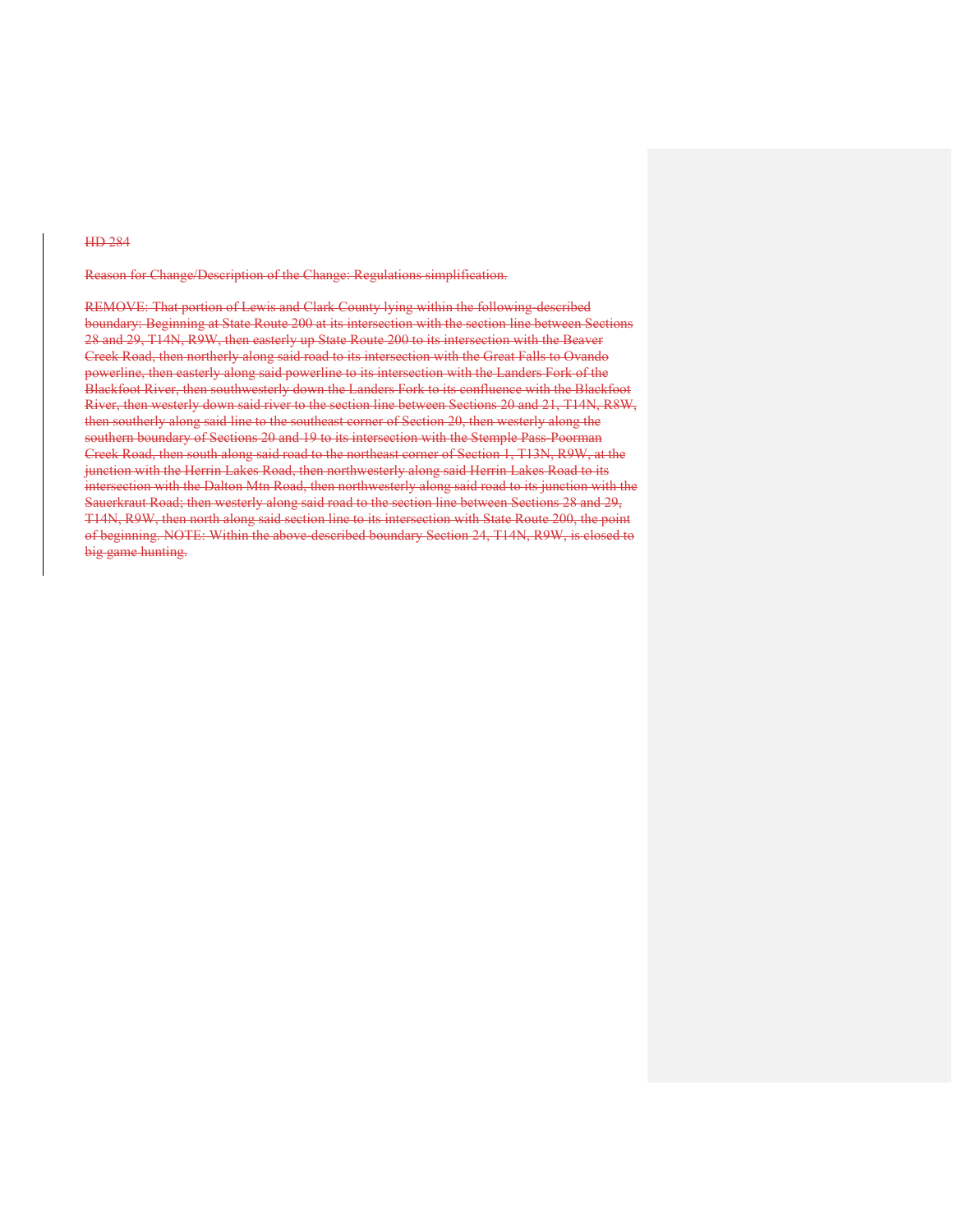Portion of HD 293 South

Reason for Change/Description of the Change: Regulations simplification.

REMOVE: Those portions of Powell and Lewis and Clark Counties lying within the following described boundary: Beginning at the junction of State Route 141 and the Ogden Mountain Road (USFS Road #1163), then north along said Road appx. 1 mile to the US Forest Service ownership boundary, then south and east along said boundary to Ophir Creek Road (USFS #136), then northeast along said Road to the Continental Divide, then south along the Continental Divide to Highway 12 at MacDonald Pass, then west along said highway to State Route 141, then northwest along said route to the Ogden Mountain Road (USFS Road #1163), the point of beginning.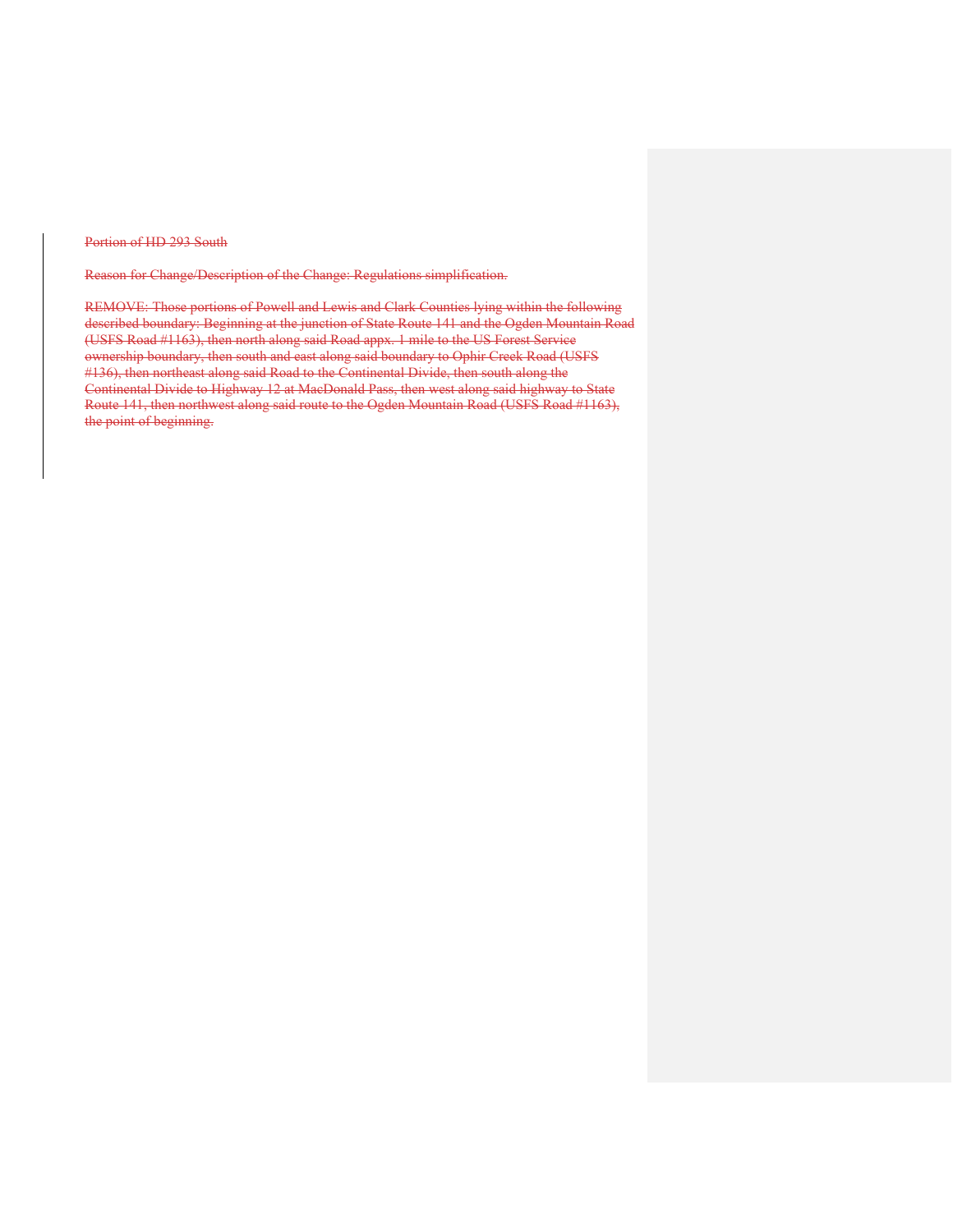Reason for Change/Description of the Change: Simplify regulations by combining HDs 283 East and HD 285. Creates new HD 285.

FROM: Those portions of Missoula and Powell Counties lying within the following-described boundary: Beginning at the junction of State Route 83 and State Route 200, then southwest along State Route 200 to the Woodchuck-Blanchard Divide, Section 8 SW 1/4, T14N, R14W, then northwest along said divide to Blanchard Pt. and Game Ridge, then northwest along said ridge to the Boles Creek- Belmont Creek Divide, then southwest along said divide to Gold Creek Peak, then northwest along the Boles Creek-Gold Creek Divide to the Flathead Indian Reservation boundary, Section 11 NE 1/4, T15N, R17W, then north along said boundary to the Swan-Clearwater Divide, then northeast along said divide, crossing State Route 83, to Wolverine Peak, then southeast along the Flathead-Blackfoot River Divide to Youngs Pass then east along the watershed divide to Center Creek Trail 463, then east along said trail to Monture Creek Trail 27, then south along said trail to the Monture Creek Campground, then south along Monture Creek Road 89 to State Route 200, then approximately 6 miles west along said route to its junction with the Woodworth Road, then 4.5 miles north on said road to the southern edge of T16N (where the boundary of the Blackfoot-Clearwater WMA crosses Woodworth Road), then east 0.4 miles along said posted boundary, then north 0.5 miles along said posted boundary, then east 0.5 miles along said posted boundary, then north 1.5 miles along said posted boundary to the Seeley-Monture road (USFS Road 477), then four miles northwest on said road to Cottonwood Creek, then south along said creek to Woodworth Road (near the Missoula-Powell County line), then west on said road to its junction with State Route 83, then south on said route to its junction with State Route 200, the point of beginning.

TO: Those portions of Missoula and Powell Counties lying within the following-described boundary: Beginning at the junction of State Route 83 and State Route 200, then southwest along State Route 200 to the Wishard Ridge (Twin Creek and Wishard Gulch divide) at Section 9 NW 1/4, T13N, R17W, then northwest along said divide to Sheep Mountain, then northeast along the ridge dividing Twin Creeks and the East Fork of Rattlesnake Creek to the West Fork of Gold Creek- East Fork of Rattlesnake Creek Divide, then northwest along said divide to the Rattlesnake Wilderness boundary, then northeasterly along said divide to the Flathead Indian Reservation boundary, then north along said boundary to the Swan-Clearwater Divide, then northeast along said divide, crossing State Route 83, to Wolverine Peak, then southeast along the Flathead-Blackfoot River Divide to Youngs Pass then east along the watershed divide to Center Creek Trail 463, then east along said trail to Monture Creek Trail 27, then south along said trail to the Monture Creek Campground, then south along Monture Creek Road 89 to State Route 200, then approximately 6 miles west along said route to its junction with the Woodworth Road, then 4.5 miles north on said road to the southern edge of T16N (where the boundary of the Blackfoot-Clearwater WMA crosses Woodworth Road), then east 0.4 miles along said posted boundary, then north 0.5 miles along said posted boundary, then east 0.5 miles along said posted boundary, then north 1.5 miles along said posted boundary to the Seeley-Monture road (USFS Road 477), then four miles northwest on said road to Cottonwood Creek, then south along said creek to Woodworth Road (near the Missoula-Powell County line), then west on said road to its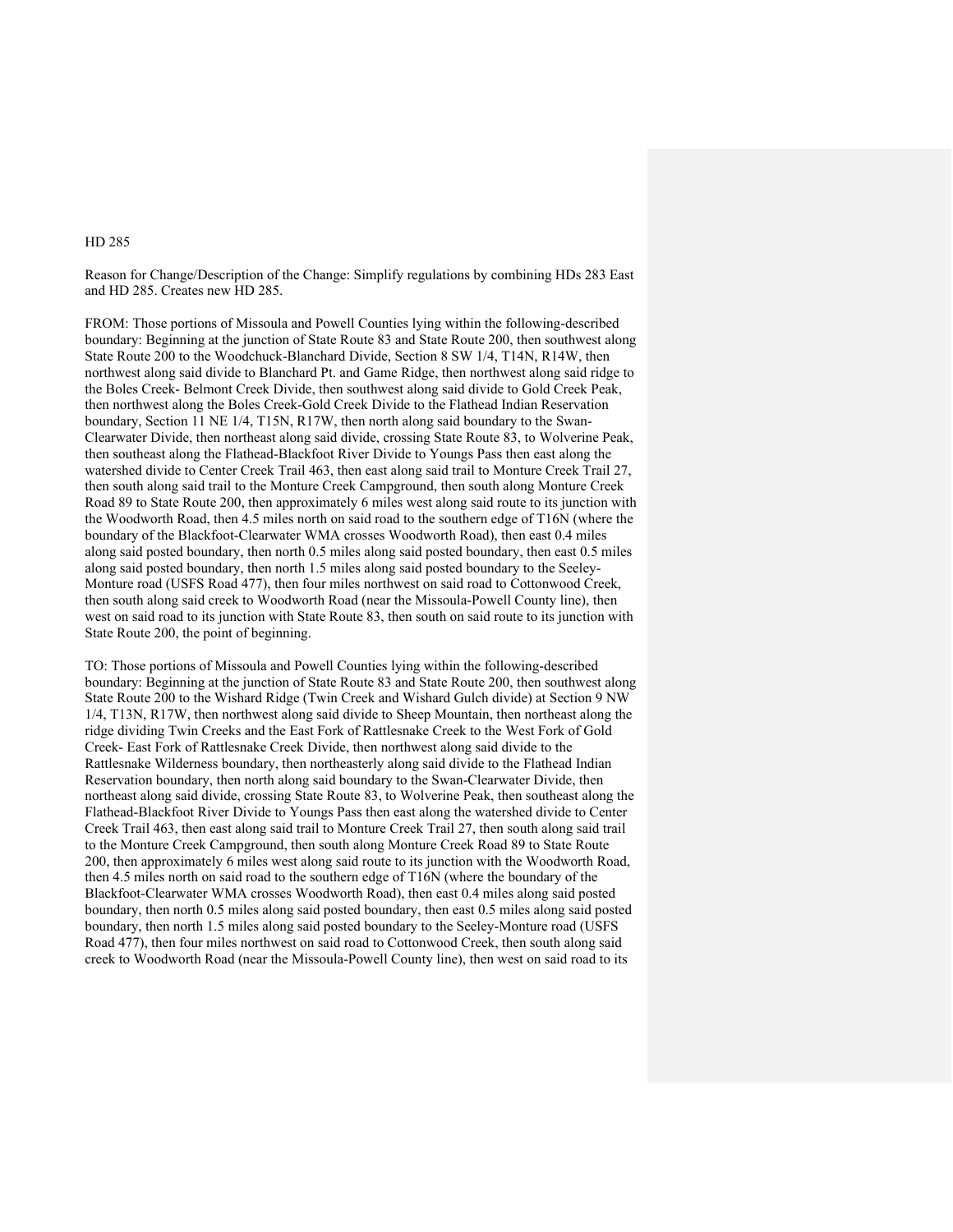junction with State Route 83, then south on said route to its junction with State Route 200, the point of beginning.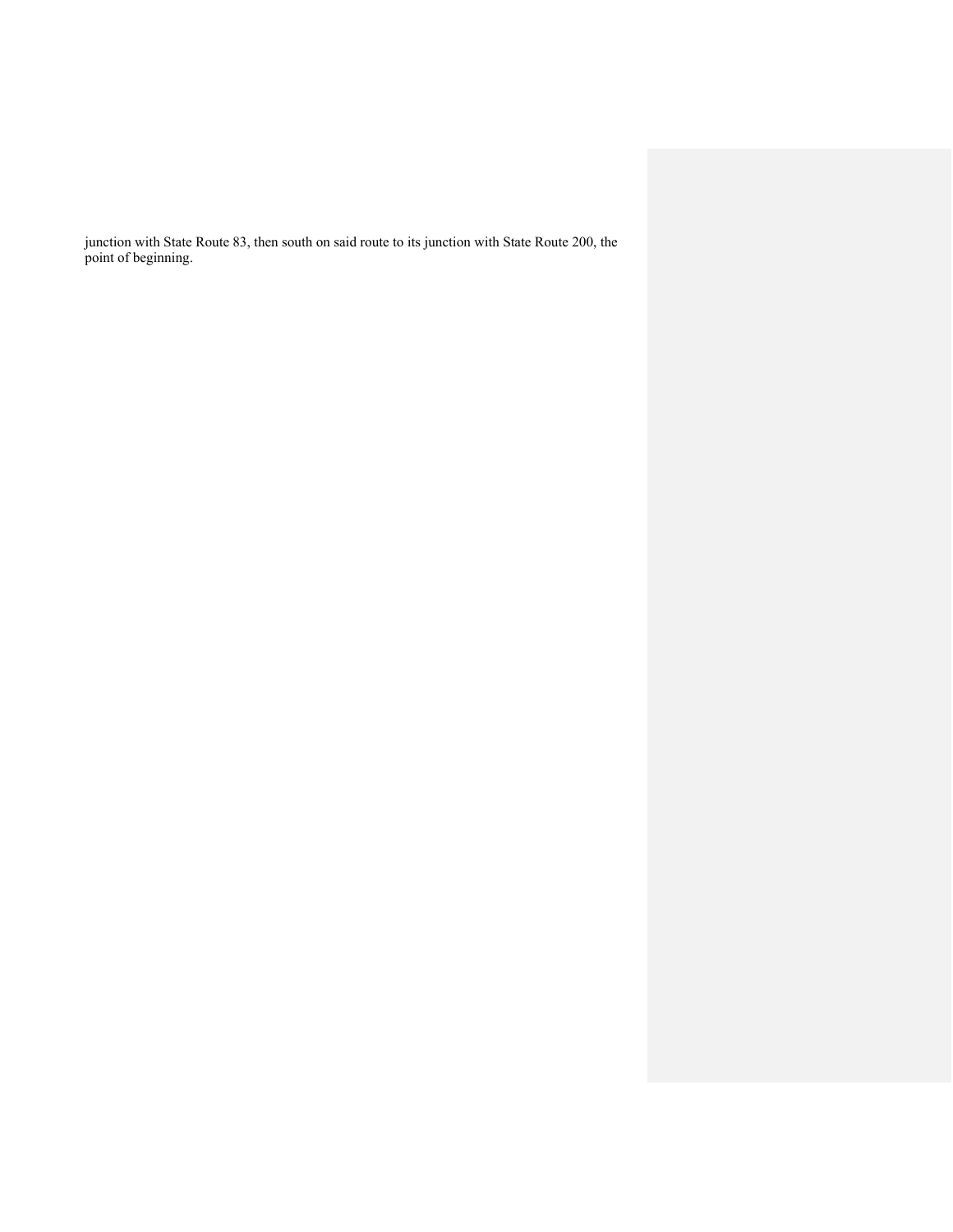Reason for Change/Description of the Change: Simplifies current regulations by combining HD 291 with similarly managed HDs 298 and south portion of 293. The proposed change will eliminate a hunting district and a district portion.

FROM: That portion of Powell County lying within the following-described boundary: Beginning at the junction of State Route 271 (Drummond-Helmville Road) and Interstate 90, then easterly along said interstate to its junction with US Highway 12 at Garrison, then easterly along said route to its junction with State Route 141 at Avon, then north along said route to its junction with Cottonwood Meadows Road (1/4 mile northwest of Nevada Lake), then northwest .<br>on said road to its junction with Braziel Creek Road (BLM Road 2864), then south on said road to the northern boundary of BLM Section 22, T12N, R10W, then west along said section line to the southeast corner of Section 16, T12N, R10W, then north along the eastern boundary of said section to its northeast corner, then west along the northern boundaries of Sections 16, 17, and 18 to the northwest corner of Section 18, T12N, R10W, then south along said section boundary to the northeast corner of Section 24, T12N, R11W, then west along said section's northern boundary to its northwest corner, then south along said section's boundary to its southwest corner, then west along the northern boundary of Section 26, T12N, R11W, to its junction with Cottonwood Creek, then north along said creek to its junction with Route 271, then south along said route to its junction with Interstate 90, the point of beginning.

TO: 291 East Garnet Range: That portion of Powell County lying within the following-described boundary: Beginning at the junction of State Route 271 (Drummond-Helmville Road) and Interstate 90, then easterly along said interstate to its junction with US Highway 12 at Garrison, then easterly along said route to its intersection with the US Highway 12 at Garrison, then easterly along said route to its intersection with the US Forest Service District boundary at T9N R6W S2, then north and west along said boundary to its junction with Nevada-Ogden Road (USFS Road #1163), then north along said road to its junction with State Route 200, then west along said road to its junction with State Route 141, then south along said road to its junction with State Route 271 (Drummond-Helmville Road), then west to its junction with Ovando-Helmville County Road, then northwest along said road its junction with State Route 200, then west along said road to its junction with River Junction County Road, then south along said road to the Scotty Brown Bridge and the Blackfoot River, then southeast along said river to its confluence with Lobe Creek, then southeast down said creek to the DNRC/private land boundary, then southeast, south, and west along said boundary to the Bureau of Land Management (BLM)/Private land boundary, then south and east along said boundary (including a small portion of private land in Section 17, T13N, R12W) to the northeast corner of Section 15 (T13N, R12W), then generally southwest along the BLM/Private land boundary to the southeast corner of the SW 1/4 Section 12 (T12N, R13W), then west along said boundary to the BLM/Powell/Granite County line at Section 9 (T12N, R13W), then southeast along said County Line to its junction State Route 271, then south along said road to its intersection with Interstate 90, the point of beginning.

**Formatted:** Space Before: Auto, After: Auto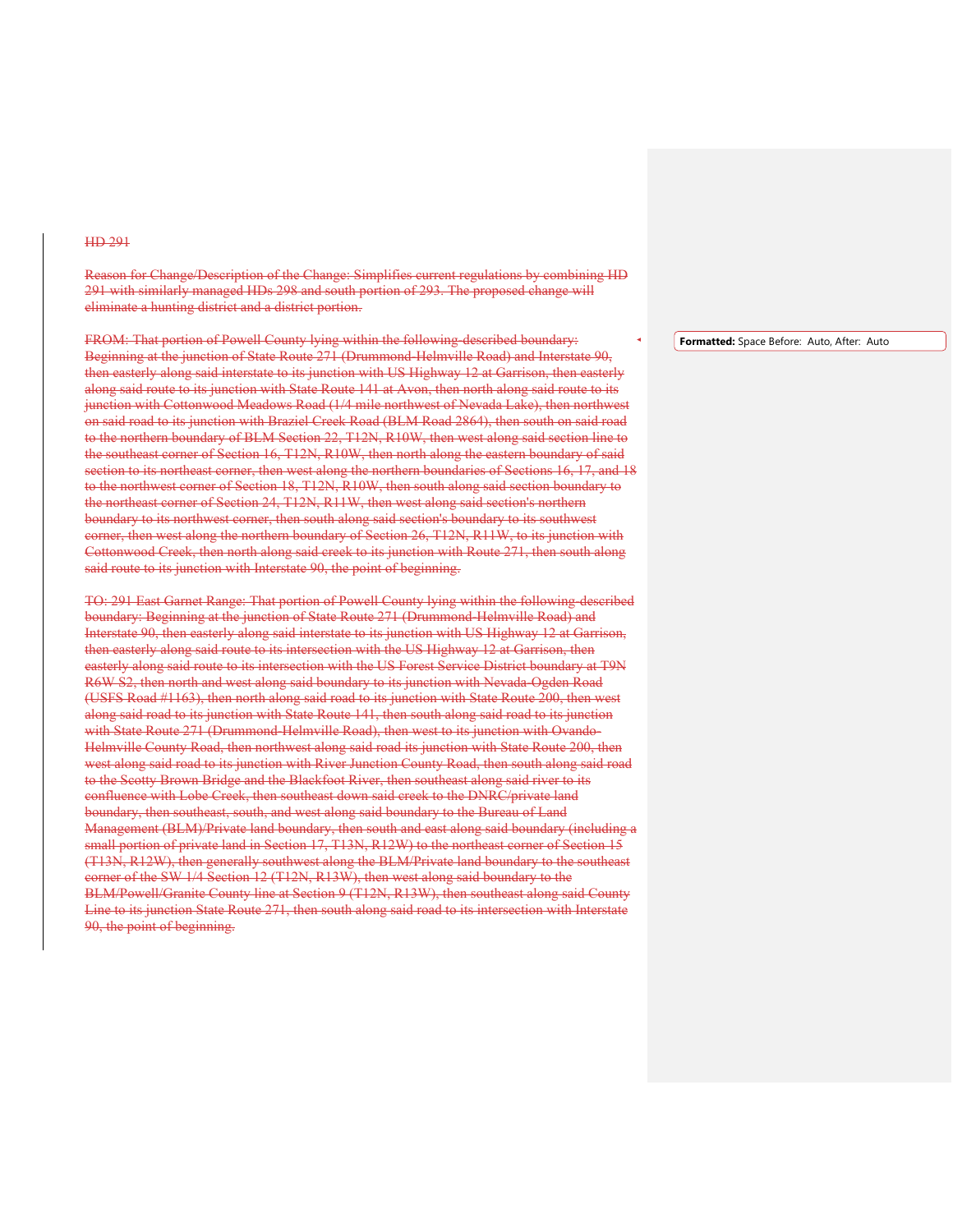Reason for Change/Description of the Change: Regulations simplification.

REMOVE: Those portions of Powell County lying within the following described boundary: Beginning at the junction of Route 271 (Drummond-Helmville Road) and the Powell/Granite County Line, then northwest on said County Line to its intersection with Bureau of Land Management (BLM) boundary in Section 9 (T12N, R13W), then east along said boundary to the southeast corner of the SW 1/4 Section 12 (T12N, R13W), then generally northeast along the BLM /private land boundary to the northeast corner of Section 15 (T13N, R12W), then west and north along the said boundary (including a small portion of private land in Section 17, T13N, R12W) to the MT Dept. of Natural Resources and Conservation DNRC)/ private land boundary, then east, north and northwest along the DNRC/ private land boundary to Lobe Creek, then northwest down said creek to its confluence with the Blackfoot River, then northwest down said river to Scotty Brown Bridge and the County Road, then north on said Road to its junction with State Route 200, then east on said Route to its junction with the Helmville-Ovando County Road, then southeast along said road to its junction with Route 271 at Helmville, then east along said route to its junction with State Route 141, then north along said route to its junction with State Route 200, then east along said route to its junction with the Ogden Mountain Road (USFS Road #1163), then south along said Road to its junction with Route 141, then southeast along said Route to its junction with Cottonwood Meadows Road (1/4 mile northwest of Nevada Lake), then northwest on said Road to its junction with Braziel Creek Road (BLM Road #2864), then south on said Road to the northern boundary of BLM Section 22 (T12N, R10W), then generally west along the northern boundary of BLM land (including DNRC section 16) to its junction with Cottonwood Creek (along the north boundary of BLM Section 26, T12N, R11), then northwest down said Creek to its junction with Route 271, then southwest along said Route to the point of beginning.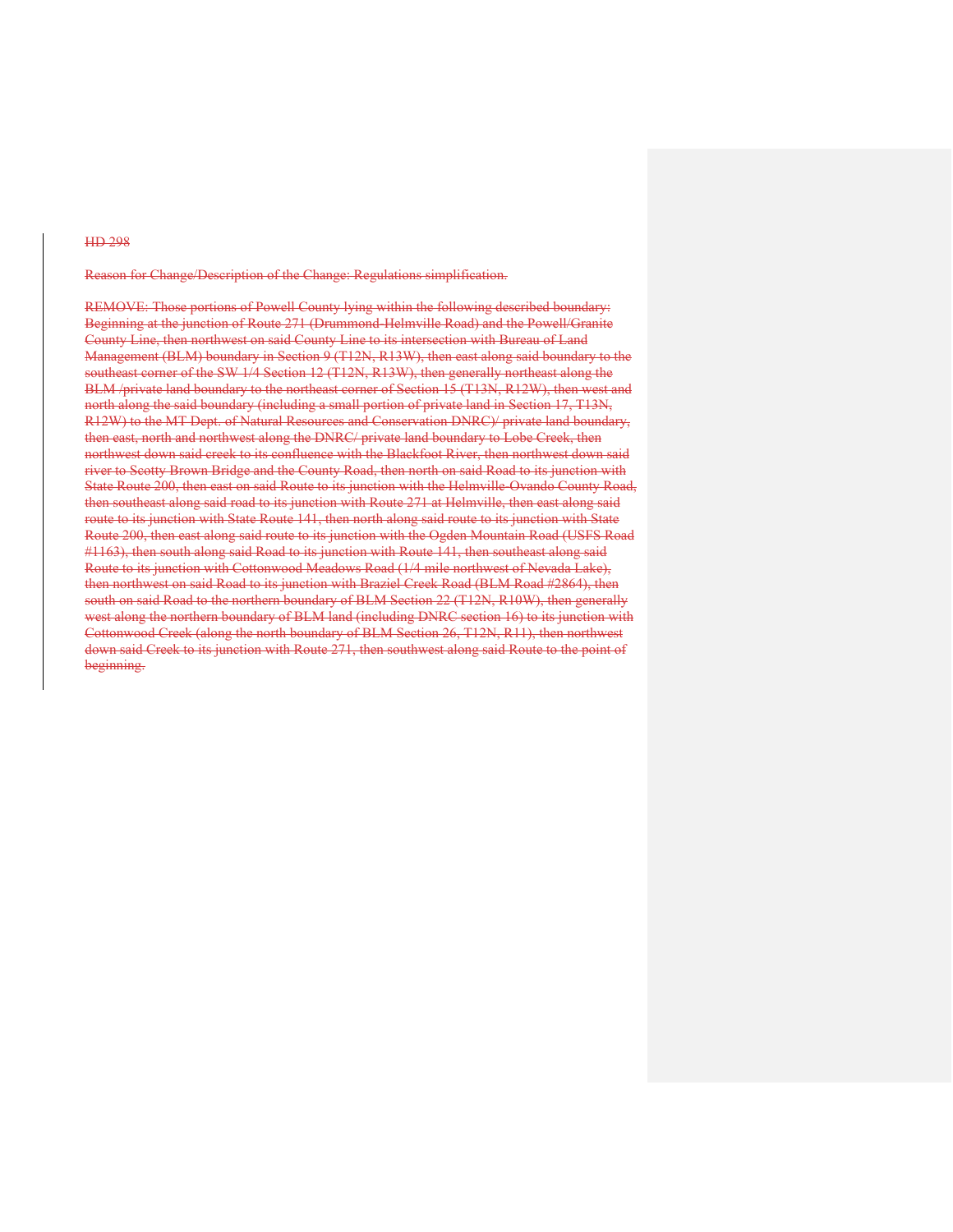Region 3

HD 300 name change to HD 303

Reason for Change/Description of the Change: No change to district boundaries or species harvest structure is proposed. This would only assign a new hunt district number to this district. Renaming D/E HD 300 to HD 303 is expected to improve the reliability of hunter survey data. Currently an unknown proportion of hunters appear to use HD 300 to refer to Region 3 in general. This inflates deer and elk hunter and harvest statistics by an unknown amount.

Boundary description of new HD 303 is the same as the description of what was previously HD 300.

That portion of Beaverhead County lying within the following-described boundary: Beginning at the junction of Interstate 15 and the Big Sheep Creek Road south of Dell, then southwesterly along said road to Meadow Creek, then westerly along said creek to the Montana-Idaho border, then southeasterly along said border to Italian Peak, then northeasterly along said border to Interstate 15 at Monida, then northerly along said interstate to the junction with the Big Sheep Road south of Dell, the point of beginning.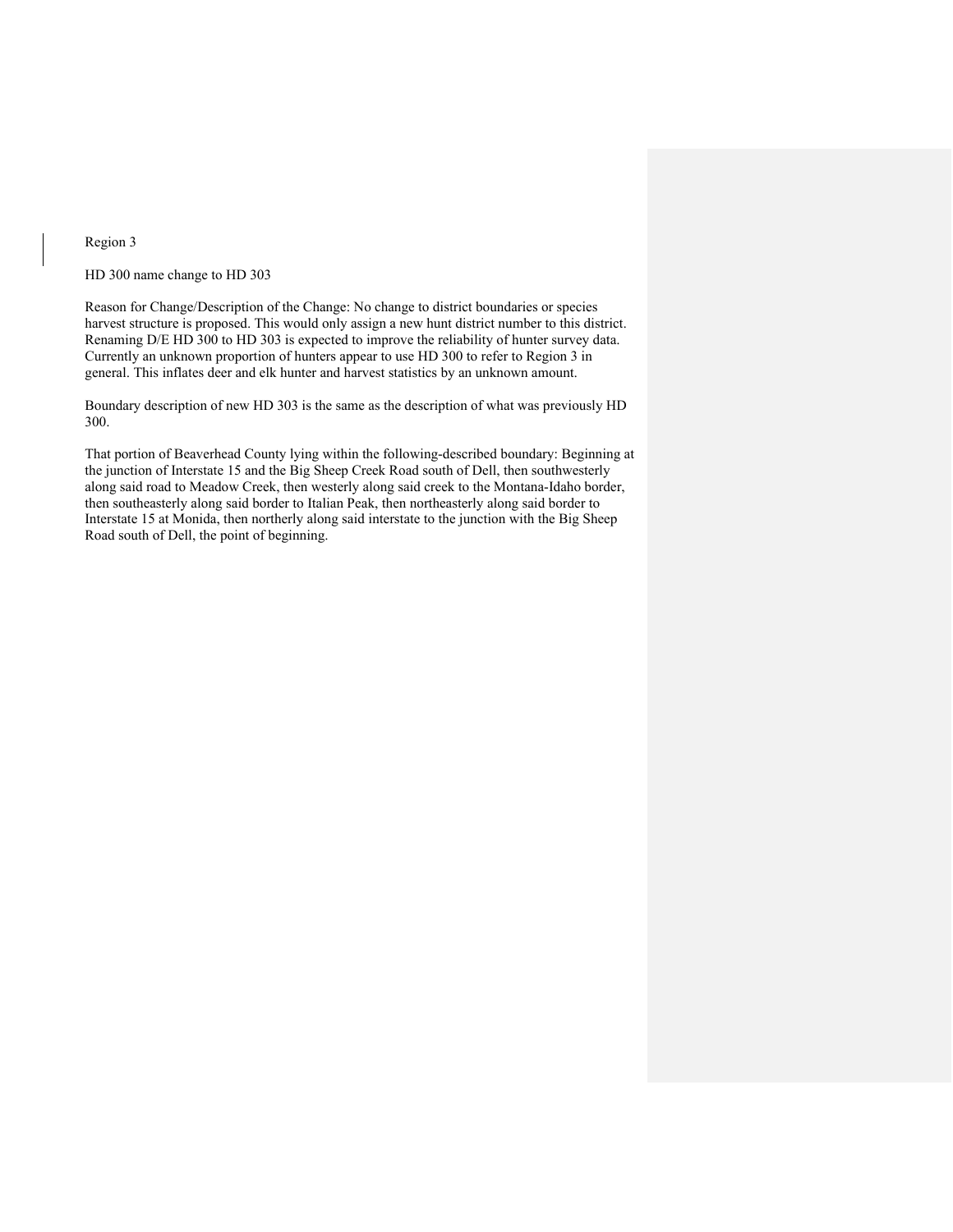HD 301 Hyalite-Portal - Hyalite-Portal-Spanish Peaks

Reason for Change/Description of the Change: Regulations simplification. Combine HD 301 with the south portion of HD 311 and a small portion of HD 360. New HD will be named HD 301.

FROM: Beginning at Bear Canyon Interchange/Interstate 90, easterly along Interstate 90 to Trail Creek Road, then southerly up said road to the Goose Creek Road, then southerly up said road to the Gallatin-Yellowstone Divide near the Old Cooper Reservoir, then south along said divide to Eaglehead Mountain, then in a northerly and westerly direction along the Portal-Porcupine Creeks and the Porcupine-Levinski Creeks divide to the Gallatin River near the mouth of the West Fork, then west along the West Fork of the Gallatin River to its intersection with Highway 64, then west and north along Highway 64 to the Gallatin-Madison watershed divide then along the Gallatin-Madison divide to Red Knob Mountain, then westerly down Trail Creek to the intersection with the Montana Power Canyon Road in Beartrap Canyon, then southerly along said road to its intersection with the North Shore County Road (at Ennis Lake) then west along said county road to its intersection with Route 84 at Norris, then east along Route 84 to the Gallatin River then south on the Gallatin River to Gallatin Gateway, then east on Gallatin Gateway Road to US Highway 191, then south on US Highway 191 to Cottonwood Road, then southeast to intersection of Cottonwood and Enders Roads, continuing southeast from that intersection along Cottonwood Rd, north to South 19th, then east on South 19th to Nash Rd, then east on Nash Rd to Sourdough Canyon Rd, then south on Sourdough Canyon Rd. to the national forest boundary, then east along said boundary to boundary of State Land Sections 4, 3, 34, 35 and 1 to Bear Canyon Rd, then northerly on Bear Canyon Road, to point of beginning.

TO: Beginning at Bear Canyon Interchange/Interstate 90, easterly along Interstate 90 to Trail Creek Road, then southerly up said road to the Goose Creek Road, then southerly up said road to the Gallatin-Yellowstone Divide near the Old Cooper Reservoir, then south along said divide to Eaglehead Mountain, then in a northerly and westerly direction along the Portal-Porcupine Creeks and the Porcupine-Levinski Creeks divide to the Gallatin River confluence with the West Fork, then west along the West Fork of the Gallatin River to its intersection with Highway 64, then west and north along Highway 64 to the Gallatin-Madison watershed divide then along the Gallatin-Madison divide to Red Knob Mountain, then westerly down Trail Creek to the intersection with Ennis Lake Road in Beartrap Canyon, then southerly along said road to its intersection with the North Ennis Lake Road then west along said county road to its intersection with US Highway 287 at McAllister, then northerly along Highway 287 to its intersection with Route 84 at Norris, then east along Route 84 to the Gallatin River then south on the Gallatin River to Gallatin Gateway, then east on Gallatin Gateway Road to US Highway 191, then south on US Highway 191 to Cottonwood Road, then southeast to intersection of Cottonwood and Enders Roads, continuing southeast from that intersection along Cottonwood Rd, north to South 19th, then east on South 19th to Nash Rd, then east on Nash Rd to Sourdough Canyon Rd, then south on Sourdough Canyon Rd. to the national forest boundary, then east along said boundary to boundary of State Land Sections 4, 3, 34, 35 and 1 to Bear Canyon Rd, then northerly on Bear Canyon Road, to point of beginning.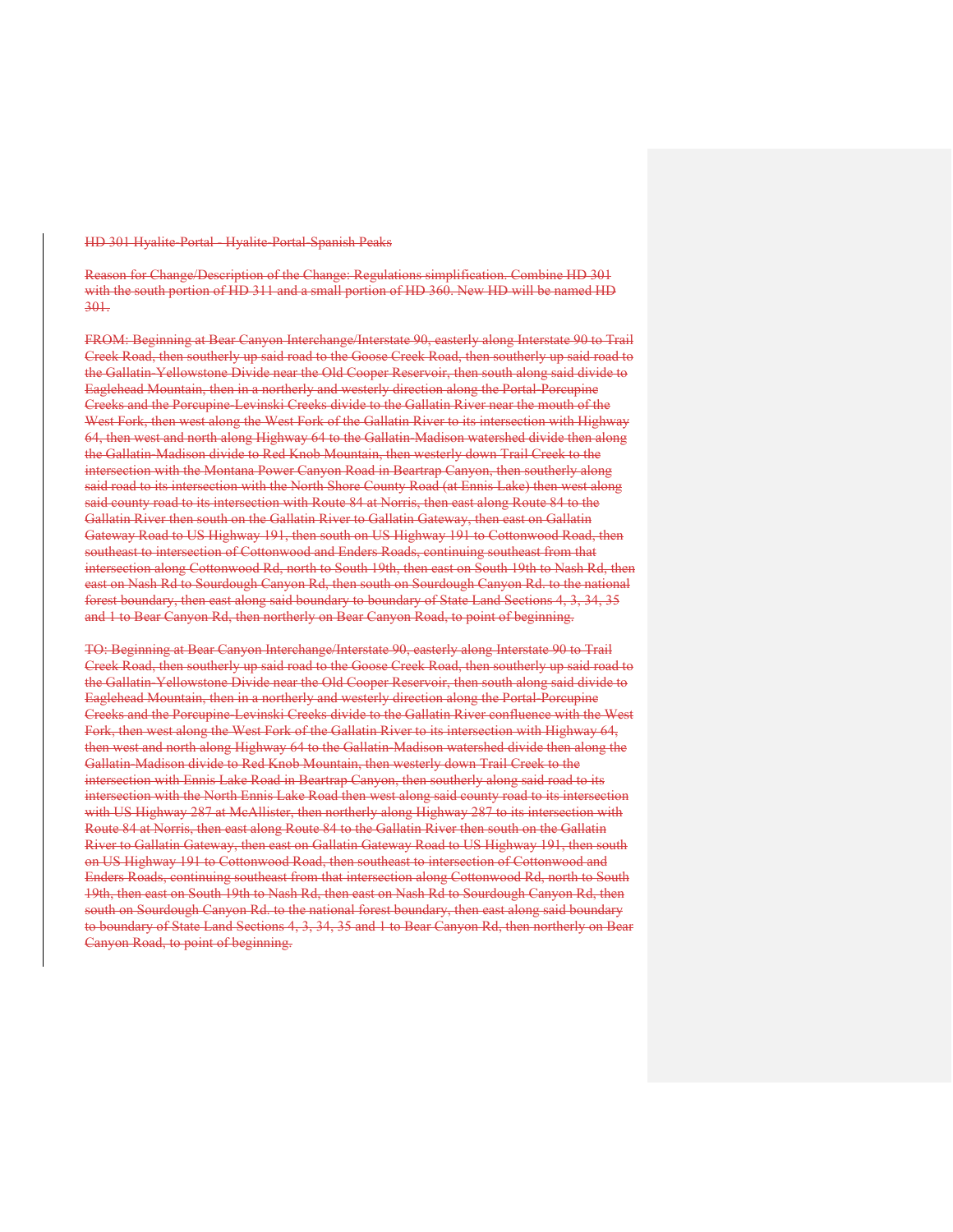Reason for Change/Description of the Change: Regulation simplification. Combine HD 302 with the eastern portion of HD 328. New HD name, HD 302. This change will not affect seasons for mule deer, elk, or mountain lion.

FROM: That portion of Beaverhead County lying within the following-described boundary: Beginning at the junction of Route 324 and Interstate 15, then westerly along said route to the Medicine Lodge-Big Sheep Road, then southerly along said road to Hildreth Creek, then westerly along said creek to the Montana-Idaho border, then southerly along said border to the headwaters of Meadow Creek, then easterly along said creek to the Medicine Lodge-Big Sheep Road, then northeasterly along said road to Interstate 15 at Dell, then northerly along said interstate to its junction with Route 324, the point of beginning.

TO: The portion of Beaverhead County lying within the following-described boundary: Beginning at the junction of Route 324 and Interstate 15, then westerly along said route to Bannock Pass on the Montana Idaho border, then to the south-west along the Montana-Idaho border to the headwaters of Meadow Creek, then easterly along said creek to the Medicine Lodge-Big Sheep Road, then notheasterly along said road to Interstate 15 at Dell, then northerly along said interstate to its junction with Route 324, the point of beginning.¶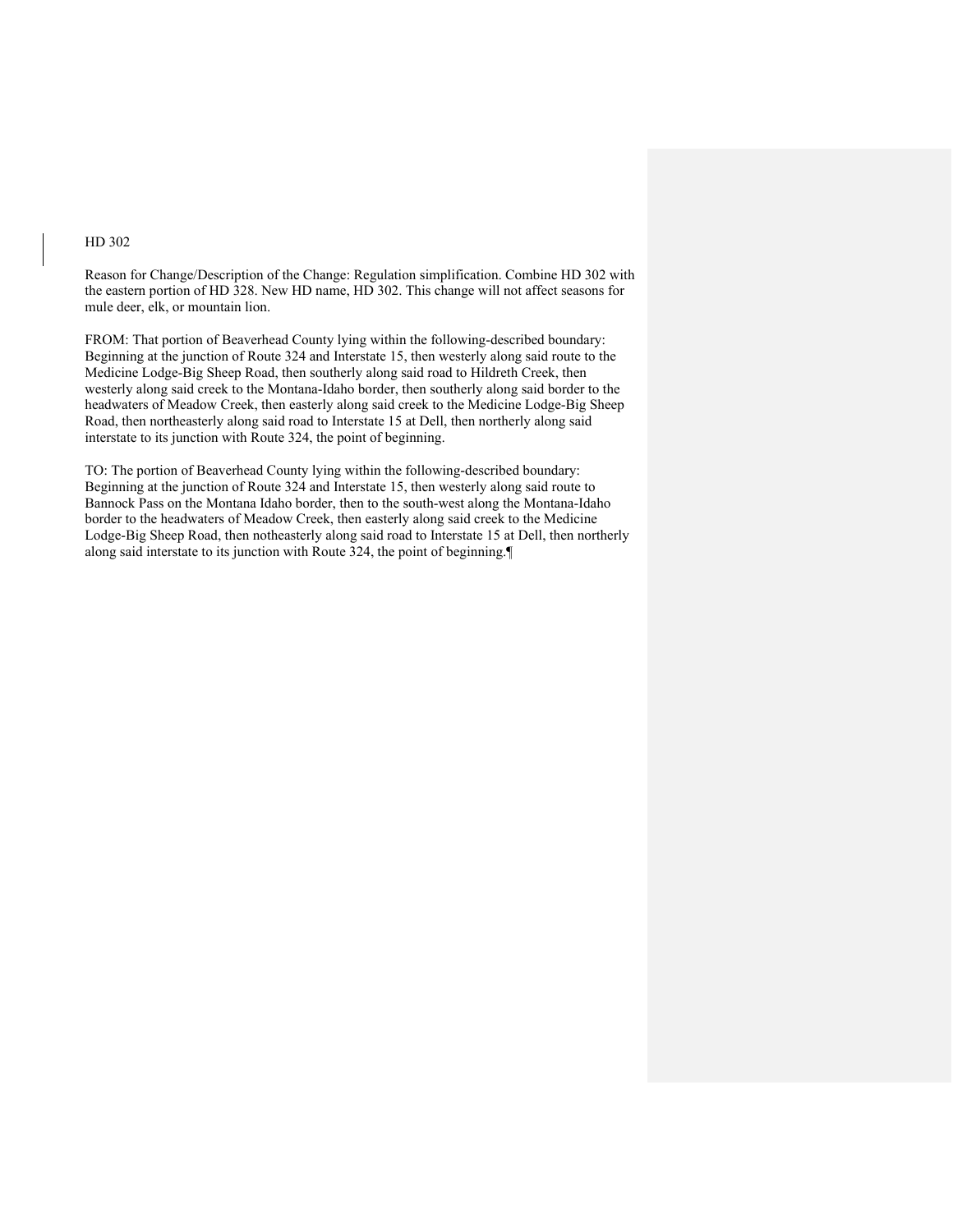### HD 304 (new)

Reason for change/Description of the Change: Regulation simplification and removal of portions. New HD 304 will be the south portion of old HD  $311 + a$  portion of old HD 360. The portion of HD 360 was added for boundary simplicity and for biological reasons to encompass the elk herd which resides at the south end of the Spanish Peaks.

Those portions of Madison and Gallatin Counties lying within the following-described boundary: Beginning at the intersection of US Highway 287 and Route 84 at Norris, then easterly along said highway to Shedds Bridge, then south along the Gallatin River to the mouth of the West Fork of the Gallatin River at Big Sky, then west along the West Fork of the Gallatin River to its first intersection with Highway 64, then west and north along Highway 64 to the Gallatin-Madison Watershed divide, then along the Madison-Gallatin divide to Red Knob Mountain, then westerly down Trail Creek to its intersection with Ennis Lake Road in Beartrap Canyon, then southerly along said road to its intersection with the North Ennis Lake Road then west along said county road to its intersection with US Highway 287 at McAllister, then northerly along said highway to its intersection with Route 84 at Norris, the point of beginning.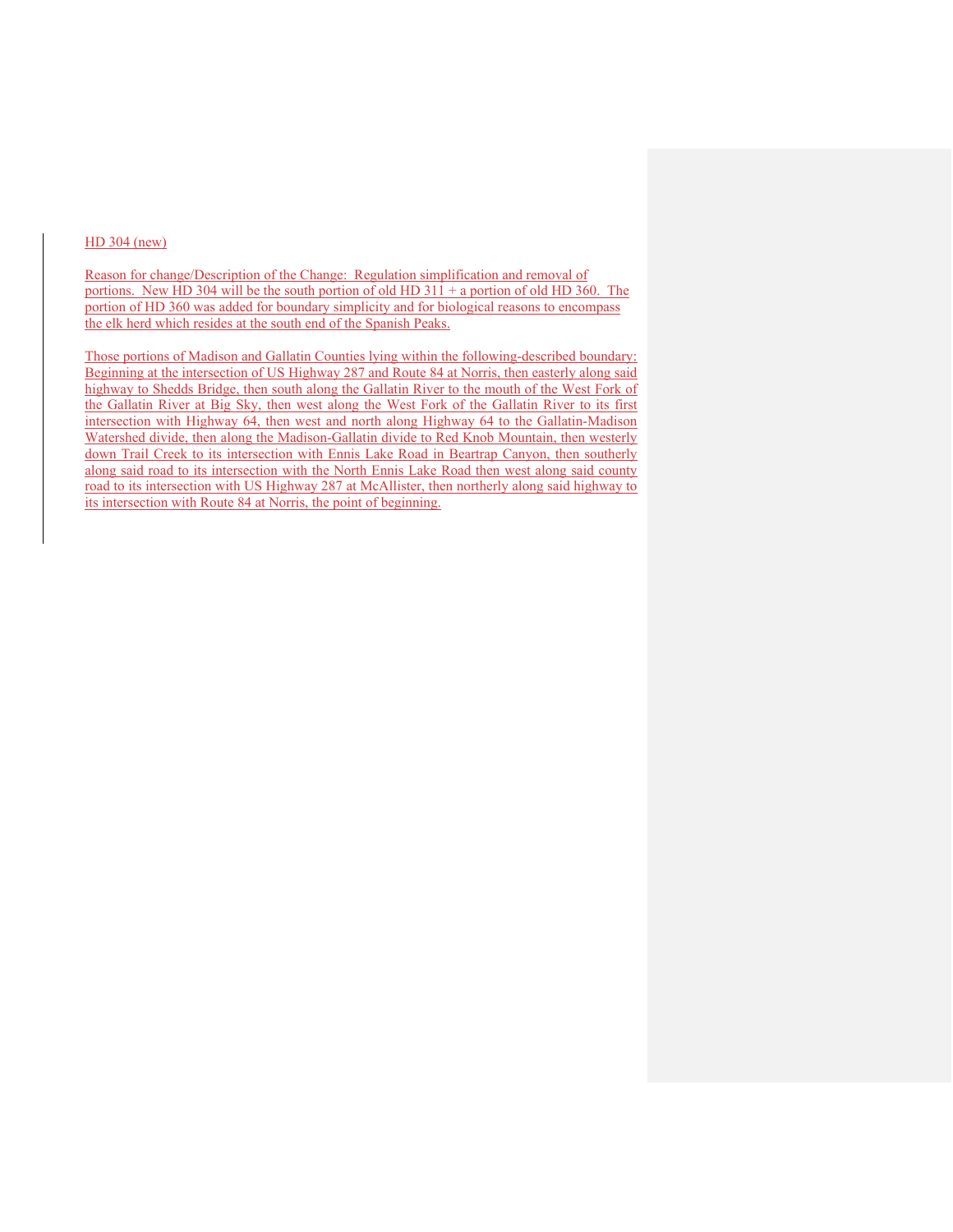Reason for Change/Description of the Change: HD 310 has a wintering elk population that is chronically below objective. HD 310 has a restrictive regulation (bulls only) whereas neighboring districts allow more liberal harvest (bulls and antlerless). Recent GPS collar data from research work shows where the HD 310 elk herd used areas outside the old HD 310 boundaries. This boundary change will better encompass the areas used by the HD 310 elk herd, will protect the reproductive segment of this herd under the restrictive season type of HD 310, and should therefore encourage population growth of this below-objective herd.

Combine HD 360 and HD 362 (except for a portion of HD 360 that is proposed to be combined with HD 310 and a portion of HD 360 that is proposed to be combined with proposed HD 301.)

FROM: Those portions of Gallatin and Madison Counties lying within the following-described boundary: Beginning at the intersection of Buck Creek and the Gallatin River, then up Buck Creek to the Madison-Gallatin Rivers divide, then south and east along said divide to the Yellowstone National Park Boundary, then northerly along said boundary to its intersection with the Gallatin-Yellowstone Rivers divide, then in a northerly direction along said divide to Eaglehead Mountain, then in a westerly and northerly direction along the Portal Creek-Porcupine Creek divide and along the Porcupine Creek-Levenski Creek divide to the Gallatin River near the mouth of West Fork of the Gallatin River, then southerly up the Gallatin River to Buck Creek, the point of beginning. NOTE: The Gallatin Special Management Area (Bacon Rind and Buffalo Horn Units) are closed to all deer and elk hunting except Elk hunting by special permit only.

TO: Those portions of Gallatin and Madison Counties lying within the following-described boundary: Beginning at the confluence of the West Fork of the Gallatin River with the Gallatin River at Big Sky, then in an easterly direction along Levinski Ridge and the Portal Creek-Porcupine Creek divide to Eaglehead Mountain, then south along the Gallatin and Yellowstone River divide to the Yellowstone National Park Boundary, then south along the Yellowstone National Park Boundary to the Madison/Gallatin Rivers divide, then west and then north along the Madison/Gallatin Rivers divide to the headwaters of Buck Creek, then north and east along the First Yellow Mule Creek, then north and east along the South Fork of the Gallatin River to the bridge at Skywood Road, then north from Skywood Road to Highway 64, then east along Highway 64 to its easternmost confluenceits confluence with the West Fork of the Gallatin River, then east along the West Fork of the Gallatin River to its confluence with the Gallatin River, the point of the beginning. NOTE: The Gallatin Special Management Area (Bacon Rind and Buffalo Horn Units) are closed to all deer and elk hunting except Elk hunting by special permit only.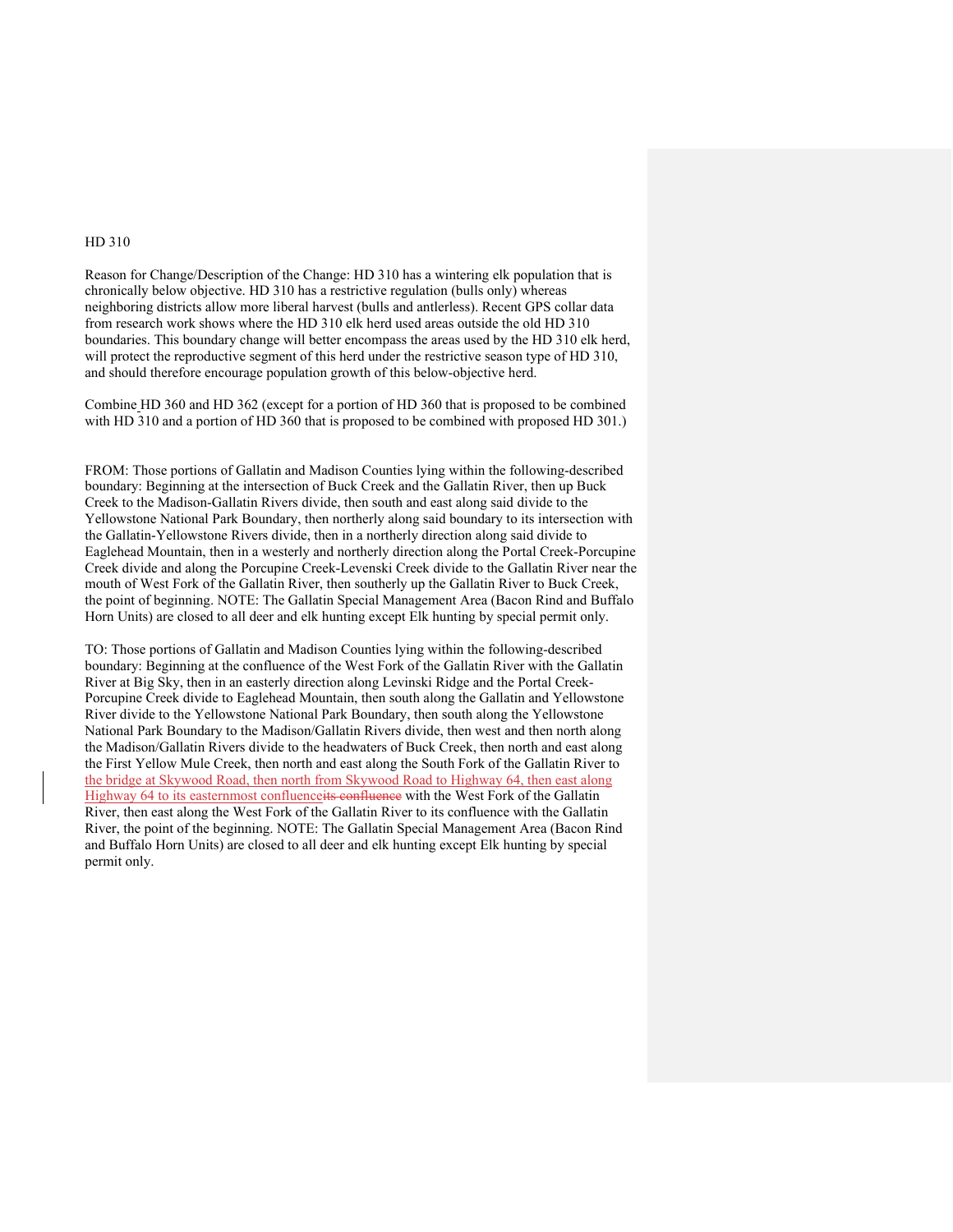Reason for Change/Description of the Change: Regulations simplification. Combine the north portion HD 311 and the northeast portion of HD 333. New HD name will be HD 311. The south portion of old HD 311 is proposed to be combined with HD 301 (see HD 301 proposal.) will become new HD 304.

FROM: Those portions of Madison, Gallatin, Jefferson and Broadwater Counties lying within the following-described boundary: Beginning at the intersection of US Highway 287 and Route 84 at Norris, then northerly along said highway to Interstate 90 near Three Forks, then southeasterly along said interstate to Heeb Road, then south on Heeb Road to Amsterdam Road, then east on Amsterdam Road to Linney Road, then south on Linney Road to Cameron Bridge Road, east on Cameron Bridge Road to River Road, south on River Road to Highway 84, east on Highway 84 to Shedds Bridge, south along the Gallatin River, along its western most channels to its intersection with Dudley Creek-West Fork Gallatin divide near Big Sky junction (US Highway 191 and Route 64), then northwesterly up said divide to Wilson Peak, then northwesterly along Hellroaring Creek-West Fork Gallatin-Spanish Creek divide, then along the Madison-Gallatin Rivers divide and the Madison River-Cherry Creek divide to Red Knob Mountain, then westerly down Trail Creek to the intersection with the Montana Power Canyon Road in Beartrap Canyon, then southerly along said road to its intersection with the North Shore County Road (at Ennis Lake), then west along said county road to its intersection with US Highway 287 at McAllister, then northerly along said highway to its intersection with Route 84 at Norris, the point of beginning.

TO: Those portions of Madison, Gallatin, Jefferson and Broadwater Counties lying within the following-described boundary: Beginning at the intersection of US Highway 287 and Route 84 at Norris, then northerly along said highway to its junction with Route 359, then north and west along said route to Interstate 90 near Cardwell, then easterly along said interstate to Heeb Road, then south on Heeb Road to Amsterdam Road, then east on Amsterdam Road to Linney Road, then south on Linney Road to Cameron Bridge Road, east on Cameron Bridge Road to River Road, south on River Road to Highway 84, then west along Highway 84 to the point of beginning.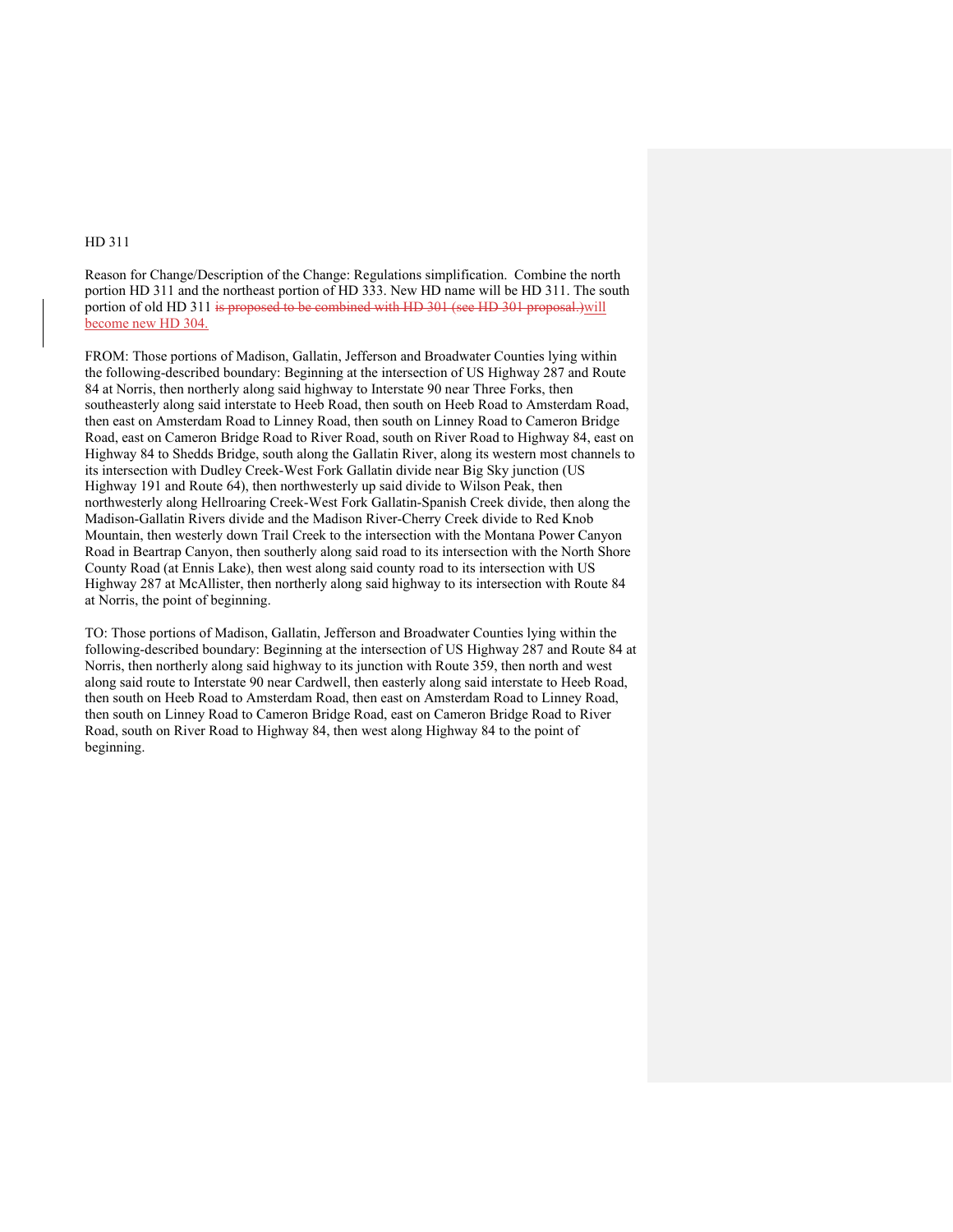Reason for Change/Description of the Change: Move the dividing line between "north" and "south" portions from Big Creek, south to Rock Creek in response to public comment and further biological considerationRegulations simplification. Remove 'north' and 'south' portions of HD 314.

REMOVE: That portion of HD 314 north of the following boundary: From the intersection of Big Creek and the Yellowstone River, then west up said creek to its headwaters, then west to Eaglehead Mountain.

- ADD: Define north portion as that portion of HD 314 north of the following boundary: From the Intersection of Rock Creek and the Yellowstone River, then west up said creek to its headwaters, then south to Ramshorn Peak.
- ADD: Define south portion as that portion of HD 314 south of the following boundary: From the Intersection of Rock Creek and the Yellowstone River, then west up said creek to its headwaters, then south to Ramshorn Peak.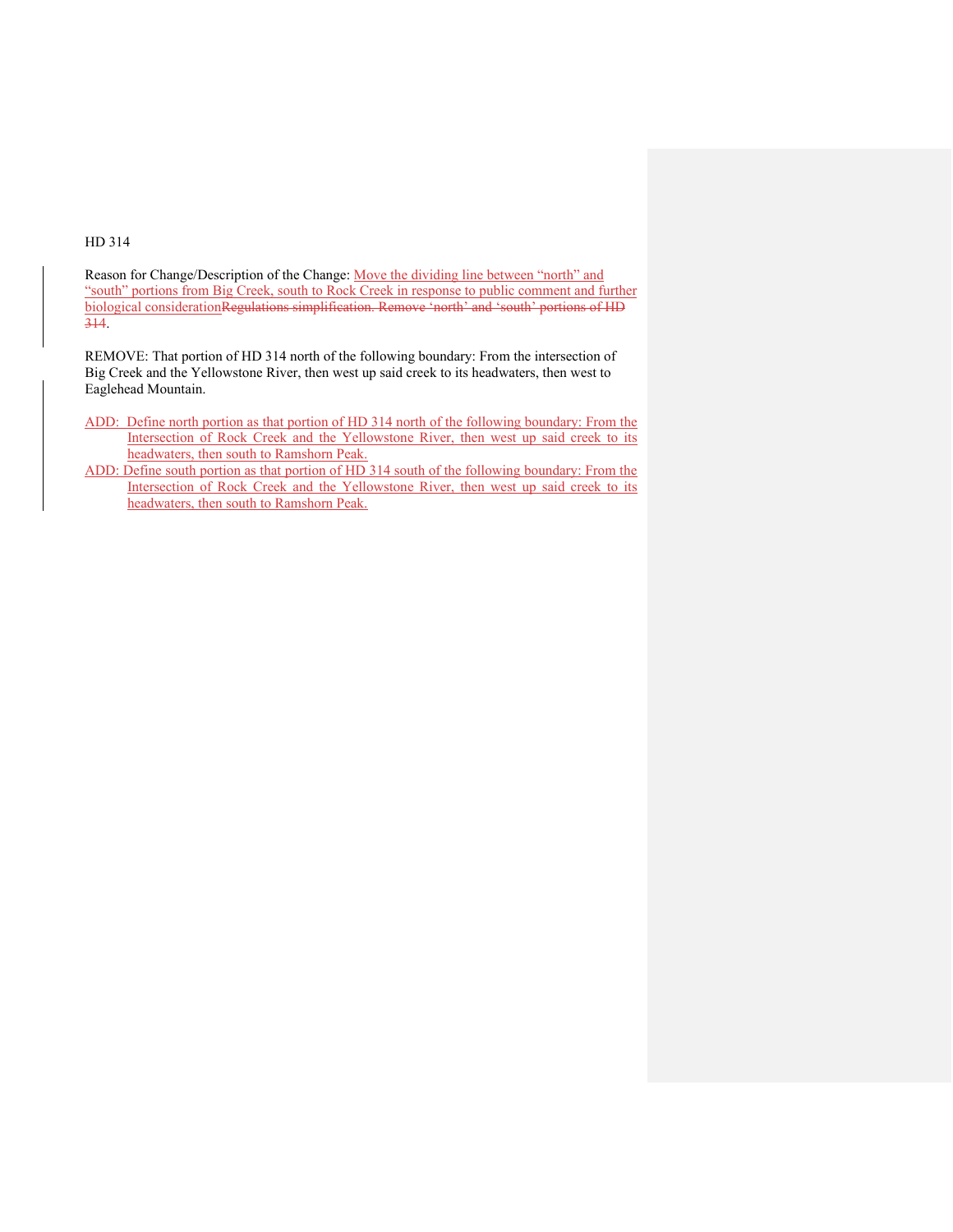Reason for Change/Description of the Change: Regulations simplification. Combine HD 319 and HD 341. New HD name will be HD 319.

FROM: Those portions of Silver Bow and Deer Lodge Counties lying within the followingdescribed boundary: Beginning at the junction of Interstate 15 and Route 43, then westerly along said route to a point directly opposite the confluence of Pintlar Creek with the Big Hole River (Deer Lodge-Beaverhead County line), northwesterly along the Deer Lodge-Beaverhead County line to the Continental Divide at West Pintlar Peak then northeasterly along the Continental Divide to Route 274, then southerly along said route to American Creek, then southeasterly up said creek to the Continental Divide, then easterly along said divide to Fleecer Ridge at Burnt Mountain, then southerly along Fleecer Ridge to USFS Road 96 (Divide Creek Road) then easterly along said road to Interstate 15, then southerly along said interstate to its junction with Route 43, the point of beginning.

TO: Those portions of Silver Bow and Deer Lodge Counties lying within the followingdescribed boundary: Beginning at the junction of Interstate 15 and Route 43, then westerly along said route to a point directly opposite the confluence of Pintlar Creek with the Big Hole River (Deer Lodge-Beaverhead County line), northwesterly along the Deer Lodge-Beaverhead County line to the Continental Divide at West Pintlar Peak then northeasterly along the Continental Divide to Route 274, then northerly along said route to Route 1, then easterly along said route to Interstate 90, then easterly along said interstate to Interstate 15, then southerly along said interstate to its junction with Route 43, the point of beginning.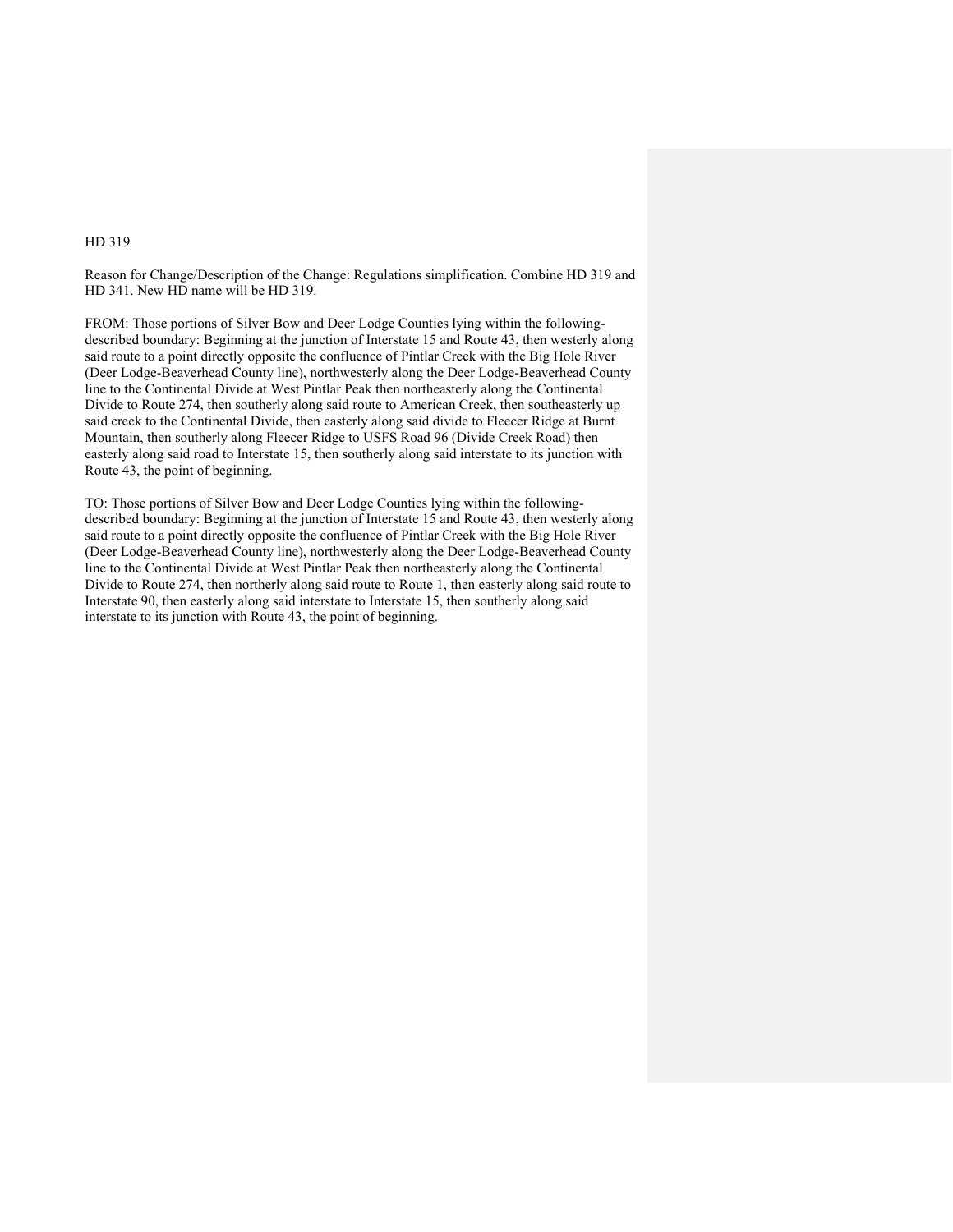### HD 320 & 333

Reason for Change/Description of the Change: Regulations simplification. Combine HD 320 with the south portion of HD 333. New HD name will be HD 320.

FROM: Those portions of Madison and Jefferson Counties lying within the following-described boundary: Beginning at the junction of Montana Highway 287 and U.S. Highway 287 at Ennis, then westerly along same Montana Highway 287 to Twin Bridges, then northerly along Route 41 and Route 55 to the intersection with Interstate 90 at Whitehall, then easterly along Interstate 90 to the intersection with route 359 at Cardwell, then southeasterly along route 359 to the intersection with U. S. Highway 287, then southernly along U. S. Highway 287 to Ennis, the point of beginning.

TO: Those portions of Madison and Jefferson Counties lying within the following-described boundary: Beginning at the junction of Montana Highway 287 and U.S. Highway 287 at Ennis, then westerly along same Montana Highway 287 to Twin Bridges, then northerly along Route 41 and Route 55 to the intersection with Interstate 90 at Whitehall, then easterly along Interstate 90 to the intersection with route 359 at Cardwell, then southeasterly along route 359 to the intersection with U. S. Highway 287, then southernly along U. S. Highway 287 to Ennis, the point of beginning. Plus the portion of HD 333 outside the northeast portion east of State Highway 359, south of Interstate 90, and west of U. S. Highway 287.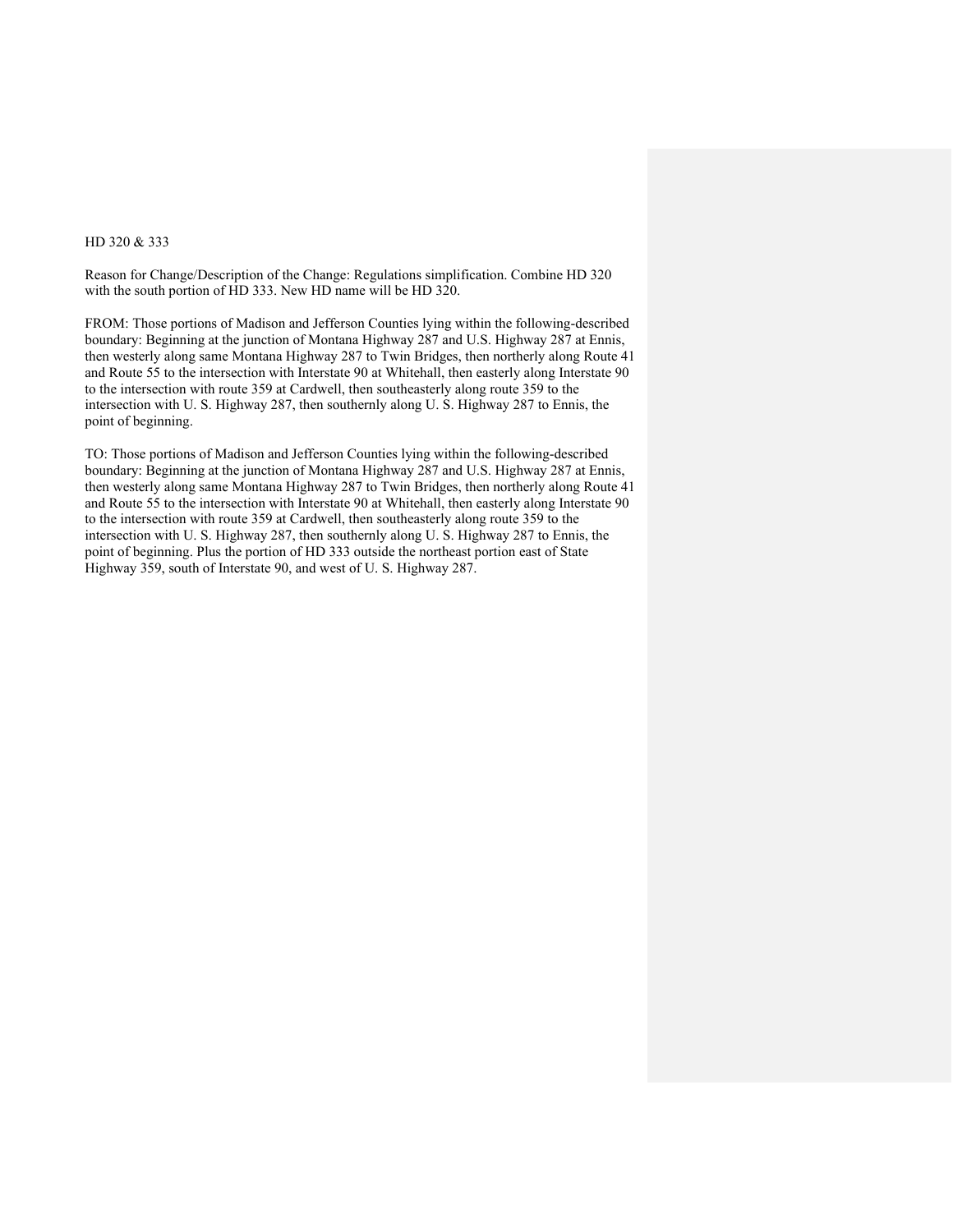## HD 321 & 334

Reason for Change/Description of the Change: Regulation simplification. Combine HD 321 and HD 334. New HD name will be HD 321.

FROM: That portion of Beaverhead County lying within the following-described boundary: Beginning at Wisdom and Route 278, then southerly along said route to the Jackson-Skinner Meadows Road, then southerly along said road to the Big Hole-Bloody Dick Divide, then westerly along said divide to the Montana-Idaho border and Continental Divide, then northerly and northeasterly along said divide to the Beaverhead-Deer Lodge County line at West Pintler Peak, then southeasterly along said line to a point on Highway 43 directly opposite the confluence of Pintler Creek with the Big Hole River, then southerly along said route to Route 278 at Wisdom, the point of beginning. Note

TO: That portion of Beaverhead County lying within the following-described boundary: Beginning at Wisdom and Route 278, then southerly along said route to the Jackson-Skinner Meadows Road, then southerly along said road to the Big Hole-Bloody Dick Divide, then westerly along said divide to the Montana-Idaho border and Continental Divide, then northerly and northeasterly along said divide to the Beaverhead-Deer Lodge County line at West Pintler Peak, then southeasterly along said line to a point on Highway 43 directly opposite the confluence of Pintler Creek with the Big Hole River, then southerly along said route to Route 278 at Wisdom, the point of beginning. Plus that portion of Beaverhead County lying within the following described boundary: Beginning at Wisdom and Route 43, then westerly along Route 43 to the Continental Divide, then northerly and northeasterly along said divide to the Beaverhead-Deer Lodge County line at West Pintler Peak, then southeasterly along said line to a point on Route 43 directly opposite the confluence of Pintler Creek with the Big Hole River, then southerly along Route 43 to Route 278 at Wisdom, the point of beginning.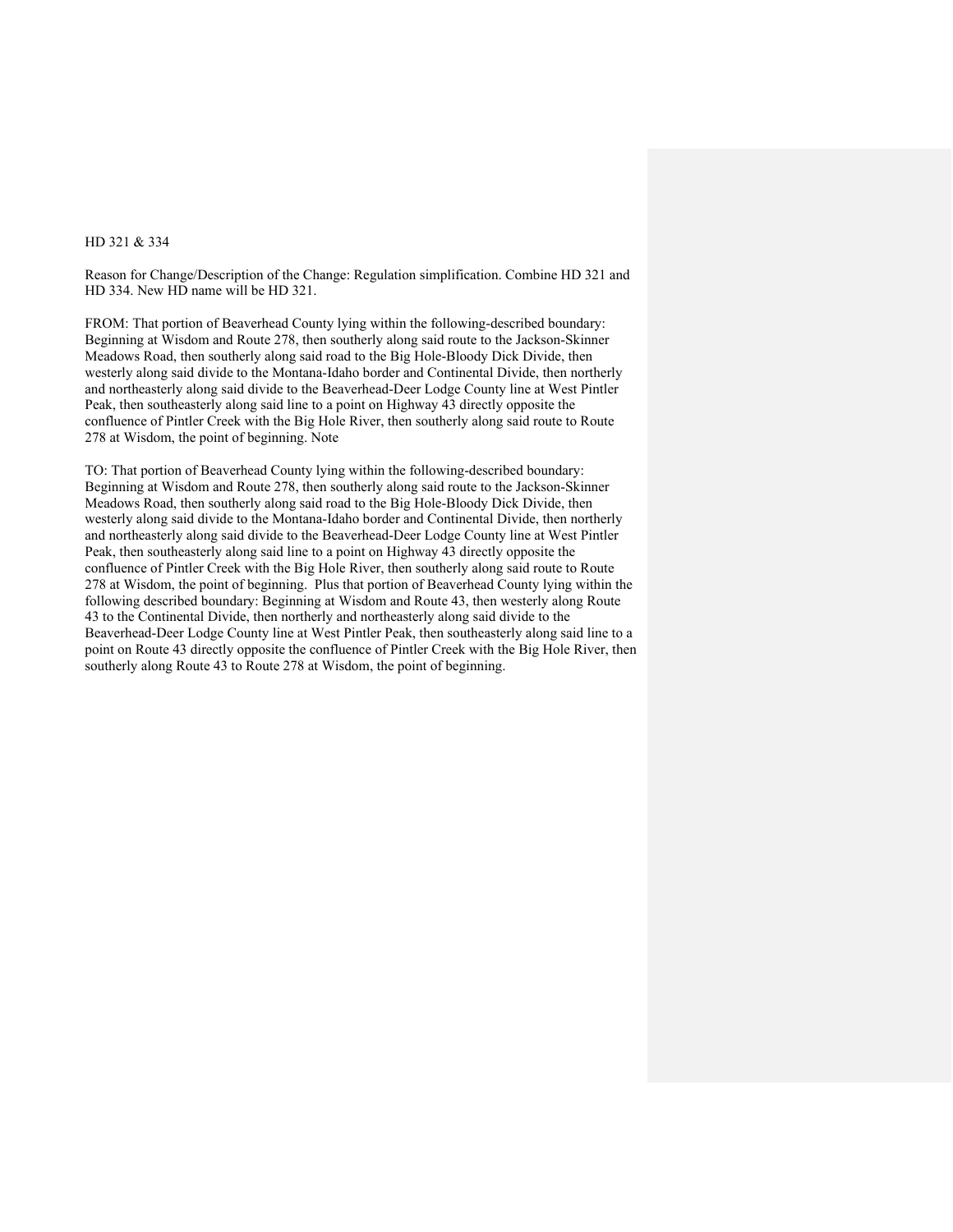Reason for Change/Description of the Change: Regulation simplification. Combine HDs 322, 323, 324, 325, 326, 327, 330. New HD name will be HD 322. Wall Creek Special Hunt portion from HD 323 will be maintained for elk.

FROM: Those portions of Beaverhead and Madison Counties lying within the followingdescribed boundary: Beginning at the junction of Route 41 and the Sweetwater Road, then easterly along said road to the Ruby River Road, then northerly down said road to Montana Highway 287 at Alder, then northwesterly along said highway to Route 41 at Twin Bridges, then southerly along said route to the junction of the Sweetwater Road, the point of beginning.

TO: Those portions of Madison and Beaverhead Counties lying within the following-described boundary: Beginning at Twin Bridges, southeasterly along Montana Highway 287 to the intersection with U. S. Highway 287 at Ennis, then southerly along the east bank of the Missouri River to the intersection with Route 87, then southernly along Route 87 to the Montana-Idaho border, then westerly along the Montana-Idaho border to the intersections with Interstate 15 at the Monida Pass, then northerly along Interstate 15 to the intersection with Route 41 at Dillon, then northerly along Route 41 to Twin Bridges, the point of beginning.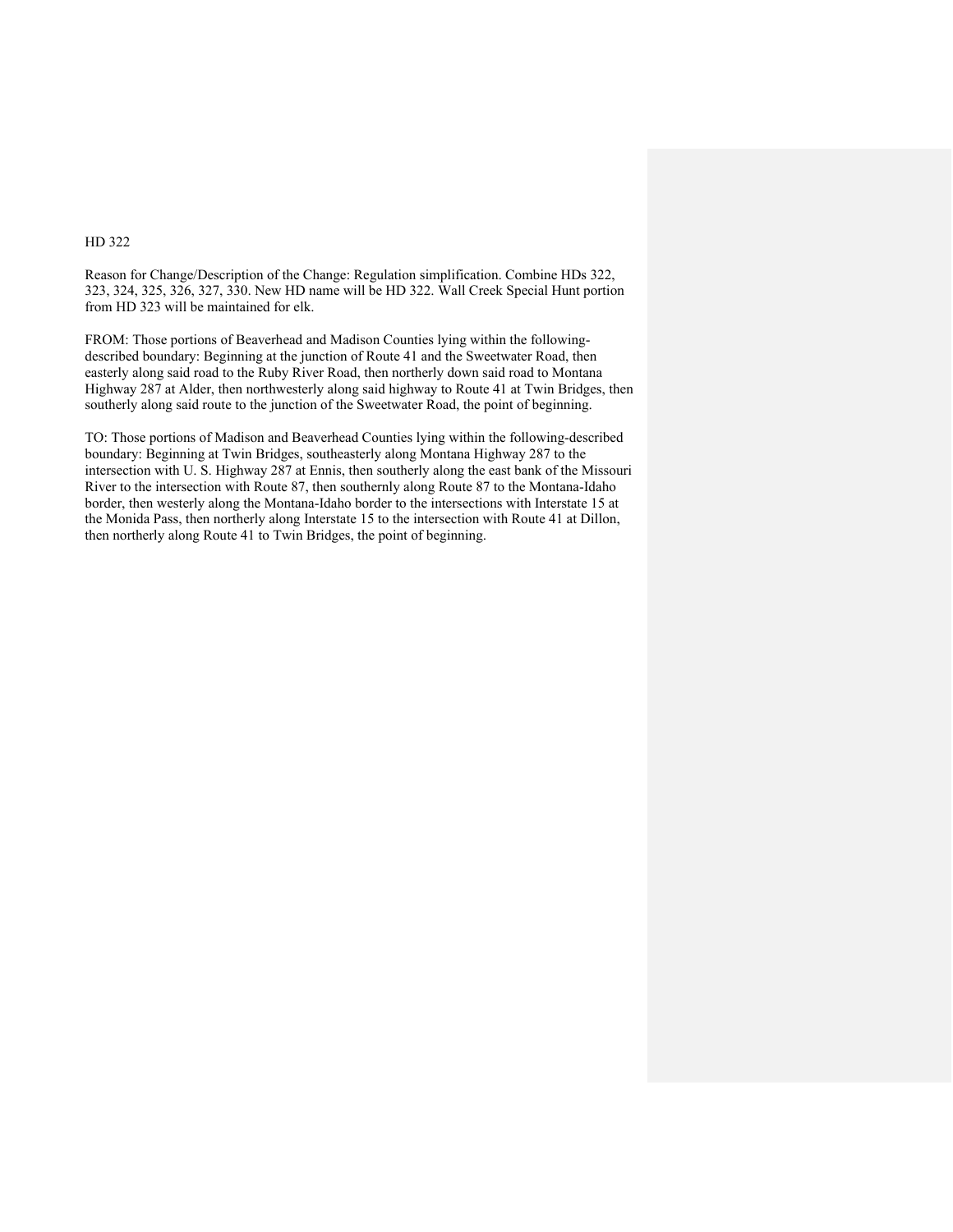Reason for Change/Description of the Change: Regulation simplification. Combine HDs 322, 323, 324, 325, 326, 327, 330. New HD name will be HD 322. Portion of HD 323 known as Wall Creek Special Hunt area would be maintained.

REMOVE HD 323.

HD 324

Reason for Change/Description of the Change: Regulation simplification. Combine HDs 322, 323, 324, 325, 326, 327, 330. New HD name will be HD 322.

#### REMOVE HD 324.

HD 325

Reason for Change/Description of the Change: Regulation simplification. Combine HDs 322, 323, 324, 325, 326, 327, 330. New HD name will be HD 322.

#### REMOVE HD 325.

HD 326

Reason for Change/Description of the Change: Regulation simplification. Combine HDs 322, 323, 324, 325, 326, 327, 330. New HD name will be, HD 322.

## REMOVE HD 326

HD 327

Reason for Change/Description of the Change: Regulation simplification. Combine HDs 322, 323, 324, 325, 326, 327, 330. New HD name, HD 322.

REMOVE HD 327.

HD 330

Reason for Change/Description of the Change: Regulation simplification. Combine HDs 322, 323, 324, 325, 326, 327, 330. New HD name, HD 322.

REMOVE HD 330.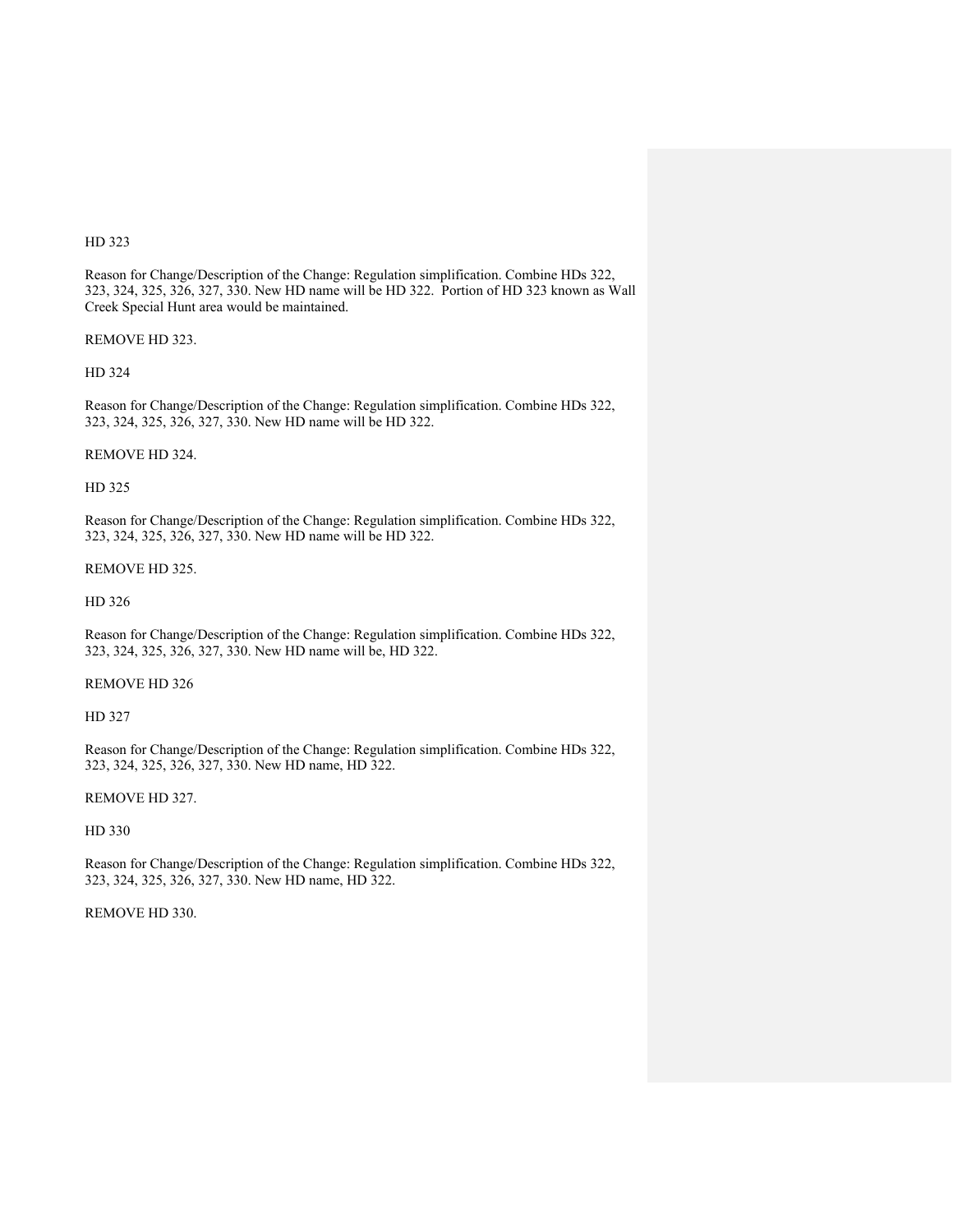Reason for Change/Description of the Change: Regulations simplification. Eliminate HD 328 based on it being broken into two with the western portion being combined with HD 329 and the eastern portion being combined with HD 302.

REMOVE: That portion of Beaverhead County lying within the following-described boundary: Beginning at the Montana-Idaho Border at Lemhi Pass, then easterly along the Lemhi Pass Road to Route 324, then easterly along said route to Medicine Lodge-Big Sheep Road, then southerly along said road to Hildreth Creek, and then westerly along said Creek to the Montana-Idaho border, then northwesterly along said border to Lemhi Pass, the point of beginning.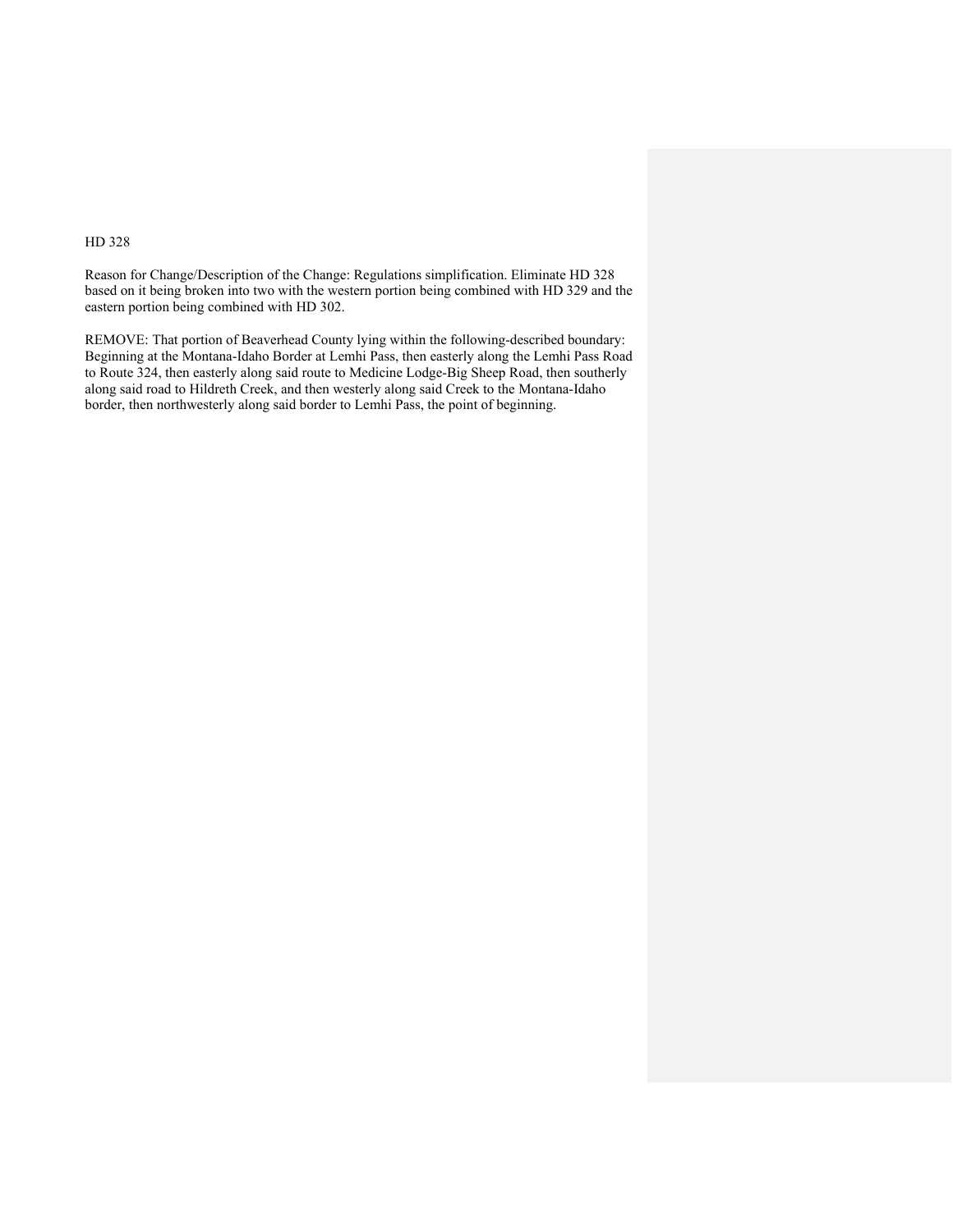### HD 329 & 328

Reason for Change/Description of the Change: Regulation simplification. Combine HD 329 and the western portion of HD 328 New HD name, HD 329. This is proposed to simplify regulations and not for biological reasons. However, GPS data from cow elk collared in Montana and Idaho show that elk freely move between HD 329 and the west half of HD 328. This is further supported by ground and aerial observations that show seasonal movement between these two areas. This change, coupled with the expansion of HD 302, will eliminate HD 328.

FROM: That portion of Beaverhead County lying within the following-described boundary: Beginning at the junction of Route 324 and Interstate 15, then westerly along Route 324 to Lemhi Pass Road, then westerly along said road to the Montana-Idaho border at Lemhi Pass, then northerly along said border to the Bloody Dick-Big Hole Divide, then easterly along said divide to the Skinner Meadows-Jackson Road, then northerly along said road to Route 278 near Jackson, then easterly along said route to Interstate 15, then southerly along said interstate to Route 324, the point of beginning.

TO: That portion of Beaverhead County lying within the following-described boundary: Beginning at the junction of Route 324 and Interstate 15, then westerly along Route 324 to the Montana-Idaho border at Bannock Pass, then northerly along said border to the Bloody Dick-Big Hole Divide, then easterly along said divide to the Skinner Meadows-Jackson Road, then northerly along said road to Route 278 near Jackson, then easterly along said route to Interstate 15, then southerly along said interstate to Route 324, the point of beginning.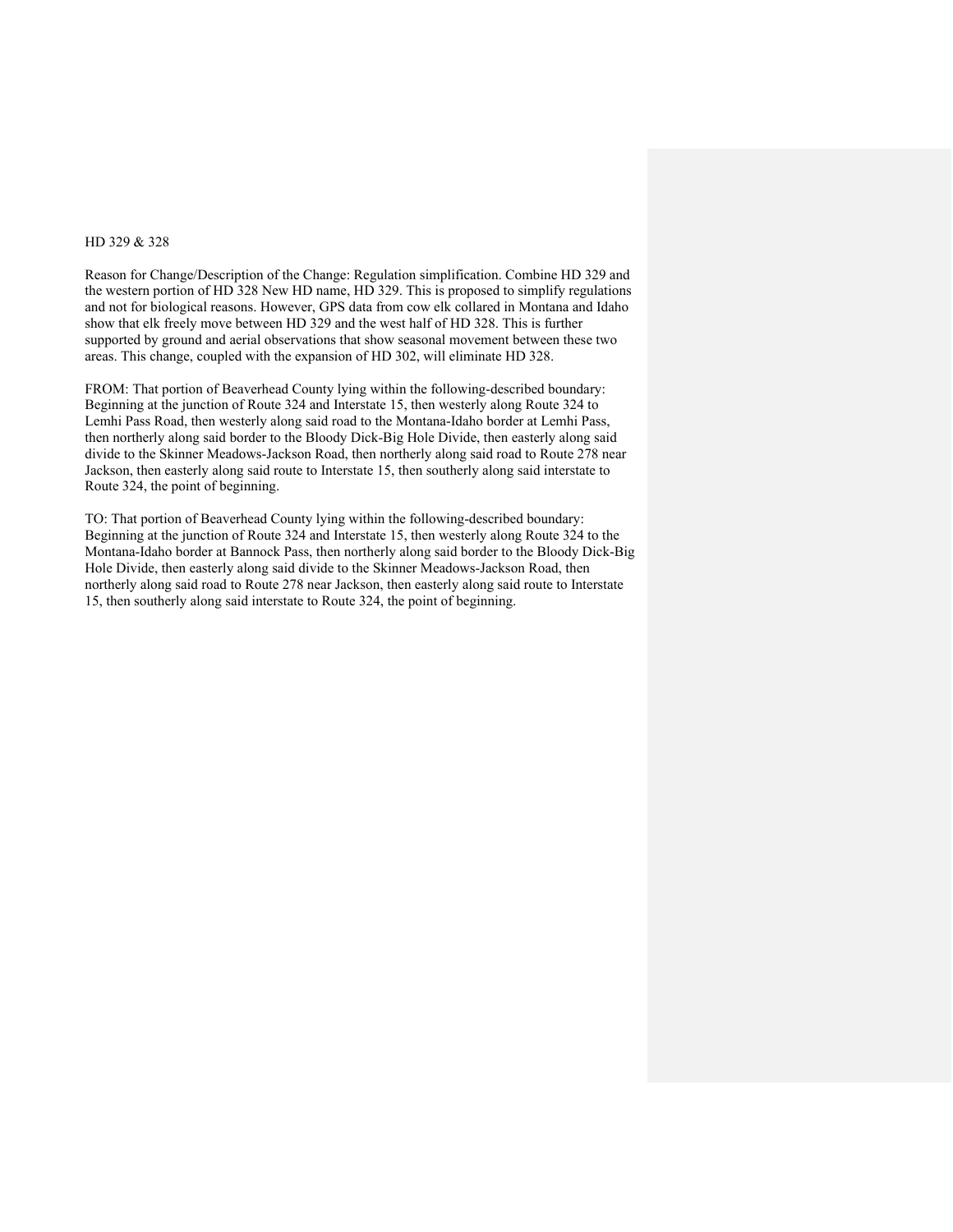## HD 331 & 332

Reason for Change/Description of the Change: Regulation simplification. Combine HD 331 and 332. New HD name will be HD 331.

FROM: Those portions of Beaverhead, Deer Lodge, Silverbow and Madison County lying within the following-described boundary: Beginning at the junction of Route 278 and Interstate 15, then westerly and north for the length of Route 278 to Junction of Route 278 and Route 43 in Wisdom, MT. Continuing north and easterly along Route 43 to Interstate 15 at Divide, then south along said interstate to Route 278, the point of beginning.

TO: Those portions of Beaverhead, Deer Lodge, Silverbow and Madison County lying within the following-described boundary: Beginning at the junction of Route 278 and Interstate 15, then westerly and north for the length of Route 278 to Junction of Route 278 and Route 43 in Wisdom, MT. Continuing north and easterly along Route 43 to Interstate 15 at Divide, then south along said interstate to Route 278, the point of beginning.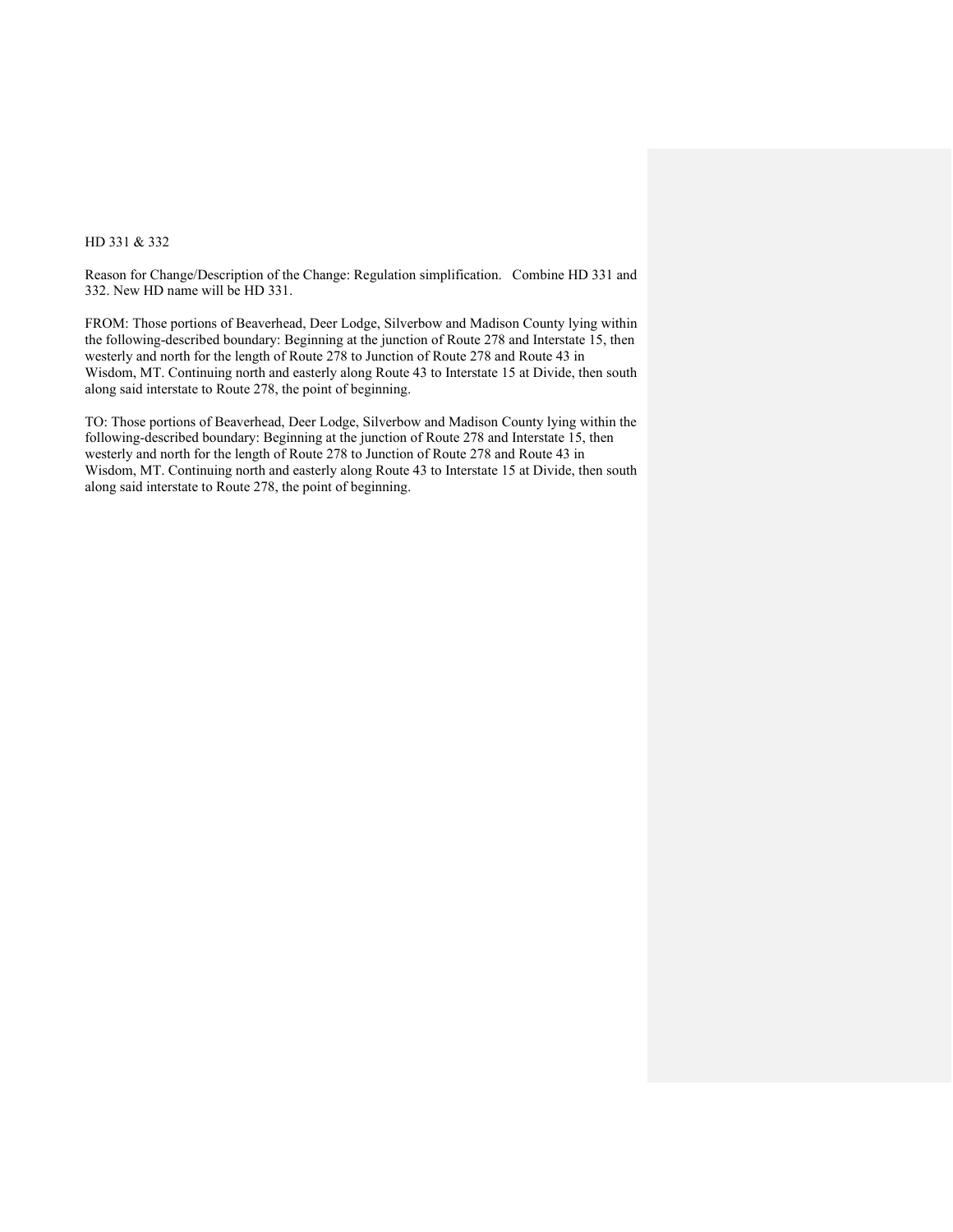Reason for Change/Description of the Change: Regulations simplification. Eliminate HD 332 as it is being combined with HD 331.

REMOVE: Those portions of Beaverhead, Silver Bow and Deer Lodge Counties lying within the following-described boundary: Beginning at Wise River, then southerly on the Wise River-Grasshopper County Road to Route 278, then westerly on said route to Route 43 at Wisdom, then northerly and easterly along said route to Wise River, the point of beginning.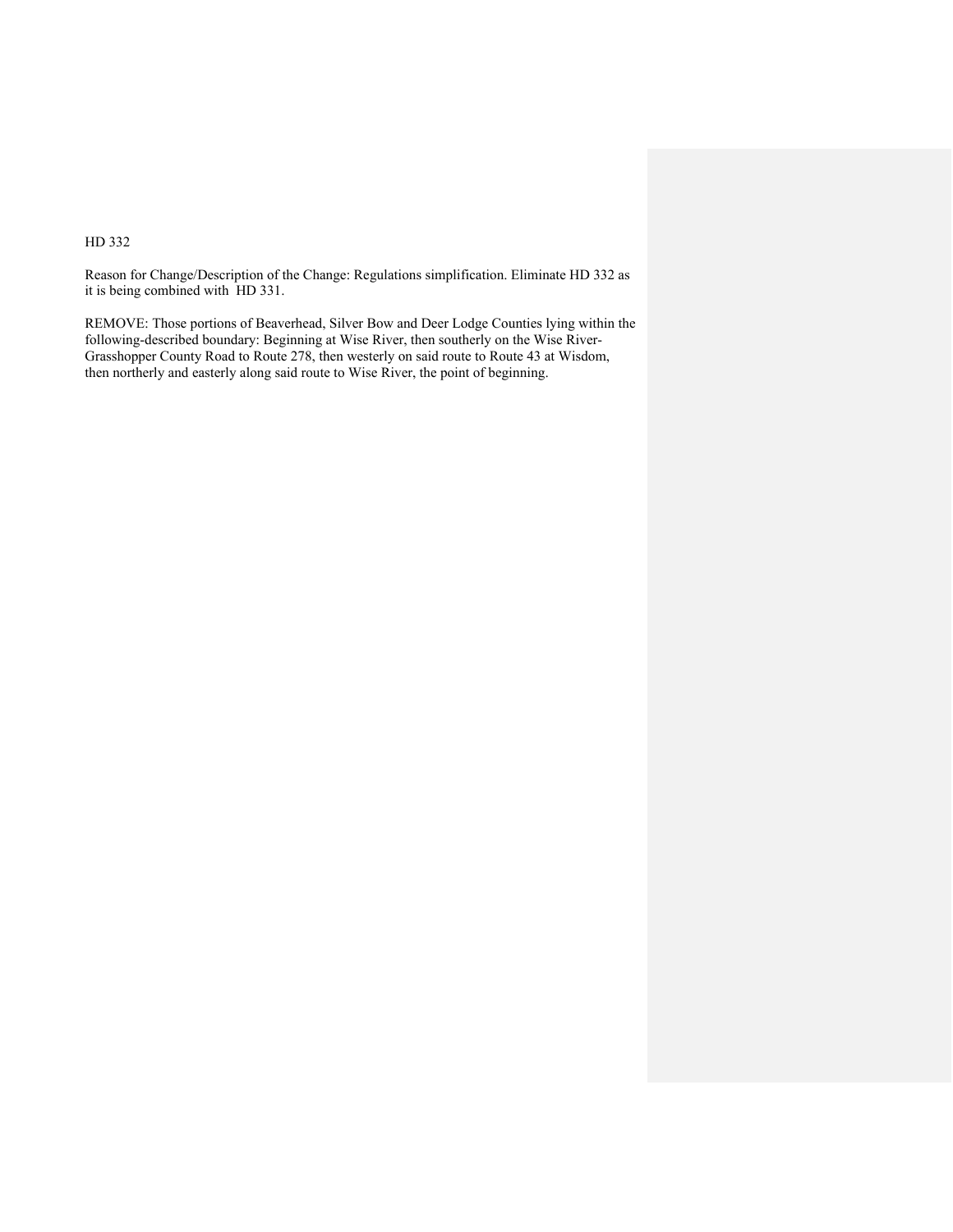Reason for Change/Description of the Change: Regulations simplification. Eliminate HD 333. Move the northeast portion of HD 333 east of state highway 359, south of I-90 and west of US highway 287 to HD 311. Remove the remainder of HD 333 by combining it with 320.

REMOVE: Those portions of Madison, Gallatin and Jefferson Counties lying within the following-described boundary: Beginning at the junction of Interstate 90 and Route 55 at Whitehall, then southerly along said route to its intersection with the Waterloo Parson's Bridge Road (also known as Guy George Bridge), then southeasterly along said road to the Mill Canyon Road, then easterly on said road and USFS Trail 89 (Mill Canyon Trail) to the South Boulder-Jefferson River Divide, then southerly and easterly along said divide and South Boulder-Ruby River Divide and Madison-Ruby River Divide to Ramshorn Mountain, then easterly down South Meadow Creek to its junction with US Highway 287, then northerly along said highway to its junction with Interstate 90 (near Three Forks), then westerly along said interstate to its junction with Route 55 at Whitehall, the point of beginning.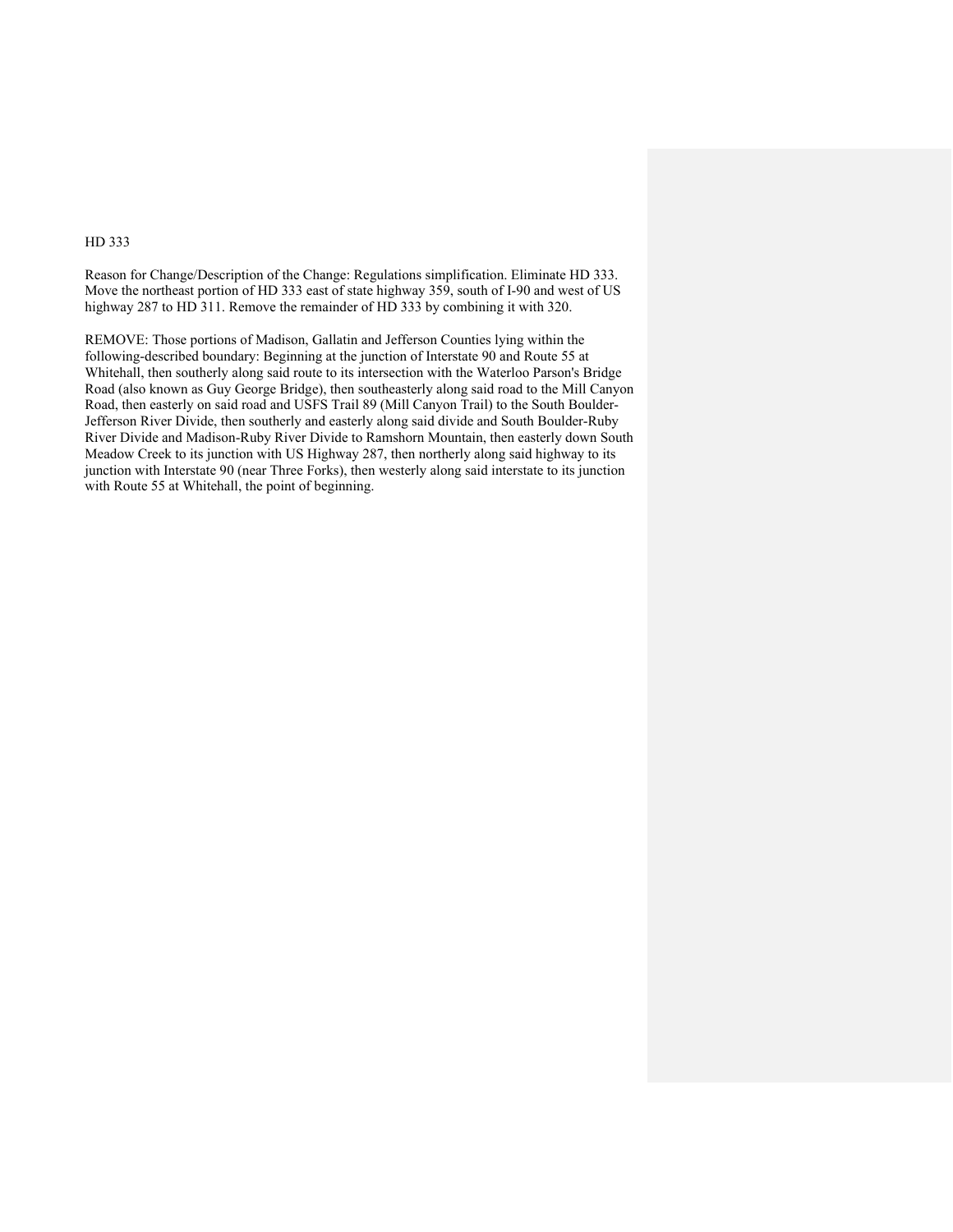Reason for Change/Description of the Change: Regulation simplification. Eliminate HD 334. Combine HD 334 and HD 321. New HD name will be HD 321.

REMOVE: That portion of Beaverhead County lying within the following described boundary: Beginning at Wisdom and Route 43, then westerly along Route 43 to the Continental Divide, then northerly and northeasterly along said divide to the Beaverhead-Deer Lodge County line at West Pintler Peak, then southeasterly along said line to a point on Route 43 directly opposite the confluence of Pintler Creek with the Big Hole River, then southerly along Route 43 to Route 278 at Wisdom, the point of beginning.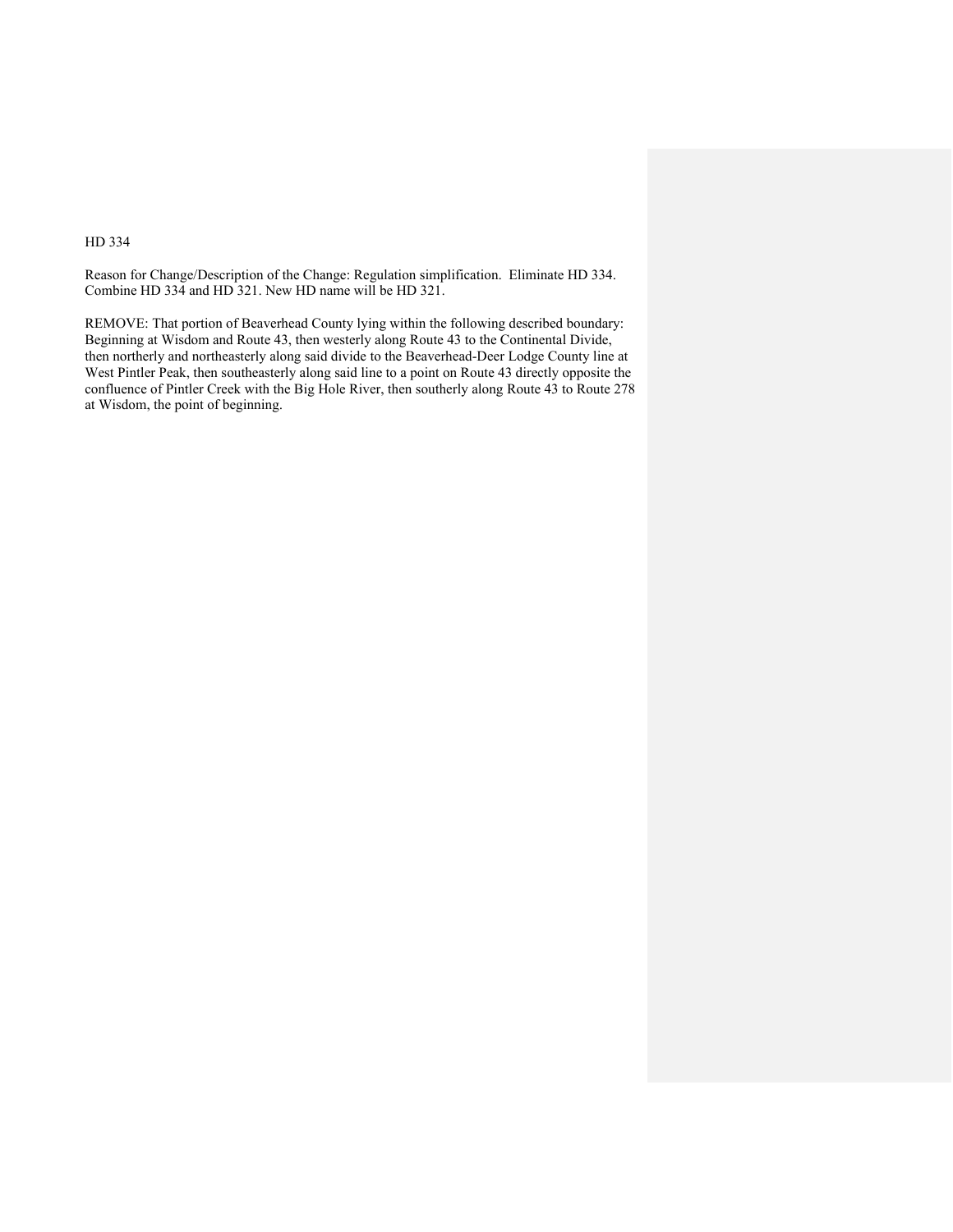Reason for Change/Description of the Change: Regulation simplification. Eliminate HD 341. Combine HD 341 and HD 319. New HD name will be HD 319.

REMOVE: Those portions of Silver Bow and Deer Lodge Counties lying within the followingdescribed boundary: Beginning at the junction of Interstate 90 and Interstate 15 near Rocker, then southerly along said Interstate to its junction with USFS Road 96 (Divide Creek Road), then westerly along said road to Fleecer Ridge, then northerly along said ridge to the Continental Divide at Burnt Mountain, then westerly along said divide to the head of American Creek, then northwesterly down said creek to Route 274, then northerly along said route to Route 1, then easterly along said route to Interstate 90, then easterly along said interstate to Interstate 15, the point of beginning.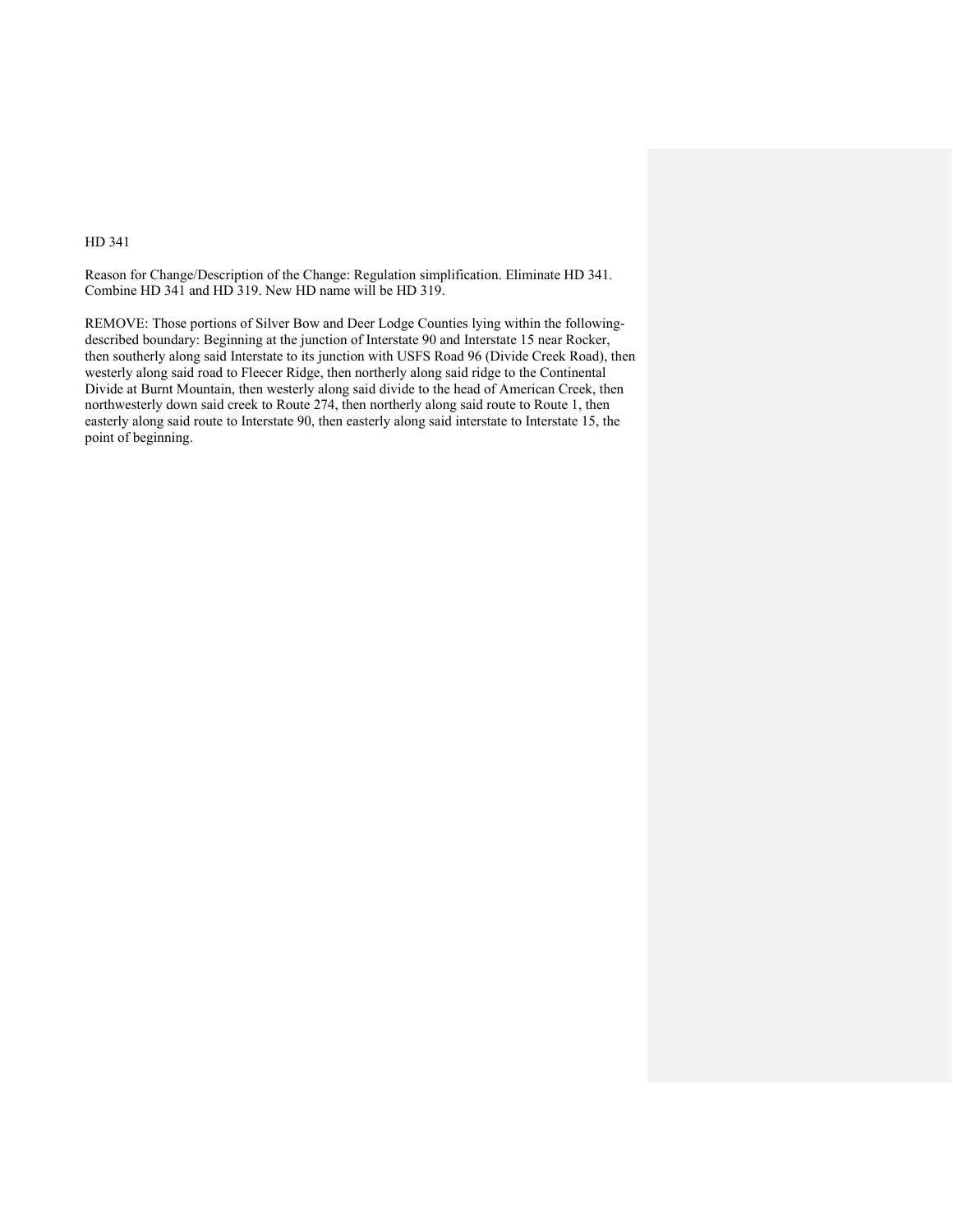#### HD 343 & 293

Reason for Change/Description of the Change: Boundary: Regulations simplification. Combine HD 343 with the eastern portion of HD 293. New HD name will be HD 343. Because we're recommending retention of HD 339, which in the 2005 Elk Plan includes an objective for a minimum average age of 5.5 years for bull elk harvested with a limited Either-sex Elk Permit, and HD 388 for safety reasons, we recommend retention of HD 343 combined with the eastern portion of HD 293. These HDs are within the same Elk Management Unit.

FROM: That portion of Lewis and Clark County lying within the following-described boundary: Beginning at Flesher Pass, then southerly along State Route 279 to its intersection with County Route 602 (the Birdseye Road, also known as Williams Street), then southerly along said route to the north boundary of Section 15, T10N, R4W, and the intersection with the property owned and administered by the Department of Defense and known as Fort Harrison in Section 15, T10N, R4W, then along the boundary of all property owned and administered by the Department of Defense known as Fort Harrison in Sections 15, 16, 17, 18, 19, 20, 21, and 22, T10N, R4W, to the intersection with County Route 602 (the Birdseye Road, also known as Williams Street) in Section 22, T10N, R4W, then southerly along said route to its intersection with US Highway 12, then westerly along said route to MacDonald Pass and the Continental Divide, then along said divide in a northerly direction to Flesher Pass, the point of beginning.

TO: Those portions of Powell and Lewis and Clark Counties lying within the followingdescribed boundary: Beginning at Rogers Pass and the Continental Divide, then southerly along said divide to Flesher Pass, then southerly along State Route 279 to its intersection with County Route 602 (the Birdseye Road, also known as Williams Street), then southerly along said route to the north boundary of Section 15, T10N, R4W, and the intersection with the property owned and administered by the Department of Defense and known as Fort Harrison in Section 15, T10N, R4W, then along the boundary of all property owned and administered by the Department of Defense known as Fort Harrison in Sections 15, 16, 17, 18, 19, 20, 21, and 22, T10N, R4W, to the intersection with County Route 602 (the Birdseye Road, also known as Williams Street) in Section 22, T10N, R4W, then southerly along said route to its intersection with US Highway 12, then westerly along said route to MacDonald Pass and the Continental Divide, then along said divide in a northerly direction to its junction with the US Forest Service ownership boundary in Section 2, T11N, R6W, near Mullan Pass, then generally west and northwest along the US Forest Service ownership boundary to its junction with Jefferson Creek Road in the northwest corner of Section 1 (T12N, R9W) (USFS road #1834), then north and east along said road to its junction with McClellan Gulch in the southwest corner of Section 32 (T13N, R8W), then north along said gulch to its junction with the Stemple Pass-Poorman Creek Road, then northwest and north on said road to the southern boundary of Section 19, T14N, R8W, then easterly along the southern boundary of Sections 19 and 20 to the southeast corner of Section 20, then northerly along the section line between Sections 20 and 21 to its intersection with the Blackfoot River, then easterly up said river to its confluence with the Landers Fork River, then northerly along said river to the Landers Fork River Bridge, then northeast along State Route 200 to Rogers Pass, the point of beginning.

**Formatted:** Space Before: Auto, After: Auto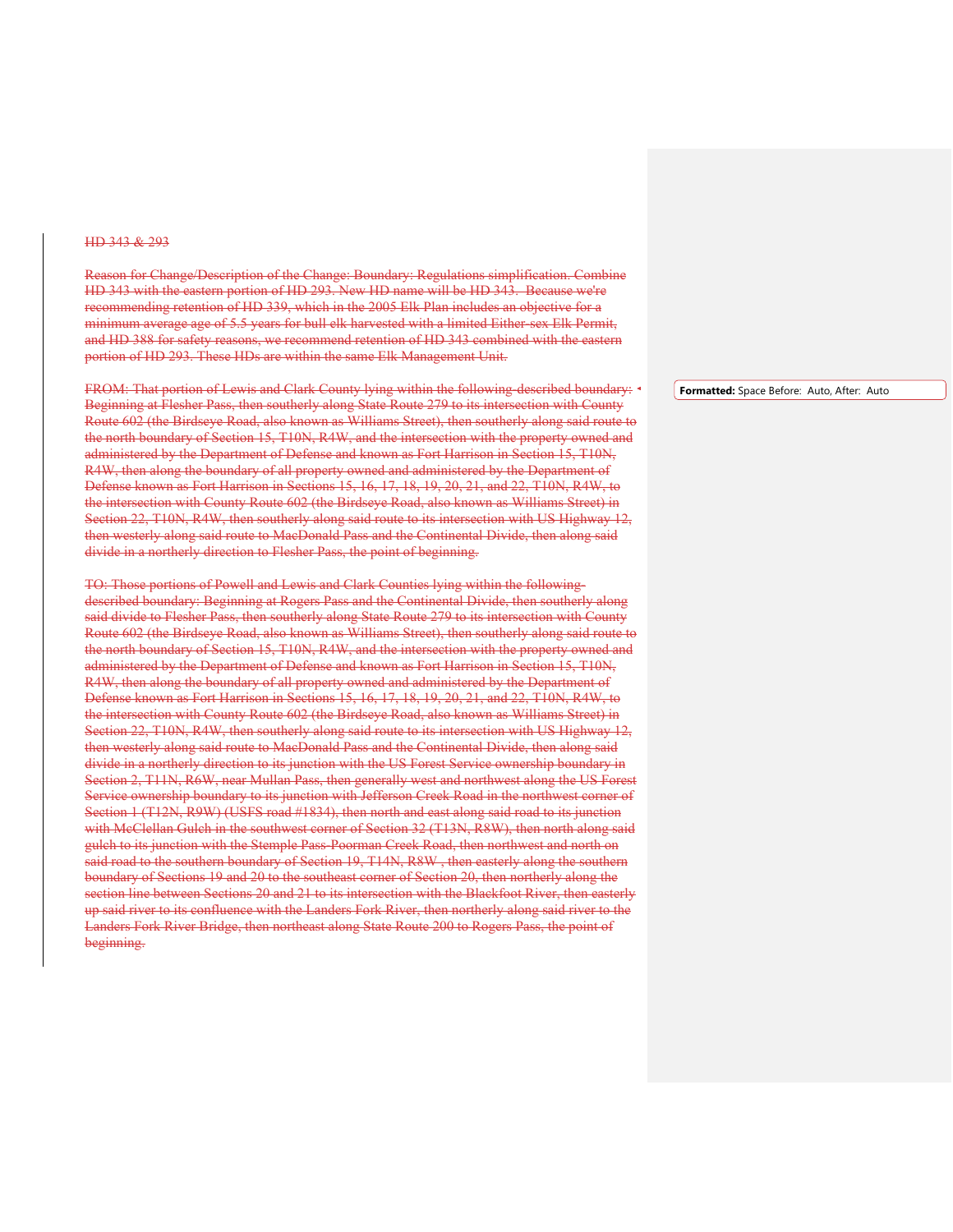#### HD 350 & 370

Reason for Change/Description of the Change: Regulations simplification. Combine HD 350 and HD 370. New HD name will be HD 350. Form east and west portions that correspond to current HDs 370 and 350, respectively. Retain current elk regulations in each portion.

FROM: Those portions of Silver Bow and Jefferson Counties lying within the followingdescribed boundary: Beginning at Butte, then northeasterly along Interstate 15 to its junction with Route 69 at Boulder, then southerly along said route to its junction with the Boulder-Whitetail Road, then southerly along the said road to its junction with Interstate 90 at Whitehall, then westerly along said interstate to its junction with Interstate 15 at Butte, the point of beginning.

TO: Those portions of Silver Bow and Jefferson Counties lying within the following-described boundary: Beginning at Butte, then northeasterly along Interstate 15 to its junction with Highway 69 at Boulder, then southerly along said route to its junction with Interstate 90, then westerly along said interstate to its junction with Interstate 15 at Butte, the point of beginning.

Create a Portion of HD: 350-West

Reason for Change/Description of the Change: Regulation simplification

ADD: Those portions of Silver Bow and Jefferson counties lying within the following described boundary: Beginning at Butte, then northeasterly along Interstate 15 to its junction with Highway 69 at Boulder, then southerly along said highway to its junction with the Boulder-Whitetail Road, then southerly along the said road to its junction with Interstate 90 at Whitehall, then westerly along said interstate to its junction with Interstate 15 at butte, the point of beginning.

Create a Portion of HD: 350-East

Reason for Change/Description of the Change: Regulation simplification

ADD: That portion of Jefferson County lying within the following described boundary: Beginning on Interstate 90 at Whitehall, then easterly along said interstate to the Highway 69 bridge, then northerly along said Highway 69 to the Whitetail-Boulder Road, then southerly along said road to interstate 90 at Whitehall, the point of beginning.

**Formatted:** Space Before: Auto, After: Auto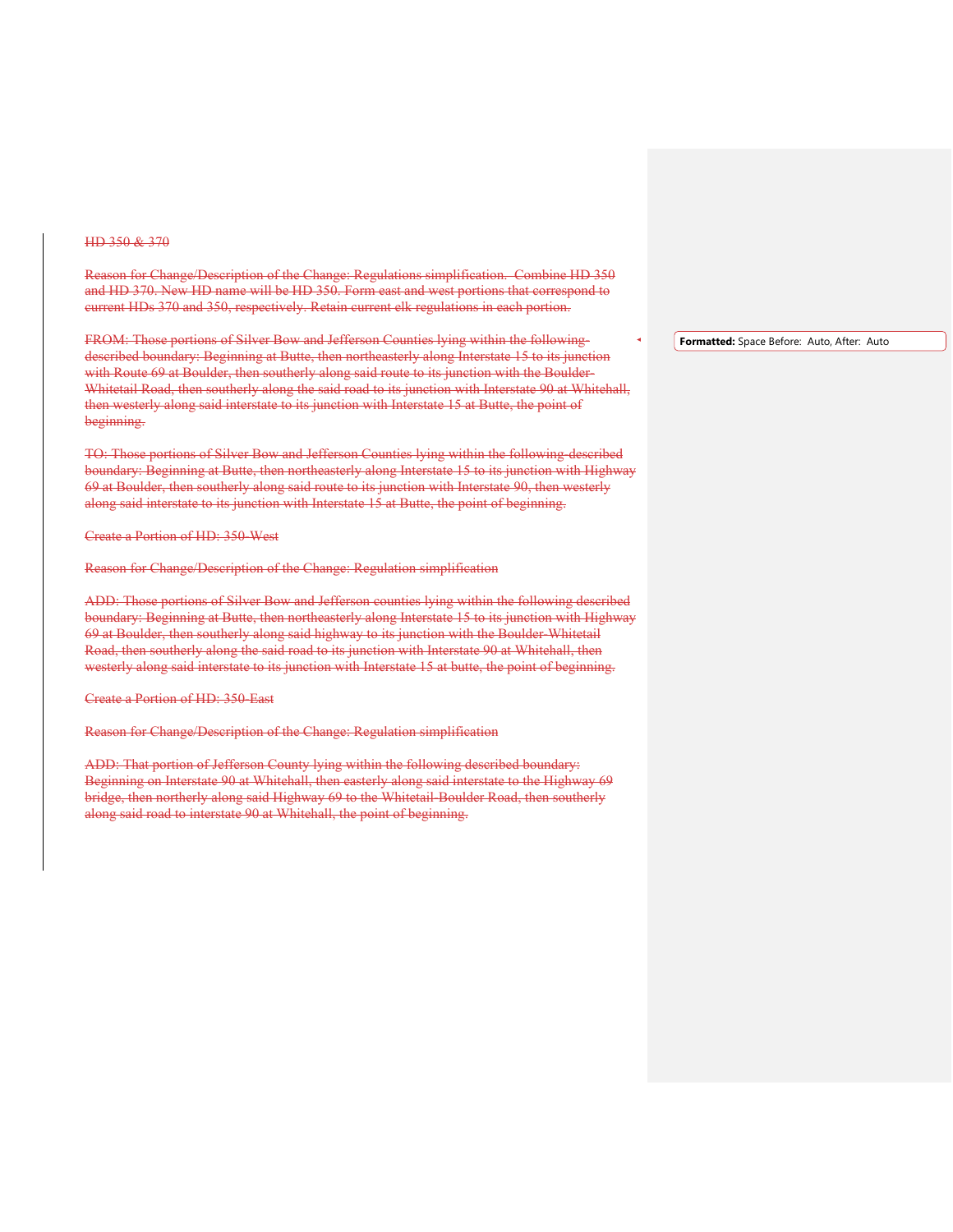#### HD 360, 301-304 & 362

Reason for Change/Description of the Change: Regulations simplification. Combine HD 360 and HD 362 (except for a portion of HD 360 that is proposed to be combined with HD 310 and a portion of HD 360 that is proposed to be combined with proposed new HD 301304). New HD name will be HD 360.

FROM: That portion of Madison and Gallatin Counties lying within the following-described boundary: Beginning at the intersection of Indian Creek and the Madison River, then following the east bank of said river to the bridge at Ennis on US Highway 287, then northerly along said highway to its intersection with the North Shore County Road (at Ennis Lake) at McAllister, then easterly along said county road to the mouth of Beartrap Canyon and the Montana Power Canyon Road, then northerly along said road to Trail Creek, then up Trail Creek in an easterly direction to Red Knob Mountain and the Madison-Cherry Creek Divide, then southerly along said divide and the Madison-Gallatin Rivers Divide to the Spanish Creek-West Fork Gallatin-Hellroaring Creek Divide, then easterly along said divide to Wilson Peak, then southeasterly down the Dudley Creek-West Fork Gallatin divide to the Gallatin River, then southerly up said river to the intersection with Buck Creek, then up said creek in a westerly direction to the Madison-Gallatin Rivers Divide, then southerly along said divide to Shedhorn ridge (mountain), then northwesterly down the toe of Shedhorn Ridge to Indian Creek, then westerly down said creek to its intersection with the Madison River, the point of beginning.

TO: Those portions of Madison and Gallatin Counties lying within the following-described boundary: Beginning at the junction of US Highways 287 and 191 at the Duck Creek Y, then northerly along US Highway 191 to its intersection with the Yellowstone National Park boundary, then northerly along said boundary to its intersection with the Madison-Gallatin River divide to the headwaters of Buck Creek, then north and east along the First Yellow Mule Creek to its confluence with the South Fork of the West Fork of the Gallatin River, then north and east along said river to the bridge at Skywood Road, then north from Skywood Road to Highway 64to its the West Fork of the Gallatin River, then west along the West Fork of the Gallatin River to its intersection with Highway 64, then then west and north along Highway 64 to the Gallatin-Madison watershed divide then along the Gallatin-Madison divide to Red Knob Mountain, then westerly down Trail Creek to the intersection with Ennis Lake Road in Beartrap Canyon, then southerly to its intersection with North Ennis Lake Road, then westerly along said road to its intersection with US Highway 287 at McAllister, then southerly along US Highway 287 to the bridge at Ennis over the Madison River, then southerly along the east and north bank of the Madison River to Earthquake Lake to Hebgen Lake Dam, then easterly along the north shore of Hebgen Lake to Grayling Creek, then up said creek to US Highway 287, then easterly along said highway to its junction with US Highway 191 at the Duck Creek Y, the point of the beginning.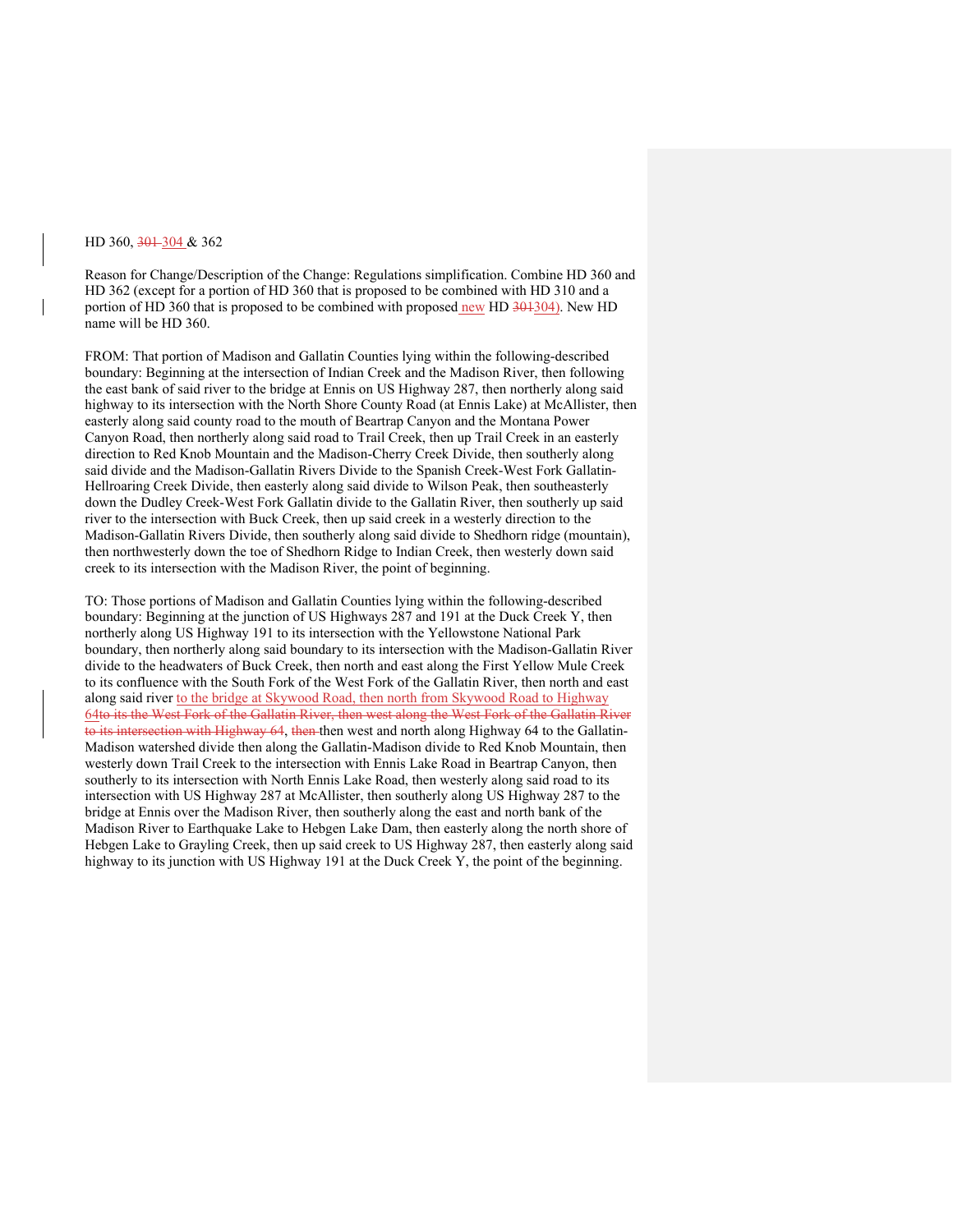Reason for Change/Description of the Change: Regulations simplification. Eliminate HD 362. Combine HD 362 with HD 360.

REMOVE: Those portions of Madison and Gallatin Counties lying within the followingdescribed boundary: Beginning at the mouth of Indian Creek and the east bank of the Madison River, then southerly along the east and north bank of said river and Earthquake Lake to Hebgen Lake Dam, then easterly along the north shore of Hebgen Lake to Grayling Creek, then up said creek to US Highway 287, then easterly along said highway to its junction with US Highway 191 at the Duck Creek Y, then northerly along US Highway 191 to its intersection with the Yellowstone National Park boundary, then northerly along said boundary to its intersection with the Madison-Gallatin River divide, then westerly and northerly along said divide through Sentinel and Imp Peaks to the Shedhorn Ridge (mountain), then northwesterly down the toe of said ridge to Indian Creek, then westerly down said creek to the point where the mouth of Indian Creek and the east bank of the Madison River meet, the point of beginning.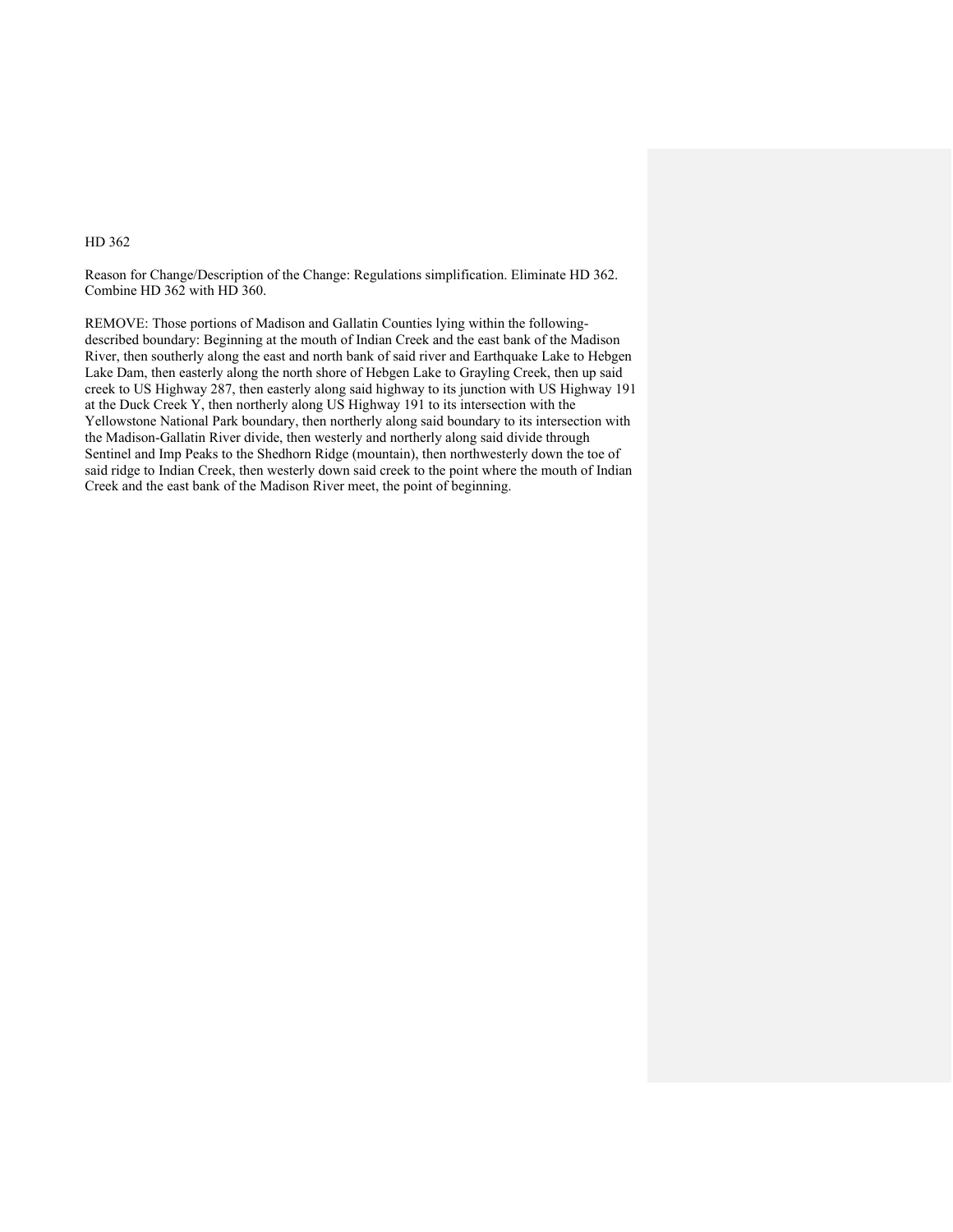Reason for Change/Description of the Change: Eliminate HD 370. HD 370 is being added to HD 350.

REMOVE: That portion of Jefferson County lying within the following-described boundary: Beginning on Interstate 90 at Whitehall, then easterly along said interstate to the Route 69 bridge, then northerly along said Route 69 to the Whitetail-Boulder Road, then southerly along said road to Interstate 90 at Whitehall, the point of beginning.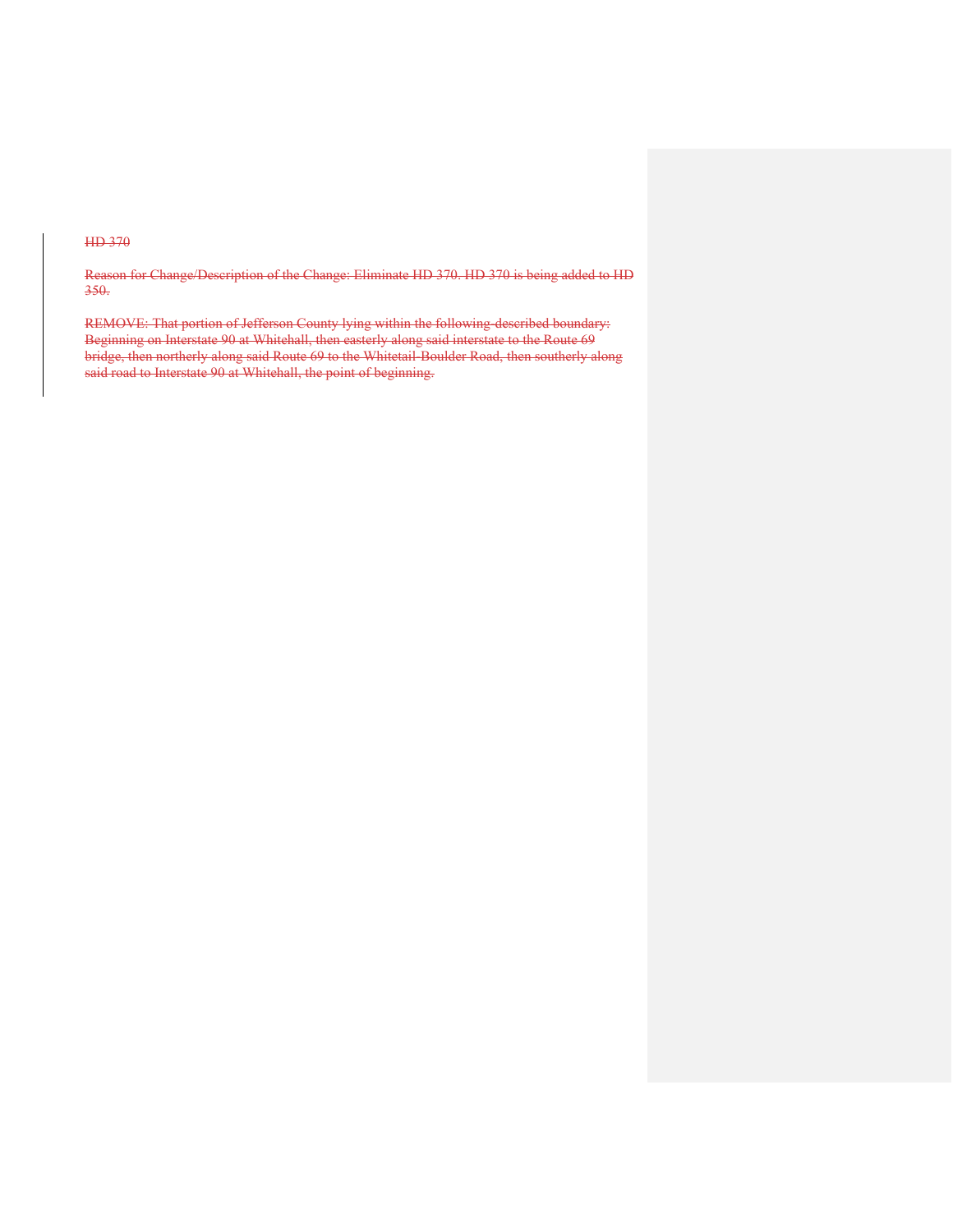# HD 380 & 390

Reason for Change/Description of the Change: Regulation simplification. Adding southeast portion of HD 380 between the Missouri River and U.S. Hwy 287 to HD 390. New name will be HD 390.

FROM: Those portions of Jefferson, Broadwater, and Lewis and Clark Counties lying within the following-described boundary: beginning at Boulder, then southerly along Route 69 to Interstate 90, then easterly along said route to the Jefferson River Bridge west of Three Forks, then northeasterly down the east bank of the Jefferson River to the Missouri River, then northerly down the east bank of said river and the east shore of Canyon Ferry Reservoir to Canyon Ferry Dam and Route 284, then southerly along said route to US Highway 12-287, then westerly along said highway to Route 518 at East Helena, then southerly along said route to the junction with Interstate 15, then southerly along said interstate to Boulder the point of beginning.

TO: Those portions of Jefferson, Broadwater, and Lewis and Clark Counties lying within the following-described boundary: Beginning at Boulder, then southerly along Route 69 to Interstate 90, then easterly along said route to its junction with U.S. Hwy 287, then northeasterly along U.S. Hwy 287 to its junction with the Missouri River near Toston, then northerly down the east bank of said river and the east shore of Canyon Ferry Reservoir to Canyon Ferry Dam and Route 284, then southwesterly along said route to US Highway 12-287, then westerly along said highway to Route 518 at East Helena, then southerly along said route to the junction with Interstate 15, then southerly along said interstate to Boulder the point of beginning.

HD 380 Portions: Move the south portion boundary north to Indian Creek from the Crow Creek area based on public comment and biological concerns.

Southern portion is described: Beginning at the junction of Indian Creek and the Missouri River, then westerly along Indian Creek and then the West Fork of Indian Creek to the Helena-Lewis & Clark National Forest Boundary just to the northeast of Giant Hill, then south and west along the National Forest Boundary to the junction with Johnny's Gulch Road (Forest Service Road 621), then northwesterly up said road to the Helena-Lewis & Clark and Beaverhead-Deerlodge National Forest boundary, then northerly along said boundary to Crow and Elkhorn Peak, then westerly along the Boulder-Missouri River divide to the National Forest Boundary, then north along said boundary to the Prickly Pear Creek Road (USFS Road #164), then northwesterly along said road to Interstate 15, then southerly along Interstate 15 to the junction with Route 69, then south and east along said route to the Interstate 90 bridge, then easterly along Interstate 90 to the junction of I-90 and U.S. Hwy 287 near Three Forks, then northeasterly along U.S. Hwy 287 to the Missouri River bridge at Toston, then northerly along the east bank of the Missouri River to the mouth of Indian Creek, the point of beginning.Portion of HD 380 North

Reason for Change/Description of the Change: Remove HD 380 North portion.

HD 330 North remains unchanged.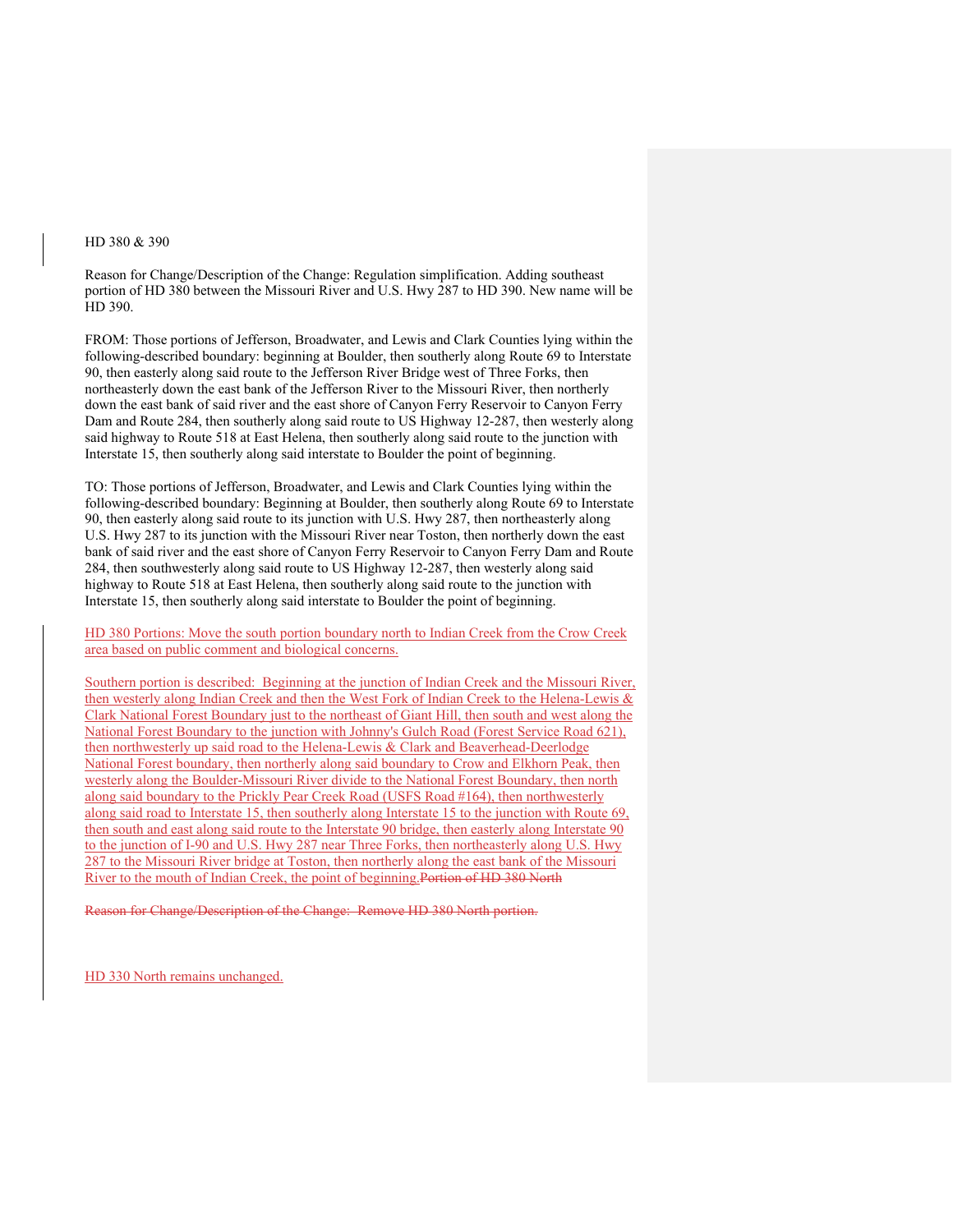REMOVE: Those portions of Jefferson, Broadwater, and Lewis and Clark Counties lying within the following described boundary: Beginning at Canyon Ferry Dam, then southerly along the west shoreline of Canyon Ferry Reservoir to Beaver Creek, then westerly up said Creek to the intersection of USFS trail 115 and 116, then westerly along trail 115 to its intersection with trail 113, then southwesterly along said trail to USFS road 4032, then southerly along said road to USFS road 164, then westerly along said road to Interstate 15, then northerly along said Interstate to Route 518 at Montana City, then northeasterly along said route to the junction with Highway 12-287, then easterly along said route to the intersection of Route 284, then northerly and easterly along said route to Canyon Ferry Dam, the point of beginning.

Portion of HD 380 South

Reason for Change/Description of the Change: Remove HD 380 South portion.

REMOVE: Beginning at the east bank of the Missouri River at the Highway Bridge at Toston, then south and west along US Highway 12 and 287 to the junction with the Radersburg Road (County Road 285), then west along said road through Radersburg, then north and west along said road which becomes USFS Road 424 to the National Forest Boundary, then south and west along the National Forest Boundary to the junction with Johnny's Gulch Road (Forest Service Road 621), then northwesterly up said road to the Helena-Lewis & Clark and Beaverhead-Deerlodge National Forest boundary, then northerly along said boundary to Crow and Elkhorn Peak, then westerly along the Boulder-Missouri River divide to the National Forest Boundary, then north along said boundary to the Prickly Pear Creek Road (USFS Road #164), then northwesterly along said road to Interstate 15, then southerly along Interstate 15 to the junction with Route 69, then south and east along said route to the Interstate 90 bridge, then easterly along Interstate 90 to the Jefferson River Bridge near Three Forks Junction, then northeasterly down said river to the Missouri River, then northerly down the east bank of said river to Toston, the point of beginning.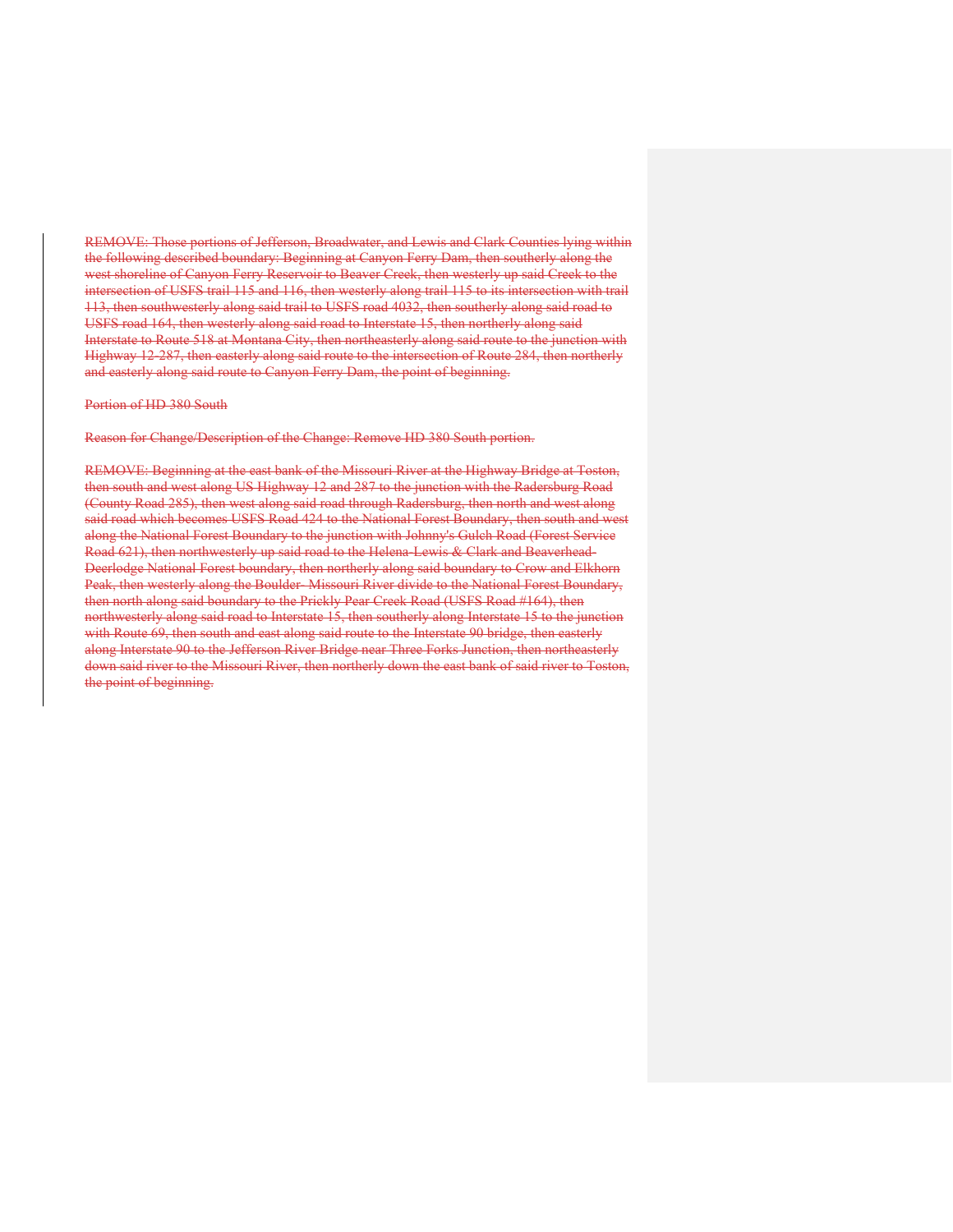Reason for Change/Description of the Change: Add southeast portion of HD 380 to HD 390. New HD name will be HD 390. Adding the southeast portion of HD 380 between the Missouri River and U.S. Hwy 287 to HD 390 is a better fit for elk management. Elk which likely originated out of HD 312 or 390 have become established in that area in recent years.

FROM: Those portions of Broadwater, Gallatin and Meagher Counties lying in the followingdescribed boundary: Beginning at the mouth of Sixteenmile Creek and the east bank of the Missouri River, then northerly along the east bank of said river to the mouth of Greyson Creek, then easterly up said creek to its junction with the Ridge Road, then south and east along the Ridge Road to the junction of the Dry Creek Road cutoff, then southerly to the Dry Creek Road, then easterly along the Dry Creek Road to the Meagher-Broadwater County line, then southerly along said line to the Meagher-Gallatin County line, then east along said line to Sixteenmile Creek, then northeasterly along said creek to Ringling, then southerly and westerly along the Ringling-Maudlow Road to its junction with Dry Creek Road and Sixteenmile Creek at Maudlow, then westerly along said creek to the east bank of the Missouri River, the point of beginning.

TO: Those portions of Broadwater, Gallatin and Meagher Counties lying within the followingdescribed boundary: Beginning at the junction of I-90 and the east bank of the Jefferson River near Three Forks, then west on I-90 to its intersection with U.S. Hwy 287, then north and east on U.S. Hwy 287 until its junction with the Missouri River near Toston, then northerly along the east bank of said river to the mouth of Greyson Creek, then easterly up said creek to its junction with the Ridge Road, then south and east along the Ridge Road to the junction of the Dry Creek Road cutoff, then southerly to the Dry Creek Road, then easterly along the Dry Creek Road to the Meagher-Broadwater County line, then southerly along said line to the Meagher-Gallatin County line, then east along said line to Sixteenmile Creek, then northeasterly along said creek to Ringling, then southerly and westerly along the Ringling-Maudlow Road to its junction with Dry Creek Road and Sixteenmile Creek at Maudlow, then westerly along said creek to the east bank of the Missouri River, then southerly along the east bank of said river to the mouth of the Jefferson River, then southwesterly along the east bank of the Jefferson River to the point of beginning.¶

¶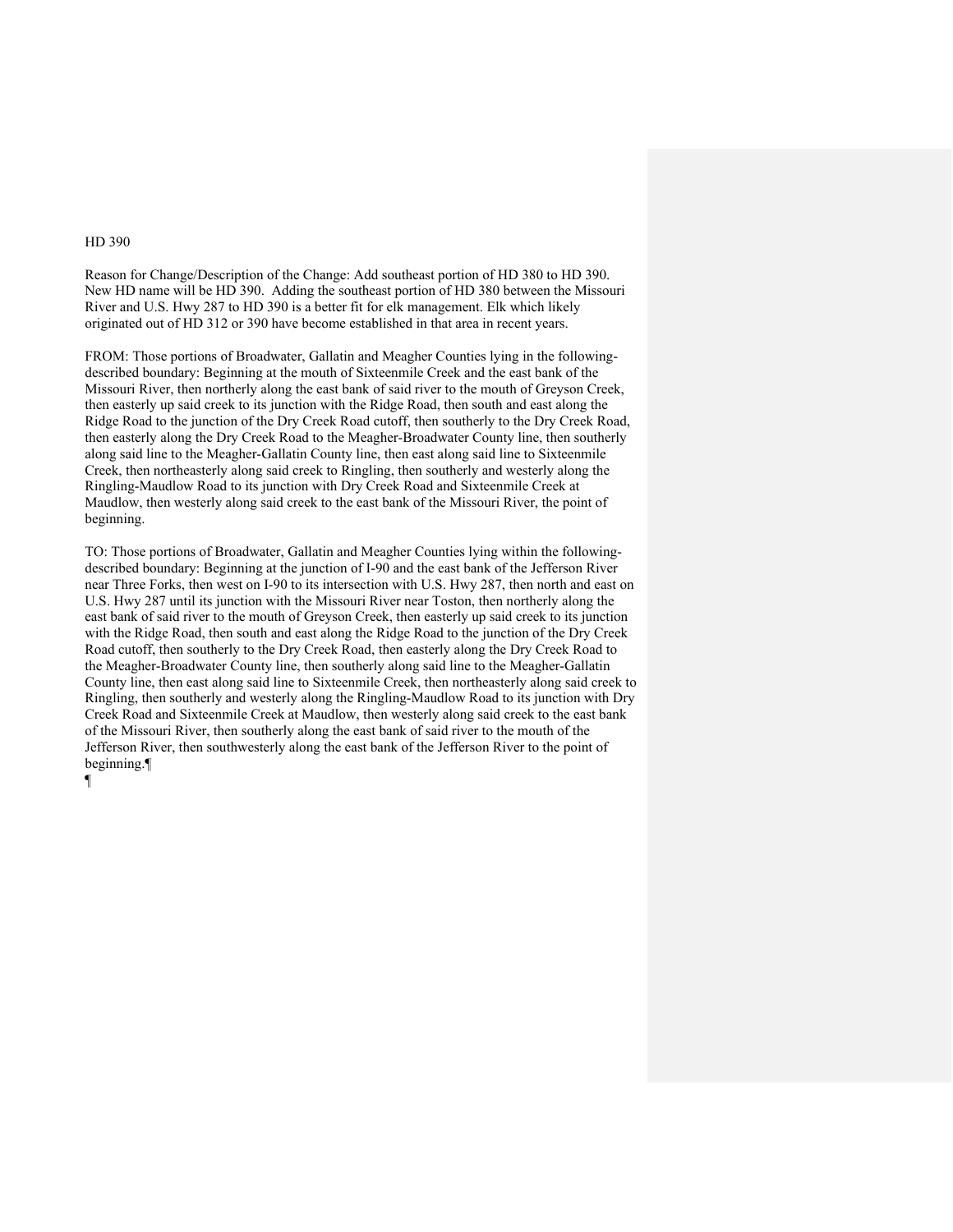Reason for Change/Description of the Change: Regulation simplification. Remove mule deer portion of HD 393 south of Willow Creek (external boundaries remain unchanged).

REMOVE: Those portions of Park County within the following described boundary: Beginning at the junctionof Interstate 90 and the Yellowstone River at Livingston, then easterly down said river to its junction with US Highway 89, then northerly along said highway to the junction with Willow Creek, then westerly up said Creek to the junction of South Fork Willow Creek, then southwesterly up said Creek to the junction with the National Forest boundary at the Willow Creek-Fleshman Crek divide, then westerly and southerly along said boundary to the headwaters of Area (O'Rea) Creek at the Area (O'Rea) Creek-Fleshman Creek divide, then southeasterly down said creek to the intersection with Interstate 90, then easterly along Interstate 90 to the Yellowstone River at Livingston, the point of beginning.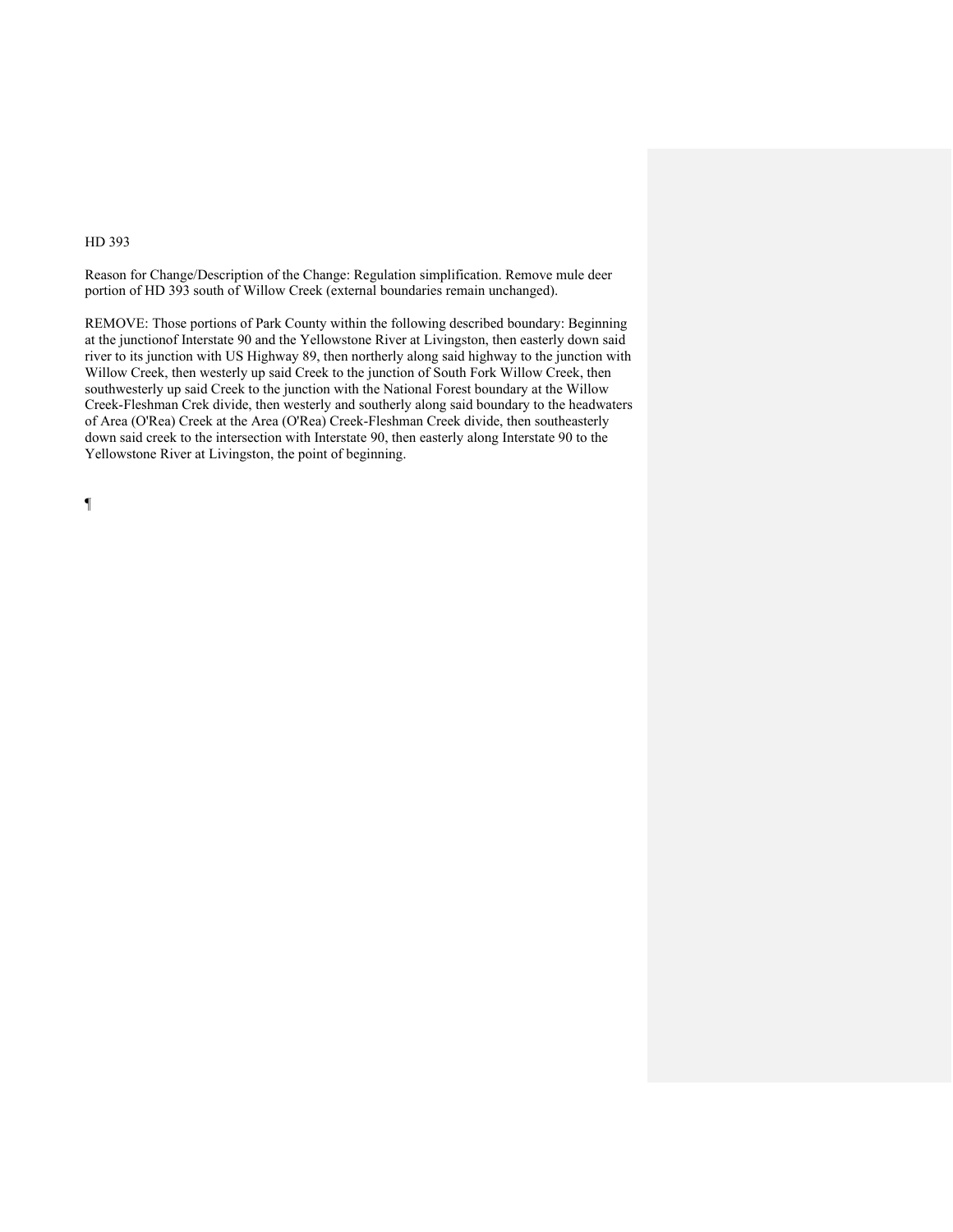#### Region 4

## HD 412

Reason for Change/Description of the Change: With expanding elk populations across central Montana, moving the portion of HD 412 south of Hanover Road, primarily farmground, into HD 419 will reflect the similarities in habitat types between that area and HD 419.

FROM: That portion of Fergus County lying within the following-described boundary: Beginning at Lewistown, then easterly along US Highway 87 (State Route 200), to its junction with State Highway 19 at Grass Range, then north along said highway to its junction with US Highway 191 at Bohemian Corner, then westerly along US Highway 191 to Hilger, then north on the Winifred Road (FAS236) approximately three miles to the junction of Salt Creek Road, then northwesterly along said road to the Plum Creek Road, then southwesterly along said road to State Route 81, then westerly along said route to the Judith River, then southerly along said river to US Highway 87, then easterly along said Highway to Lewistown, the point of beginning.

TO: That portion of Fergus County lying within the following-described boundary: Beginning at Lewistown, then easterly along US Highway 87 (State Route 200), to its junction with State Highway 19 at Grass Range, then north along said highway to its junction with US Highway 191 at Bohemian Corner, then westerly along US Highway 191 to Hilger, then north on the Winifred Road (FAS236) approximately three miles to the junction of Salt Creek Road, then northwesterly along said road to the Plum Creek Road, then southwesterly along said road to State Route 81, then westerly along said route to the Judith River, then southerly along said river to the Hanover Road (FAS426), then easterly along said route to US Highway 191, then southerly along said highway to its junction with US Highway 87, at Lewistown, the point of beginning.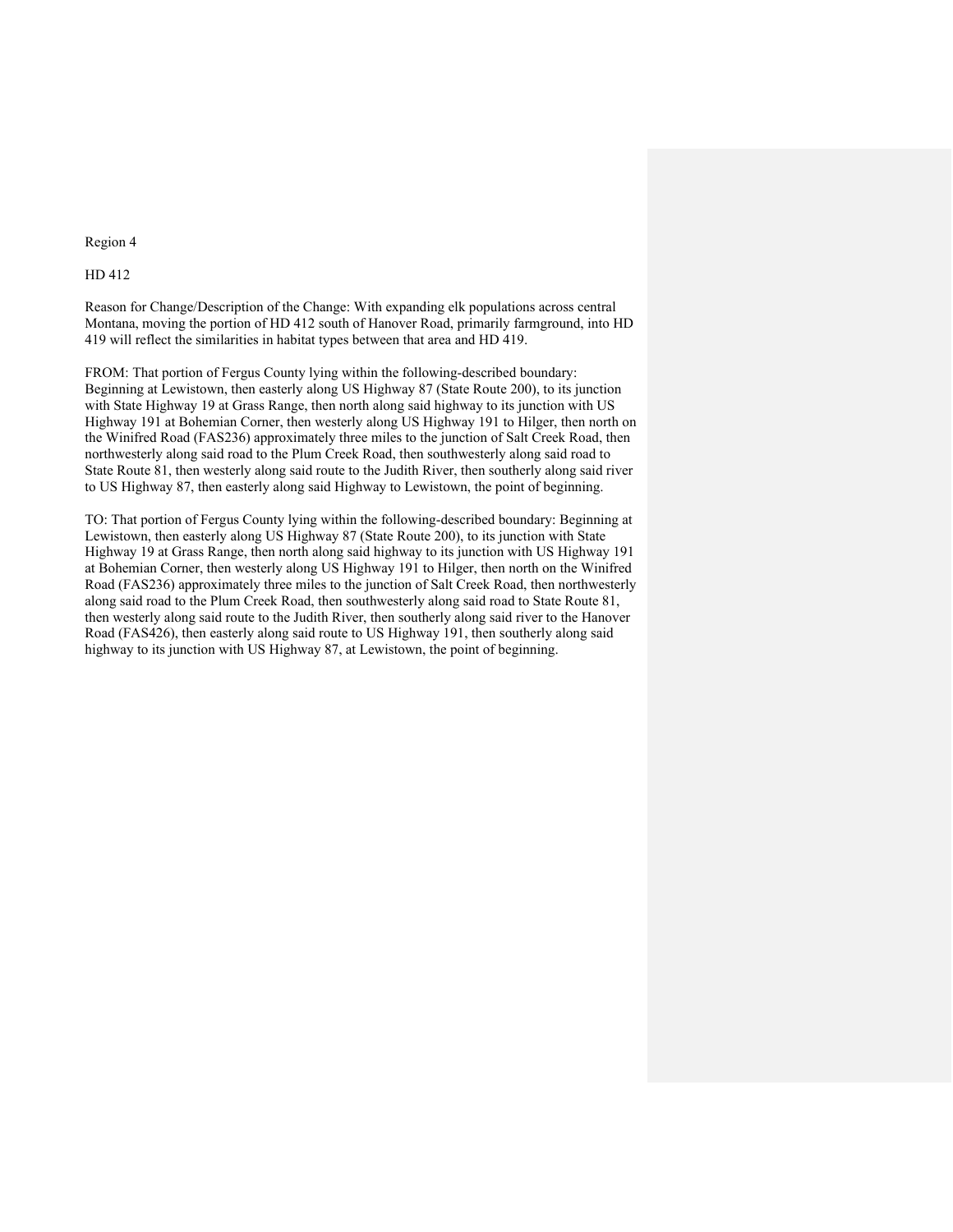Reason for Change/Description of the Change: Regulations Simplification. Combined current HDs 413 and 432 to create a new larger HD 413432.

FROM: Those portions of Cascade and Meagher Counties lying within the following-described boundary: Beginning at Ulm, then following Interstate 15 northeasterly to US Highways 87 and 89 at Great Falls, then southeast along said highways to Armington Junction US Highway 89 and 87 separate), then south on US Highway 89 to its junction with Harley Creek (two miles north of Neihart), then westerly along Harley Creek to its junction with USFS Road 839, then south on said road to its junction with USFS Road 586, then westerly along said road past Onion Park, Williams Park and Eagle Park to where said road intersects with USFS Road 6424 (South Fork Tenderfoot Creek Road), then westerly on said road and down the South Fork Tenderfoot Creek to forks of Tenderfoot Creek, then westerly down the main Tenderfoot Creek to its confluence with the Smith River, then north and down said river to Ulm, the point of beginning.

TO: Those portions of Cascade, Meagher and Judith Basin Counties lying within the followingdescribed boundary: Beginning in Great Falls at the junction of US Highways 87 and 89, then southeast on US Highway 87 to Dry Wolf Creek Road near Stanford, then southward up said road, (up Dry Wolf Creek and Lyon Gulch, past Yogo Peak and Slide Rock Point) to its junction with USFS Road 487, then west on said road to U.S. Highway 89 at Kings Hill Pass, then north on said highway to its junction with Harley Creek (two miles north of Neihart), then westerly along said creek to its junction with USFS Road 839, then south on said road to its junction with USFS Road 586, then westerly on said road past Onion Park, Williams Park, and Eagle Park to its junction with USFS Road 6424 (South Fork Tenderfoot Creek Road), then westerly on said road (along the South Fork Tenderfoot Creek) to the fork of Tenderfoot Creek, then westerly along Tenderfoot Creek to its confluence with the Smith River, then north and down the west bank of said river to its confluence with the Missouri River, then northwesterly along the west bank of the Missouri River to the Ulm Bridge, then northbound on Millegan Road to its junction with Interstate-15, then eastward on Interstate-15 to its junction with US Highway 89, then eastward on said Highway to the junction of US Highway 87 and 89, the point of beginning.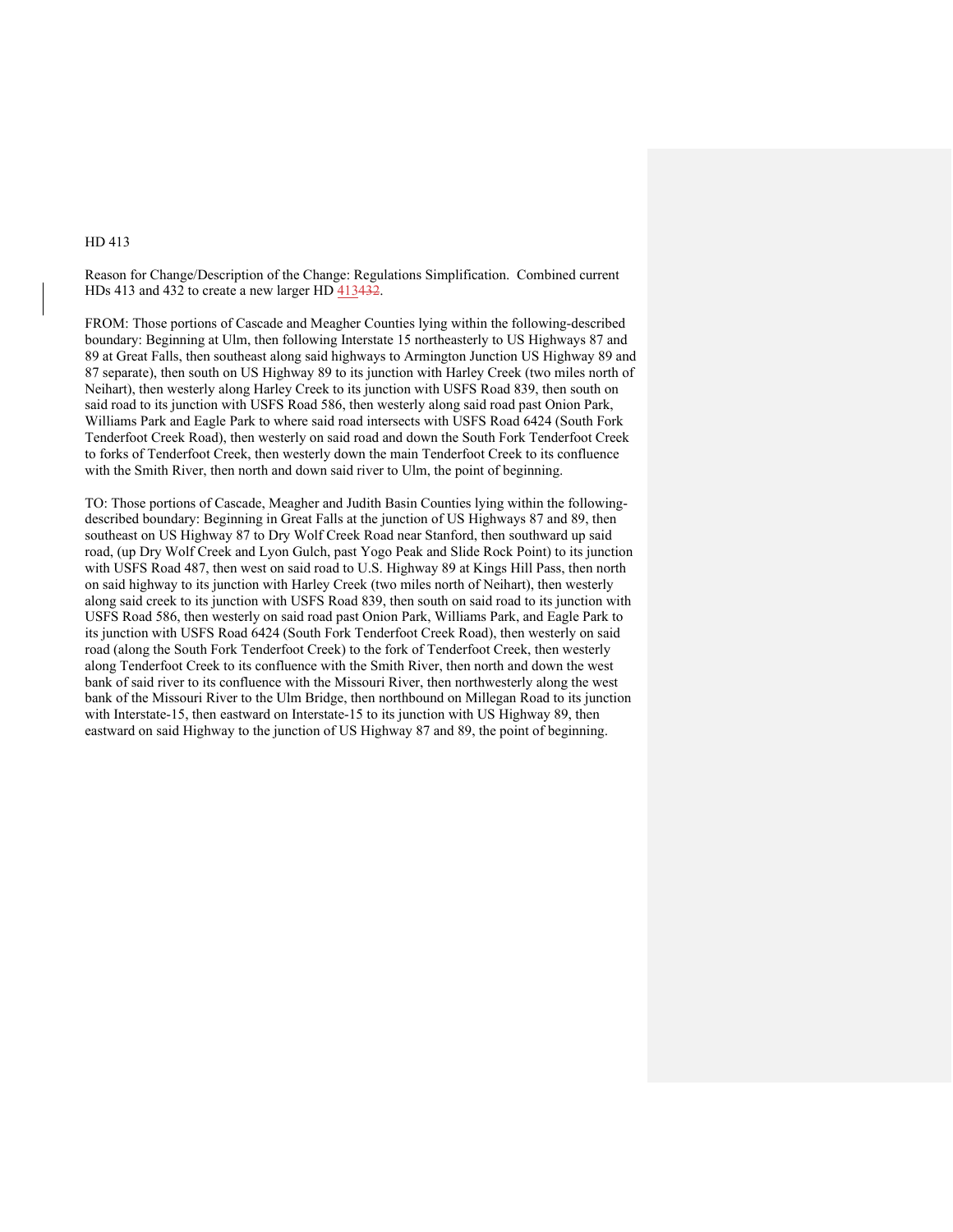Reason for Change/Description of the Change: Combined current HDs 416 and 454 to create a new larger HD416

FROM: Southwest: Those portions of Cascade and Meagher Counties lying within the following-described boundary: Beginning at White Sulphur Springs, then northwest along Route 360 (Fort Logan-Millegan Road) to junction of said route with the Smith River, then north and downstream said river to its confluence with Tenderfoot Creek, then easterly up said creek to fork with South Fork Tenderfoot Creek, then easterly on South Fork Tenderfoot Creek, and then continuing on USFS Road 6424 (South Fork Tenderfoot) to intersection of said road with the main county road (Road 586 on Forest Service travel plan map), then easterly on said road past Eagle Park, Williams Park, and Onion Park to its junction with USFS Road 839, then north on said road to its junction with Harley Creek, then easterly along Harley Creek to its junction with US Highway 89 (two miles north of Neihart), then south on said highway to White Sulphur Springs, the point of beginning.

TO: 416 Little Belt Mountains: Southwest: Those portions of Cascade, Meagher and Judith Basin Counties lying within the following-described boundary: Beginning at White Sulphur Springs, then northwest along Route 360 (Fort Logan-Millegan Road) to junction of said route with the Smith River, then north and downstream said river to its confluence with Tenderfoot Creek, then easterly up said creek the South Fork Tenderfoot Creek, then easterly along South Fork Tenderfoot Creek to USFS Road 6424 (South Fork Tenderfoot), then south along said road to its intersection with the main county road (Road 586 on Forest Service travel plan map), then easterly on said road past Eagle Park, Williams Park, and Onion Park to its junction with USFS Road 839, then north on said road to its junction with Harley Creek, then easterly along Harley Creek to its junction with US Highway 89 (two miles north of Neihart), then south on said highway to the junction with the South Fork of the Judith River-Hoover Springs-Deadman Creek Road, then east along said road to the Spring Creek-Whitetail Cabin Road, then south along said road to Highway 12, then west along said highway to White Sulphur Springs, the point of beginning.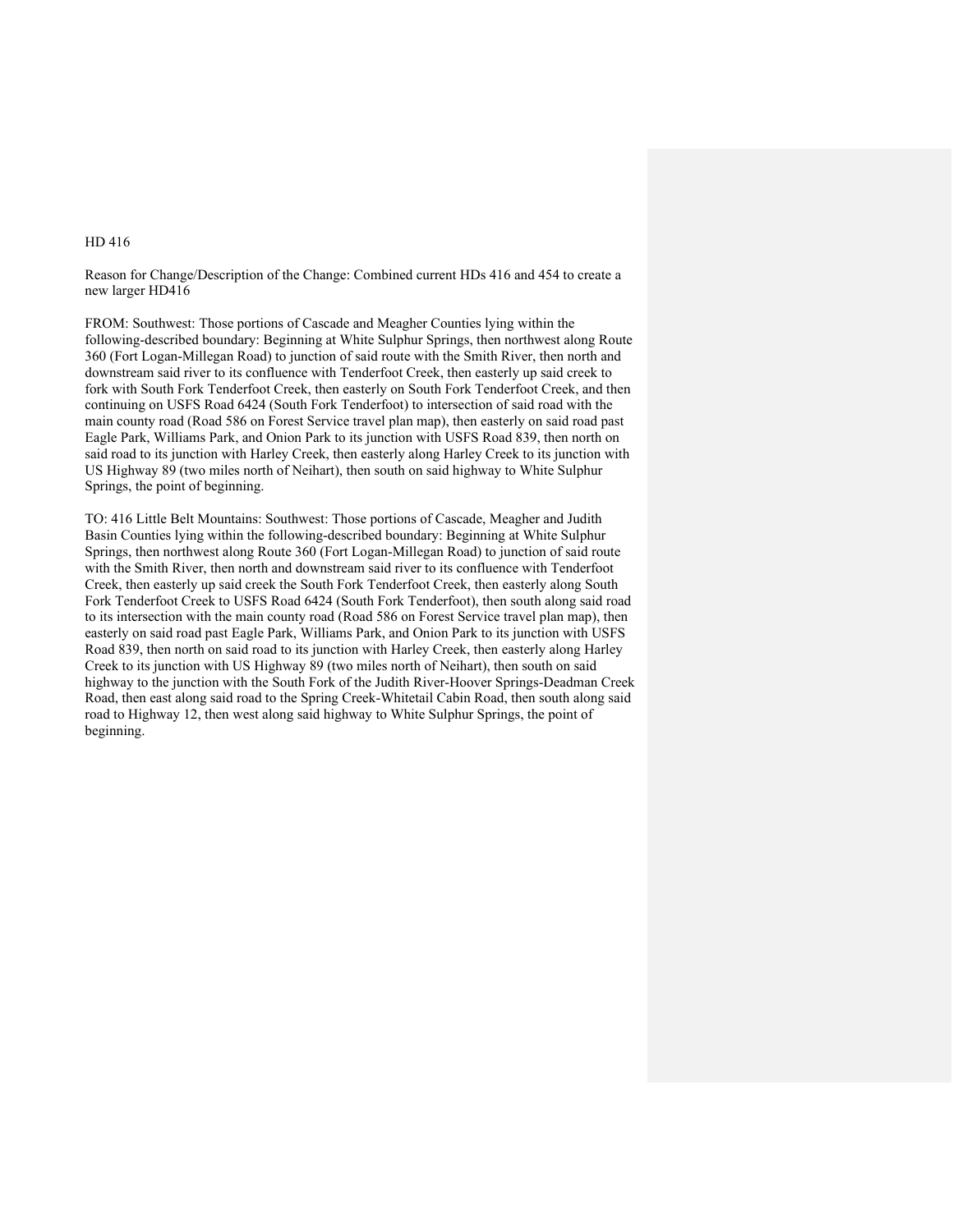Reason for Change/Description of the Change: The objective of this proposed change is to simplify the legal descriptions of the above HDs by reducing the number of junctions and keeping boundaries to highways, major rivers, and routes. Additionally, the boundary change between HDs 417 and 426 will better reflect elk movements and distribution in the northeastern corner of HD 426/northwestern corner of HD 417.

FROM: Those portions of Fergus County lying within the following-described boundary: Beginning at Hilger, then easterly and northerly on US Highway 191 to the Missouri River, then westerly up said river to the Stafford Ferry Road, then south on said road to the Knox Ridge Road, then westerly on said road to Route 236 at Winifred, then south on said route to US Highway 191 at Hilger, the point of beginning.

TO: Those portions of Fergus County lying within the following-described boundary: Beginning at Hilger, then easterly and northerly on US Highway 191 to the Missouri River, then westerly up said river to the PN Bridge, then south on PN/Winifred Road (FAS236) to its junction with US Highway 191 at Hilger, the point of beginning.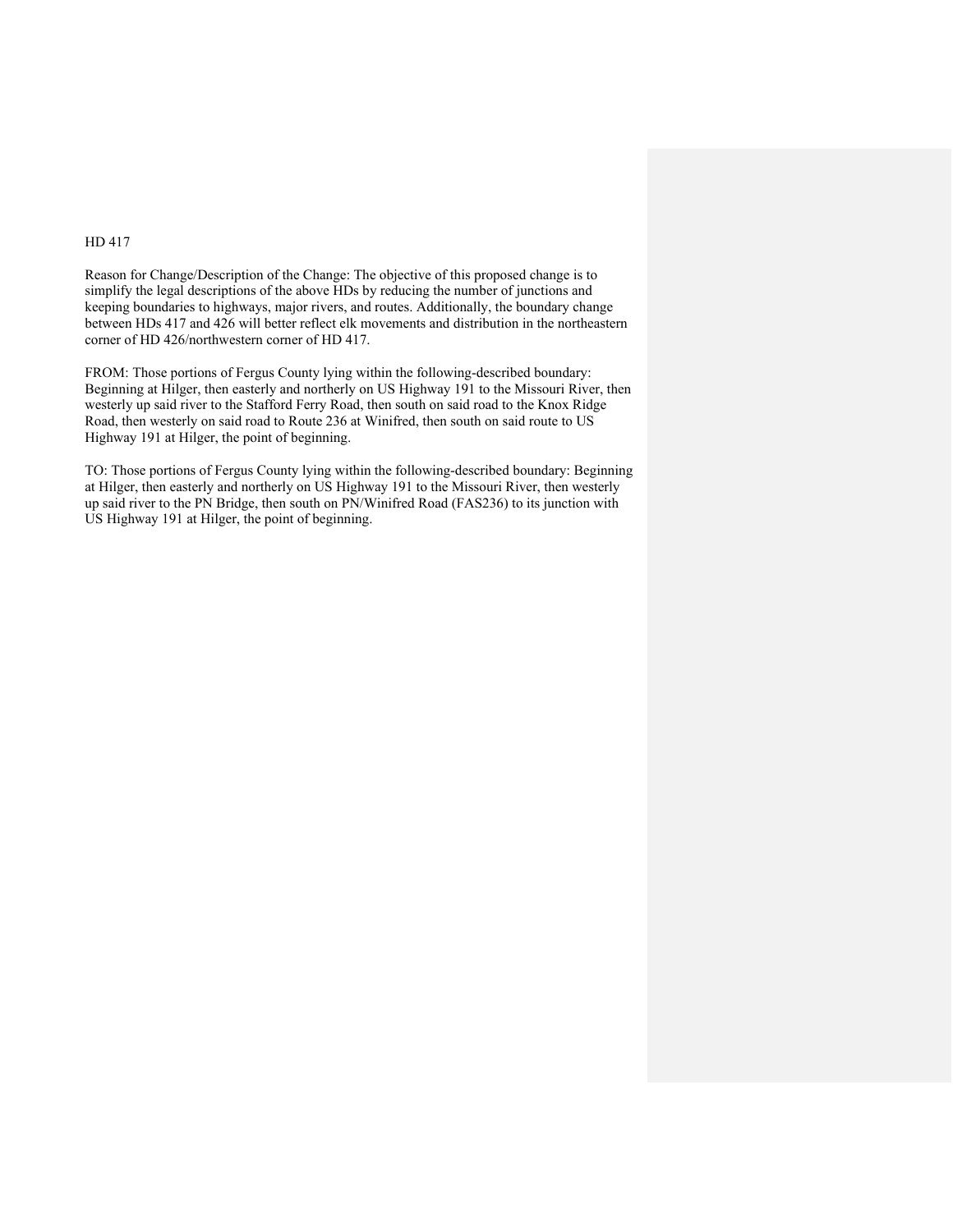Reason for Change/Description of the Change: With expanding elk populations across central Montana, moving the portion of HD 412 south of Hanover Road, primarily farm ground, into HD 419 will reflect the similarities in habitat types between that area and HD 419.

FROM: Those portions of Judith Basin and Fergus Counties lying within the following-described boundary: Beginning at Geyser, then north on the Geyser-Geraldine Road to Arrow Creek, then down said creek to Route 230, then south along said route to Route 81, then easterly along said route through Denton to the Judith River, then southwesterly up said river to US Highway 87 (near Hobson), then northwesterly along said highway to Geyser, the point of beginning.

TO: Those portions of Judith Basin and Fergus Counties lying within the following-described boundary: Beginning at Geyser, then north on the Geyser-Geraldine Road to Arrow Creek, then down said creek to Route 80, then south along said route to Route 81, then easterly along said route through Denton to the Judith River, then southwesterly up said river to the Hanover Road (FAS426), then easterly along said route to US Highway 191, then southerly along said highway to its junction with US Highway 87 at Lewistown, then westerly along said highway to Geyser, the point of beginning.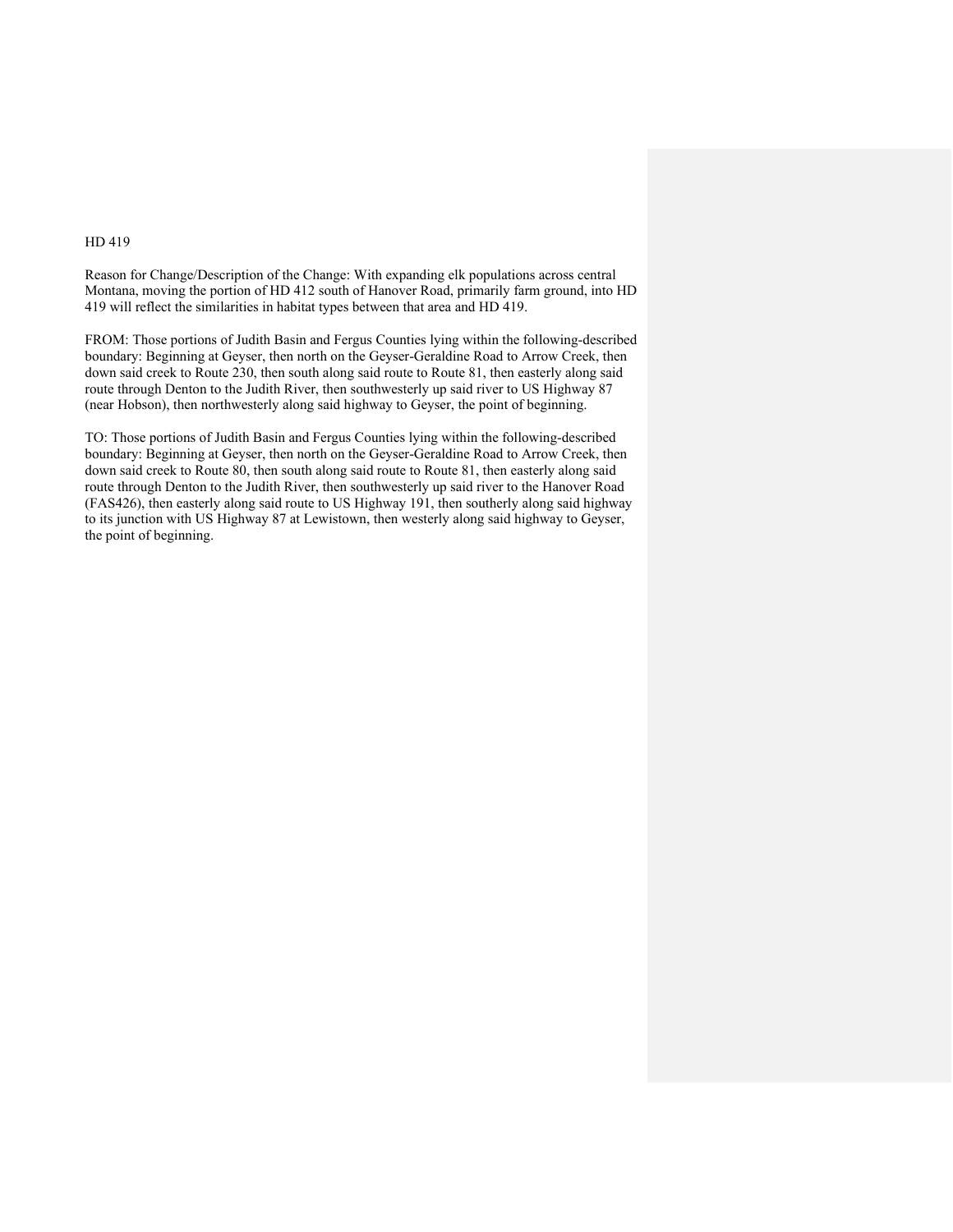#### Reason for Change/Description of the Change: Combining HDs 421 and 423

FROM: Those portions of Cascade and Lewis and Clark Counties lying within the followingdescribed boundary: Beginning at Cascade, then west along Interstate-15 to the bridge over Lyons Creek, then up said creek and the North Fork of Lyons Creek to the Continental Divide, then northwest along said divide to Highway 200 at Rogers Pass, then northeasterly along said route to its intersection with Interstate-15 at Vaughn, then south and west along said Interstate to Cascade, the point of beginning.

TO: Those portions of Cascade and Lewis and Clark Counties lying within the followingdescribed boundary: Beginning at Cascade, then west along Interstate-15 to the bridge over Lyons Creek, then up said creek and the North Fork of Lyons Creek to the Continental Divide, then northwest along said divide to Highway 200 at Rogers Pass, then northeasterly along said route to its intersection with Interstate-15 at Vaughn, then south and west along said Interstate to Cascade, the point of beginning.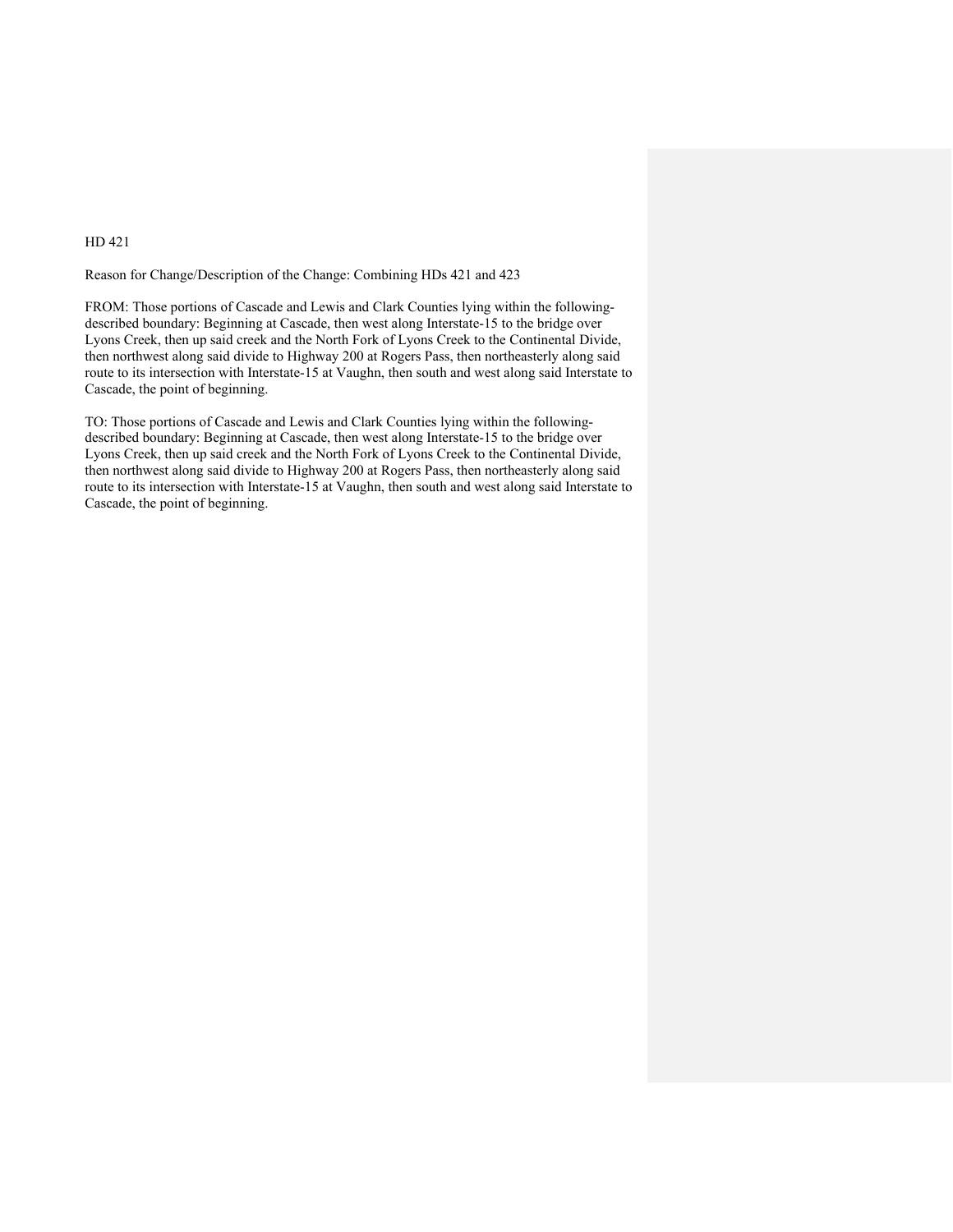### Reason for Change/Description of the Change: HD 422/444 Boundary Change

FROM: That portion of Lewis and Clark county lying within the following-described boundary: Beginning at the Continental Divide at Rogers Pass, then northwesterly along said divide to the head of the South Fork of the Sun River, then northerly down said river to USFS trail 248, then easterly along said trail to USFS trail 212, then southeasterly along said trail to USFS trail 232 (Crown Creek trail), then easterly along said trail to USFS Trail 270 (Crown Mountain trail), then northerly along said trail to Ford Creek, then down Ford Creek to the USFS boundary, then northerly along said boundary to the Benchmark road, then northerly and easterly along said road to Augusta and FAS 434, then southerly along said road to the Dearborn River approximately two miles southeast of Bean Lake, then southeasterly along said river to State Route 200 approximately seven miles southwest of Bowmans Corner, then southwesterly along said route to the Continental Divide at Rogers Pass, the point of beginning.

TO: That portion of Lewis and Clark county lying within the following described boundary: Beginning at the Continental Divide at Rogers Pass, then northwesterly along said divide to the head of the South Fork of the Sun River, then northerly down said river to USFS trail 248, then easterly along said trail to USFS trail 212, then southeasterly along said trail to USFS trail 232 (Crown Creek trail), then easterly along said trail to USFS Trail 270 (Crown Mountain trail), then northerly along said trail to Ford Creek, then down Ford Creek to the USFS boundary, then northerly along said boundary to the Benchmark road, then northerly and easterly along said road to Augusta and FAS 434, then northerly along said route to Highway 287 (approximately  $\hat{A}\frac{1}{2}$ mile), then southerly along said Highway to the junction of Highway 200 (Bowmans Corner), then southwesterly along said route to the Continental Divide at Rogers Pass, the point of beginning.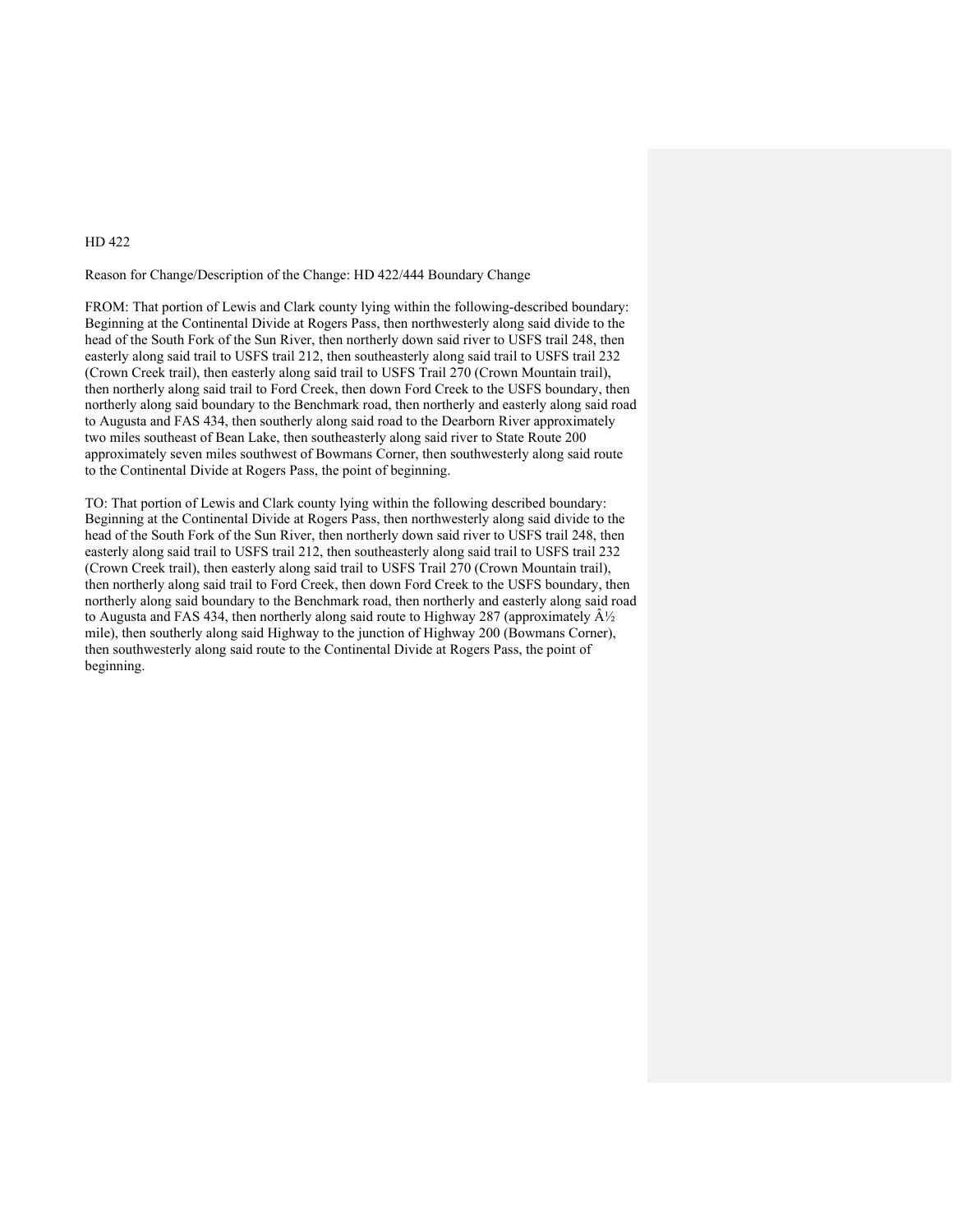Reason for Change/Description of the Change:

REMOVE: That portion of Lewis and Clark County lying within the following described boundary: Beginning at the intersection of US Highway 287 and State Route 200 at Bowmans Corner, then southerly along US Highway 287 to Interstate 15, then south on said interstate to the bridge over Lyons Creek, then up said creek and the North Fork of Lyons Creek to the Continental Divide, then northwest along said divide to State Route 200 at Rogers Pass then northeasterly along said route to its intersection with US Highway 287, the point of beginning.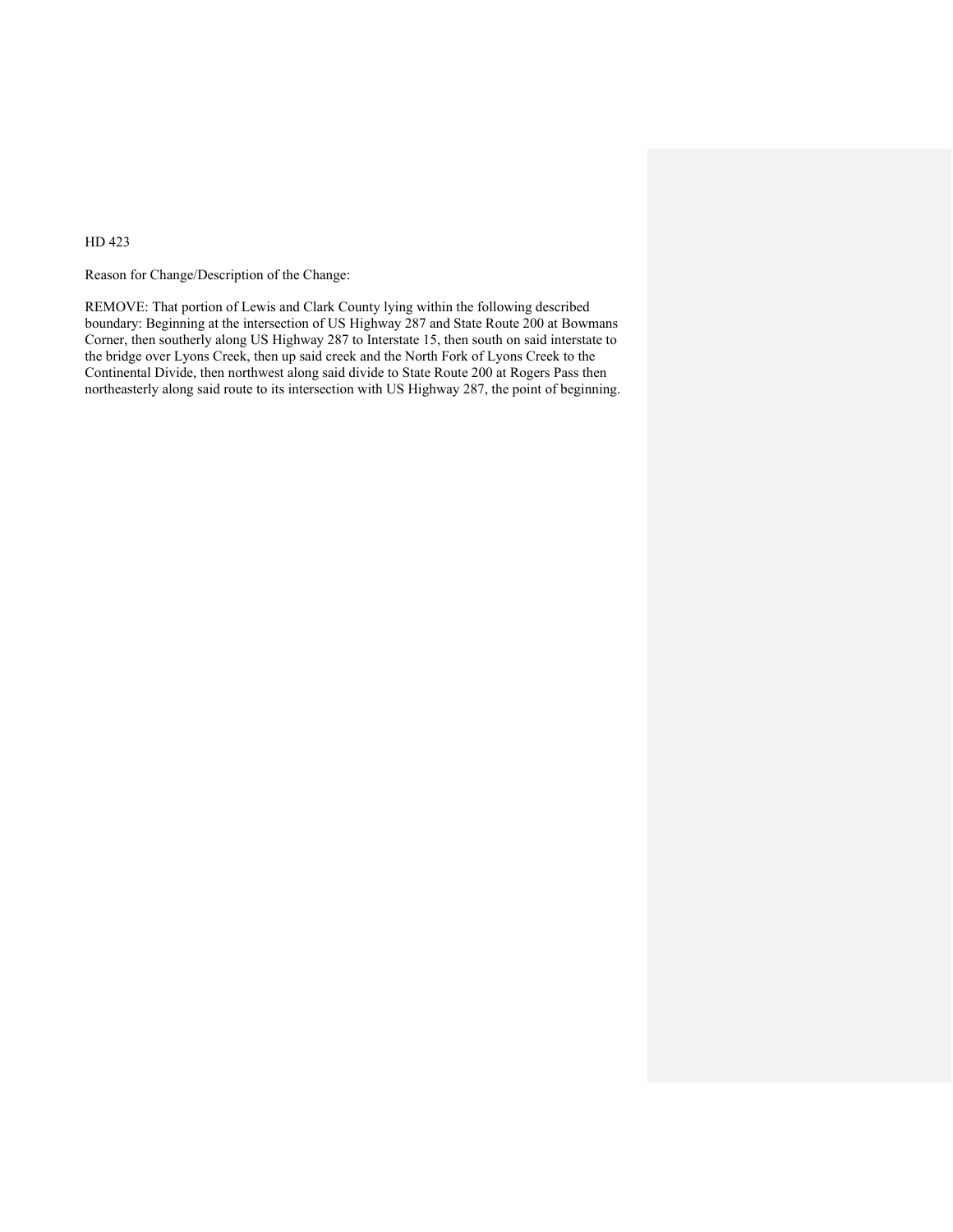Reason for Change/Description of the Change: The objective of this proposed change is to simplify the legal descriptions of the above HDs by reducing the number of junctions and keeping boundaries to highways, major rivers, and routes. Additionally, the boundary change between HDs 417 and 426 will better reflect elk movements and distribution in the northeastern corner of HD 426/northwestern corner of HD 417.

FROM: Those portions of Fergus and Judith Basin Counties lying within the following-described boundary: Beginning at Suffolk, then north following the Winifred Road (FAS 236) to Winifred, then northeasterly on the DY Trail to the Stafford Ferry Road, then northerly on said road to the Missouri River, then up said river in a westerly direction to the mouth of Arrow Creek, then up said creek to State Route 80, then south on said route to State Route 81, then easterly along said route near Denton to the Plum Creek County Road, then northerly and easterly along said road to the Salt Creek Road, then southeasterly along the Salt Creek Road to its junction with the Winifred Road (FAS 236) approximately three miles north of Hilger, then north on the Winifred Road to Suffolk, the point of beginning.

TO: Those portions of Fergus and Judith Basin Counties lying within the following-described boundary: Beginning at Suffolk, then north following the Winifred Road (FAS 236) to Winifred, then continuing northwesterly along said road (PN Road/FAS 236) to the Missouri River at PN Bridge, then westerly up said river to the mouth of Arrow Creek, then up said creek to State Route 80, then south on said route to State Route 81, then easterly along said route near Denton to the Plum Creek County Road, then northerly and easterly along said road to the Salt Creek Road, then southeasterly along the Salt Creek Road to its junction with the Winifred Road (FAS 236) approximately three miles north of Hilger, then north on the Winifred Road to Suffolk, the point of beginning.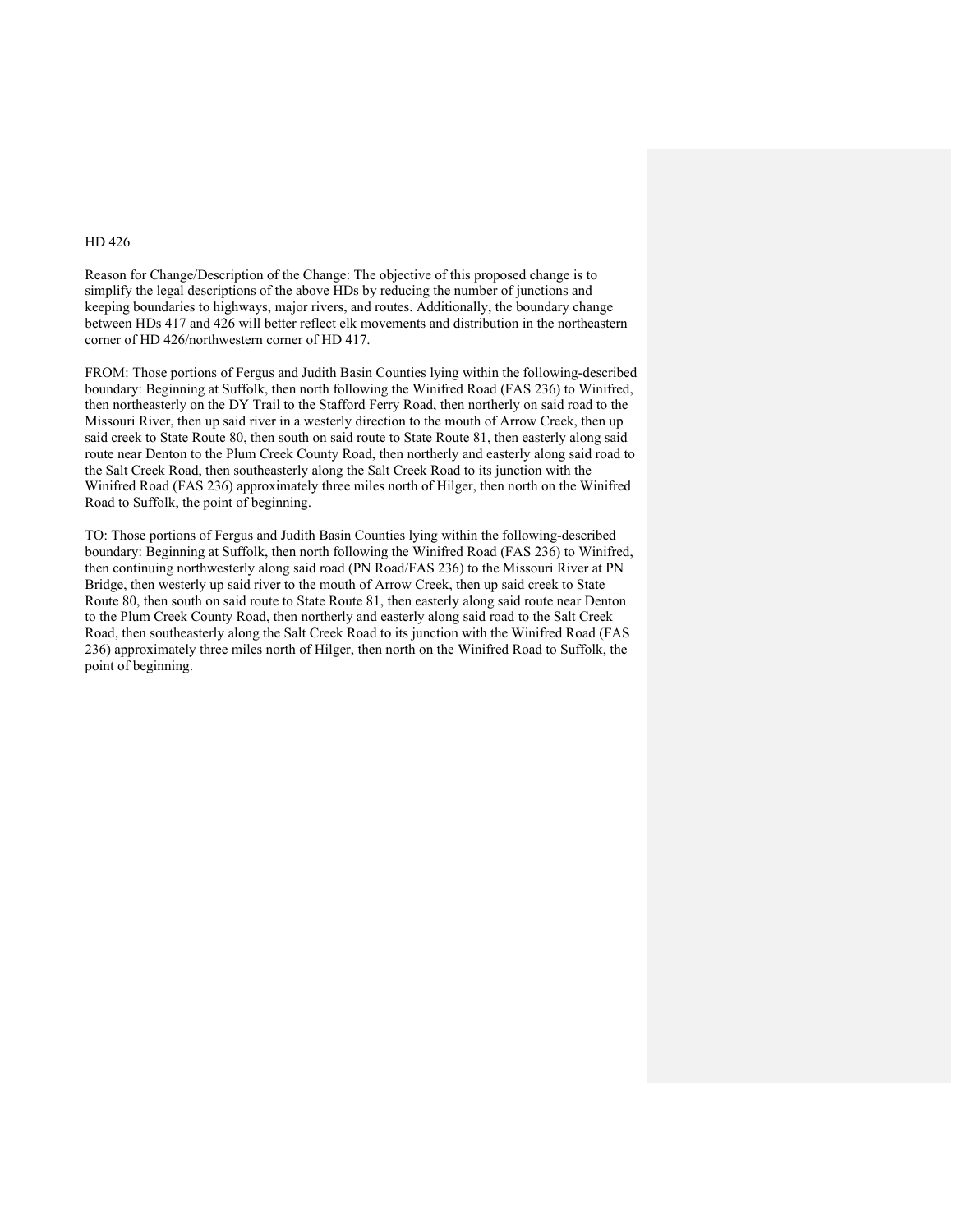Reason for Change/Description of the Change:

REMOVE: Those portions of Cascade and Judith Basin counties lying within the followingdescribed boundary: Beginning at the junction of US Highways 89 and 87 at Armington Junction, then southerly along US Highway 89 to its junction with USFS Road 487 at King's Hill Pass, then east on USFS Road 487 to its junction with USFS Road 251, then northeasterly along USFS Road 251/Judith Basin County Road 101 (Dry Wolf Creek Road) past Slide Rock Point and Yogo Peak and down Dry Wolf Creek to its junction with US Highway 87 near Stanford, then northwesterly along said highway to Armington Junction, the point of beginning.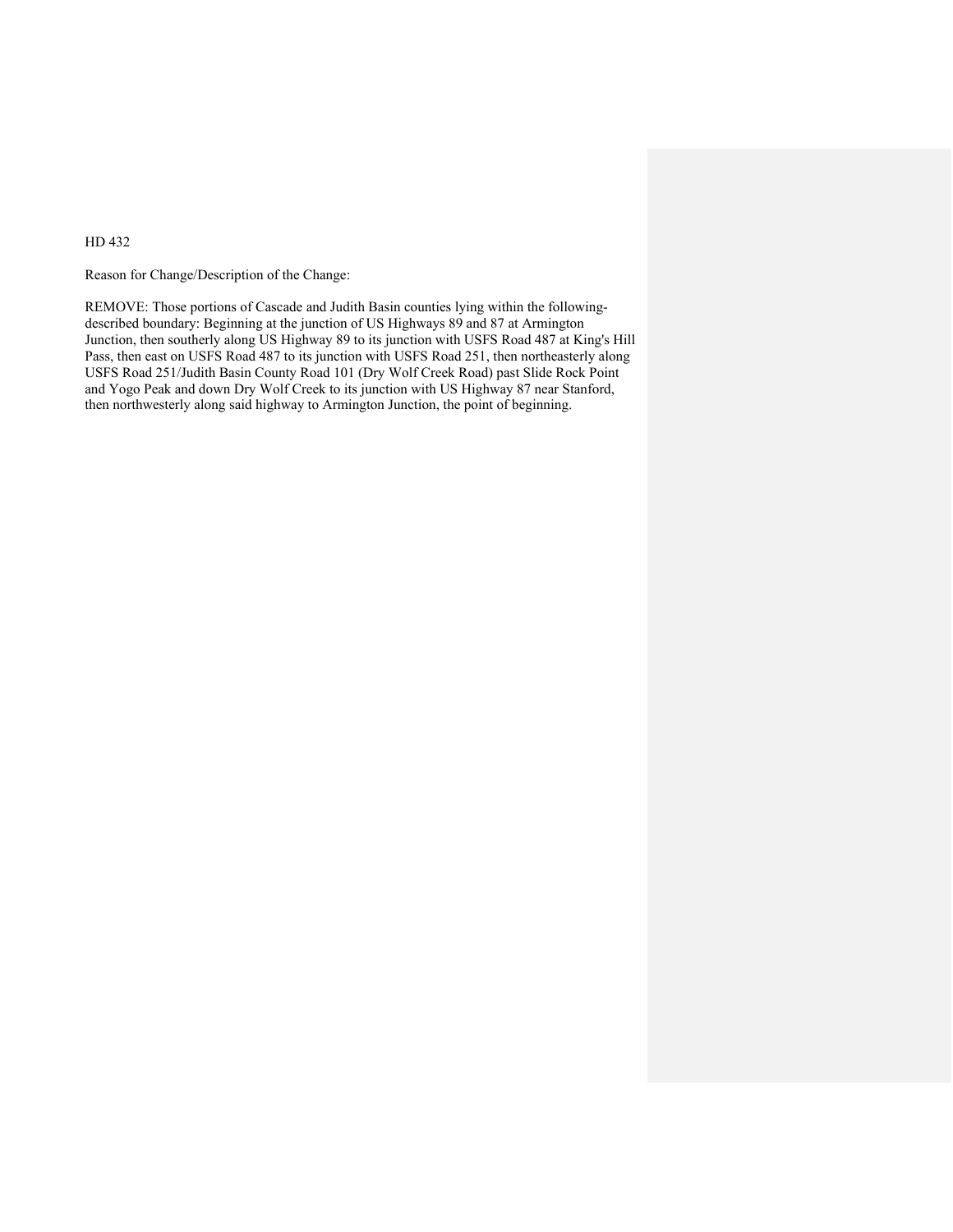## Reason for Change/Description of the Change: Boundary Change

FROM: Those portions of Lewis and Clark and Teton Counties lying within the followingdescribed boundary: Beginning at the intersection of the Sun River and the Forest Service boundary below Diversion Dam, then southerly along said boundary to the crest of Sawtooth Mountain, then southerly along said crest to Cutrock Creek, then westerly up said creek to the crest of Lime Ridge and the divide between Beaver Creek and Willow Creek, then southerly and westerly along said divide to Fairview Mountain, then northerly and westerly along the divide to Renshaw Mountain, then northerly along the divide between Lange Creek Drainage and the Bighead-Benchmark Creek drainages to the divide between Bighead Creek and Windfall Creek, then westerly along said divide immediately south and west of Windfall Creek to the South Fork of the Sun River, then north along the east bank of the South Fork of the Sun River (the eastern border of the Sun River Game Preserve) to its confluence with the North Fork of the Sun River, then north along the east bank of the North Fork of the Sun River (the eastern border of the Sun River Game Preserve) to Sun River Pass, then easterly and northerly along the Continental Divide to Teton Pass, then easterly down USFS Trail 114 (West Fork of the Teton Trail) to the Teton River Road, then southeasterly along said road to South Fork Teton Road turnoff, then southerly along said road to Bellview Road, then easterly along said road to Deep Creek Road, then southerly along said road to Deep Creek, then westerly along Battle Creek Road to the first road turning in a southerly and easterly direction to the bridge on the Pishkun Supply Canal (two miles west of the Pishkun Reservoir, then in a westerly direction along the Pishkun Supply Canal Road to the bridge over the Sun River below Diversion Dam, then along the Sun River to USFS boundary, the point of beginning.

TO: Those portions of Lewis and Clark and Teton Counties lying within the following-described boundary: Beginning at the intersection of the Sun River and the Forest Service boundary below Diversion Dam, then southerly along said boundary to the crest of Sawtooth Mountain, then southerly along said crest to Cutrock Creek, then westerly up said creek to the crest of Lime Ridge and the divide between Beaver Creek and Willow Creek, then southerly and westerly along said divide to Fairview Mountain, then northerly and westerly along the divide to Renshaw Mountain, then northerly along the divide between Lange Creek Drainage and the Bighead-Benchmark Creek drainages to the divide between Bighead Creek and Windfall Creek, then westerly along said divide immediately south and west of Windfall Creek to the South Fork of the Sun River, then north along the east bank of the South Fork of the Sun River (the eastern border of the Sun River Game Preserve) to its confluence with the North Fork of the Sun River, then north along the east bank of the North Fork of the Sun River (the eastern border of the Sun River Game Preserve) to Sun River Pass, then easterly and northerly along the Continental Divide to Teton Pass, then easterly down USFS Trail 114 (West Fork of the Teton Trail) to the Teton River Road, then southeasterly along said road to the US Forest Service Boundary, then southerly along said boundary to its junction with the Sun River, the point of beginning.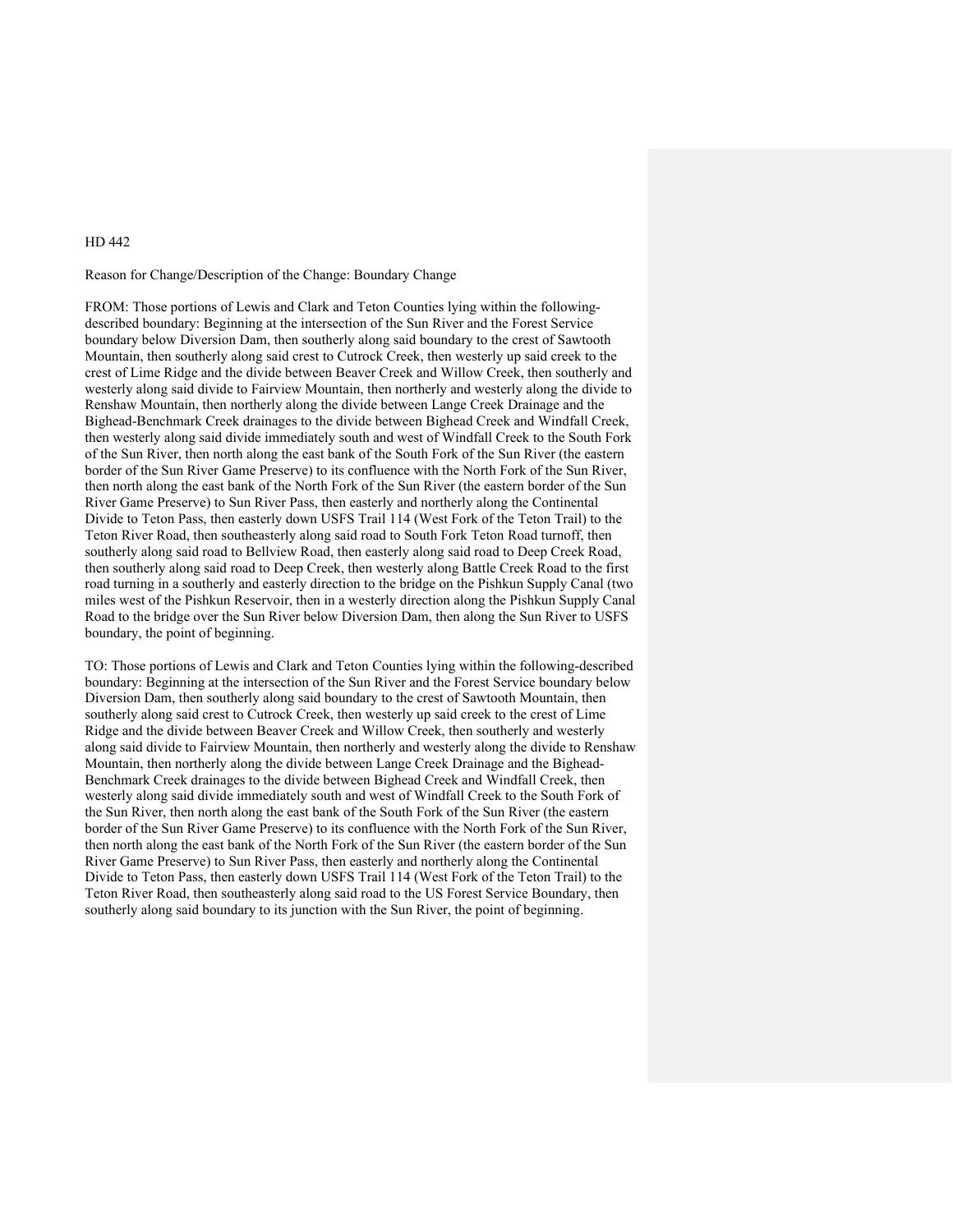Reason for Change/Description of the Change: HD 444/422 Boundary Change

FROM: Those portions of Cascade, Lewis and Clark and Teton Counties lying within the following-described boundary: Beginning at Simms, then east along Highway 200 to it's junction with US Highway 89, then westerly and northerly along said highway to Choteau and US Highway 287, then southerly along said highway to Augusta and FAS 434, then southerly along said road to the intersection with the Dearborn River approximately two miles southeast of Bean Lake, then southerly along said river to State Route  $200$  approximately seven miles southwest of Bowman's Corner, then northeasterly and east along said route to Simms, the point of beginning.

TO: Those portions of Cascade, Lewis and Clark and Teton Counties lying within the followingdescribed boundary: Beginning at Simms, then easterly along Highway 200 to its junction with Highway 89, then westerly and northerly along said highway to Choteau and Highway 287, then southerly along said highway to Augusta, then continuing southerly along Highway 287 to Highway 200 (Bowmans Corner), then easterly along said Highway to Simms, the point of beginning.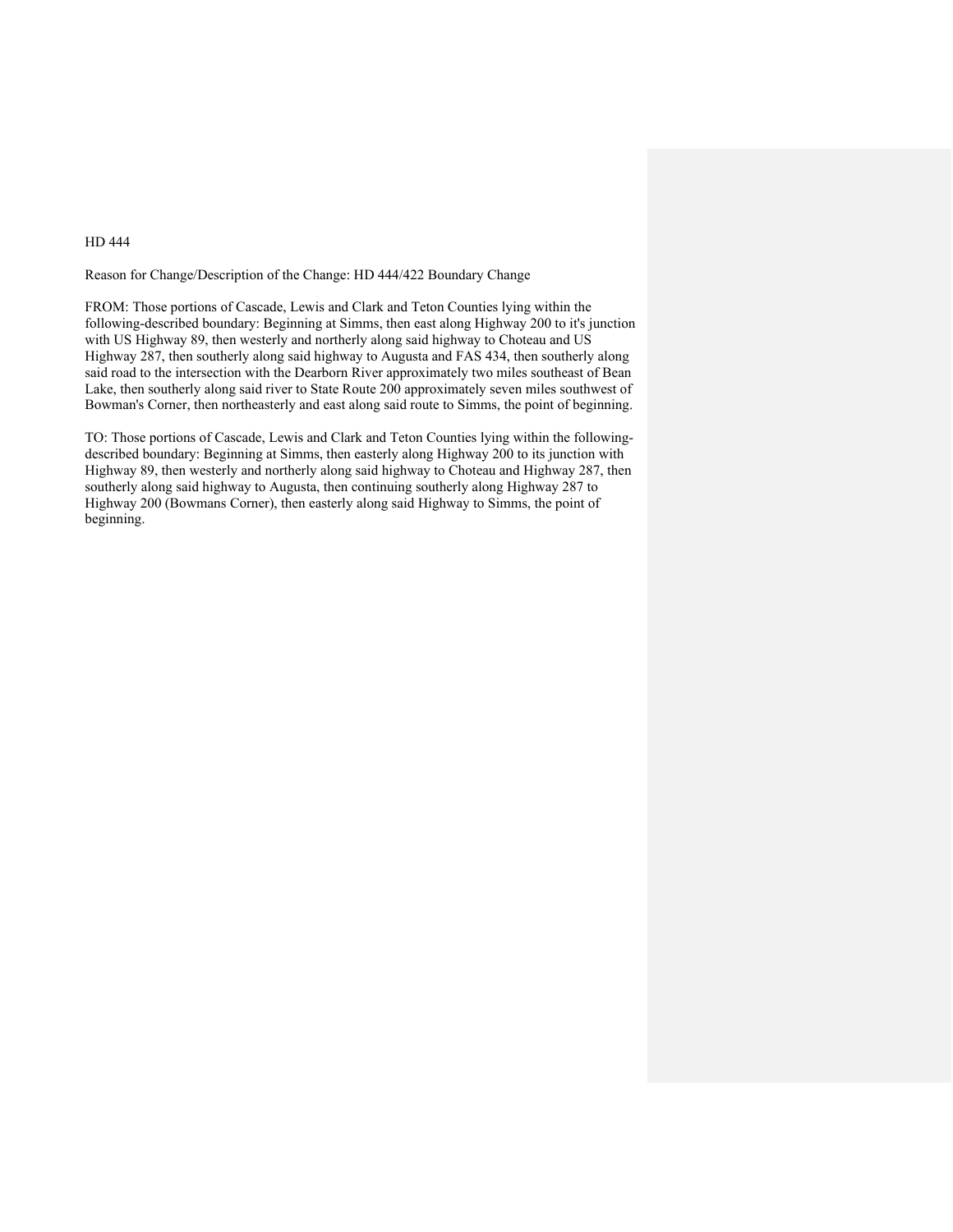Reason for Change/Description of the Change: The proposed change is to switch the boundary between HD 421 and HD 445 from the Missouri River to Interstate-15. Presently, the boundary between the two districts is the Missouri River from Holter Lake to the town of Cascade, then Interstate-15 from Cascade to Ulm. To simplify the regulations we propose to switch this boundary so that it is Interstate-15 from Rock Creek below Holter Dam to Ulm; one geographic feature the entire length of the hunting district boundary. This proposed change also allows FWP to clarify the HD boundary as is passes through the town of Ulm, i.e. along Millegan Road to the Ulm Bridge over the Missouri River.This change reflects two separate and unique proposed boundary changes affecting HD's 445, 455, 421 and 423. The first is to change the boundary between HD 445 and 423 from the Missouri River to Interstate-15. The second is to incorporate the Whitetail Prairie Addition of the Beartooth Wildlife Management Area into HD 455, which also includes portions of the Beartooth Wildlife Management Area. The new regulations database is unable to keep the two changes separate as is required to keep comment on the two changes separate for regulations simplification purposes. Commission ruling on the proposed changes will ultimately dictate what the final legal description for HD 445 will be. If both proposed changes are accepted, the HD 445 legal description could be written as is below. If only one proposed change is accepted, the legal description would look different depending on which is accepted and which proposed change is rejected. Both proposed changes individually simplify the hunting district boundaries in efforts to simplify the regulations.

FROM: Those portions of Cascade, Lewis and Clark, and Meagher Counties lying within the following-described boundary: Beginning at Ulm from the junction of Millegan Road and Interstate-15, then south on Millegan Road to Ulm Bridge, then southeasterly down the west bank of the Missouri River to the mouth of the Smith River, then southerly up the west bank of said river to the mouth of Two Creek, then westerly up said creek to the divide between Trout Creek and Black Canyon/Rock Creek, then westerly along said divide to the Hound Creek-Rock Creek divide then westerly along said divide to the Beaver Creek-Hound Creek divide (Meagher and Lewis and Clark County line), then westerly along said divide to the posted Beartooth WMA boundary fence near Hump Cabin, then north and west along said WMA boundary fence, or posted HD boundary, to Holter Lake, then down said lake and the east bank of the Missouri River to the Missouri River Bridge in Cascade, then west and north through Cascade to the Interstate 15 interchange, then northeasterly along said interstate to Ulm, the point of beginning..

TO: Those portions of Cascade, Lewis and Clark, and Meagher Counties lying within the following-described boundary: Beginning at Ulm from the junction of Millegan Road and Interstate-15, then south on Millegan Road to Ulm BridgeBeginning at Ulm, then southeasterly down the south bank of the Missouri River to the mouth of the Smith River, then southerly up the west bank of said river to the mouth of Two Creek, then westerly up said creek to the divide between Trout Creek and Black Canyon/Rock Creek, then westerly along said divide to the Hound Creek-Rock Creek divide then westerly along said divide to the Beaver Creek-Hound Creek divide (Meagher and Lewis and Clark County line), then westerly along said divide to the posted Beartooth WMA boundary fence near Hump Cabin, then north and west along said WMA boundary fence, to Holter Lake, then down said lake and the east bank of the Missouri River to Rock Creek near Wolf Creek Bridge, then north along said creek to its intersection with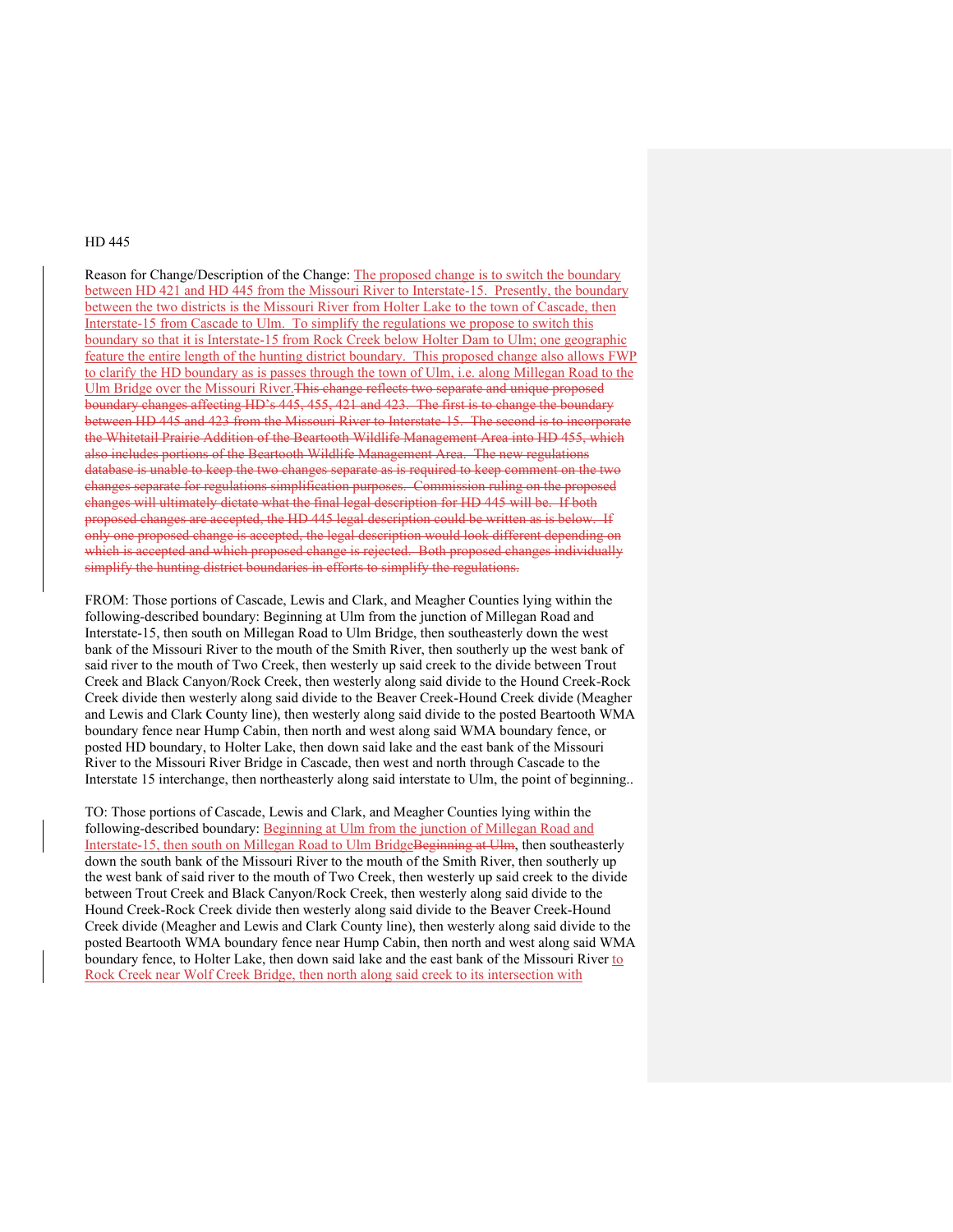Interstate-15, then on Interstate-15 to the intersection of Interstate-15 and Milligan Road, the point of beginning to Rock Creek near Wolf Creek Bridge, then north along said creek to its intersection with Interstate-15, then on Interstate 15 to the intersection of Interstate 15 and Milligan Road, the point of beginning.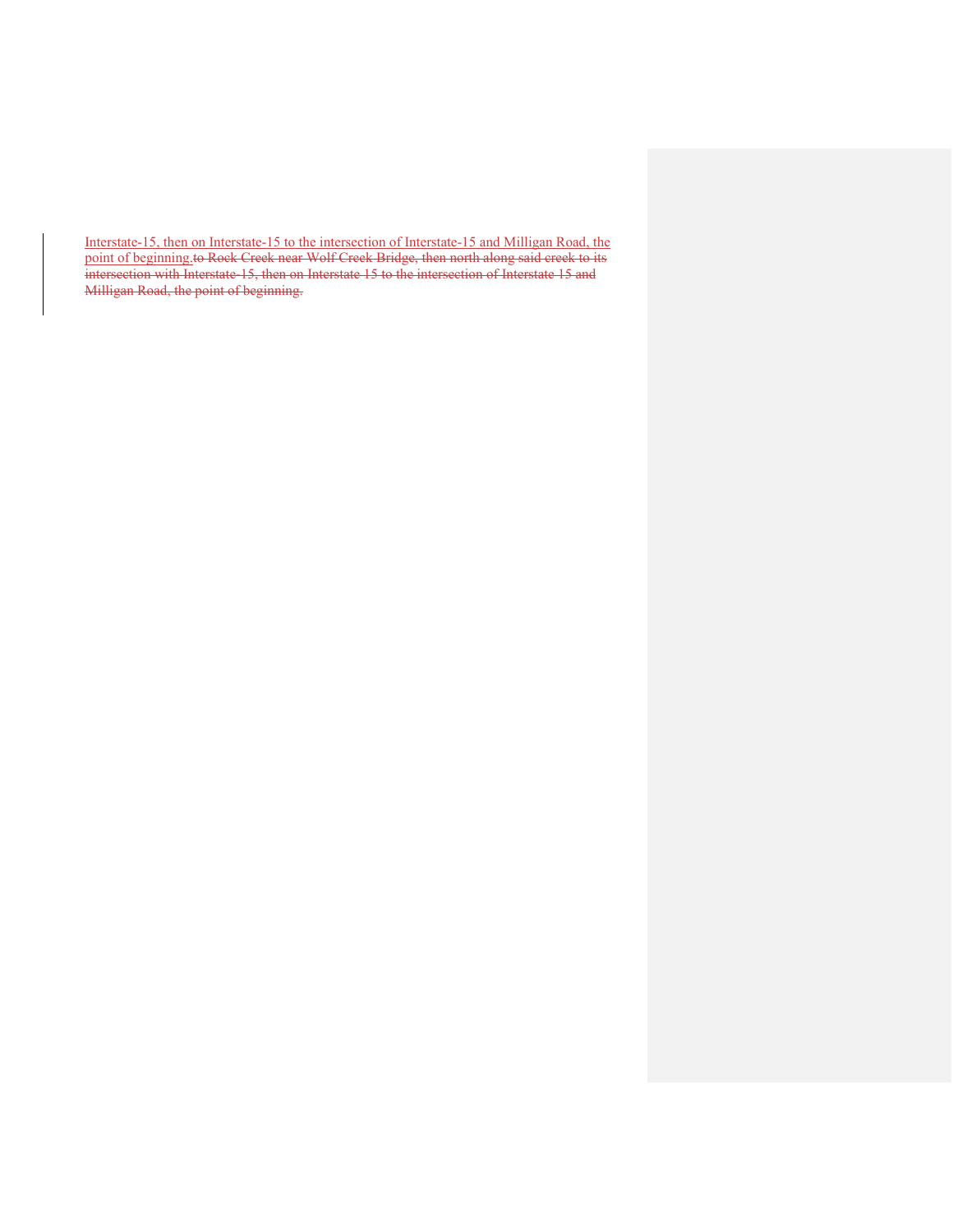Reason for Change/Description of the Change: Boundary change

FROM: That portion of Teton County lying within the following-described boundary: Beginning at Choteau then westerly along US Highway 89 to its junction with the Teton River Road, then westerly along said road to its junction with the Bellview School Road, then southerly along said road to Deep Creek Road, then southerly along said road to Deep Creek and Old Battle Creek Road, then southwesterly along said road to Battle Creek, then southeasterly to the bridge across the Pishkun Canal, two miles west of Pishkun Reservoir, then westerly along the Canal Road to the bridge over the Sun River, then down said river to the bridge on US Highway 287, then northerly on said highway, to Choteau, the point of beginning.

TO: That portion of Teton County lying within the following-described boundary: Beginning at Choteau then westerly along US Highway 89 to its junction with the Teton River Road, then westerly along said road to the US Forest Service Boundary, then southerly along said boundary to its junction with the Sun River, then eastly along said river to its junction with the bridge on Highway 287, then northly along said Highway to Choteau, the point of beginning.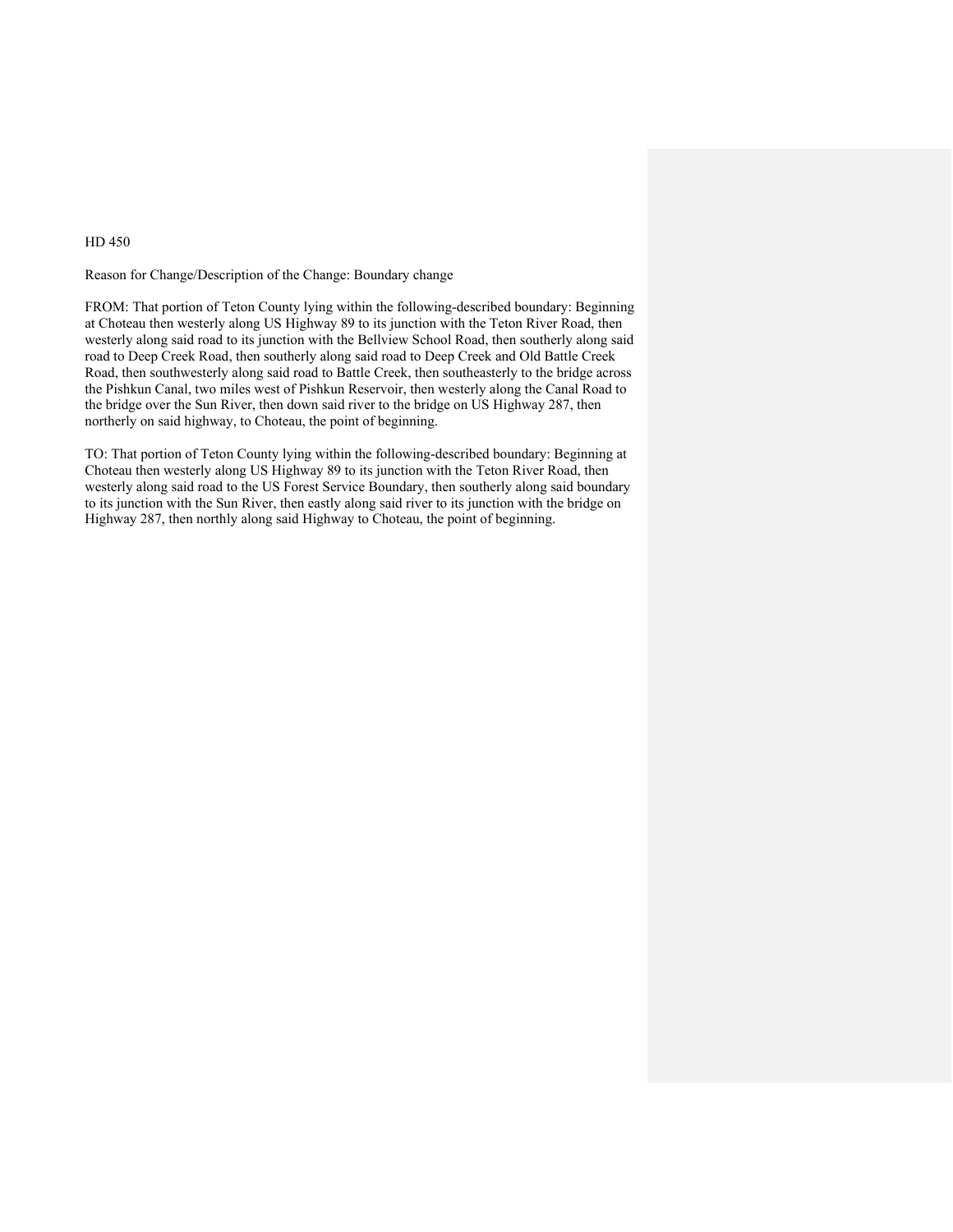Reason for Change/Description of the Change:

REMOVE: Those portions of Meagher and Judith Basin Counties lying within the followingdescribed boundary: Beginning at the junction of US Highways 89 and 12 east of White Sulphur Springs, then east along US Highway 12 to the Spring Creek-Whitetail Cabin Road, then northerly along said road to the junction with the South Fork of the Judith River-Hoover Springs-Deadman Creek Road, then northwesterly along said road to US Highway 89, then southerly on said highway to US Highways 89 and 12 junction, the point of beginning.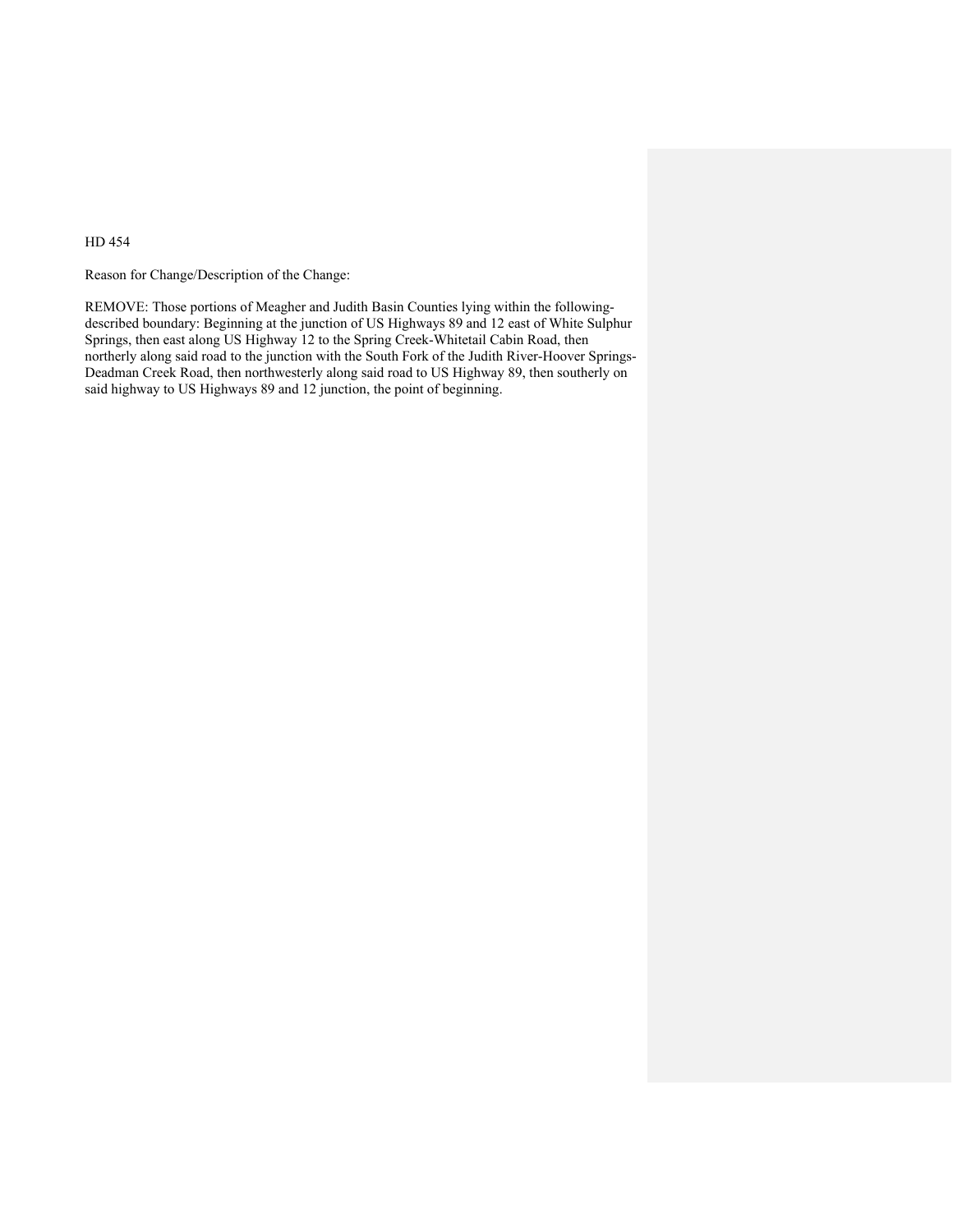#### Reason for Change/Description of the Change: Regulations simplification

FROM: Those portions of Cascade and Lewis and Clark Counties lying within the followingdescribed boundary: Beginning at the mouth of Meriwether Canyon on the east side of the Missouri river, then northeasterly up the Meriwether Canyon-Mann Gulch divide to the Meriwether Canyon-Willow Creek divide, then northeasterly along said divide to Willow Mountain, then southeasterly along Slip Gulch-Meriwether Canyon-Big Log Gulch divide to Bear Prairie, then northeasterly along Candle Gulch-Hunters Gulch divide to Candle Mountain, then easterly along Willow Creek-Hunters Gulch-Moors Creek divide to Moors Mountain, then northeasterly along the Willow Creek-Elkhorn Creek-Porcupine Creek divide to the Beartooth Wildlife Management Area boundary, then east along said boundary to the east boundary fence of the Beartooth Wildlife Management Area near Hump Cabin, then north and west along said boundary fence, or posted HD boundary, to Holter Lake, then southerly up said lake and the east shore of the Missouri River to the mouth of Meriwether Canyon, the point of beginning.

TO: Those portions of Cascade and Lewis and Clark Counties lying within the followingdescribed boundary: Beginning at the mouth of Meriwether Canyon on the east side of the Missouri river, then northeasterly up the Meriwether Canyon-Mann Gulch divide to the Meriwether Canyon-Willow Creek divide, then northeasterly along said divide to Willow Mountain, then southeasterly along Slip Gulch-Meriwether Canyon-Big Log Gulch divide to Bear Prairie, then northeasterly along Candle Gulch-Hunters Gulch divide to Candle Mountain, then easterly along Willow Creek-Hunters Gulch-Moors Creek divide to Moors Mountain, then northeasterly along the Willow Creek-Elkhorn Creek-Porcupine Creek divide to the Beartooth Wildlife Management Area boundary, then east along said boundary to the east boundary fence of the Beartooth Wildlife Management Area near Hump Cabin, then north and west along said boundary fence to Holter Lake, then southerly up said lake and the east shore of the Missouri River to the mouth of Meriwether Canyon, the point of beginning.

**Formatted:** Space Before: Auto, After: Auto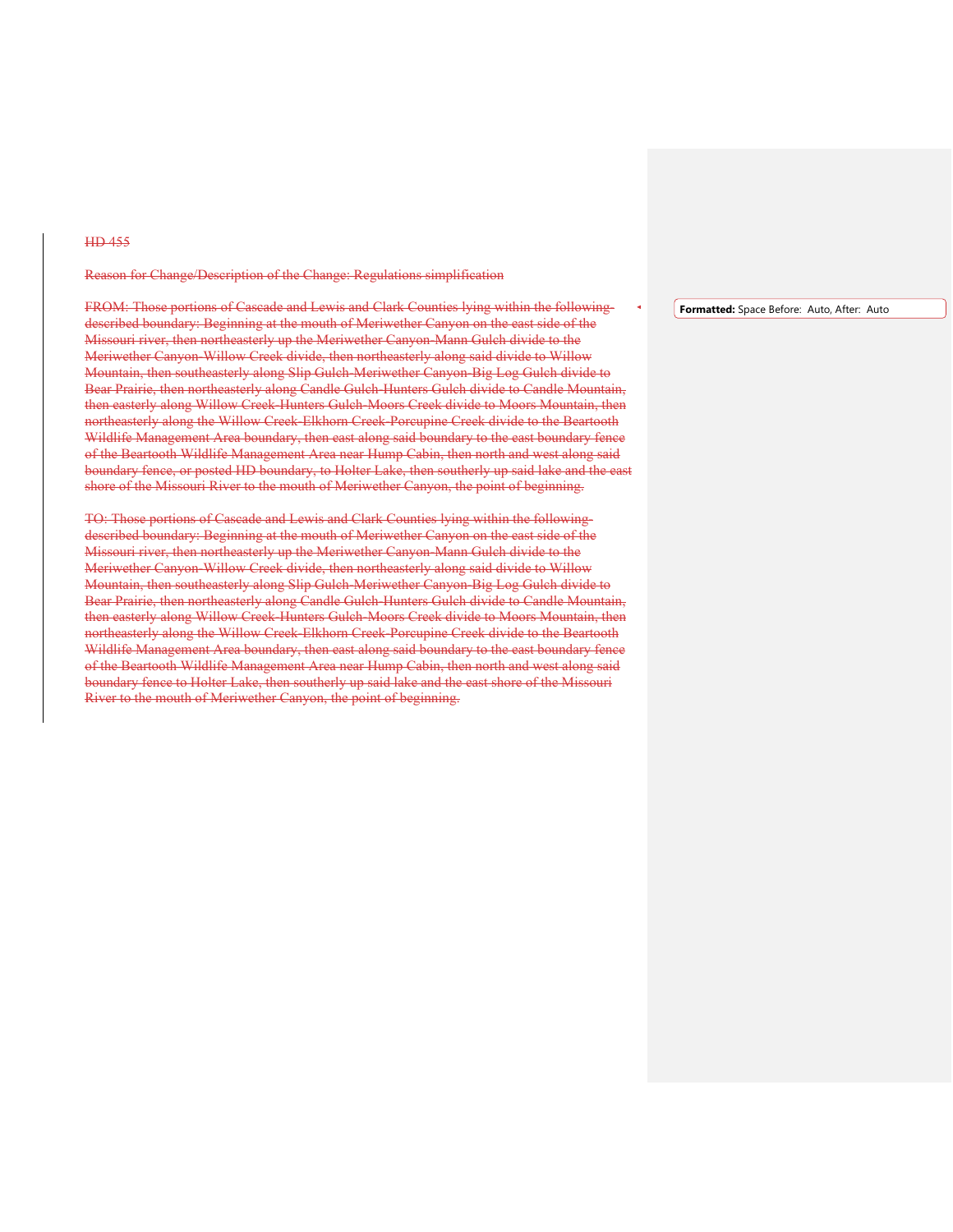Region 5

HD 500

Reason for Change/Description of the Change: Regulation simplification.

REMOVE: Those portions of Golden Valley, Stillwater, Sweet Grass, Wheatland and Yellowstone Counties lying within the following-described boundary: Beginning at Columbus, then north along Route 306 to Rapelje, then west approximately 18 miles on the Gibson Road to its junction with South Shawmut Road, also signed as 12E116S, then north along South Shawmut Road to Shawmut, then east along US Highway 12 to Lavina, then south along State Route 3 to Interstate 90 at Billings, then west along said interstate to Columbus, the point of beginning.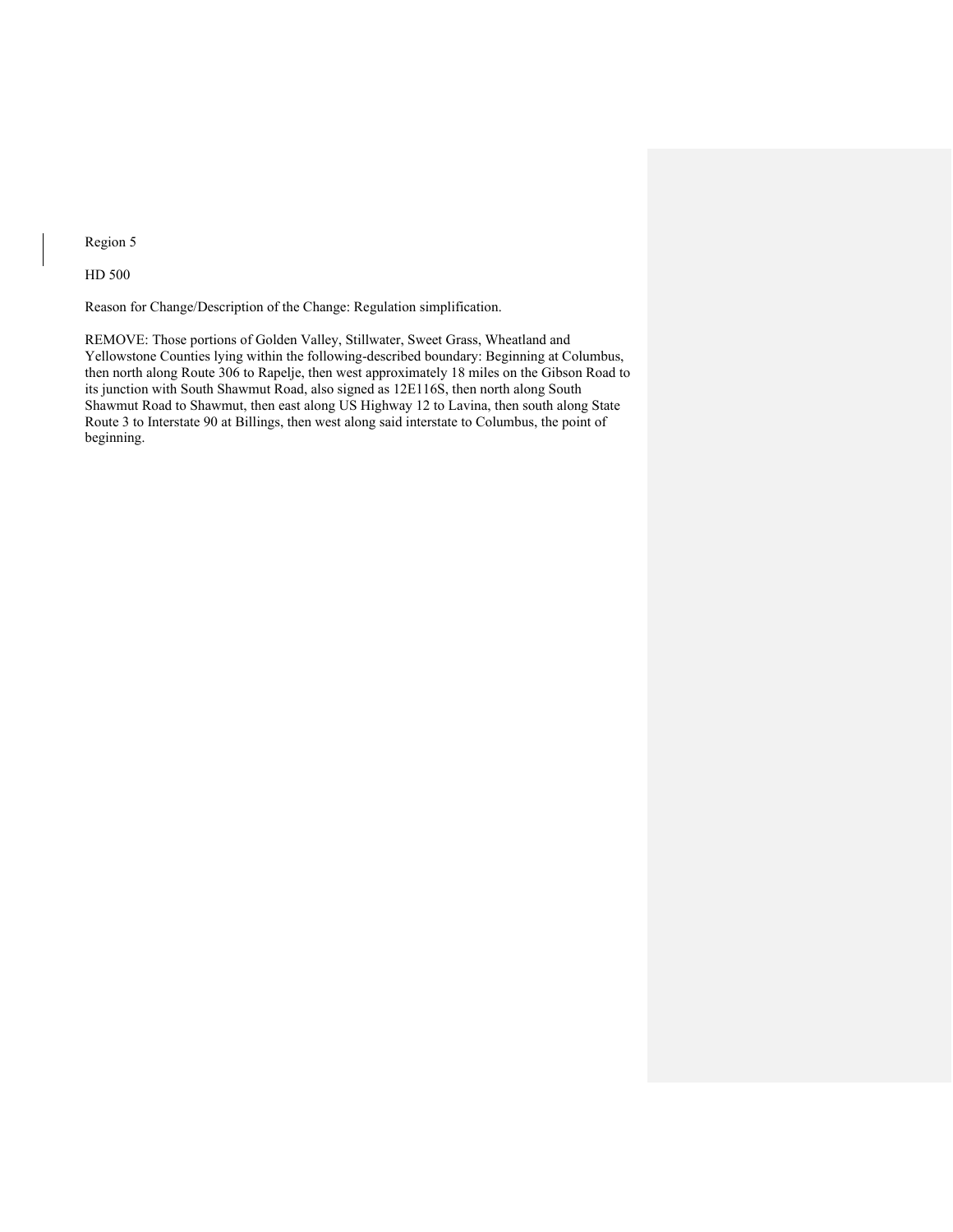Reason for Change/Description of the Change: Regulation simplification.

REMOVE: That portion of Carbon County lying within the following-described boundary: Beginning at Belfry, then south along State Route 72 to its junction with the Clarks Fork Yellowstone River, then south along the east bank of said river to the Wyoming border, then east along said border to Bighorn Lake (Yellowtail Reservoir), then northeast along the west shore of Bighorn Lake to the Carbon County-Bighorn County line, then west along said line to the Bowler-Sage Creek Road, then west and south along said road to the Bowler-Bridger Road, then west and north along said road to US Highway 310, then northwest along said highway to State Route 72 south of Bridger, then south along said route to Belfry, the point of beginning.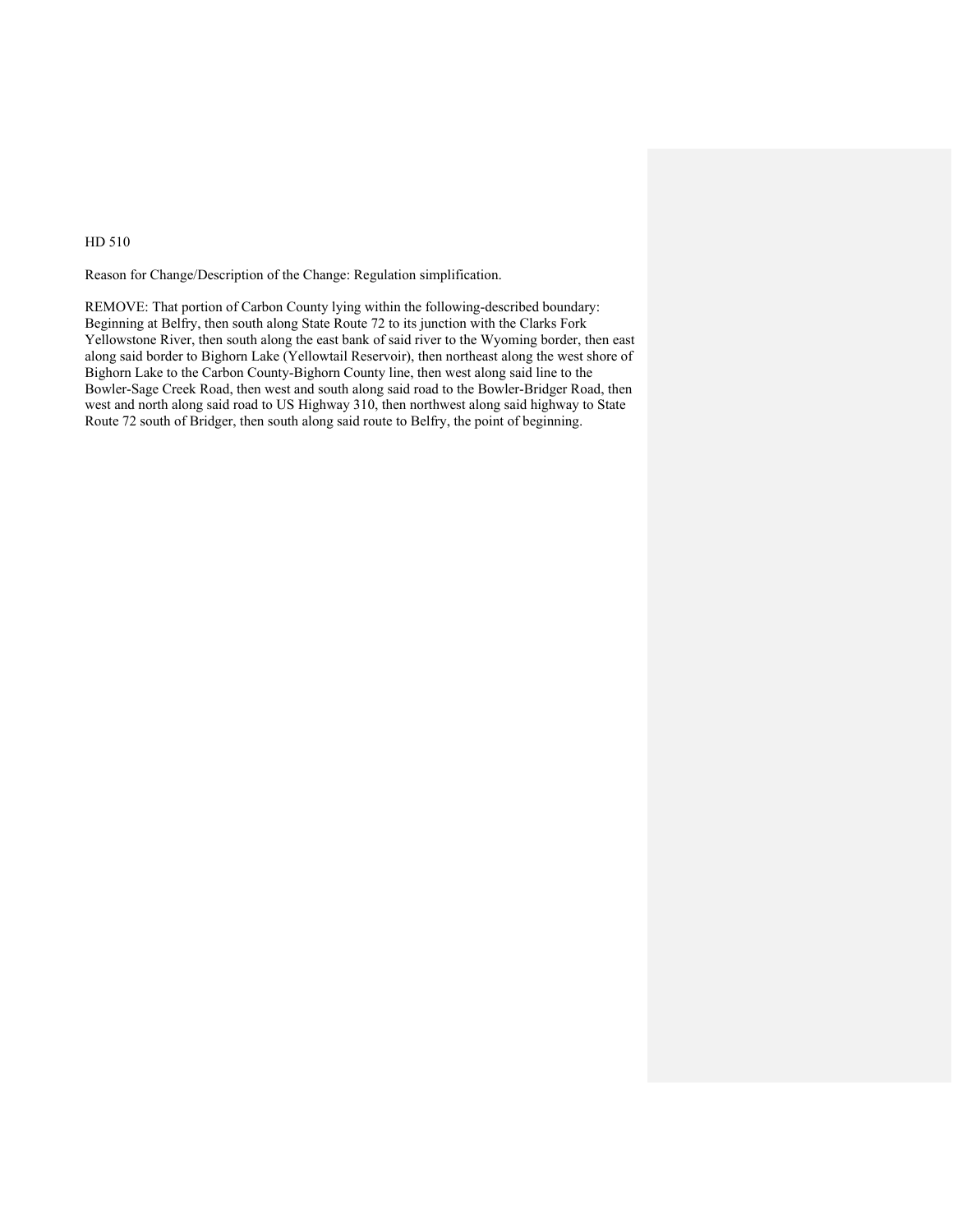Reason for Change/Description of the Change: Regulation simplification.

REMOVE: Those portions of Wheatland, Fergus, and Golden Valley Counties lying within the following-described boundary: Beginning at Harlowton, then northerly along US Highway 191 to its junction with Meadow Creek near Garneil, then northeasterly along Meadow Creek to the Snowy Mountain Divide, then easterly along said divide to its intersection with the Red Hill Road, then southerly along said road to Rothiemay Road, then southerly along said road to Ryegate and US Highway 12, then westerly along said highway to Harlowton, the point of beginning.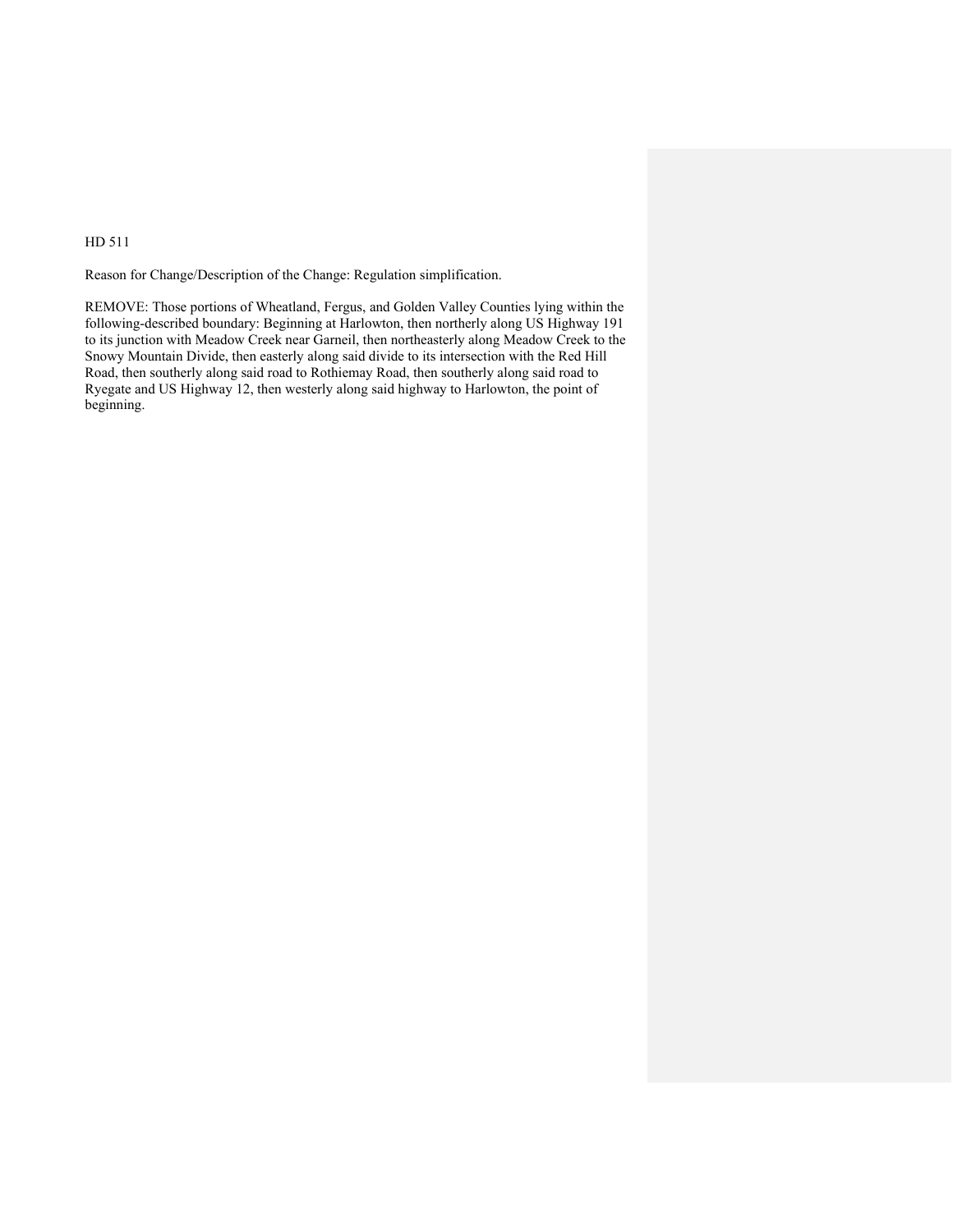#### HD-515 Painted Robe

Reason for Change/Description of the Change: Combined districts 500 and 570 into new district 515.

ADD: Those portions of Golden Valley, Stillwater, Sweet Grass, Wheatland and Yellowstone Counties lying within the following-described boundary: Beginning at Harlowton, then east along US Highway 12 to Lavina, then south along State Route 3 to Interstate 90 at Billings, Then westerly along said route to the Yellowstone River Bridge near Columbus. Then westerly along the north bank of the Yellowstone River to US Highway 191, then north on said highway to Harlowton, the point of beginning.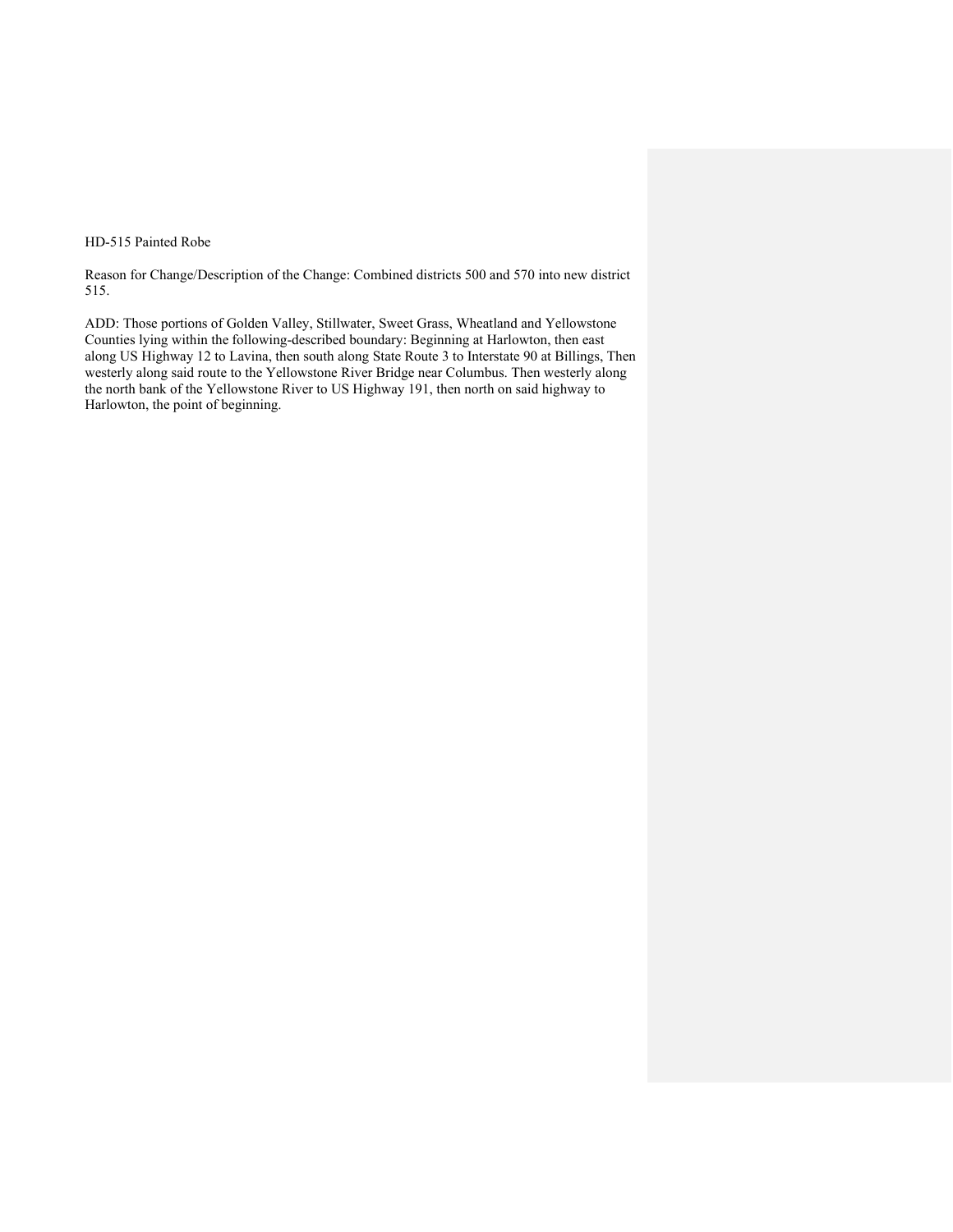Reason for Change/Description of the Change: Regulation simplification.

REMOVE: Those portions of Carbon, Stillwater and Sweet Grass Counties lying within the following described boundary: Beginning at Belfry, then west along Route 308 to Red Lodge, then northwest along State Route 78 to its intersection with Route 419, then southwest along said route to its intersection with Route 425, one mile southwest of Fishtail, then south along Route 425 to the Fiddler Creek (Bedford School) Road then west and north along said road to its intersection with Route 419 at Dean, then west along said route to the Main Stem Stillwater River, then northeast down said river to the Spring Creek Road bridge, then north and west along the Spring Creek Road 1.1 mile to the Stockade Road, the northwesterly along said road to the Main Bridger Creek Road, then southwest up said road to the Gallatin National Forest boundary, then south along said boundary approximately one-half mile to the boundary between the Gallatin and Custer National Forests, then south along said boundary to the Park County line approximately one mile southeast of Timberline Mountain, then east along the Park County line to a point one-half mile north of Granite Peak, then south to Granite Peak on the Custer-Gallatin National Forest boundary, then southerly and easterly along said boundary to the Montana-Wyoming border, then east along said border to the east bank of the Clark's Fork Yellowstone River, then north along the east bank of the Clark's Fork to State Route 72, then north along said route to Belfry, the point of beginning.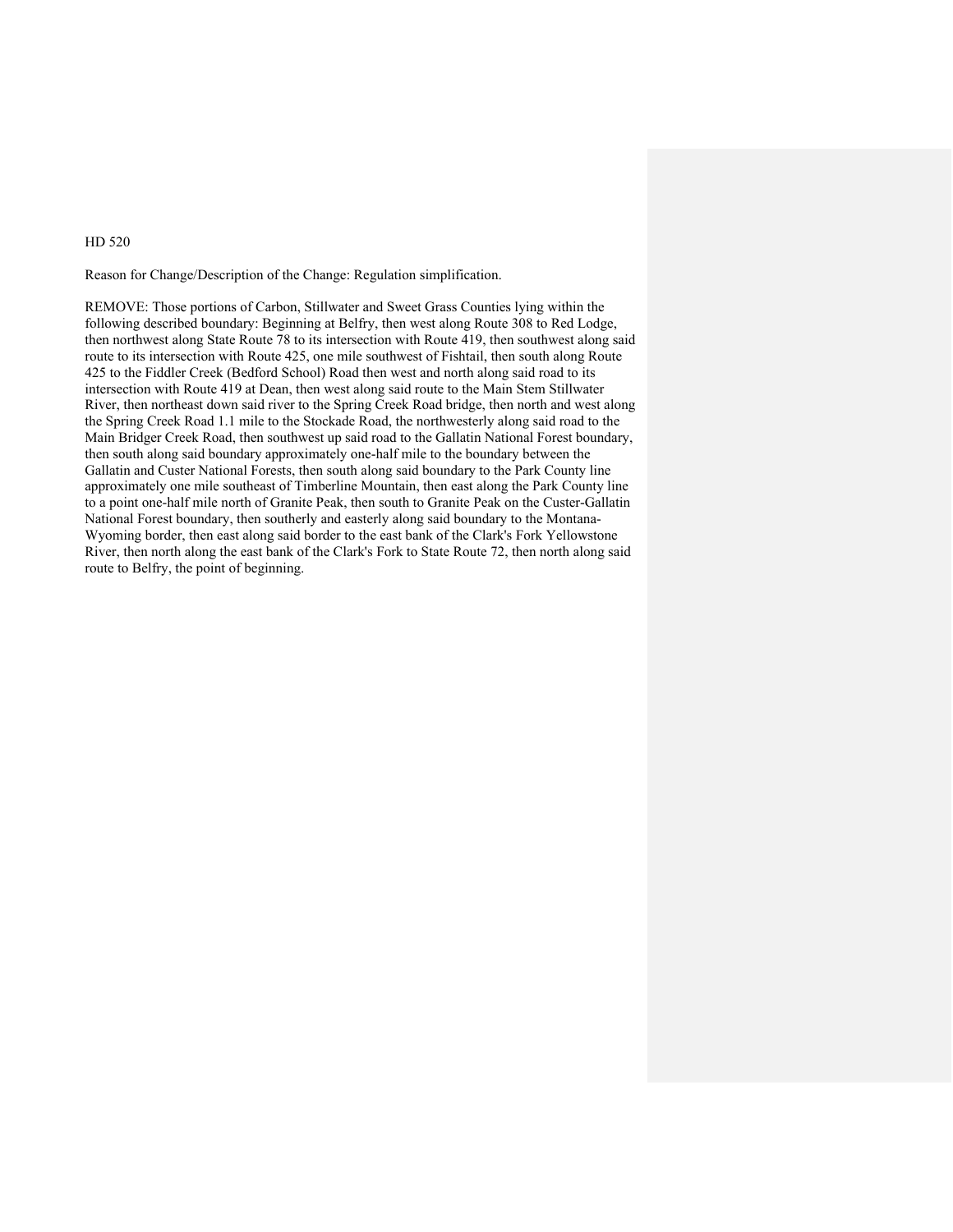Reason for Change/Description of the Change: Regulations simplification.

ADD: HD 525 Beartooth/Absaroka: Those portions of Carbon, Stillwater, Sweet Grass and Park Counties lying within the following described boundary: Beginning at Red Lodge, then south along U.S. Highway 212 to the Montana/Wyoming border, then west along said border to then west along said border to the Clark Fork Yellowstone - Rock Creek divide west of Glacier Lake, then westerly and northerly along said divide to its intersection with the Park County-Stillwater County line near Granite Peak, then westerly along said line to its intersection with the Stillwater-Slough Creek divide approximately one mile southeast of Timberline Peak, then northwesterly along said divide to the Boulder-Slough Creek divide at Columbine Pass, then northerly along the Boulder-West Fork Stillwater divide to the head of the East Boulder River, then north along the East Boulder- Main Boulder divide to the north end of Contact Mountain, then south and west off said mountain to the Main Boulder River bottom at a point across the river from Falls Creek, then west and south up Falls Creek to its headwaters at the Main Boulder - West Boulder divide, then south along said divide to Boulder Mountain, then westerly and northerly along the West Boulder River - Yellowstone River divide to Elephant Head Mountain and the headwaters of Mission Creek, then northerly down said creek the Yellowstone River, then east down the north bank of said river to its confluence with Bridger Creek, then southerly along said creek to its intersection with the Bridger Creek - Stockade Road, then southerly and easterly along said road to its intersection with the Spring Creek Road, then easterly along said road to its intersection with the Stillwater River, then westerly along said river to its intersection with State Highway 419 at Nye, then easterly along said highway to its intersection with the Fiddler Creek Road at Dean, then northerly and easterly along said road to its intersection with State Highway 419 one mile west of Fishtail, then northeasterly along said highway to its intersection with State Highway 78, then southerly and easterly along said highway to Red Lodge, the point of beginning.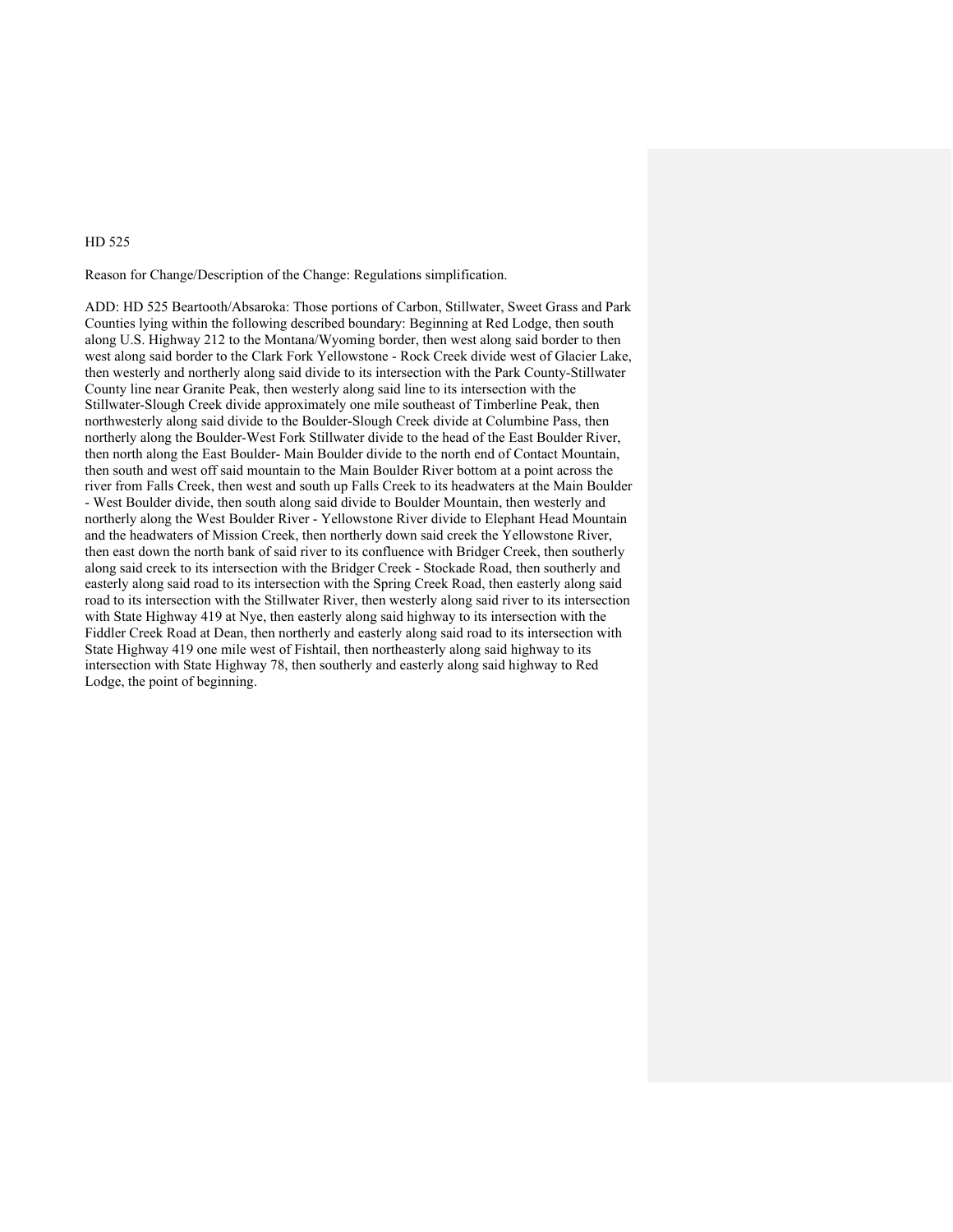Reason for Change/Description of the Change: Regulation simplification.

REMOVE: Those portions of Fergus, Golden Valley, Musselshell and Petroleum Counties lying within the following-described boundary: Beginning at Ryegate, then north along the Rothiemay Road to Red Hill Road, then north along said road to South Fork Flatwillow Creek, then easterly along said creek to Flatwillow Creek, then easterly along said creek to US Highway 87, then southerly along said highway to Route 244, then northerly along said route to Winnett, then east along State Route 200 to the Musselshell River, then south along the east bank of said river to US Highway 12, then west along said highway to Ryegate, the point of beginning.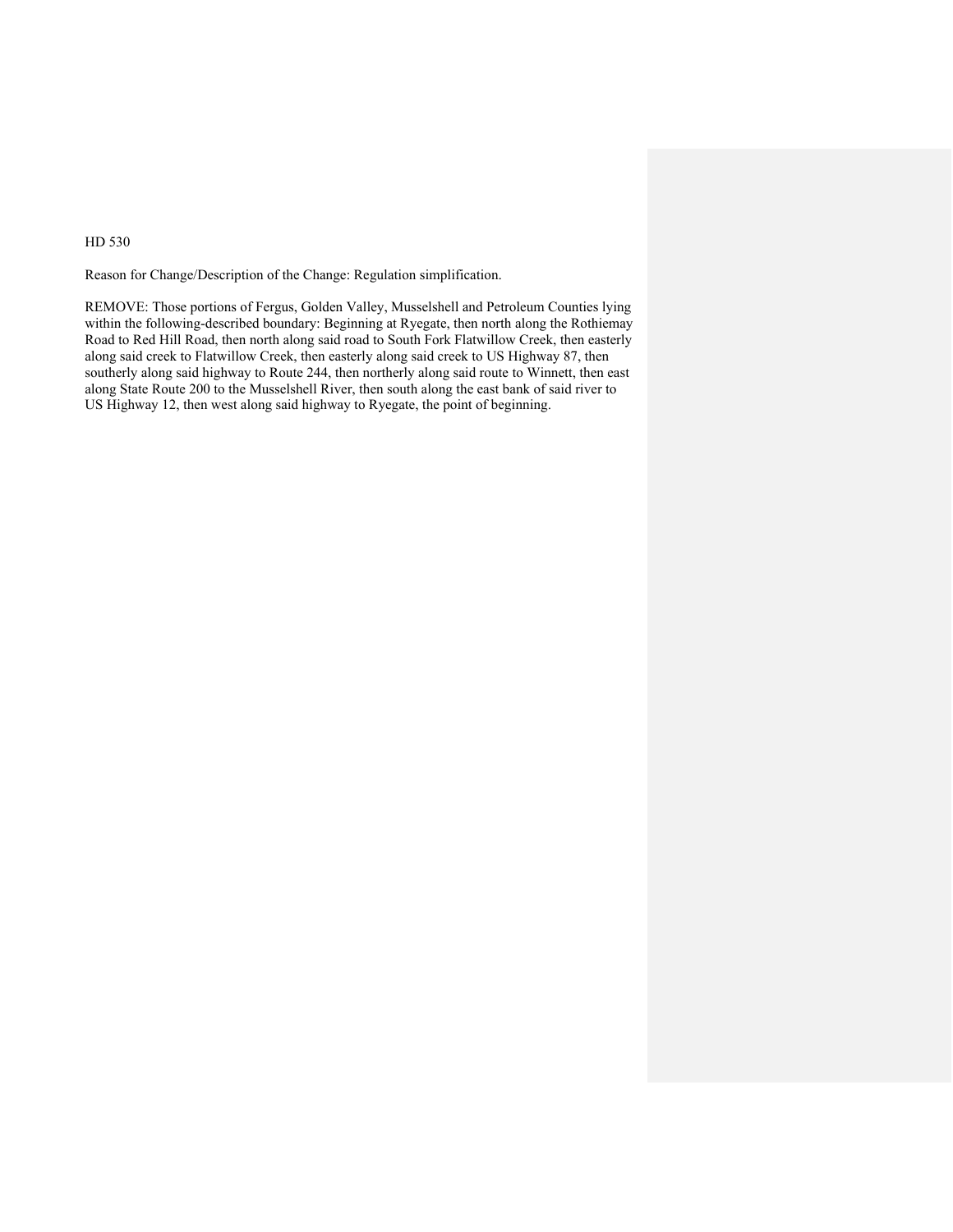#### HD-535 Southern Snowy Mountains

Reason for Change/Description of the Change: Similar habitat types according to mule deer AHM plan and regulation simplification.

ADD: Those portions of Wheatland, Fergus, Golden Valley, Musselshell and Petroleum Counties lying within the following described boundary: Beginning at Harlowton, then northerly along US Highway 191 to its junction with Meadow Creek near Garneil, then northeasterly along Meadow Creek to the Snowy Mountain Divide, then easterly along said divide to its intersection with the Red Hill Road, then north along said road to South Fork Flatwillow Creek, then easterly along said creek to Flatwillow Creek, then easterly along said creek to US Highway 87, then southerly along said highway to Route 244, then northerly along said route to Winnett, then east along State Route 200 to the Musselshell River, then south along the east bank of said river to US Highway 12, then west along said highway to Harlowton, the point of beginning.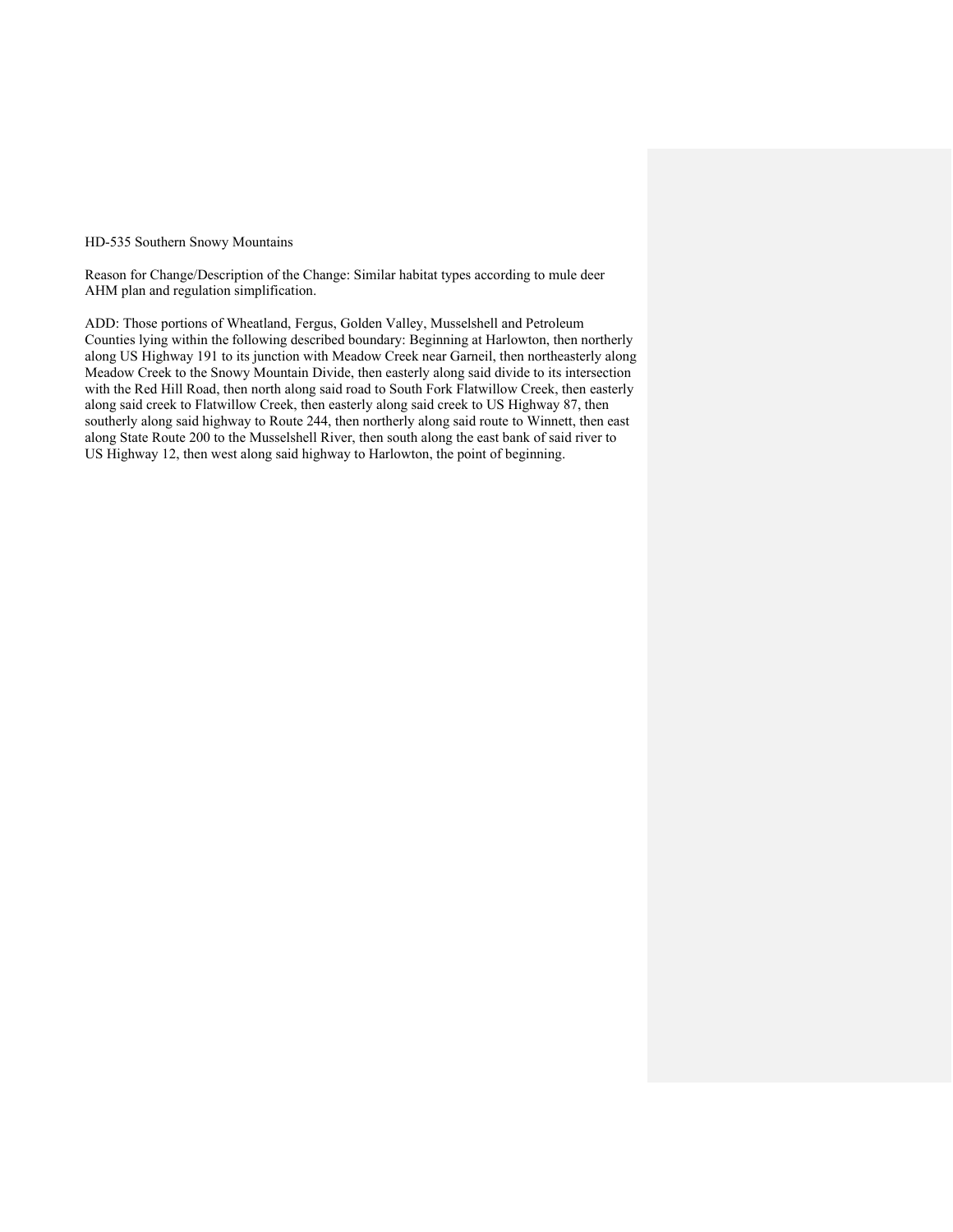Reason for Change/Description of the Change: Regulation simplification.

ADD: Hunting District 555 – Pryors/Cottonwood Triangle: Those portions of Carbon County lying within the following described boundary: Beginning at Red Lodge, then east along State Highway 308 to its intersection with State Highway 72 at Belfry, then northerly along said highway to its intersection with State Highway 310 south of Bridger, then south along said highway to its junction with the Bowler/Sage Creek road, then east along said road to its intersection with the Carbon County/Bighorn County line, then east along said county line to the west shore of Bighorn Lake, the south along said shore to the Montana/Wyoming border, then west along said border to its intersection with U.S Highway 212, then north along said highway to Red Lodge the point of beginning.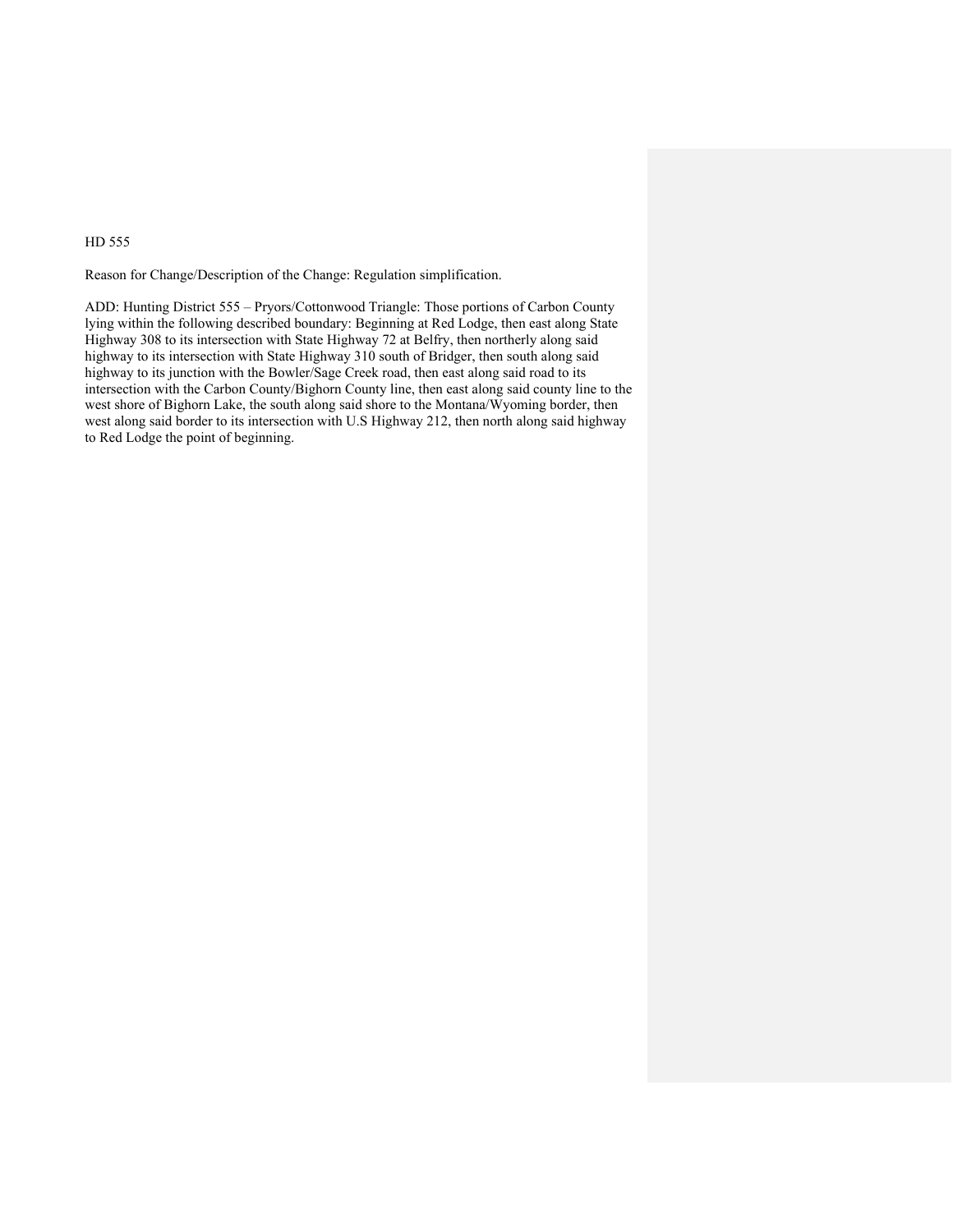Reason for Change/Description of the Change: Regulation simplification.

REMOVE: Those portions of Park and Sweet Grass Counties lying within the followingdescribed boundary: Beginning at Big Timber, then east along Interstate 90 to the Bridger Creek Road, then south along said road past West Bridger, East Bridger and Blind Bridger Creeks, continuing up Main Bridger Creek Road to the Gallatin National Forest boundary, then south along said boundary approximately one-half mile to the boundary between the Gallatin and Custer National Forests, then west and south along said boundary to the Slough Creek-East Fork Boulder Divide near Columbine Pass, then southwest along said divide and northwest along the Boulder River-Buffalo Fork Divide through Boulder Pass, then northwest along the Boulder-Hellroaring Creek Divide past Crow Mountain, then north and west along the Boulder-Mill Creek Divide to Mt. Cowan, then north along the Yellowstone River-West Boulder River Divide to Elephant Head Mountain, then north down Mission Creek to the Yellowstone River, then east down the north bank of said river to US Highway 191, then south along said highway to Interstate 90 at Big Timber, the point of beginning.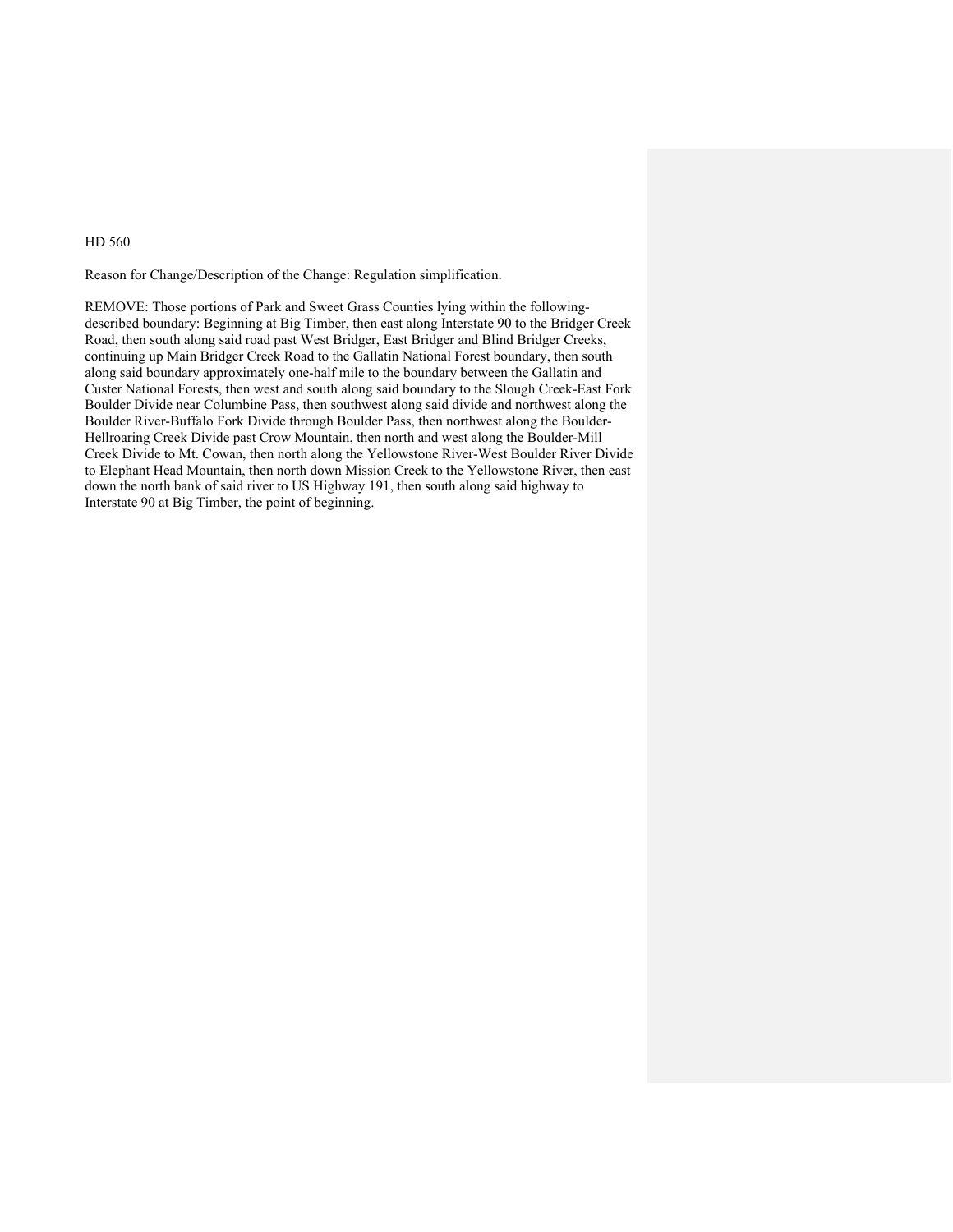Reason for Change/Description of the Change: Create new district from existing district portion.

ADD: HD 565 Upper Boulder: Those portions of Park and Sweet Grass Counties lying within the following-described boundary: Beginning at the mouth of Falls Creek on the Main Boulder River, then west and south up said Creek to its headwaters at the Main Boulder River-West Boulder River divide, then south along said divide to Boulder Mountain, then south along the Main Boulder River-Mill Creek divide through Silver Pass and The Pyramid to Crow Mountain, then south and east along the Main Boulder River-Hellroaring Creek divide through Boulder Pass and Sheepherder Peak, then south and east along the Main Boulder River-Buffalo Fork divide, then north and east along the East Fork of the Main Boulder River-Slough Creek divide to Columbine Pass and the boundary between the Gallatin and Custer National Forests, then north along said boundary to the head of the East Boulder River, then north along the East Boulder River-Main Boulder River divide to the north end of Contact Mountain, then south and west off said Mountain to the Main Boulder River bottom at a point across the River from Falls Creek, the point of beginning.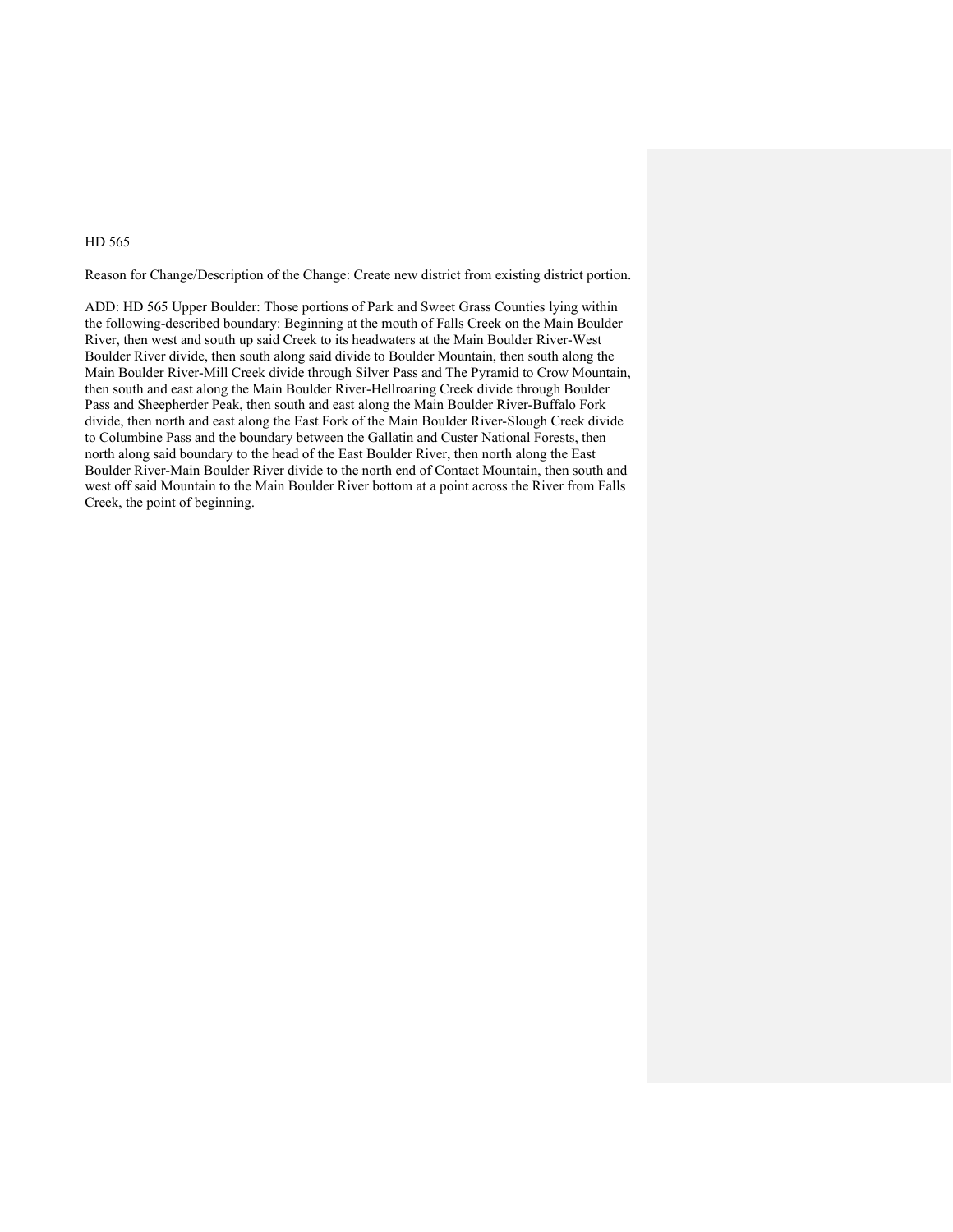Reason for Change/Description of the Change: Regulation simplification.

REMOVE: Those portions of Golden Valley, Stillwater, Sweet Grass and Wheatland Counties, lying within the following-described boundary: Beginning at Harlowton, then east along US Highway 12 to Shawmut, then south along the South Shawmut Road, also signed as 12E116S, to the Gibson Road, then east along said road (approximately 18 miles) to Rapelje, then south along Route 306 to Columbus, then west along Interstate 90 to Big Timber, then north along US Highway 191 to Harlowton, the point of beginning.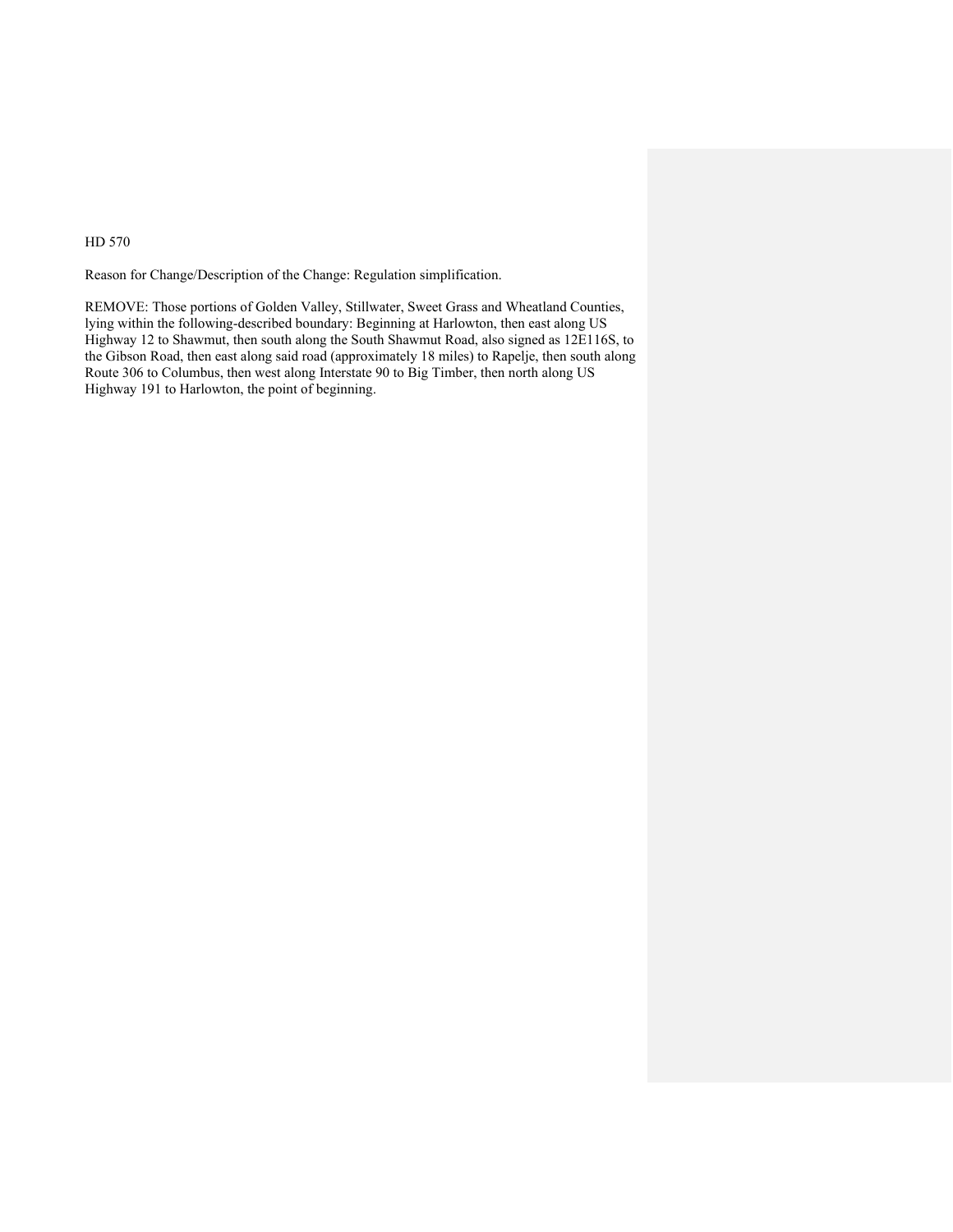Reason for Change/Description of the Change: Regulation simplification.

FROM: Those portions of Carbon, Stillwater, Sweet Grass and Yellowstone Counties lying within the following-described boundary: Beginning at Laurel, then south along US Highway 212 to Red Lodge, then northwest along State Route 78 to its intersection with Route 419, then southwest along said route to its intersection with Route 425, one mile southeast of Fishtail, then south along said route to the Fiddler Creek (Bedford School) Road. then west and north along said road to its intersection with Route 419 at Dean, then west along said route to the Main Stem Stillwater River, then northeast down the Stillwater River to the Spring Creek Road bridge, then north and west along the Spring Creek Road 1.1 mile to the Stockade Road, then northwesterly along said road to the Main Bridger Creek Road, then north along said road to Interstate 90, then east along said interstate to Laurel, the point of beginning.

TO: Those portions of Carbon, Stillwater, Sweet Grass and Yellowstone Counties lying within the following described boundary: Beginning at Laurel, then west along Interstate 90 to the Yellowstone River Bridge near Columbus, then west along the north bank of the Yellowstone River to its confluence with Bridger Creek, then southerly along said creek to its intersection with the Bridger Creek - Stockade Road, then southerly and easterly along said road to its intersection with the Spring Creek Road, then easterly along said road to its intersection with the Stillwater River, then westerly along said river to its intersection with State Highway 419 at Nye, then easterly along said highway to its intersection with the Fiddler Creek Road at Dean, then southerly and easterly along said road to its intersection with Route 425, then easterly along said route its intersection with Route 419 one mile southwest of Fishtail, then easterly along said route to its intersection with State Highway 78, then southerly and easterly along said highway to its intersection with U.S. Highway 212 at Red Lodge, then northerly along said highway to Laurel, the point of beginning.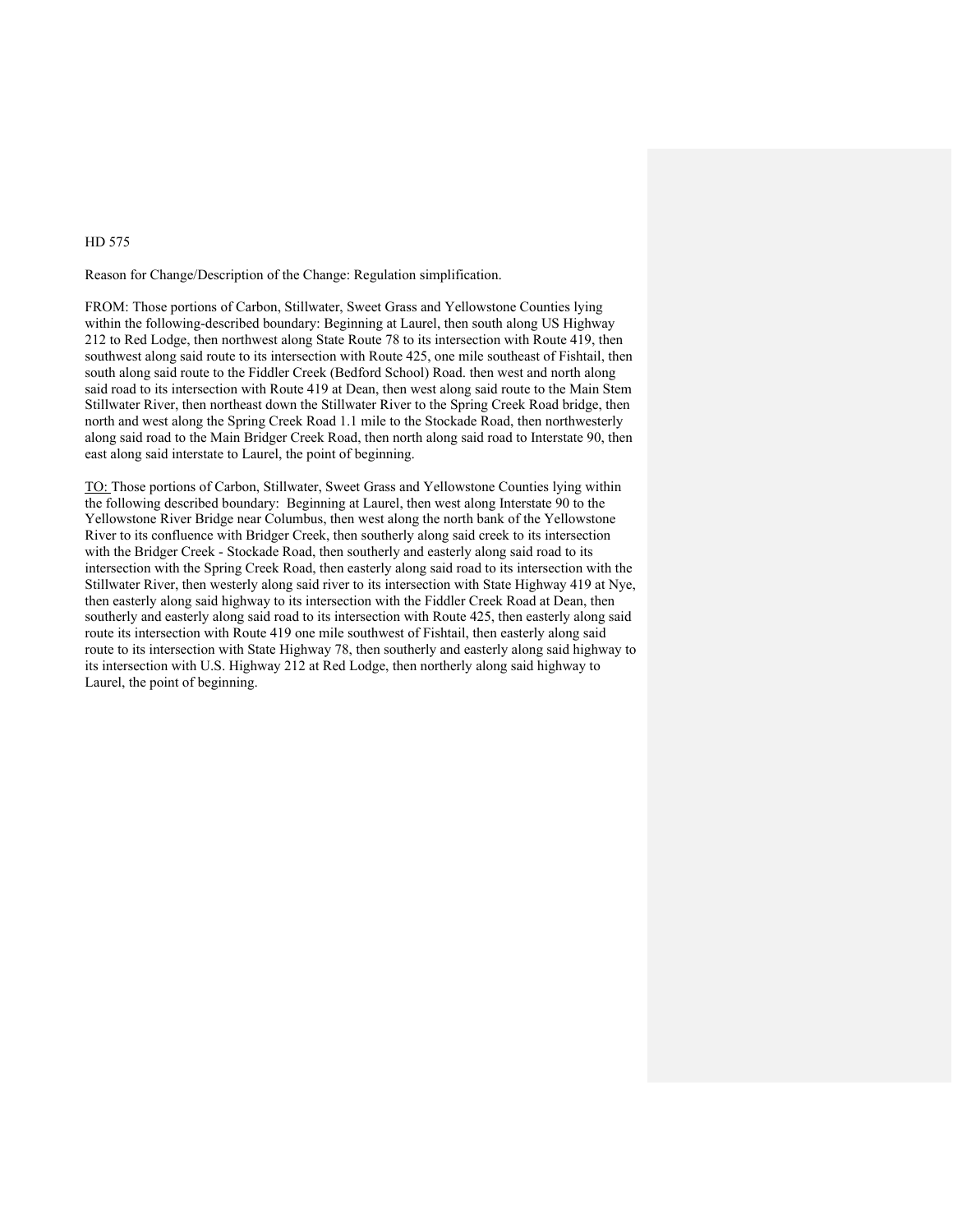Portion of HD 580 South of Sweet Grass Crk

Reason for Change/Description of the Change: Regulation simplification.

REMOVE: That portion of HD 580 south of the following boundary: From the intersection of US Highway 191 to Sweet Grass Creek, then westerly up said creek to the confluence of the Middle Fork and South Forks of Sweet Grass Creek, then southerly and westerly up the Middle Fork of Sweet Grass Creek to the point where the creek crosses USFS Trail 123, then following USFS Trail 123 to the Crazy Mountain divide above Campfire Lake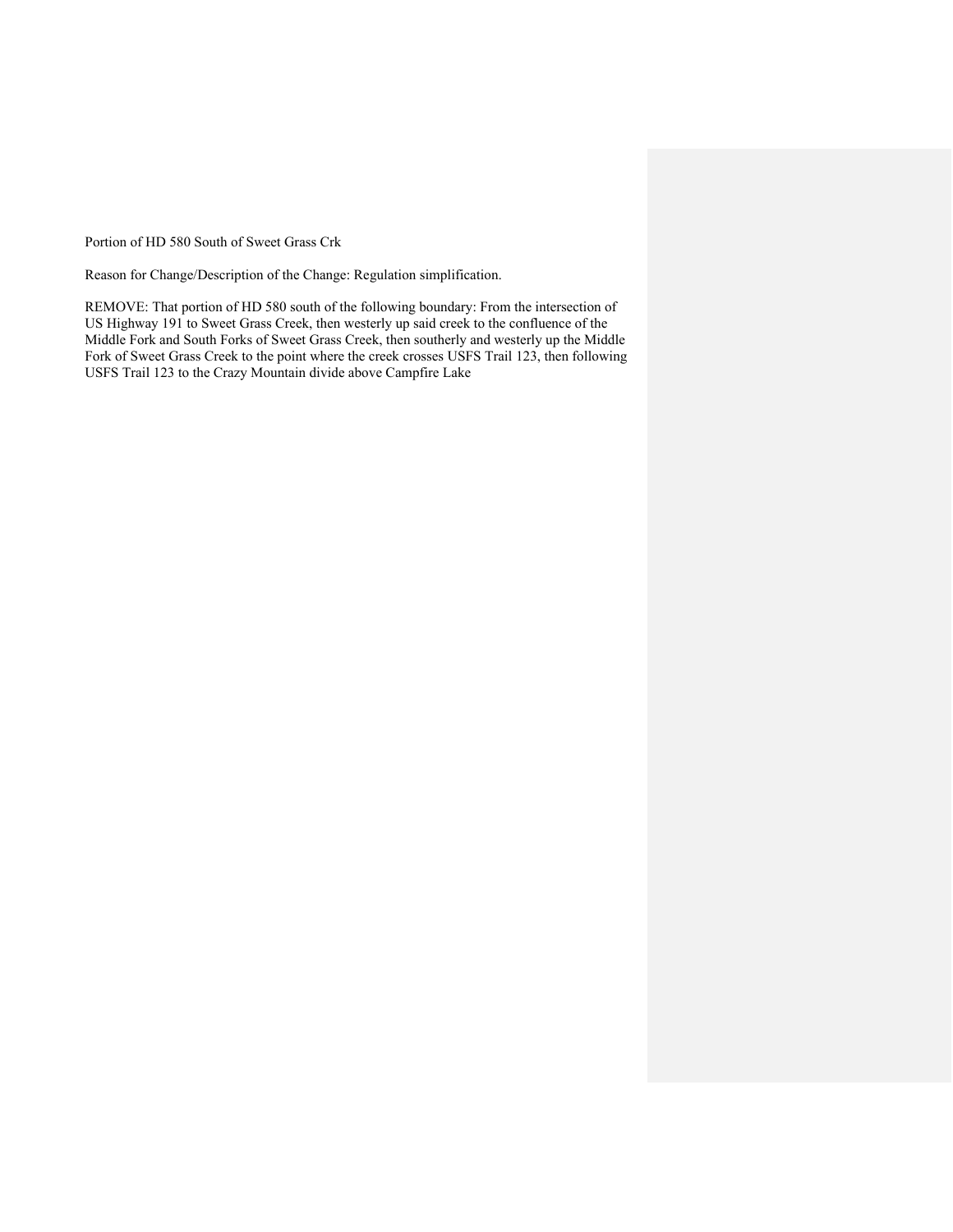Portion of HD 590 north of Yellowstone River

Reason for Change/Description of the Change: Regulation simplification.

REMOVE: That portion of HD 590 north of the following boundary: From the intersection of State Route 310 and the Yellowstone River at Custer Bridge, then westerly along the north shore of the Yellowstone River to State Highway 3 at Billings.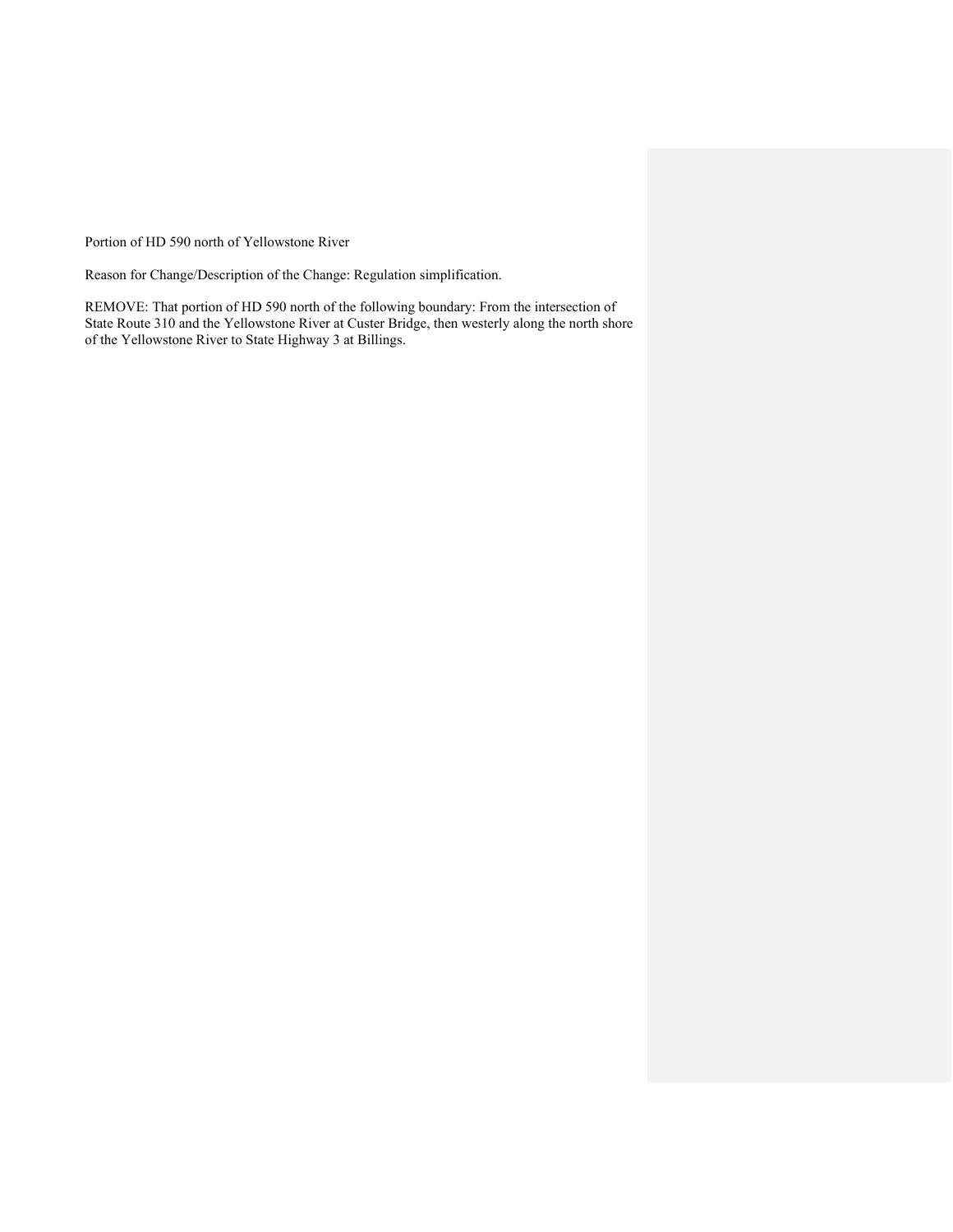Portion of HD 590 south of Yellowstone River

Reason for Change/Description of the Change: Regulation simplification.

REMOVE: That portion of HD 590 south of the following boundary: From the intersection of State Route 310 and the Yellowstone River at Custer Bridge, then westerly along the north shore of the Yellowstone River to State Highway 3 at Billings.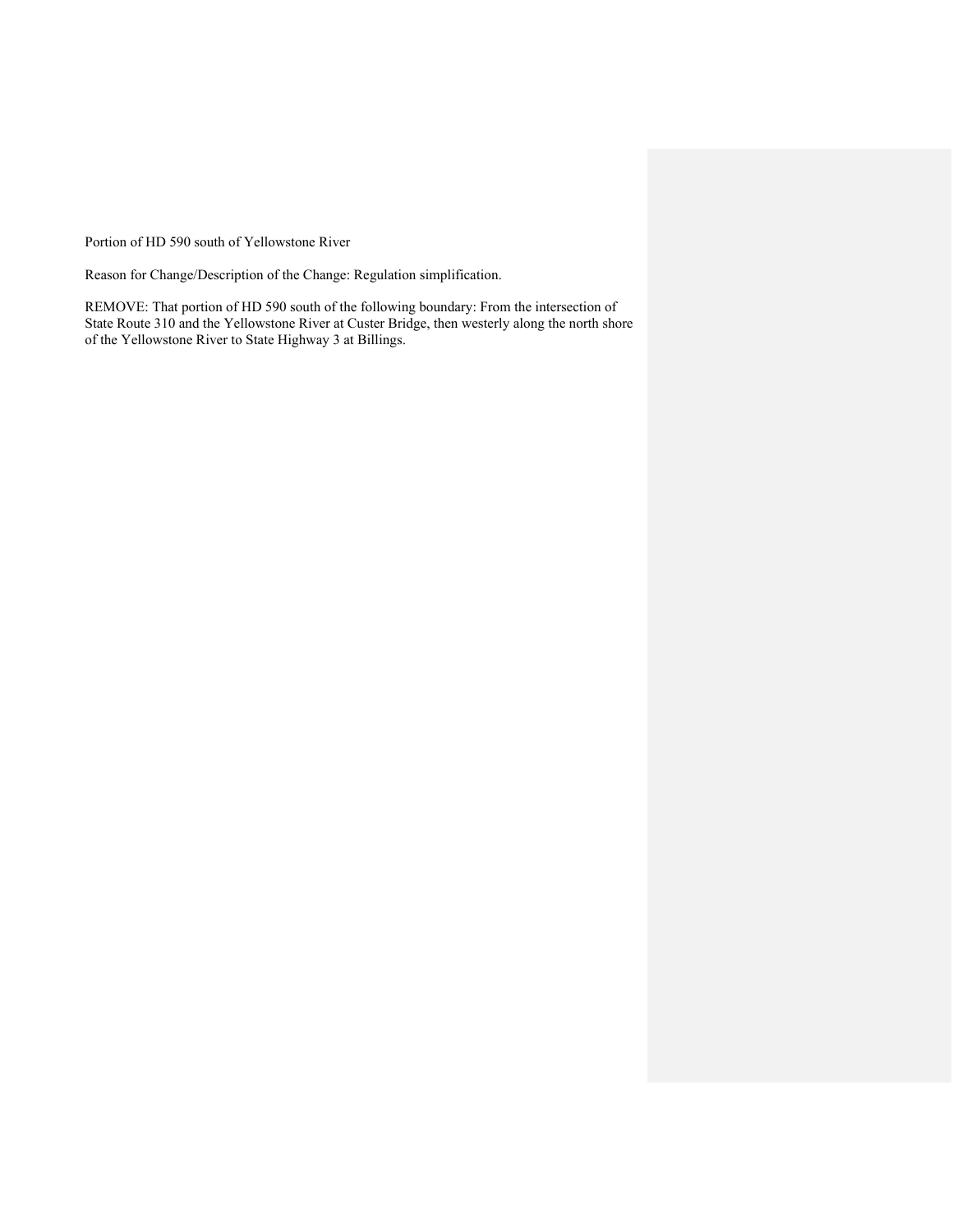#### Region 6

#### HD 622

Reason for Change/Description of the Change: Elk from HD 622 typically winter in the portion of HD 631 being added to HD 622. This change will help allocate those elk counted on winter surveys to the HD they are in during the fall, which in turn impacts how elk populations relate to population objectives.

FROM: Those portions of Valley and Phillips Counties lying within the following-described boundary: Beginning at the mouth of Timber Creek on Fort Peck Reservoir, then north up Timber Creek to the Bill Anderson Ranch, then north along the Saco-Bill Anderson Road to the Larb Creek-Content Road, then northwesterly along said road to Content Road, then southerly along said road to Sun Prairie Road, then southerly along said road to First Creek Hall Road, then northwesterly along said road to First Creek Hall, then westerly along said road to the Midale Road, then southerly along said road to the Charles M. Russell National Wildlife Refuge (CMR) Boundary Road 212, then easterly along said road to CMR Road 201, then southeasterly along said road to CMR Road 219, then southwesterly along said road to Fort Peck Reservoir, then easterly along said reservoir to the mouth of Timber Creek, the point of beginning.

TO: Beginning where the Charles M. Russell National Wildlife Refuge (CMR) Road 425 meets Fort Peck Reservoir, then north said road until Burke Ranch Road, then north on said road until Willow Creek Road, then northeasterly on said road to Ridge Road, then north along said road to Triple Crossing Access Road, then west along said road to Larb Creek Road, then north along said road to Larb Creek-Content Road, then northwesterly along said road to Content Road, then southerly along said road to Sun Prairie Road, then southerly along said road to First Creek Hall Road, then northwesterly along said road to First Creek Hall, then westerly along said road to the Midale Road, then southerly along said road to the CMR Boundary Road 212, then easterly along said road to CMR Road 201, then southeasterly along said road to CMR Road 219, then southwesterly along said road to Fort Peck Reservoir, then easterly along said reservoir to where CMR Road 425 meets the reservoir, the point of beginning.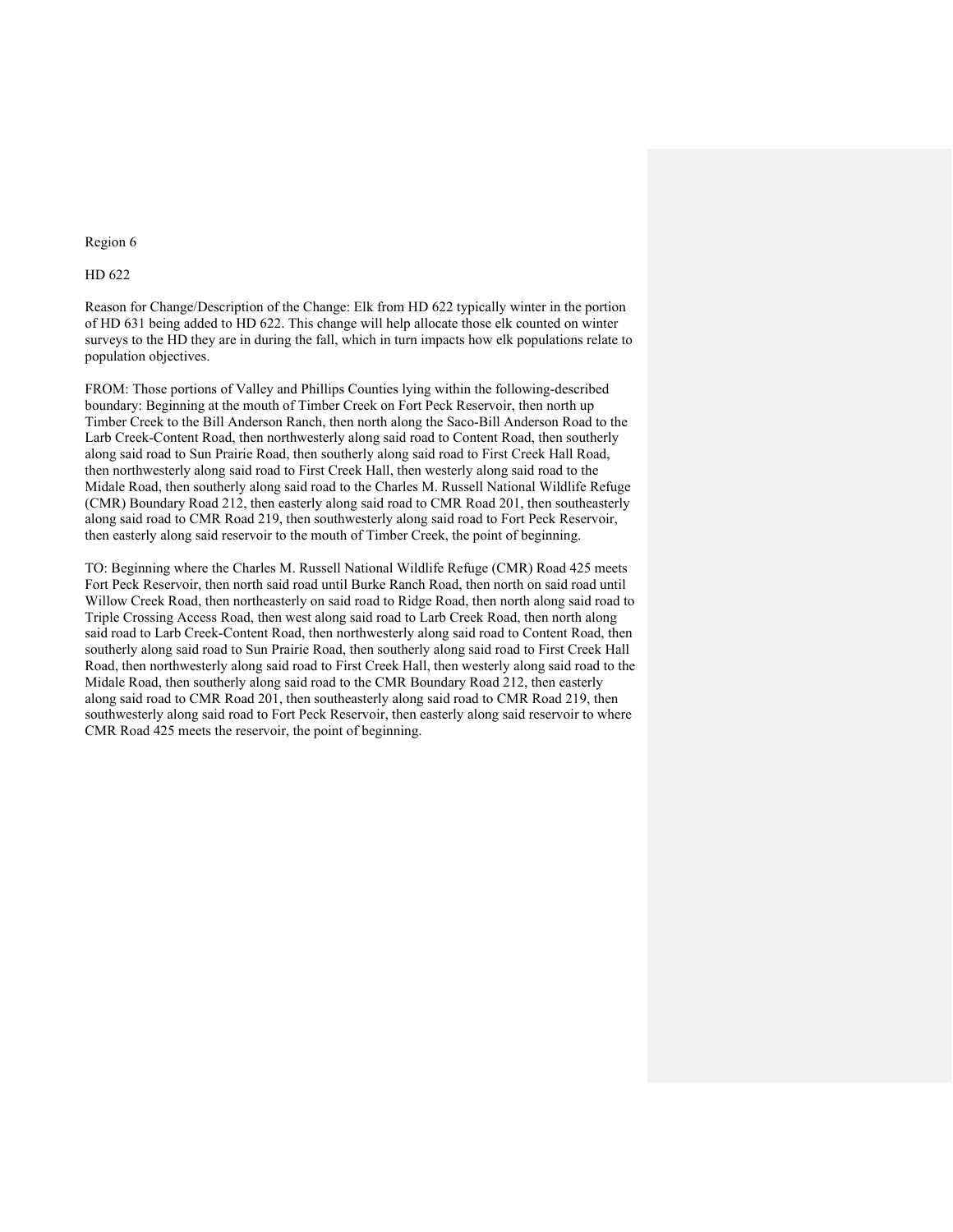Reason for Change/Description of the Change: Combining HD 630, 631 and 632 into one District HD 630 and adjusting the border with HD 622

FROM: Those portions of Phillips and Valley Counties lying within the following-described boundary: Beginning at a point where the Larb Creek Road joins US Highway 2 at Saco, then south along said highway to Triple Crossing Road, then easterly along said road to Ridge Road, then southerly on said road to Stonehouse Road, then southeasterly along said road to Willow Creek Road, then northeast along said road to State Route 24, then southeasterly along said route to the Missouri River at Fort Peck Dam, then northeasterly down said river to the Milk River, then north along said river to Porcupine Creek, then north up said creek to US Highway 2, then northwesterly along said highway to the Larb Creek Road at Saco, the point of beginning.

TO: Those portions of Valley and Phillips Counties lying within the following-described boundary: Beginning at a point where the Larb Creek Road joins US Highway 2 at Saco, then south along said road to Triple Crossing Access Road, then east along said road to Ridge Road, then south along said road to Willow Creek Road, then southwesterly along said road to Burke Ranch Road, then south along said road to Charles M Russel National Wildlife Refuge (CMR) Boundary Road 425, then south along said road to the point where the road meets Fort Peck Reservoir, then easterly along said reservoir to Fort Peck Dam and State Route 24, then easterly along said route to the Missouri River at Fort Peck Dam, then northeasterly down said river to the Milk River, then north along said river to Porcupine Creek, then north along said Creek to US Highway 2, then northwesterly along said highway to the Larb Creek Road at Saco, the point of beginning.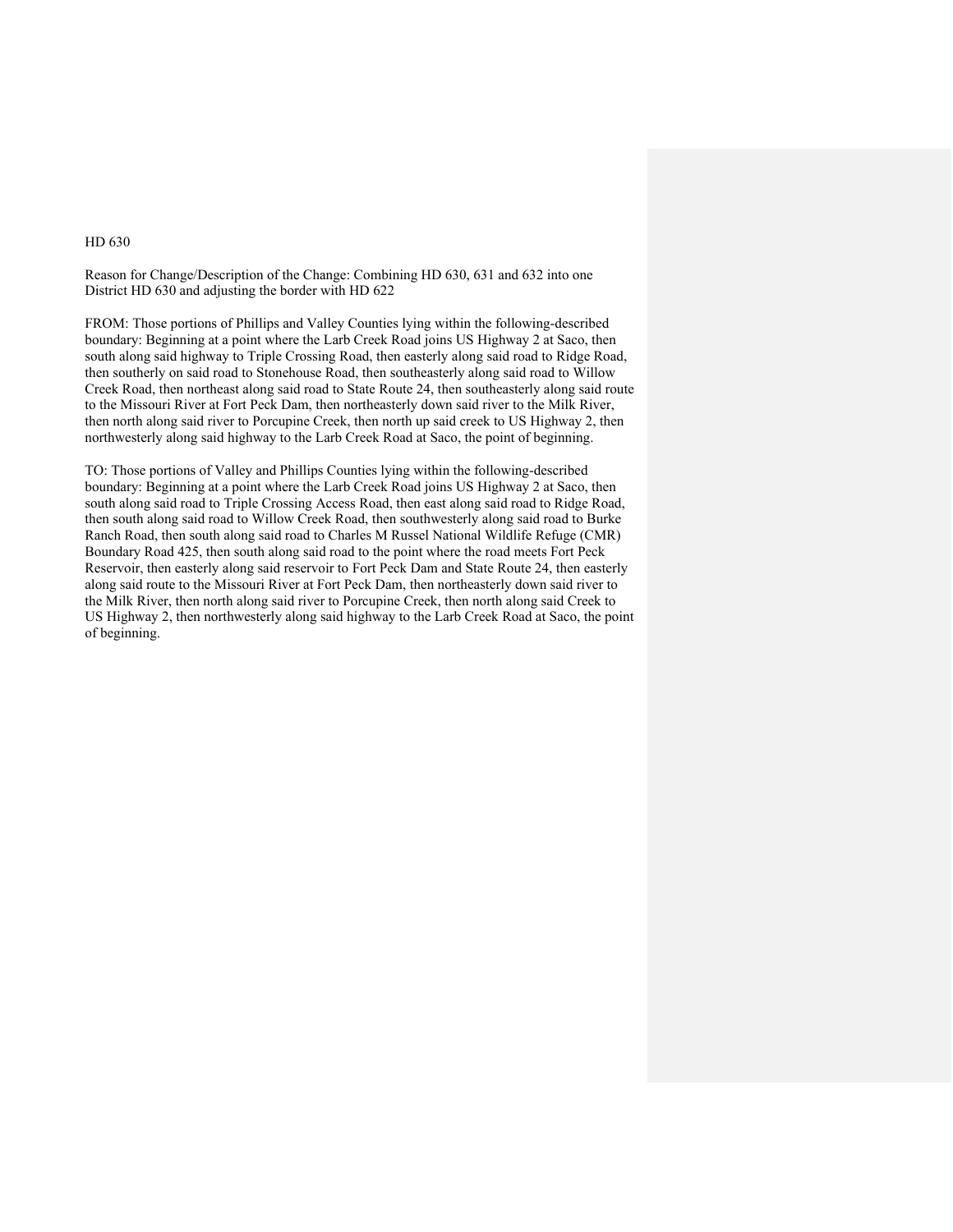Reason for Change/Description of the Change: Regulations simplification.

REMOVE: That portion of Valley County lying within the following-described boundary: Beginning at the junction of Triple Crossing and Saco-Bill Anderson Road, then easterly along Triple Crossing Road to the Ridge Road, then southerly on said road to the Stonehouse Road, then southeasterly on said road to Willow Creek Road, then southwesterly along said road to Murray Ranch Road (Wittmayer), then southerly along said road to the Charles M. Russell National Wildlife Refuge (CMR) boundary and CMR Road 513, then southeasterly along said road to the Fort Peck Reservoir, then westerly along north shore of said reservoir to Timber Creek, then north along said creek to the Saco-Bill Anderson Road, then north along said road to the Triple Crossing Road, the point of beginning.